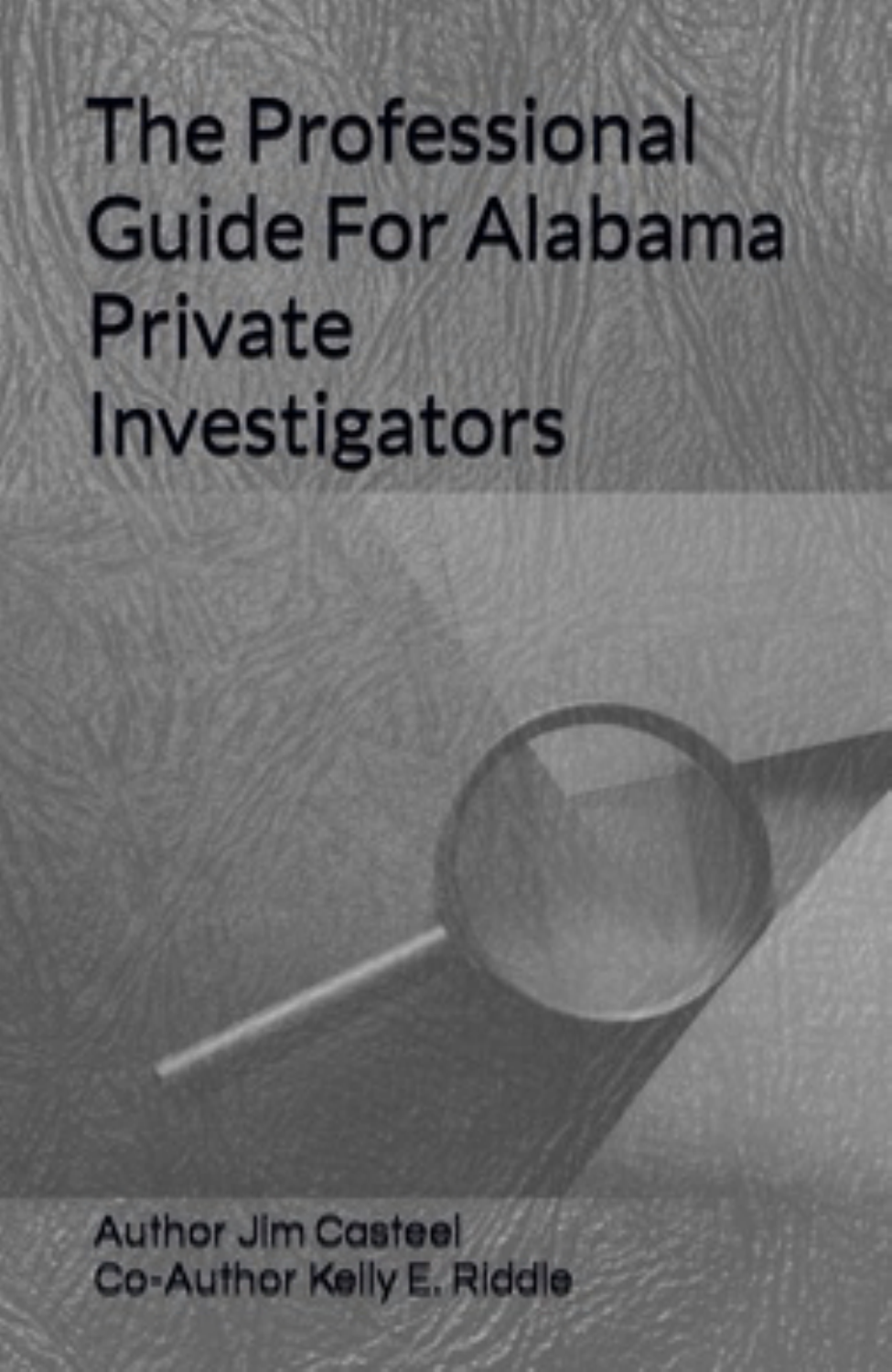#### **Table of Contents**

| Chapter 3 - Legal Aspects, Limitations and Liabilities 9    |  |
|-------------------------------------------------------------|--|
| Chapter 4 - Alabama Private Investigator's Regulatory Act25 |  |
|                                                             |  |
|                                                             |  |
|                                                             |  |
|                                                             |  |
|                                                             |  |
| Chapter 10 - Contracts and/or Service Managing Clients. 115 |  |
|                                                             |  |
|                                                             |  |
|                                                             |  |
|                                                             |  |
|                                                             |  |
|                                                             |  |
|                                                             |  |
| Chapter 18 - Production and preservation of Evidence: 167   |  |
|                                                             |  |
|                                                             |  |
|                                                             |  |
|                                                             |  |

## **Acknowledgements:**

The Private Investigative field has been a constant learning experience for me. I have had the honor of meeting and working with some great People in my career and have witnessed many changes in the profession born of both revised laws and advances in technology. One thing that has never changed, is the fact that an Investigator constantly needs continuing education.

I began my journey in this field in the late 1980's working for Jim Daniel of Mark II and associates. Jim Daniel had started his company from scratch but had impressive determination and dedication. I learned quite a bit from him and credit him for helping me to aim my career in the right direction.

Among the many great Investigators that I have had the privilege of knowing and working with is Kelly E. Riddle, coauthor of this book, who has always been quick to share advise and contacts with fellow Investigators word wide. Kelly was a tremendous help in getting this book together, not only with his writings but in other aspects of publishing as well.

Among the many clients that I have had the privilege of serving is Stephen W. Shaw. Stephen was instrumental in guiding me through much of the wording, style, and legal terminology in this book. I reached out to Stephen Shaw and asked him to take part in this book because, in my eyes, Stephen has set the highest standards in the Legal profession and has practiced with the upmost in honor, dignity, ethics and respect for the profession and the legal system.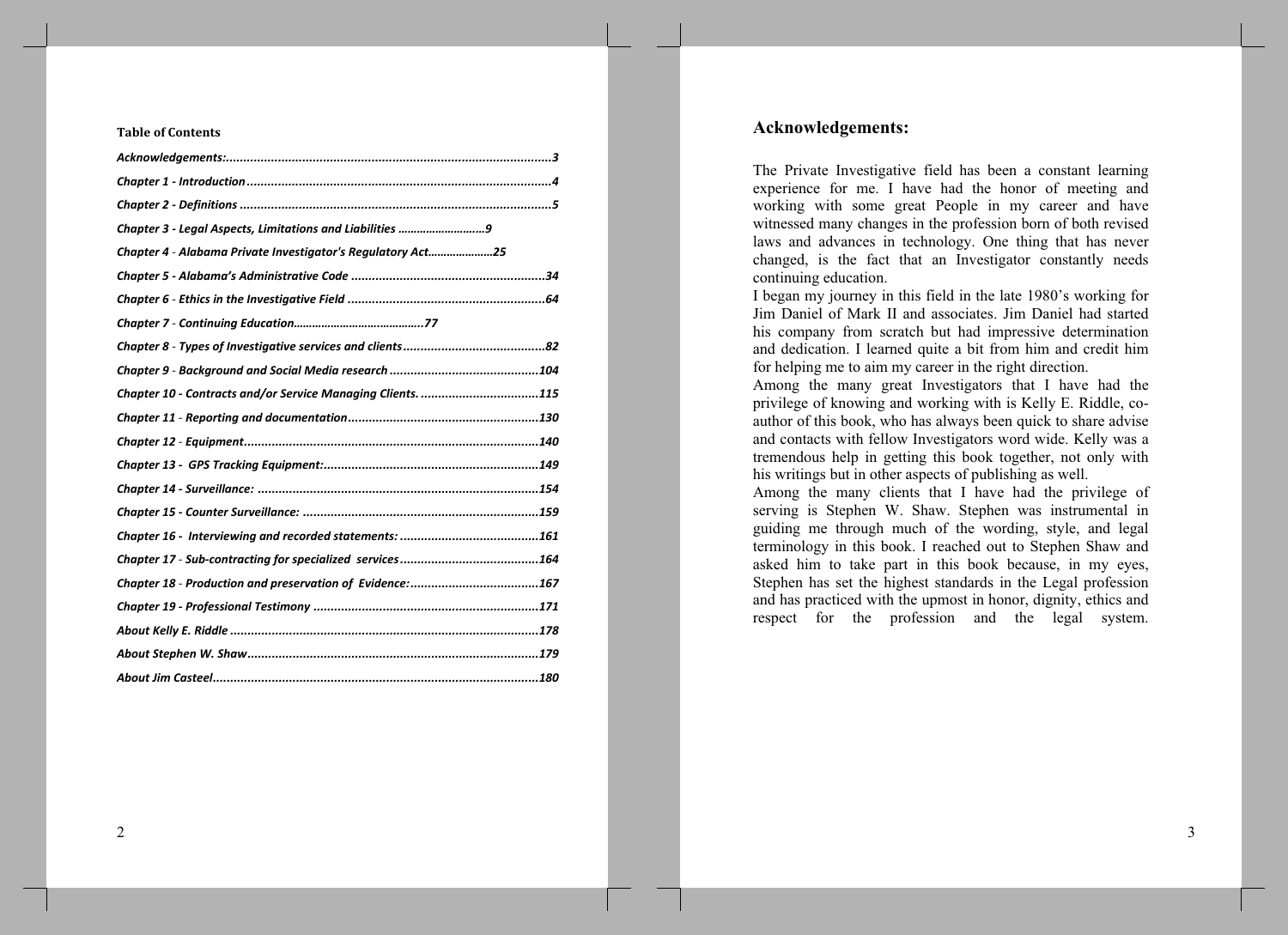## **Chapter 1 - Introduction**

This Guide is intended to primarily serve two purposes; to help new Investigators with the basic knowledge they need to understand some of the common task, responsibilities laws and liabilities of a Private Investigator working in Alabama, and to help the seasoned Investigator, who has made the jump from another state or from law enforcement or similar fields, to understand the basic rules and guidelines that are specific to Alabama for Private Investigators. This book is intended as a guide, but nothing in this book should be considered as legal advice. I recommend that anyone who is faced with a legal question or decision should seek advice from an attorney. There are many different areas of practice pertaining to Private Investigators; this guide will arm the Investigator with a general knowledge of in-field practices and some extremely specific knowledge of rules, regulations, and liabilities both legal and civil. This guide will also offer the insight of two seasoned Investigators, Kelly Riddle and Jim Casteel. You will find that some writings that are of the same subject matter but from a different perspective are marked with the names of the specific author.

## **Chapter 2 - Definitions**

Board: The Alabama Private Investigation Board. A state government regulatory board established for the protection of the public.

APIB: The Alabama Private Investigation Board. A state government regulatory board established for the protection of the public.

APIA: The Alabama Private Investigator's Association. A non-government non-profit organization created by Private Investigators for the purposes of advancing the profession through continuing education, networking and legislative pursuits.

Applicant: Any individual seeking licensure by the Board who has submitted an official application and paid the application fee.

**Biennial:** Every two (2) years.

Felony: A criminal offense that is defined and punishable under the laws of this state, or an offense committed outside the State of Alabama, which if committed in this state, would constitute a felony under Alabama law; a crime in any other state or a crime against the United States which is designated as a felony; or an offense in any other state, territory, or country punishable by imprisonment for a term exceeding one year.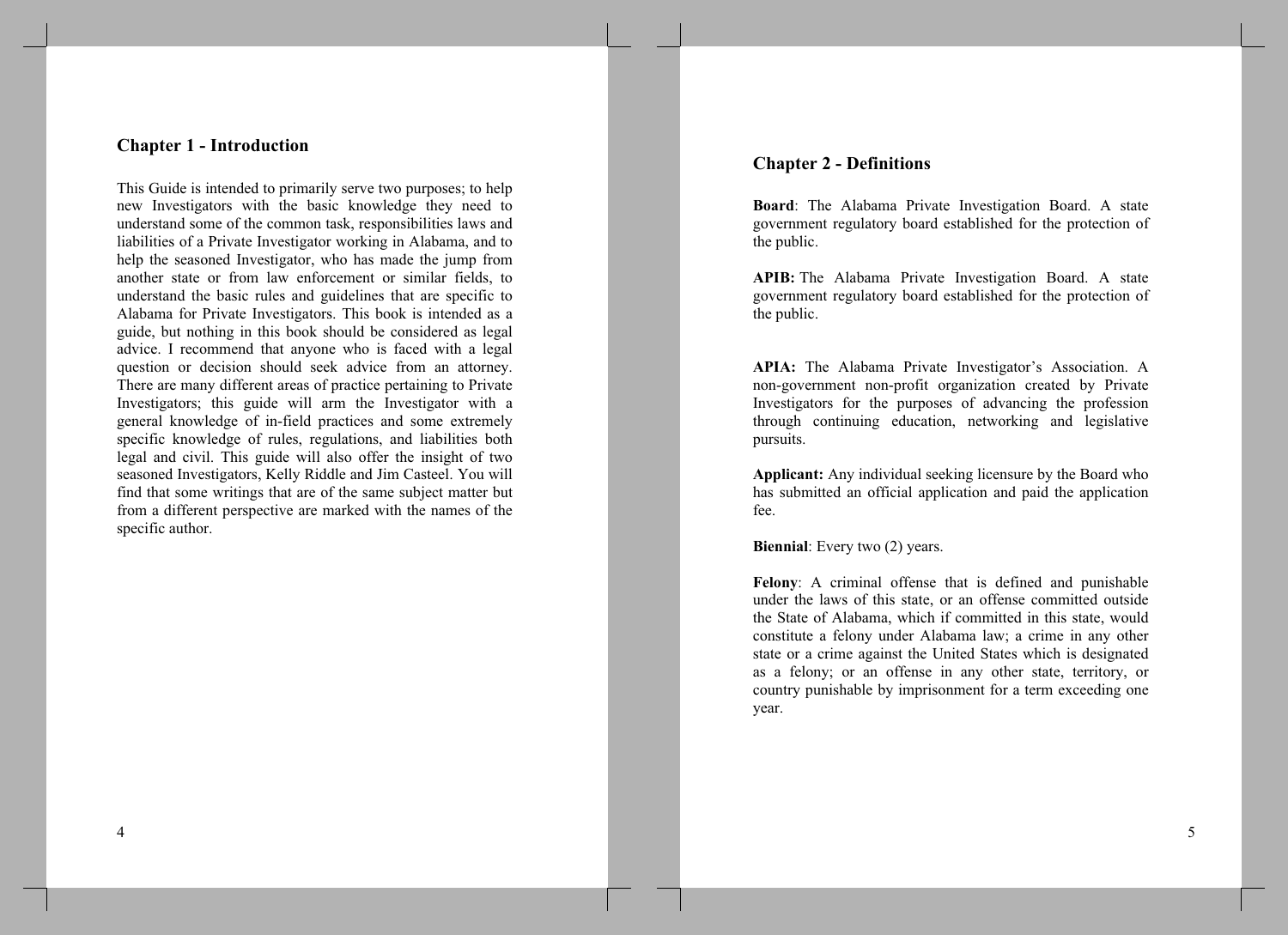Licensed Private Investigator (LPI): A person licensed by the Board to provide private Investigation services.

Private Investigation: The compensated act of any individual or company engaging in the business of obtaining or furnishing information with reference to any of the following: a) A crime committed or threatened against the United States or any state or territory of the United States.

b) The identity, habits, conduct, business, occupation, honesty, integrity, credibility, including, but not limited to, the credibility of a person giving testimony in a criminal or civil proceeding, knowledge, trustworthiness, efficiency, loyalty, activity, movement, whereabouts, affiliations, associations, transactions, acts, reputations, or character of any person.

c) The location, disposition, or recovery of lost or stolen property.

d) The cause or responsibility for fires, losses, accidents, damages, or injuries to persons or to property.

Private Investigator: A person who is engaged in private investigation as defined herein and who is licensed in accordance with this act.

a) A person who, for compensation, performs one or more of the private investigation services defined and regulated by this act.

b) A person who, for consideration, advertises as providing or performing private investigation. The term does not include an informant who, on a one time or limited basis, as a result of a unique expertise, ability, or vocation, and who provides information or services while under the direction and control

6

of a licensee of the Board, that would otherwise be included in the definition of private investigation.

Stationary Surveillance: Surveillance conducted from a stationary position from a vehicle, structure or outdoors (wooded areas). This can be performed from an area that is legally accessible to the public or on private property with permission of an authorized person.

Mobile Surveillance: Surveillance conducted on a person or persons while the person or persons are moving from one location to another.

Time shots: Also referred to as integrity shots; video or still photos that are date and time stamped, taken at regular intervals to verify the investigators presence. Time shots are typically taken when arriving in the area of a surveillance assignment and every hour until completion of the assignment.

**Burnt:** This is an industry expression to explain that an investigator has been exposed or detected by the person that they are attempting to conduct surveillance on.

Drive-by or Spot check: This is just a brief pass of a location in which the investigator will film to document vehicles, situations or people but does not remain or set up stationary surveillance.

**T.S.C.M:** Technical Surveillance Counter Measures.

Board Camera: Also known as printed circuit board cameras. These are small optical devices (lens) and image sensors mounted directly onto a circuit board. Many features and components are sacrificed to keep it very small in size. These boards typically do not include a recording device, but the video output (usually through RCA connectors) can be fed to a recording or transmitting device.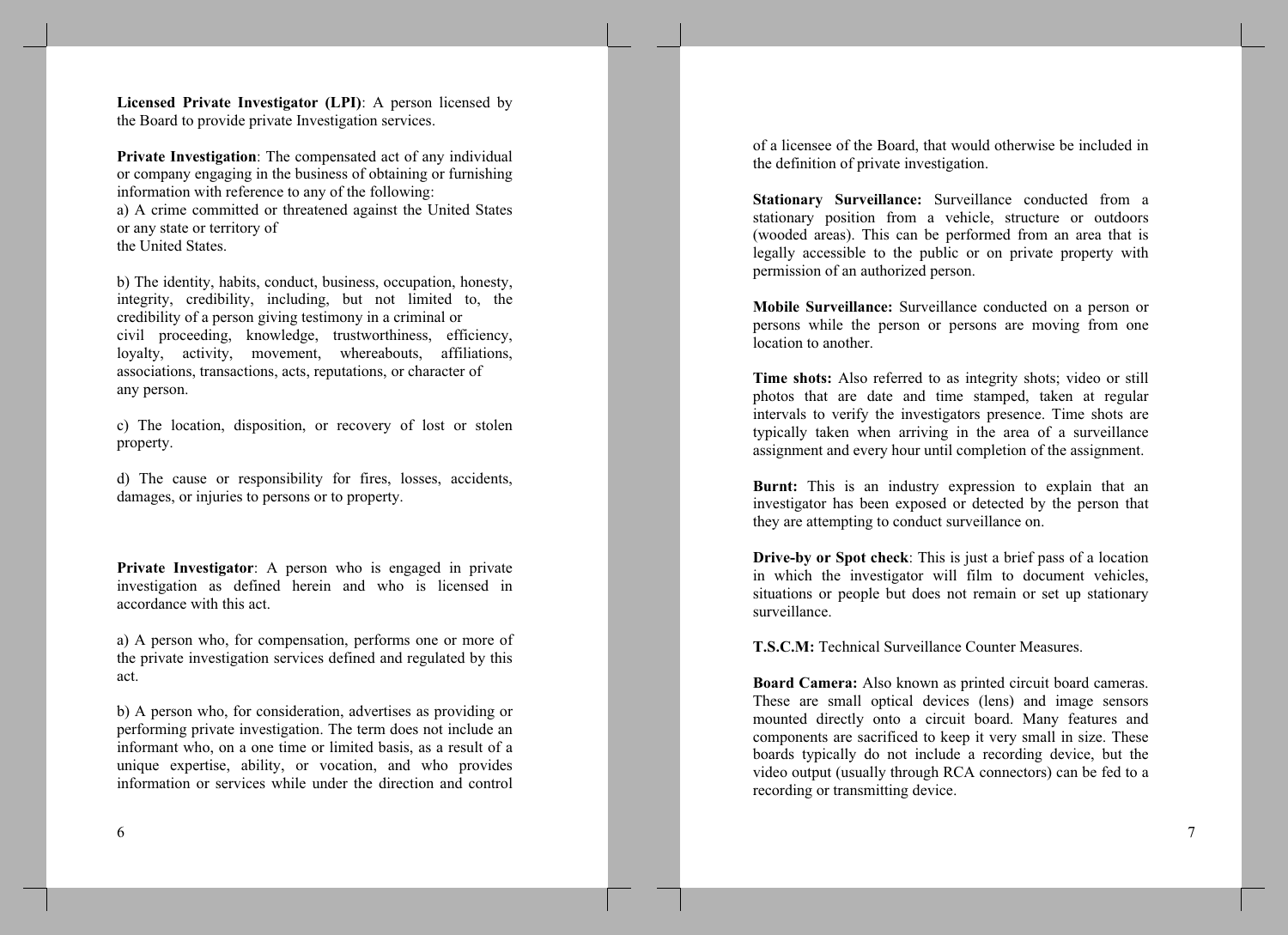Ribbon Camera: Ribbon cameras are typically a micro lens camera feeding to a small video recorder/ IP transmitter. These cameras usually can be easily hidden and viewed via internet as well as recording to an onboard SD card.

#### **Pin Hole Camera:**

Camera with a cone shaped lens and small hole in the tip to make it easy to conceal.

**L.E.T.S.** This is Alabama's Law Enforcement and Traffic Safety agency.

SD Card: SD cards and Micro SD cards are common media storage in many types of video cameras ranging from sports cameras, drone cameras, covert cameras and professional video and still cameras. The Micro SD cards are basically a small version of the standard SD cards. SD means (secure digital).

Body worn: Refers to a camera or audio recording device that is typically worn on the Investigator's person or carried as an accessory. These cameras and audio recorders can be covert or in plain sight depending on the investigator's needs.

**Open Source:** Research done from free online sources and searches such as county and government site, social media sights etc.

**Break off:** To discontinue surveillance efforts and leave the area.

L.E.: Law enforcement.

# **Chapter 3-Legal Aspects, Limitations and Liabilities**

(By Jim Casteel)

#### **License and Reciprocity:**

Who has to be Licensed?

Any individual, who performs Private Investigative services, as defined in chapter Section- 34-25B-2 et. Seq. (1975), for compensation is required to hold a Private Investigative license. The license must be a state issued license issued by the Alabama Private Investigation Board. There are some exemptions listed in chapter Section- 34-25B-24 et. Seq. (1975). But basically, if you advertise to do private investigative work for the general public or for a companies or law firms who you are not a W-2 employee of, you are required to be licensed in most cases.

Alabama currently has a limited license recognition agreement with some of our surrounding States. In a nutshell this means that an Investigator licensed in Alabama can work in those states on cases that originated in Alabama but are limited to the conditions of the agreement with each State these agreements are reciprocal.

The agreements are available on the A.P.I.B. website. Always check before entering another State to conduct investigative services. There are no exceptions for entering any other licensed states without reciprocity other than holding an active license in that state as well. There have been cases where an Investigator will feel that he or she has a right to enter another state if the Investigation originated in Alabama or if the subject was under mobile surveillance when entering the other State. If this occurs and the Investigator enters a State where he or she is not licensed and there is no reciprocal agreement, not only can the evidence accumulated be thrown out having been illegally obtained, but the Investigator could face criminal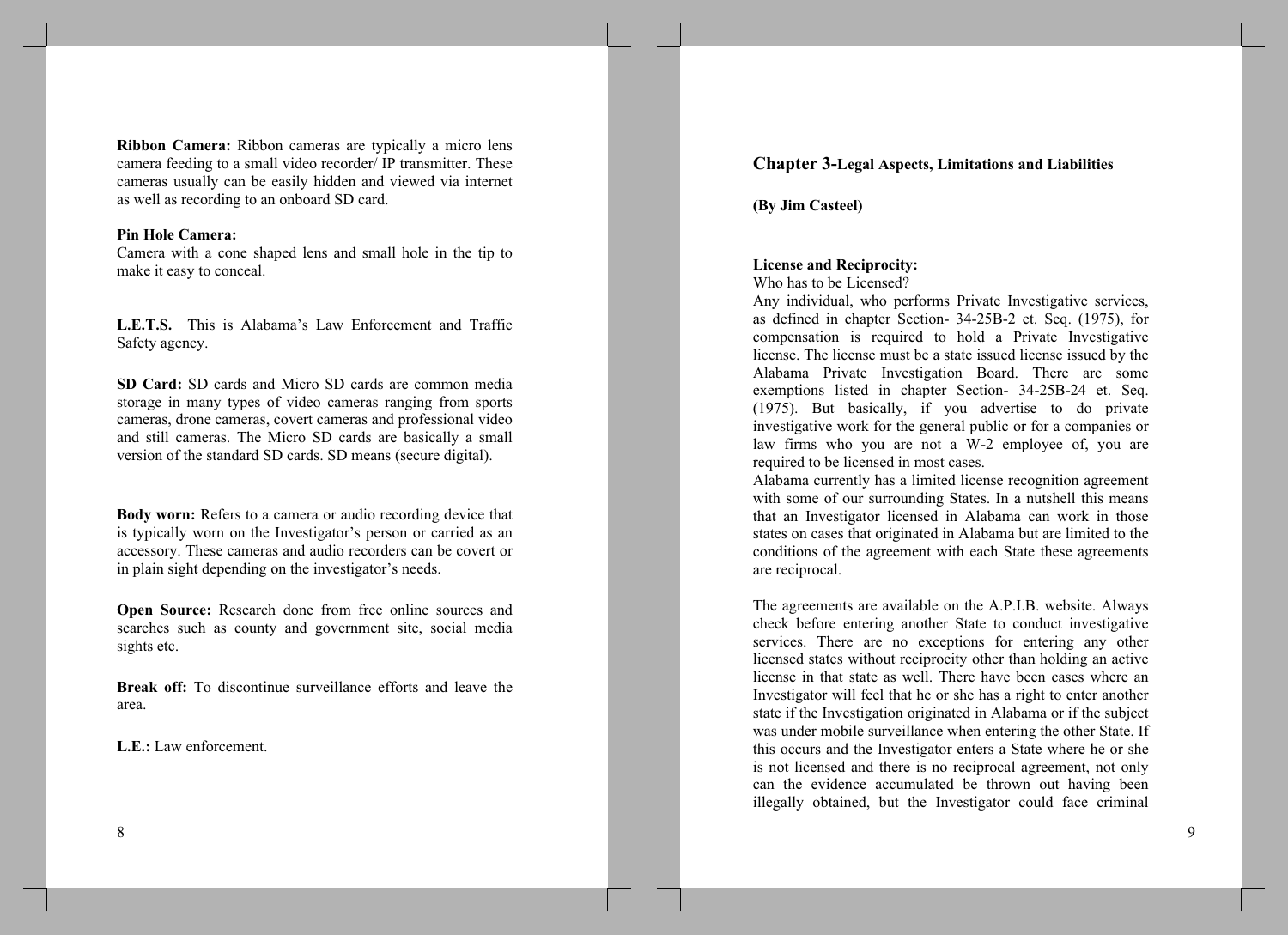charges in the non-reciprocal State that he or she entered and preformed Investigative services in without a license. With that stated, it is important to put human life and safety first when making decisions in the field. Attorney Steven W. Shaw pointed out to me that there may be times that an Investigator has to go into the civilian or good Samaritan mode when circumstances may indicate that a life is in danger. If an Investigator is working a case and he or she observes a crime that is endangering or potentially endangering lives, such as an abduction situation or impaired driver, they should continue following that person and notify the authorities even if that person travels to a non-reciprocating State. That is a moral call and there is no guarantee about how the other state will react to those actions, but it's my experience that intent goes a long way.

It is important to realize that licenses are issued to individuals for those individuals only and there are no exceptions that allow an individual who is not licensed to preform investigative duties under a licensee's license. If you have a non-licensed friend or relative help you by preforming any type of surveillance or investigative services that you are billing a client for and/or are paying them for; you are in violation of chapter Section 34-25B.

#### Laws that every Investigator should know:

Laws are subject to amendments and revisions therefore every Private Investigator should make a habit of learning local State and Federal laws that pertain to your specific scope of investigations and monitor the system for changes and revisions of these laws as well as passing of new laws that may have some effect on how you perform your investigations. Laws should not be the only determining factor in an Investigator's actions, although the Investigator should never violate the law there are circumstances where the Investigator's actions may not be illegal but may still be unethical and/or could put the Investigator in a civil suit. Common sense and a basic knowledge of right and wrong goes a long way in protecting any Investigator. A good practice is that "when in doubt check it out" in other words if you are not

sure if a task or action that you have been requested to preform will put you in a liable situation; ask an attorney before you move forward. If even then you are slightly uncomfortable with the requested task, just don't do it. This may even mean refunding some money to a client if you do not already exclude that type of task in a contract, adding the exclusion to future contracts to avoid the same situation in the future might be a good idea.

You will very rarely find a client who will bail you out of legal and/or civil situations that you put yourself in on their behalf, and they cannot repair your reputation once it's scared; so just don't do anything that you are not comfortable with or that is unethical or illegal.

#### **Trespass By Alabama Law:**

Note that there are several degrees of trespass. Common sense tells most of us not to cross a fence or enter onto posted property. Always look for signs or posting before you enter a wooded area or onto any property that may be privately owned. The rule of thumb, that I try to follow, is to restrict my wooded surveillance to areas that are open, not fenced, posted, or developed. It is always good practice to film the property, before and immediately after you conduct surveillance, from the point at which you accessed it to illustrate that it was not fenced or posted at the time the surveillance was conducted. That will help to prevent the property owner from posting the property after the fact and claiming that it was posted at the time the surveillance was conducted. The Following text is taken straight from section 13A-7-4 of Alabama's criminal code.

#### Criminal trespass in the first degree. Section 13A-7-2 et. Seq. (1975)

(a) A person is guilty of criminal trespass in the first degree if he knowingly enters or remains unlawfully in a dwelling. (b) Criminal trespass in the first degree is a Class A

misdemeanor.

Criminal trespass in the second degree. Section 13A-7-3 et. Seq. (1975)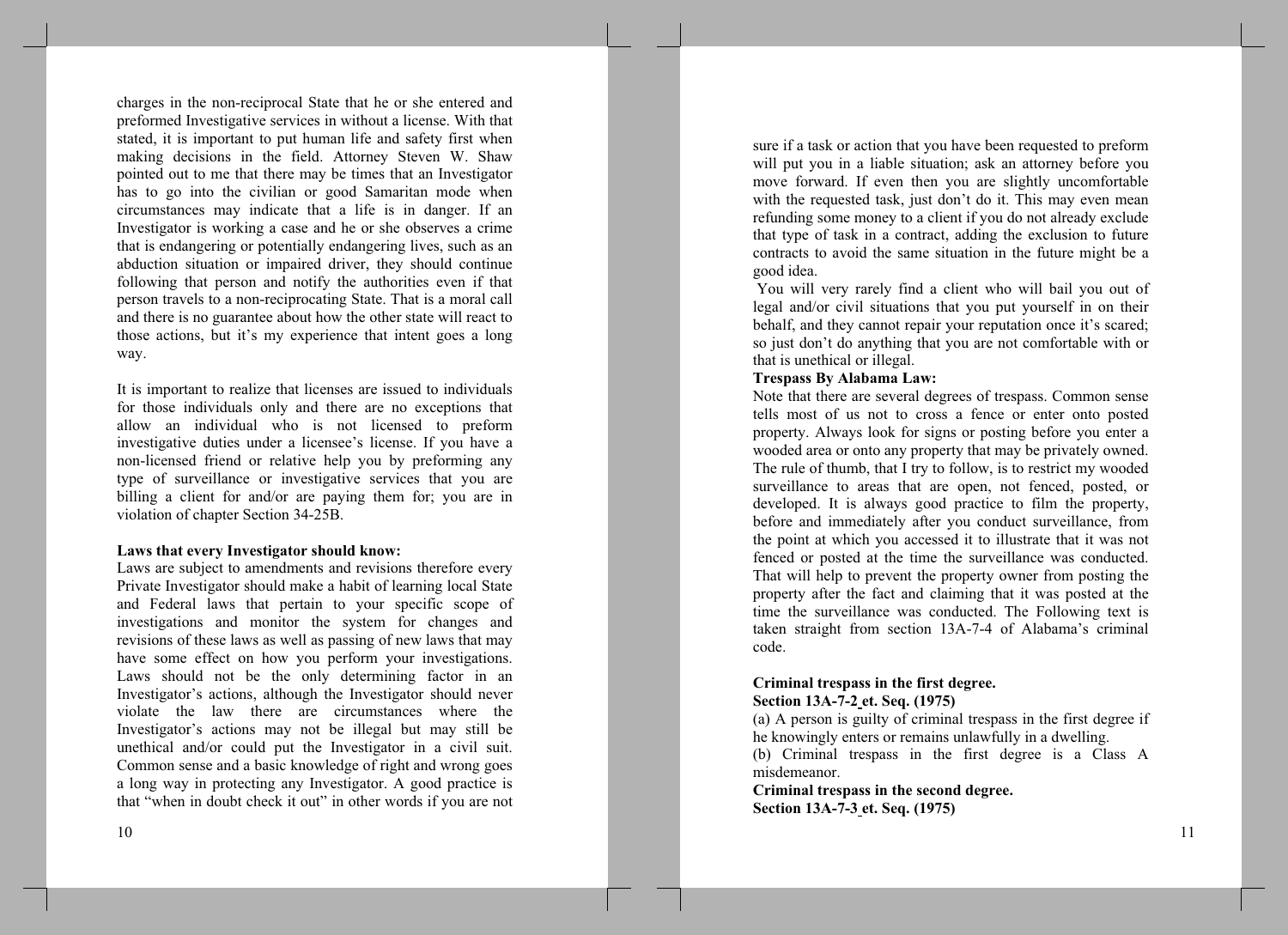(a) A person is guilty of criminal trespass in the second degree if he knowingly enters or remains unlawfully in a building or upon real property which is fenced or enclosed in a manner designed to exclude intruders.

(b) Criminal trespass in the second degree is a Class C misdemeanor.

#### Criminal trespass in the third degree. Section 13A-7-4 et. Seq. (1975)

(a) A person is guilty of criminal trespass in the third degree when he knowingly enters or remains unlawfully in or upon premises.

(b) Criminal trespass in the third degree is a violation.

Another form of trespass to be aware of is trespass by motor vehicle, this may include driving into a parking deck that is posted "employee parking only" regardless of whether it says "no trespassing". Be aware of parking lots or decks that are posted "residence only" Tenants only" "owners and their guest only" etc.

## **Criminal Trespass by Motor vehicle:** Section 13A-7-4.1 et. Seq. (1975)

(a) A person commits the offense of criminal trespass by motor vehicle when the person, after having been requested not to do so by a uniformed law enforcement officer or by a properly identified owner or an authorized agent of the owner, parks or stands an occupied or unoccupied motor vehicle in, or repeatedly drives a motor vehicle through or within, a parking area which is located on privately owned property and is provided by a merchant, a group of merchants, or a shopping center or other similar facility for customers if:

(1) The parking area is identified by at least one sign as specified in this paragraph, and if the parking area contains more than 150 parking spaces, then by at least one such sign for every 150 parking spaces, each such sign shall be substantially as follows:

Notice Private Property.

Entry restricted to our tenants, their customers, employees and invitees. Remaining after proper use is prohibited. Violators may be charged with trespassing.

(2) And the motor vehicle is parked, is standing, or is being operated other than for the purpose of:

a. Transporting some person to or from the interior of the place of business of a merchant identified by the sign or signs in the parking area or to or from the interior of the shopping center or other facility so identified.

b. Making use of a telephone, vending machine, automatic teller machine, or other similar facility located in the parking area.

c. Meeting the requirements of a situation in which it has unexpectedly become impossible or impractical for the motor vehicle to continue to travel on the public roads; or

d. Carrying out an activity for which express permission has been given by the owner of the parking area or an authorized representative of the owner.

(b) A person who commits the offense of criminal trespass by motor vehicle shall be guilty of a misdemeanor, and upon conviction thereof, shall be punished by a fine:

(1) Not to exceed \$50.00 for the first such offense;

(2) Not to exceed \$100.00 for the second such offense; and

(3) Not to exceed \$150.00 for the third or subsequent such offense.

## **Stalking:** (by Jim Casteel)

The line is often drawn between a legal investigation and stalking by intent. If a client wants to hire an Investigator to follow an individual to intimidate him or her or wear them down emotionally, and the Investigator does so with the intent of intimidating that person; the Investigator would be stalking that person. However, if surveillance is conducted in a case in which litigation is anticipated and the Investigator's intent is to remain undetected and/or to gather evidence to use to protect the client or client's assets by displaying the truth in a court of law; the Investigator is simply using covert surveillance as a method of discovery and documentation. This can be applied to almost any type of case. If the Investigator's intention is to cause mental or emotional harm; however, that can, and likely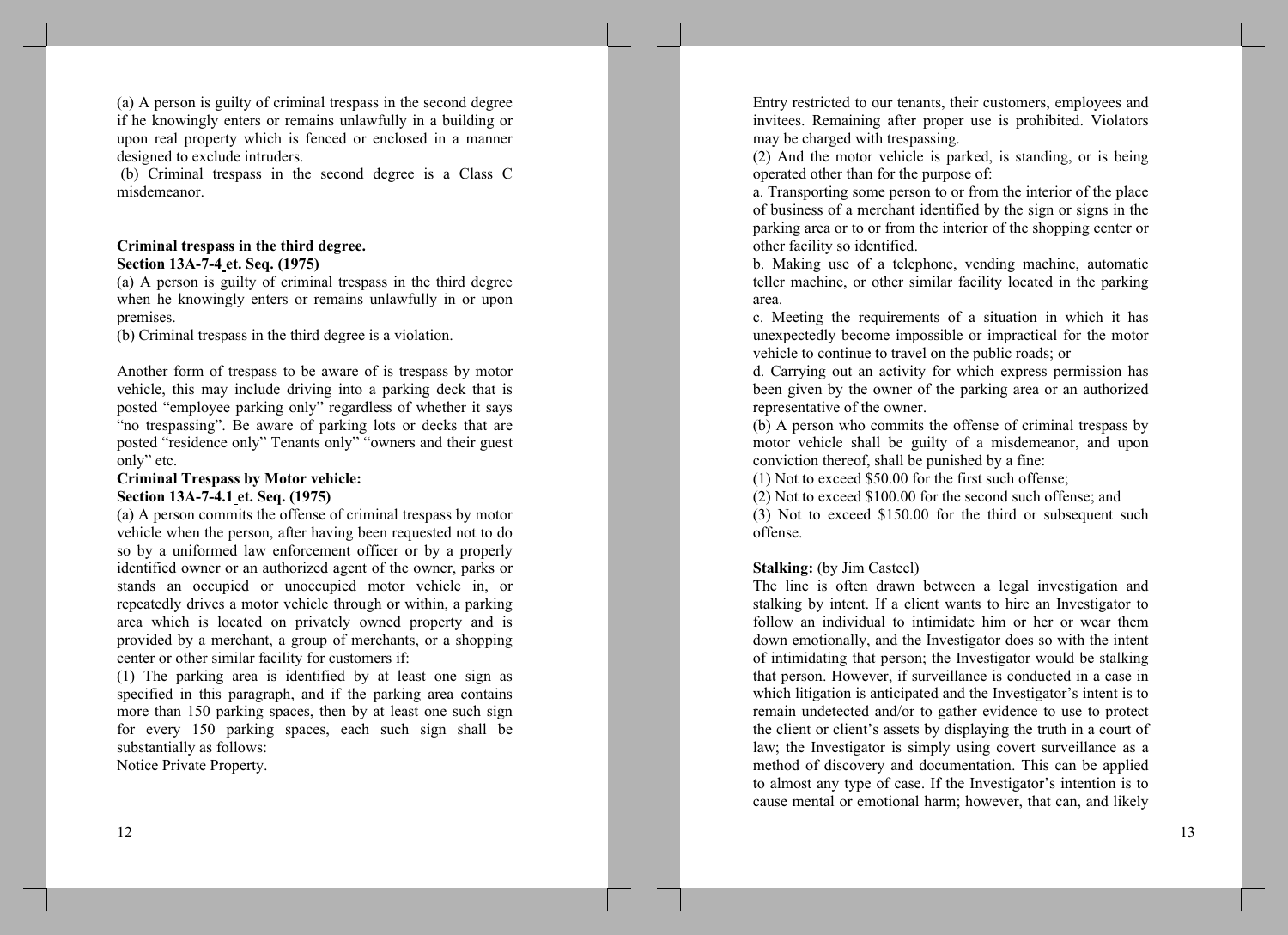will, be considered stalking. If the Investigator's client is under a restraining order or protection order, potential charges against the client and the Investigator could be compounded. It is good practice to question the client about intent and ask if there has been any instances or allegations of domestic violence or similar charges and, if so, ask if there are any court orders in place. It is also recommended to have a signed contract in which the client represents that there are no court orders that would prevent the Investigator from lawfully sharing information about the subject of the investigation with the client and have the client agree to inform the Investigator if any changes in that situation arises during the course of the investigation. The following is taken from section 13A of the Alabama criminal code.

Code of Ala. § 13A-6-90. Stalking in the first degree. (1975) (a) A person who intentionally and repeatedly follows or harasses another person and who makes a threat, either expressed or implied, with the intent to place that person in reasonable fear of death or serious bodily harm is guilty of the crime of stalking  $in$ the first degree.

(b) The crime of stalking in the first degree is a Class C felony.

Code of Ala. § 13A-6-90.1. Stalking in the second degree. (2012)

(a) A person who, acting with an improper purpose, intentionally and repeatedly follows, harasses, telephones, or initiates communication, verbally, electronically, or otherwise, with another person, any member of the other person's immediate family, or any third party with whom the other person is acquainted, and causes material harm to the mental or emotional health of the other person, or causes such person to reasonably fear that his or her employment, business, or career is threatened, and the perpetrator was previously informed to cease that conduct is guilty of the crime of stalking in the second degree.

14

(b) The crime of stalking in the second degree is a Class B misdemeanor.

Code of Ala. § 13A-6-91. Aggravated stalking in the first degree. (2012)

(a) A person who violates the provisions of Section 13A-6- $90(a)$  and whose conduct in doing so also violates any court order or injunction is guilty of the crime of aggravated stalking the first  $in$ degree.

(b) The crime of aggravated stalking in the first degree is a Class B felony.

Code of Ala. § 13A-6-91.1. Aggravated stalking in the second degree  $(2012)$ (a) A person who violates the provisions of Section 13A-6-90.1 and whose conduct in doing so also violates any court order or injunction is guilty of the crime of aggravated stalking the second-degree.  $in$ (b) The crime of aggravated stalking in the second degree is a Class-C-felony.

#### **Invasion of Privacy:** (By Jim Casteel)

What constitutes a reasonable expectance of privacy? In general, I look at it like this; If a person can sit in a spot or area with nothing other than his or her birthday suit on and not be at risk of being arrested, they are probably in a place where privacy is expected. If that person would be at risk of arrest if a Police Officer or even a neighbor observed them, and the person who observed them was not trespassing, it is doubtful that they have any expectancy of privacy. To make it easy, just ask yourself if the person you are about to film was nude would someone likely call the police and report them. That works in at least 90% of the situations an Investigator may find him or herself in.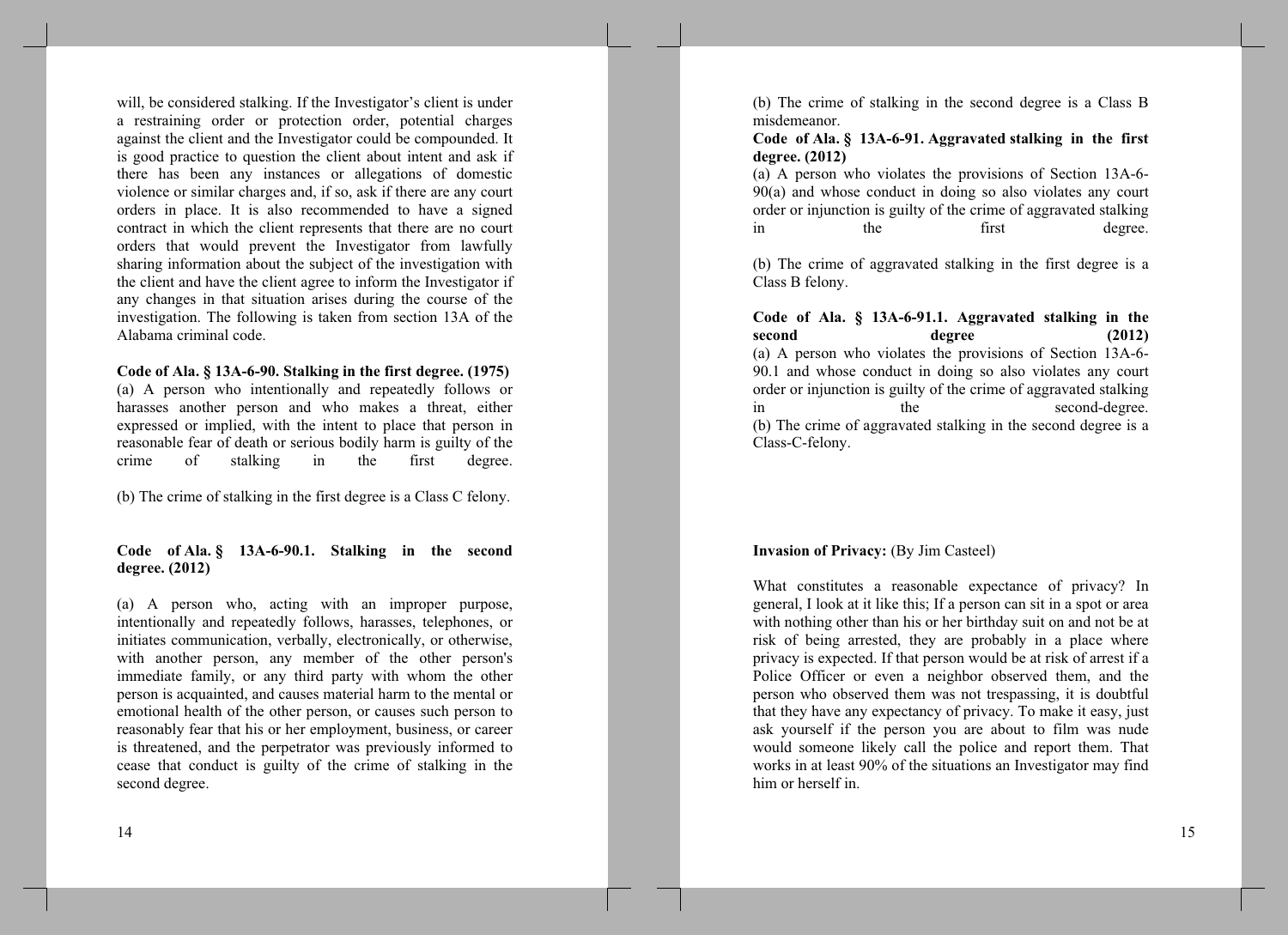#### **Fair Debt collection act:** (By Jim Casteel)

Beware of questioning people whom you are serving papers to or interviewing when the case is in relation to collection of a debt. Although one is not required to be licensed as a Private Investigator in the state of Alabama to act as a process server; many Private Investigators do serve papers. It is advisable to simply serve the papers and if any questions are directed to you from the person being served simply ask them to contact the number provided on the papers. There have been occasions where an Investigator has been asked, by a party who has hired the Investigator to serve papers, to question the person to be served about their place of employment or their income, property ownership etc. These questions may violate the Fair Debt collection act if proper disclosure is not given; it's always a good idea to get advice from your own legal team or, if getting the instructions from a client attorney on an issue that you're not comfortable on, have him or her put it in and email so that you will have record of it.

#### **Impersonating an officer:**

There have been cases when Private Investigators have been charged with impersonating a Peace Officer; this usually involves the use of a badge by the PI who may flash the badge and identify him or herself as a Detective or Investigator without clarifying that he or she is a Private Investigator and not a Law Enforcement officer. Just because an Investigator doesn't say "I am a police officer" does not mean that he or she did not hold themselves out to be a Police Officer. Impersonating a Police Officer is a serious offence; make sure that the person you are speaking to has a clear understanding that you are not Law Enforcement when you are identifying yourself as an Investigator or Detective. It is also important to understand that if you are impersonating a federal officer or government official, the penalties are much stronger. Impersonating peace officer:

Section 13A-10-11\_et. Seq. (1975)

(a) A person commits the crime of impersonating a peace officer if he falsely pretends to be a peace officer and does any act in that capacity.

(b) Impersonating a peace officer is a Class C felony.

#### **Reckless or distracted Driving:** (By Jim Casteel)

For the Investigator who engages in mobile surveillance; keeping a good focus on your driving and on the safety of the people around you are challenges that you must take seriously. There is no case worth jeopardizing your life or the life of another. The ability to follow someone and remain undetected is greatly reliant on the Investigator's ability to maneuver in traffic and negotiate intersections without losing sight of the subject while at the same time being aware of vehicles, pedestrians, and traffic signals so that you may preform your services effectively but safely without violating any traffic laws. The challenges grow with technology such as GPS tracking which is used in certain cases with the proper permissions in place. GPS tracking can make the Investigators job safer in many ways because the threat of losing the subject is reduced or eliminated; however, it also gives the Investigator a map to read which could distract the Investigator's eyes from the road. You may also find yourself driving with a camera in one hand; it is advisable to find a way to mount a camera discreetly in a window to film when the vehicle is mobile, I use dash cameras mounted strategically in the vehicle. When dealing with distractions such as cell phones, cameras, trackers, etc., learn to put safety of yourself and others first.

## Unlawful use of State Seal: (as written in Alabama Law) Section 13A-10-13 et. Seq. (1975)

Unlawful use of great seal of state or printing of official identification card.

(a) It is unlawful for anyone to use an image or facsimile of the Great Seal of the State of Alabama as described in Section 1-2-4 for any commercial purpose.

(b) It is unlawful for anyone to print or distribute, or both, a facsimile of an official identification card issued by the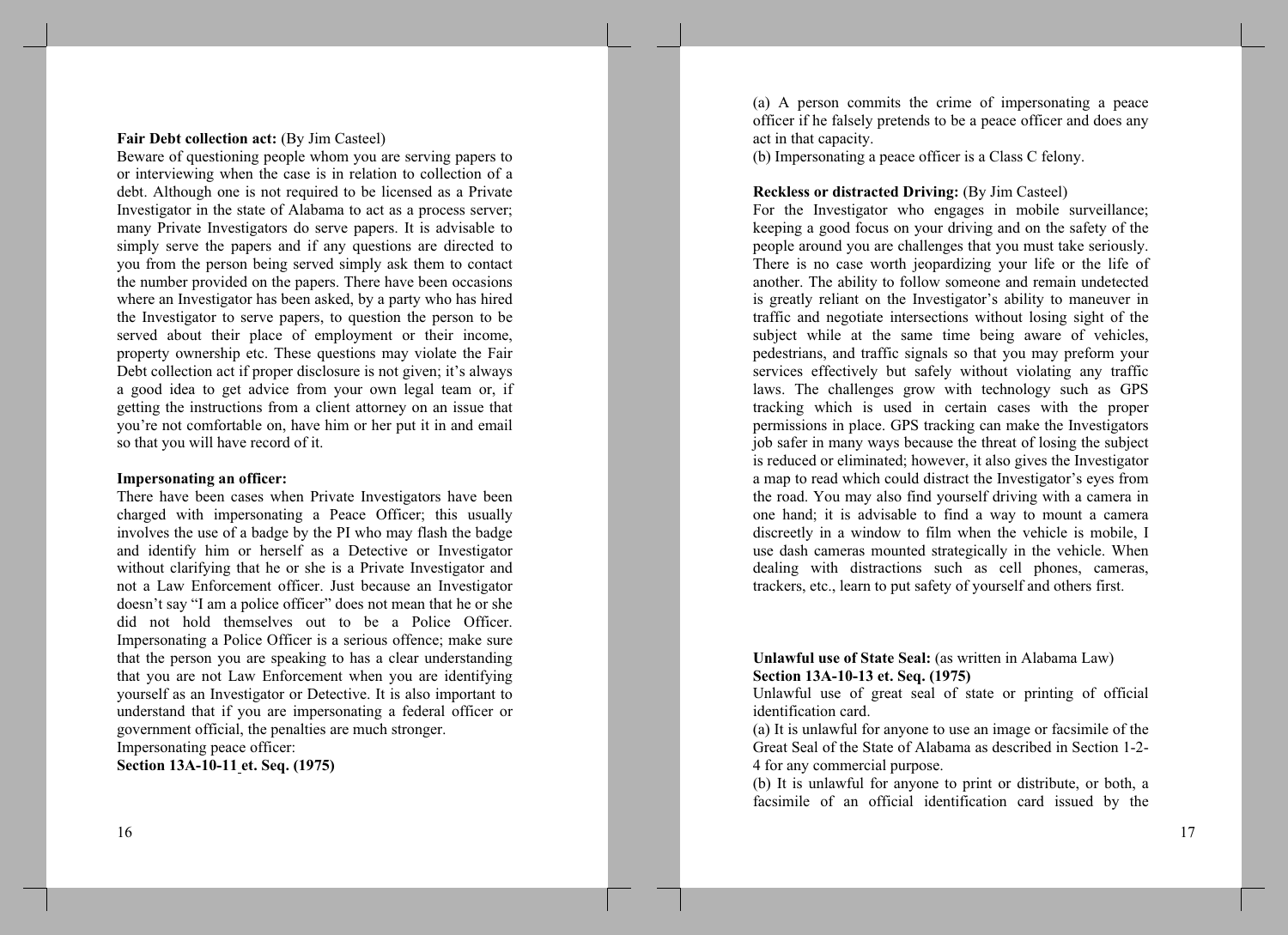Alabama State Law Enforcement Agency, which does not have a disclaimer of the authenticity of the card printed on the front of the card. The disclaimer shall be of the same size and type as the type used for the largest type on the facsimile of an official identification card.

(c) A violation of subsection (a) or (b) of this section is a Class C felony punishable as provided by law.  $(Acts 1994, No. 94-716, \S$1, 2.)$ 

## False reporting to law enforcement authorities. (As written in Alabama Law)

(a) A person commits the crime of false reporting to law enforcement authorities if he knowingly makes a false report or causes the transmission of a false report to law enforcement authorities of a crime or relating to a crime.

(b) False reporting to law enforcement authorities is a Class A misdemeanor.

Title 18, United States Code Section 1001 makes it a crime to: Knowingly and willfully make any materially false, fictitious or fraudulent statement or representation in any matter within the jurisdiction of the executive, legislative or judicial branch of the United States.

This is something that you may want to consider before even thinking about using a pretext to get information from a government source or enter onto a government property.

#### Eavesdropping:

## Criminal eavesdropping: (as written in Alabama Law) Section 13A-11-31 et. Seq. (1975)

(a) A person commits the crime of criminal eavesdropping if he intentionally uses any device to eavesdrop, whether or not he is present at the time.

(b) Criminal eavesdropping is a Class A misdemeanor.

Installing eavesdropping device. (As written in Alabama  $Law)$ 

## Section 13A-11-33 et. Seq. (1975)

(a) A person commits the crime of installing an eavesdropping device if he intentionally installs or places a device in a private place with knowledge it is to be used for eavesdropping and

without permission of the owner and any lessee or tenant or guest for hire of the private place.

(b) Installing an eavesdropping device in a private place is prima facie evidence of knowledge that the device is to be used for eavesdropping.

(c) Installing an eavesdropping device is a Class C felony.

Divulging Illegally obtained information: (as written in Alabama Law)

(a) A person commits the crime of divulging illegally obtained information if he knowingly or recklessly uses or divulges information obtained through criminal eavesdropping or criminal surveillance.

(b) Divulging illegally obtained information is a Class B misdemeanor.

#### **Defamation:** (as written in Alabama Law)

Any person who, with knowledge that a statement is false or with reckless disregard of whether the statement is false or not, publishes or otherwise disseminates any accusation against a private citizen, not currently holding or running for public office, which falsely and maliciously imports the commission by such person of a felony or any other indictable offense involving moral turpitude shall be guilty of a Class B misdemeanor.

## Criminal surveillance: (as written in Alabama Law) Section 13A-11-32. et. Seq. (1975)

(a) A person commits the crime of criminal surveillance if he intentionally engages in surveillance while trespassing in a private place.

(b) Criminal surveillance is a Class B misdemeanor.

Aggravated criminal surveillance: (as written in Alabama  $Law)$ 

### Section 13A-11-32.1 et. Seq. (1975)

(a) A person commits the crime of aggravated criminal surveillance if he or she intentionally engages in surveillance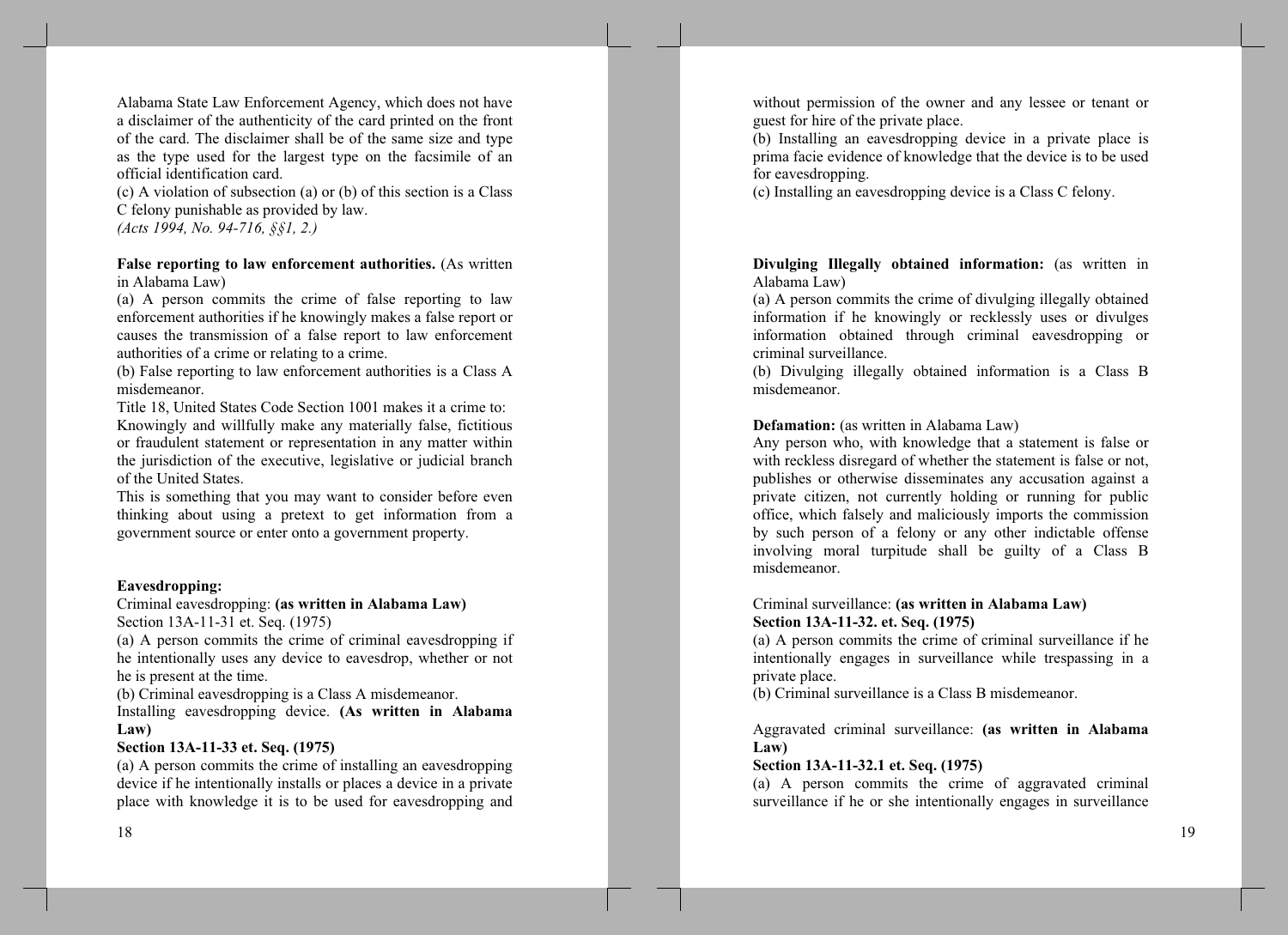of an individual in any place where the individual being observed has a reasonable expectation of privacy, without the prior express or implied consent of the individual being observed, for the purpose of sexual gratification.

(b) Aggravated criminal surveillance is a Class A misdemeanor, except if a person has a prior conviction or adjudication under this section the offense is a Class C felony. (c) For purposes of determining prior conviction or adjudication under this section, convictions in municipal court shall be included.

## Perjury:

Definitions. (Alabama section 13-A-10-1 et. Seq. (1975)

(a) The definitions in Sections 13A-10-1 and 13A-10-60 are applicable in this article unless the context otherwise requires. (b) The following definitions are also applicable in this article: (1) SWEARS FALSELY and FALSE SWEARING. The making of a false statement under oath required or authorized by law, or the swearing or affirming the truth of such statement previously made, which the declarant does not believe to be true. A false swearing in a subscribed written instrument shall not be deemed complete until the instrument is delivered by its subscriber, or by someone acting in his behalf, to another person with intent that it be uttered or published as true.

(2) MATERIAL. A statement is "material," regardless of the admissibility of the statement under the rules of evidence, if it could have affected the course or outcome of the official proceeding. It is no defense that the declarant mistakenly believed the falsification to be immaterial. Whether a falsification is material in a given factual situation is a question of law.

(3) OATH. Such term includes an affirmation and every other mode authorized by law of attesting to the truth of that which is stated. For the purposes of this article, written statements shall be treated as if made under oath if:

a. The statement was made on or pursuant to form bearing notice, authorized by law, to the effect that false statements made therein are punishable; or

b. The statement recites that it was made under oath, the declarant was aware of such recitation at the time he made the statement and intended that the statement should be represented as a sworn statement, and the statement was in fact so represented by its delivery or utterance with the signed jurat of an officer authorized to administer oaths appended thereto. (4) REQUIRED OR AUTHORIZED BY LAW. An oath is

"required or authorized by law" when the use of the oath is provided for by statute or municipal ordinance.

(5) OFFICIAL PROCEEDING. Any proceeding heard before any legislative, judicial, administrative or other government agency or official authorized to hear evidence under oath.

(6) JURAT. A clause wherein a notary public or other attesting officer authorized by law to administer oaths in connection with affidavits, depositions and other subscribed written instruments certifies that the subscriber has appeared before him and sworn to the truth of the contents thereof.

Perjury in the first degree: Section 13A-10-101 et. Seq. (1975) (a) A person commits the crime of perjury in the first degree when in any official proceeding he swears falsely, and his false statement is material to the proceeding in which it is made. (b) Perjury in the first degree is a Class C felony.

(Acts 1977, No. 607, p. 812, §4905.)

Perjury in the second degree: Section 13A-10-102 et. Seq.  $(1975)$ 

(a) A person commits the crime of perjury in the second degree when he swears with intent to mislead a public servant in the performance of his duty and his false statement is material to the action, proceeding or matter involved.

(b) Perjury in the second degree is a Class A misdemeanor. (Acts 1977, No. 607, p. 812, §4906.)

Periury in the third degree: Section 13A-10-103 et. Seq. (1975) (a) A person commits the crime of perjury in the third degree when he swears falsely.

(b) Perjury in the third degree is a Class B misdemeanor. (Acts 1977, No. 607, p. 812, §4907.)

Perjury prosecution for inconsistent statements; highest degree of perjury for which conviction may be had. Section 13A-10-104 et. Seq. (1975)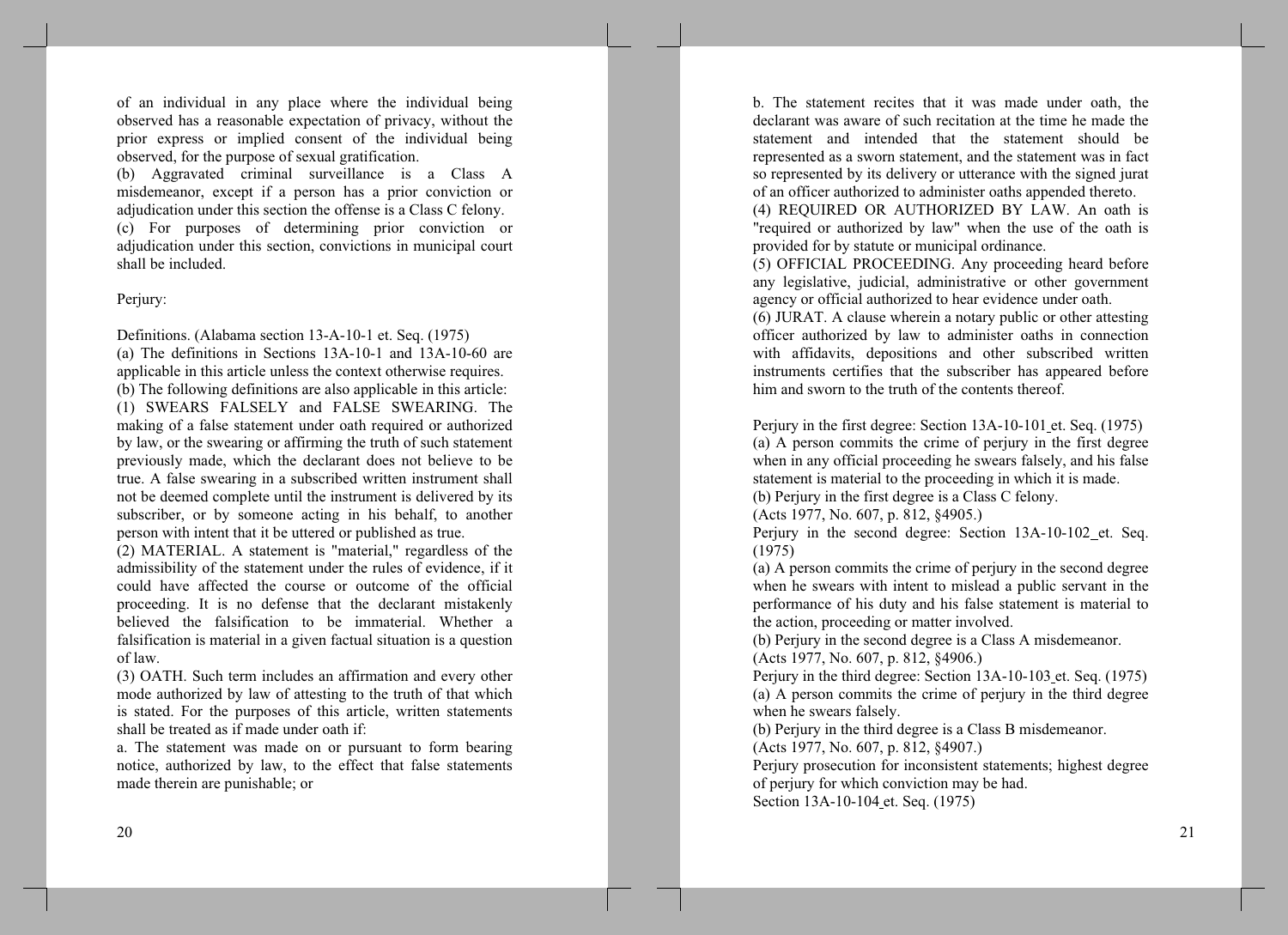(a) Where a person has made statements under oath which are inconsistent to the degree that one of them is necessarily false, each having been made within the jurisdiction of this state and within the period of the statute of limitations, the prosecution may proceed by setting forth the inconsistent statements in a single count alleging in the alternative that one or the other was false and not believed by the defendant to have been true when made. In such case, it shall not be necessary for the prosecution to prove which statement was false, but only that one or the other was false and not believed by the defendant to be true.

(b) The highest degree of perjury of which the defendant may be convicted shall be determined by hypothetically assuming each statement to be false and perjurious. If perjury of the same degree would be established by the making of each statement, the accused may be convicted of that degree at most. If perjury of different degrees would be established by the making of the two statements, the accused may be convicted of the lesser degree at most.

(Acts 1977, No. 607, p. 812, §4910.)

Corroboration required for perjury conviction, exception. Section 13A-10-105 et. Seq. (1975)

In any prosecution for periury, except a prosecution based upon inconsistent statements pursuant to Section 13A-10-104, the falsity of a statement may not be established by the uncorroborated testimony of a single witness.

(Acts 1977, No. 607, p. 812, §4915.)

Denial of guilt in previous trial not to be prosecuted as perjury. Section 13A-10-106 et. Seq. (1975)

No prosecution shall be brought under this article if the substance of the defendant's false statement was a denial of his guilt in a previous criminal proceeding.

When retraction of false statement bar to periury conviction. Section 13A-10-107 et. Seq. (1975)

No person shall be convicted of perfury if he retracted his false statement in the course of the same proceeding in which it was made before it became manifest that the falsification was or would be exposed. Statements made in separate hearings at separate stages of the same trial or administrative proceeding shall be deemed to have been made in the course of the same proceeding. The burden of injecting the issue of retraction is on the defendant, but this does not shift the burden of proof. Irregularities no defense to periury prosecution. Section 13A-10-108 et. Seq. (1975)

It is no defense to prosecution for perjury:

(1) That the oath was administered in an irregular manner.

(2) That there was some irregularity in the appointment or qualification of the person who administered the oath, if the taking of the oath was required or authorized by law.

(3) That the document was not sworn to if the document contains a recital that it was made under oath, the declarant was aware of the recital when he signed the document, and the document contains the signed jurat of a public servant authorized to administer oaths.

(4) That the defendant mistakenly believed the false statement to be immaterial.

(5) That the statement was inadmissible under the law of evidence.

**Unsworn Falsifications to Authorities:** 

Section 13A-10-109 et. Seq. (1975)

(a) A person commits the crime of unsworn falsification to authorities if, with an intent to mislead a public servant in the performance of his duty, he makes or submits any written statement, which he does not believe to be true, in an application for pecuniary or other benefit, or a record or report required by law to be submitted to any governmental agency.

(b) The provisions of Sections  $13A-10-104$  and  $13A-10-107$ shall be applicable to all prosecutions under this section.

(c) Unsworn falsification to authorities is a Class C misdemeanor.

Laws in Reciprocating States: The laws that I have pointed out, here in this book, are primarily Alabama laws and may differ some from similar laws in other states. Any time that a Private Investigator travels to a state that they are not familiar with, it is extremely important to research and review not only the laws pertaining to working as a Private Investigator in that state but also any laws that pertain to specific task or usage of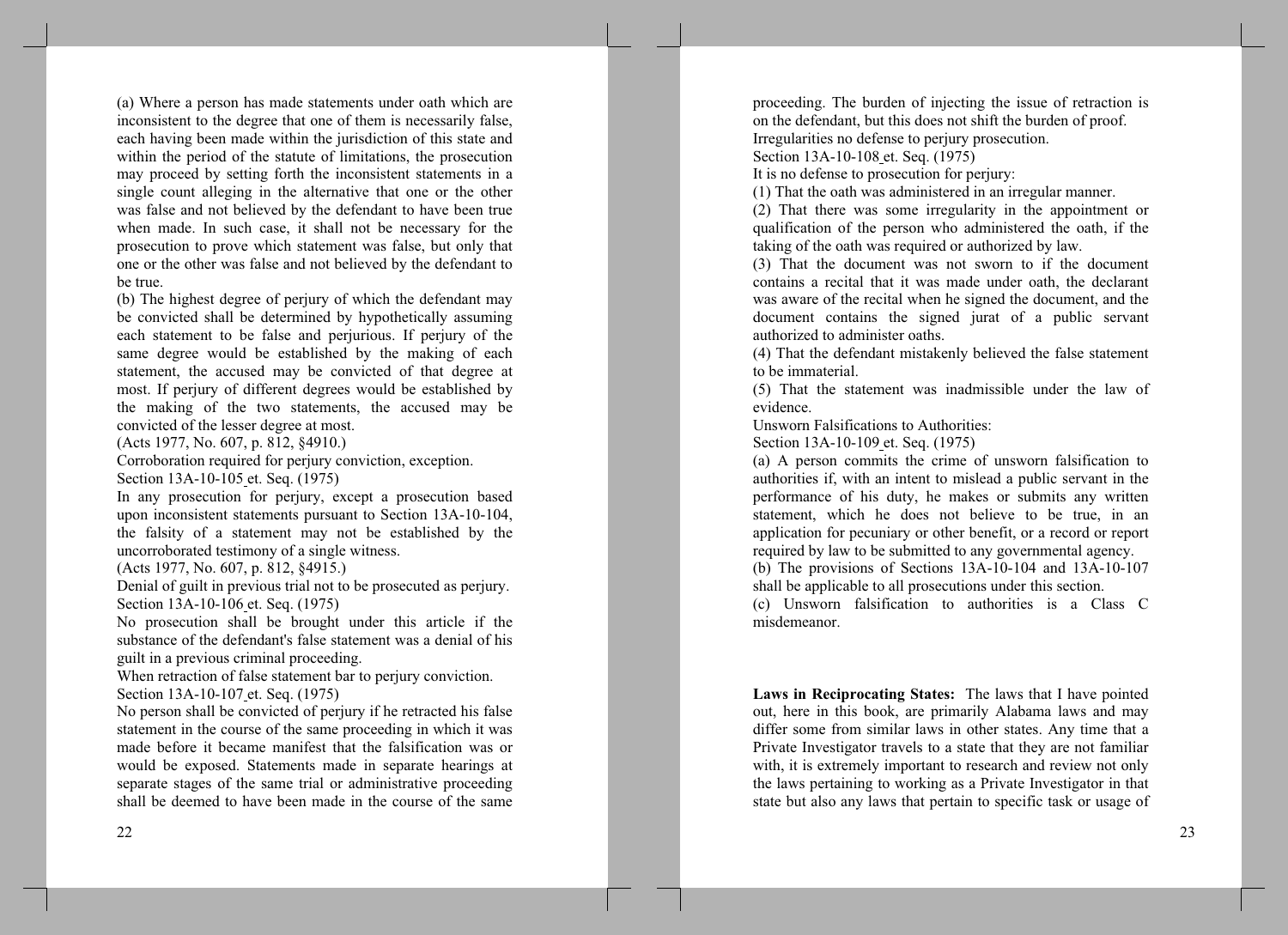equipment such as GPS trackers, audio recorders, drones etc. and, for those of us that have firearms, any laws pertaining to reciprocal firearm agreements. Note that some states have different laws pertaining to a private citizen as opposed to a Licensed Investigator when it comes to firearms, be sure to have a clear understanding of those laws as well.

## **Chapter 4- Alabama Regulatory Act:**

## Section- 34-25B-1 et. Seq. (1975) ALABAMA PRIVATE **INVESTIGATION REGULATORY ACT.**

This chapter is designed to cover some of the particularly important parts of this law although the entire law is important, and we advise that you study the actual law which is posted on the Board's website. For that reason, as well as to keep up with any legislative changes that effect these laws; we advise that you revisit the laws at least once after each legislative session each year.

The act was effective August 1, 2013.

The license became mandatory by the board April of 2014.

**Definitions:** Although some of these terms may have a slightly varied meaning in some references; it is important to know the meaning of these terms adopted by Section-34-25B-1 et. Seq.  $(1975)$  of Alabama law.

(1) FELONY. A criminal offense that is defined and punishable under the laws.

of this state, or an offense committed outside the State of Alabama, which if committed in this state, would constitute a felony under Alabama law; a crime in any other state or a crime against the United States which is designated as a felony; or an offense in any other state, territory, or country punishable by imprisonment for a term exceeding one year.

(2) PRIVATE INVESTIGATION. The compensated act of any individual or company engaging in the business of obtaining or furnishing information with reference to any of the following:

a. A crime committed or threated against the United States or any state or territory of the United States.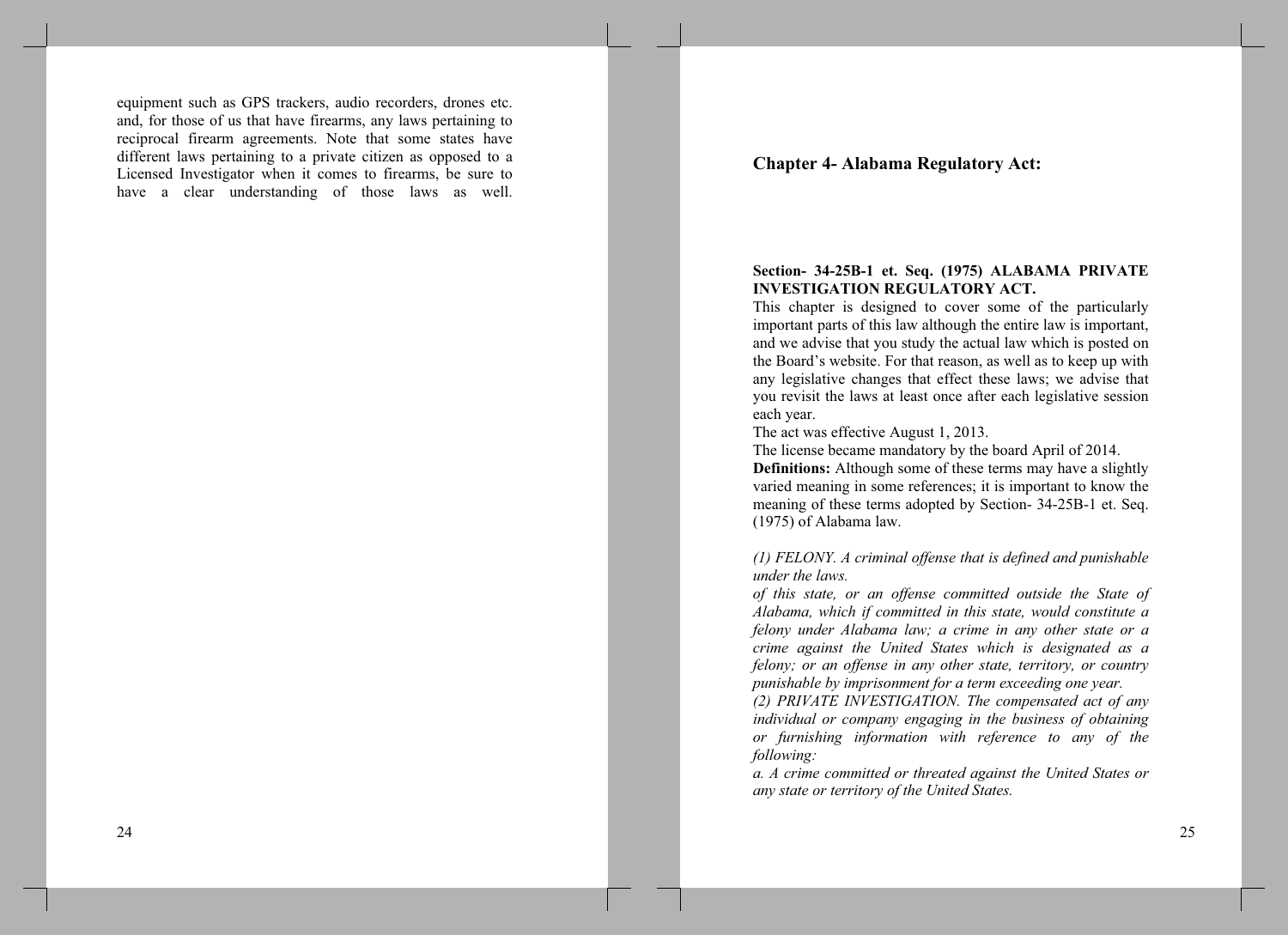b. The identity, habits, conduct, business, occupation, honesty, integrity, credibility, including, but not limited to, the credibility of a person giving testimony in a criminal or civil proceeding, knowledge, trustworthiness, efficiency, loyalty, activity, movement, whereabouts, affiliations, associations, transactions, acts, reputations, or character of a person.

c. The location, disposition, or recovery of lost or stolen property.

d. The cause or responsibility for fires, losses, accidents, damages, or injuries to persons or to property.

(3) PRIVATE INVESTIGATOR.

a. A person who, for compensation, performs one or more of the private investigation services defined and regulated by this chapter.

b. A person who, for consideration, advertises as providing or performing private investigation. The term does not include an informant who, on a one time or limited basis, as a result of a unique expertise, ability, or vocation, and who provides information or services while under the direction and control of a licensee of the board, that would otherwise be included in the definition of private investigation.

c. A person who is engaged in private investigation as defined herein and who is licensed in accordance with this chapter.

Section- 34-25B-12 et. Seq. (1975) requires all applicants to pass a criminal background check.

This section of the chapter is very important because it refers to everyone including anyone hired or contracted by the licensed investigator. All must carry a license and cannot work under another person's license. In other words, if a licensee hires someone just to watch a post or person as an extra set of eyes or hires a person to assist in following someone or uses a spouse or friend to assist in following someone, that person must also be licensed. If that person who is helping is not licensed, the both the unlicensed person and the licensee using that unlicensed person are in violation of Section 34-25B-10 et. Seq. (1975). There are exceptions to the license requirement listed in the chapter.

No person shall practice private investigation or hold himself or herself out to the public as a private investigator or use any

term, title, or abbreviation that expresses, infers, or implies that the person is licensed as a private investigator unless the person at the time holds a valid license to practice private investigation as provided in this chapter. All applicants shall pass a criminal background check based on criteria established pursuant to Section 34-25B-12 et. Seq. (1975)

Section 4. covers the Alabama Private Investigation Board – Creation, composition.

Listed is a basic breakdown of the Board composition. Chapter 34-25B also details the terms of appointments, liability of the Board, the structure of the Board officers and the funding of the Board.

(a) There is created the Alabama Private Investigation Board. The membership of the board shall reflect the racial, gender, geographic, urban, and rural, and economic diversity of the state.

(b) Private investigator members provided for herein shall have had five years of experience as an investigator prior to his or her appointment. Beginning on August 1, 2018, private investigator members who are appointed to the board shall have been licensed pursuant to this chapter as a private investigator for a period of at least five years prior to his or her appointment.

(c) The following members shall be appointed to the board:

 $(1)$  Three persons appointed by the Governor, two of whom shall be private investigators in this state and one of whom shall be a consumer who will represent the public at large.

(2) One person appointed by the Lieutenant Governor, who must be a private investigator.

 $(3)$  One person appointed by the Speaker of the House of Representatives who must be a private investigator.

(4) One person appointed by the Attorney General who must be a private investigator.

(5) One person appointed by the Alabama State Bar Association who must be a member in good standing for an initial term of four years.

 $(6)$  One person appointed by the Alabama Private Investigators Association who must be a private investigator.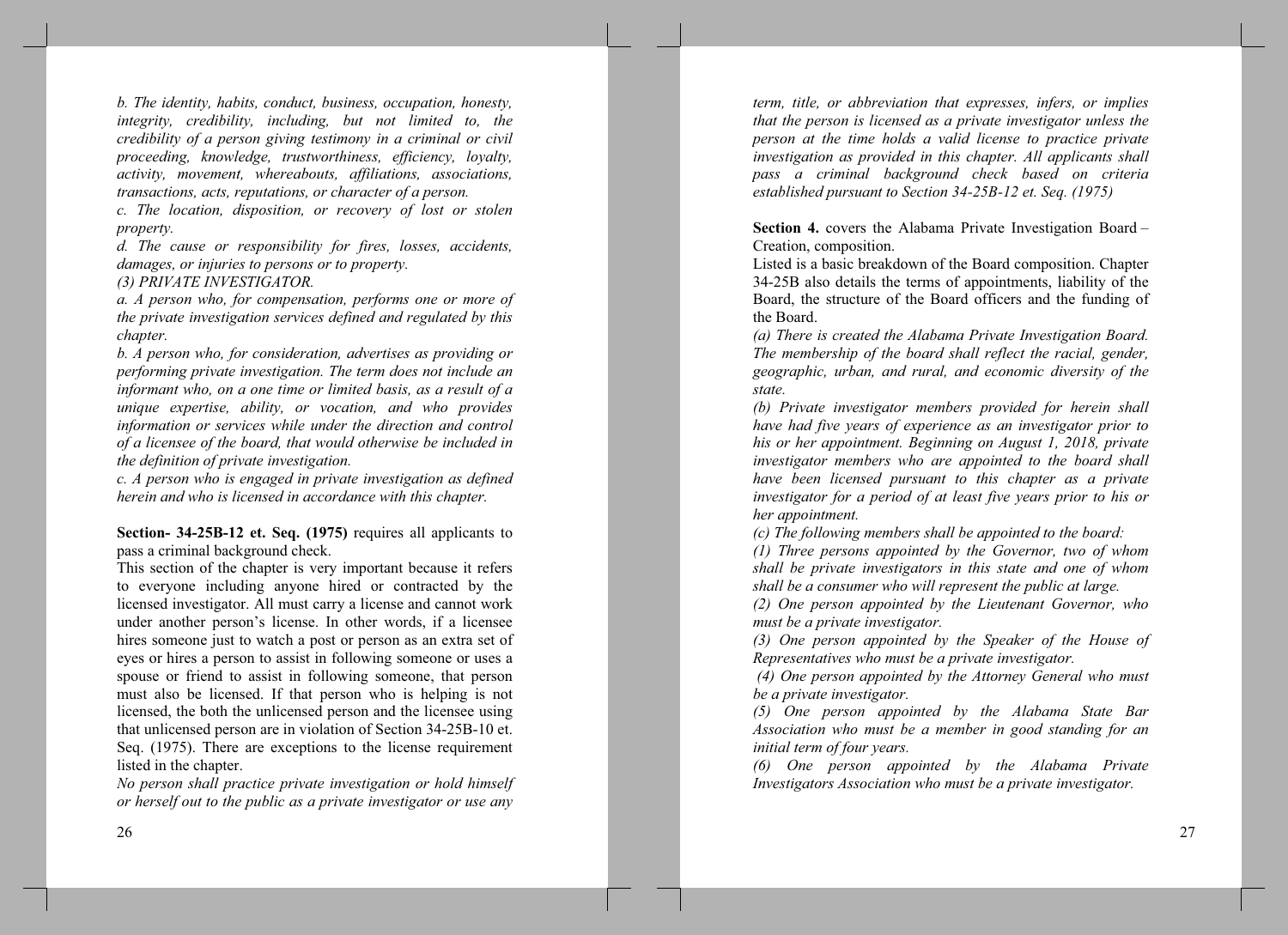**Section 8** will cover the promulgation of rules; canons of ethics; personnel; legal services. Although ethics are covered to some extent in this book; we recommend that you study chapter 34-25B thoroughly.

Section 10 covers the practice of private investigation without a license and penalties as follows.

(a) Except as otherwise provided in this chapter, it shall be unlawful for any person to act as a private investigator without first obtaining a license from the board. For prosecution purposes, a violation of this chapter is classified as a Class A misdemeanor.

(b) Each person licensed in accordance with this chapter shall designate to the board a physical address where his or her records are to be kept. (Act 2013-306, § 10.)

**Section 11** covers to requirements for the license application.

An application and all information on an application for licensure as a private investigator shall be treated as confidential and shall be filed with the board on forms prescribed by the board. The application shall include all of the following information of the applicant:

 $(1)$  His or her full name.

(2) His or her date and place of birth.

(3) All residences during the immediate past five years.

(4) All employment or occupations engaged in during the immediate past five years.

(5) Three sets of classifiable fingerprints.

 $(6)$  A list of convictions and pending charges involving a felony or misdemeanor in any jurisdiction

Each individual applicant shall meet the following criteria that he or she:

 $(1)$  Is at least 21 years of age. (this may change with legislation to include a lower age for apprentice or interns)

 $(2)$  Has not been declared by any court of competent jurisdiction incompetent by reason of mental defect or disease unless a court of competent jurisdiction has subsequently declared the applicant competent.

(3) Has not been convicted of a crime of moral turpitude, with the board having the final determination on the interpretation of moral turpitude.

(4) Has not been convicted of a felony crime.

(5) Has passed an examination to be administered twice annually by the board designed to measure knowledge and competence in the investigation field.

## Section14 covers the Board issued Identification Card.

(a) The board shall issue to every private investigator licensee an identification card, which shall be issued in credit card size, be permanently laminated, and contain the following information of the licensee:

(1) Name. (2) Photograph. (3) Physical Characteristics.

(4) Private investigator's license number. (5) Expiration date of license.

(b) The identification card shall be carried on the person of the licensee when engaged in the activities of the licensee. (Act.  $2013 - 306, \, \S$  14.)

**Section 15** clarifies the penalties and possible consequences for making false statement to the board.

Making a false statement to the board shall be punishable by a civil penalty not to exceed one thousand dollars  $(1,000)$  and assessment of the maximum application fee. (Act 2013-306,  $\delta$  $15.$ 

Section-16, Investigation into veracity of application, is important especially with section 15 in mind.

Upon receipt of an application and applicable fees, the board shall conduct an investigation to determine whether the statements made in the application are true. (Act 2013-306,  $\frac{1}{5}$ )  $16.$ 

Section 17 refers to expiration and renewal of license and is also very important to study. The information listed in this book refers to the law at the time the book is written and is subject to both legislative and executive changes. This information does not represent the entire section and we advise an applicant or licensee to study the law and revisit the law at least once a year.

(a) All licenses issued or renewed under this chapter shall be valid for a period of two years from the date of issuance. The board shall provide each licensee with a renewal application 60 days prior to the expiration of the license.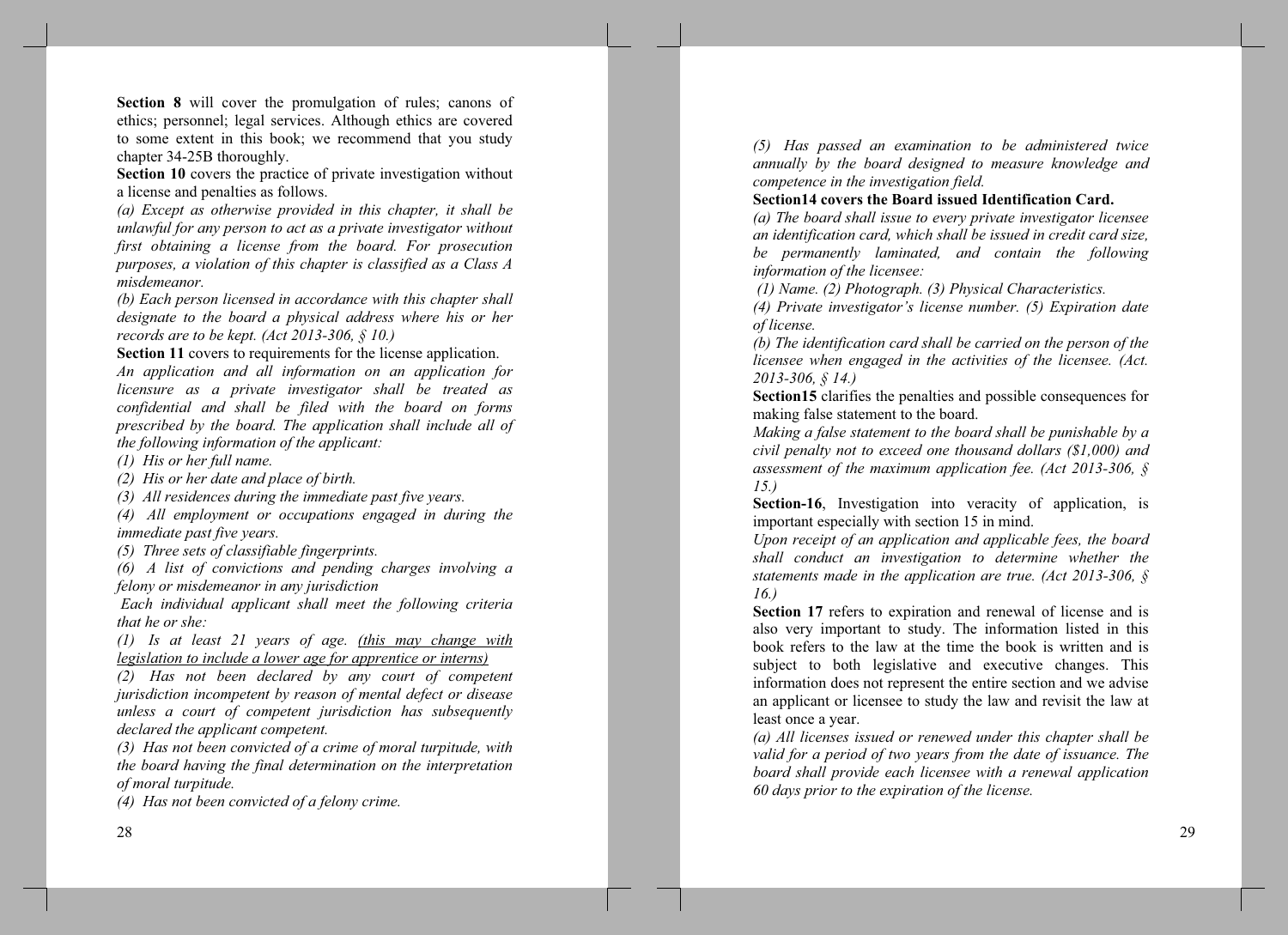(b) Each application for renewal shall be reviewed for criminal convictions and civil fraud findings.

Section-18 covers suspension, revocation, etc., of license, penalties.

(a) The board may suspend, revoke, or refuse to issue or renew any license issued by it upon finding that the holder or applicant has committed any of the following acts:

 $(1)$  A violation of this chapter or any rule promulgated pursuant to this chapter.

(2) Fraud, deceit, or misrepresentation regarding an application or license.

(3) Knowingly and willfully making a material misstatement in connection with an application for a license or renewal.

 $(4)$  A conviction by a court of competent jurisdiction of a felony.

 $(5)$  A conviction by a court of competent jurisdiction of a Class A misdemeanor, if the board finds that the conviction reflects unfavorably on the fitness of the person for the license.

(6) The commission of any act which would have been cause for refusal to issue the license or identification card had it existed and been known to the board at the time of issuance. (b) In addition to, or in lieu of, any other lawful disciplinary action under this section, the board may assess a civil penalty not exceeding two thousand dollars (\$2,000) for each violation.

 $(c)$  A license may be suspended for the remaining license period and renewed during any period in which the license was suspended. (Act 2013-306, § 18.)

Section-20 covers the Board's ability to negotiate reciprocity with other states. It is important to be aware of which States we have reciprocity with and to know that it is not legal to travel into another state which has license requirements unless we are in a reciprocal, limited license, or similar agreement with that State or unless you are also licensed in that state. It makes no difference if you are in pursuit a subject of an investigation when you enter the state or where the investigation originated if you are crossing into a State which has license requirements, and which has no agreement with APIB.

The board may negotiate and enter into reciprocal agreements with the appropriate officials in other states to permit licensed investigators who meet or exceed the qualifications established in this chapter to operate in reciprocal states under mutually acceptable terms. (Act 2013-306,  $\S$  20.)

Section 21 refers to the Boards responsibility to provide a copy of statutes and rules; these rules are provided on the APIB web site.

Section 22 covers violations of chapter 34-25B and consequences.

(a) The following acts when committed by an individual licensed as a private investigator in Alabama shall constitute a violation punishable as a Class A misdemeanor:

 $(1)$  To knowingly make a material misrepresentation as to the ability of the individual to perform the investigation required by a potential client in order to obtain employment.

(2) To make unsubstantiated monetary charges to a client for services not rendered or transportation not utilized.

 $(3)$  To knowingly make a false report to a client in relations to the investigation performed for a client.

(4) To continue an investigation for a client when it becomes obvious to the investigator that a successful completion of an investigation is unlikely without first advising the client and obtaining the approval of the client for continuation of the *investigation.* 

 $(5)$  To reveal information obtained for a client during an investigation to another individual except as required by law. (b) Persons licensed pursuant to this chapter shall report any suspected instances of child abuse or neglect to a local law enforcement agency or the Department of Human Resources, or both. (Act 2013-306, § 22.)

Section 24 covers exceptions to chapter 34-25B. It is important to realize that these exceptions do not cover anyone who is advertising to the general public to perform private investigative services as defined in chapter 34-25B

This chapter does not apply to the following:  $(1)$  An employee of any business or entity that is not primarily engaged in the business of private investigation when that employee is performing duties related to his or her employment.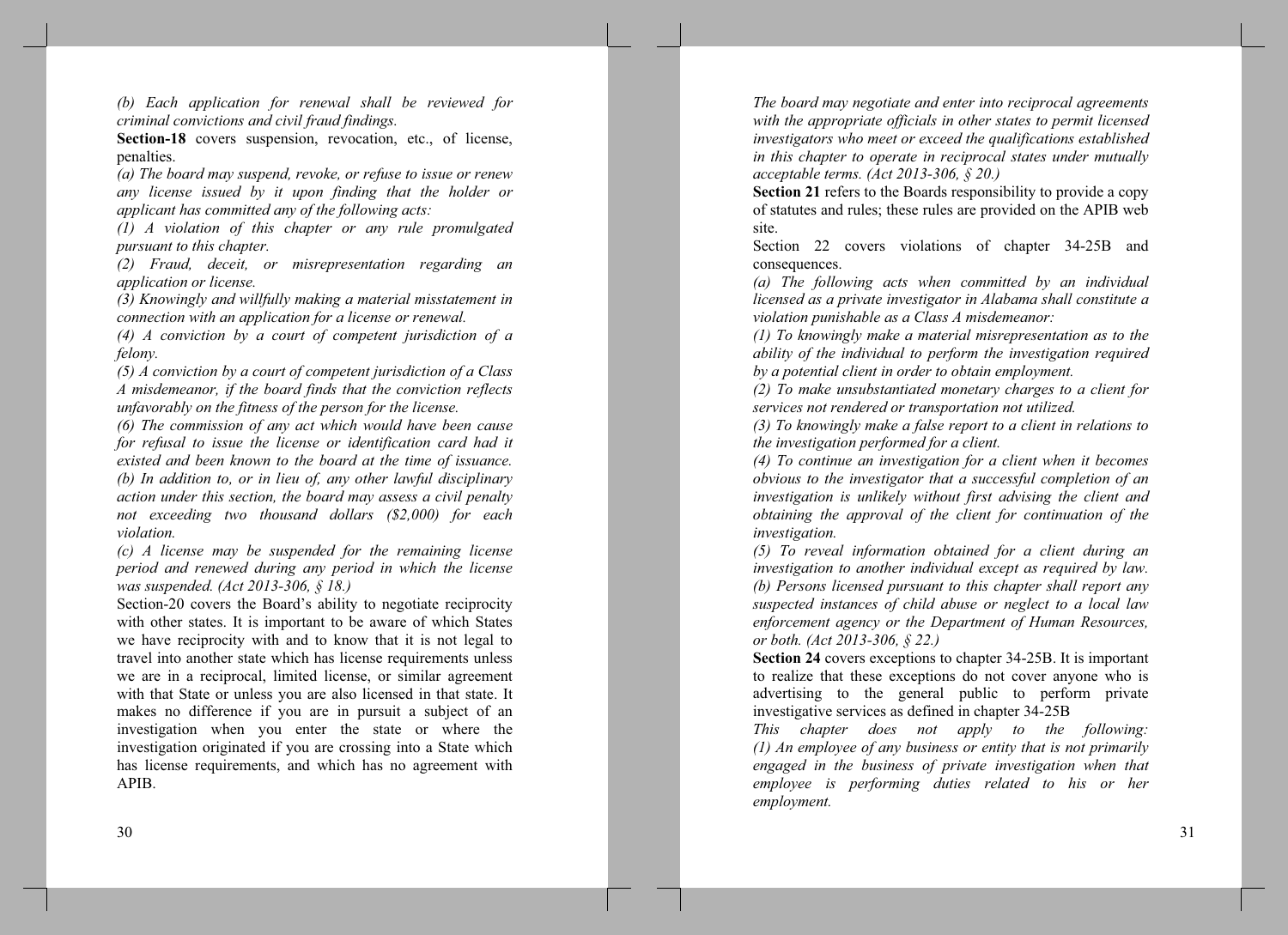$(2)$  An investigation of the internal affairs of a private business entity investigating a current or prospective employee.

 $(3)$  An employee of any business or entity that is not primarily engaged in the business of private investigation when that employee is working under a contract for his or her services that his or her employer signed with a third party.

(4) Any person or professional, including without limitation an attorney providing legal services, who is not primarily engaged in the business of private investigation, but who in conjunction with his or her business or profession may occasionally perform private investigation services.

 $(5)$  Any business or entity that is not primarily engaged in the business of private investigation.

 $(6)$  A consumer reporting agency as defined by the Federal Fair Credit Reporting Act.

(7) Any certified public accountant authorized to engage in the practice of public accountancy in the state or any entity licensed or otherwise permitted to engage in the practice of public accountancy in this state or the affiliated entities thereof.

(8) a. An attorney-at-law in good standing and licensed to practice  $law:$ 

b. An employee of a single attorney or single law firm who is acting within the

employee's scope of employment for the attorney or law firm; or

c. A consultant, accident reconstructionist, or forensic scientist when the person is retained by an attorney, insurance company representative, or appointed by a court to serve as an expert witness or to investigate, or to make tests, conduct experiments, draw conclusions, render opinions or make diagnoses, where those services require the use of training or experience in technical, scientific, or social science field.  $(9)$  Any individual engaged in any of the following:

a. Computer or digital forensic services.

b. The acquisition, review, or analysis of digital or computerbased information in order to obtain or furnish information for evidentiary or other purposes or to provide expert testimony before any court, board, officer, or investigating committee.

32

c. Network or system vulnerability testing, including network scans and risk assessment and analysis of computers connected to a network. (Act 2013-306,  $$24$ .)

Section 25 covers the Board's division of Investigation. This section can also give the licensee some insight as to their responsibilities during a board investigation of a complaint.

(a) There is created within the board a Division of Investigation that shall be the board's official investigative agency.

(b) Each licensee shall provide to the investigative division staff all records that pertain to the exact nature of the complaint under investigation and upon the issuance of a subpoena.

(c) The board or an executive director of the board may subpoena those persons or documents necessary to any investigation undertaken under this chapter if other means including, but not limited to, notification by return receipt registered United States mail, have not produced the desired results. Any subpoena issued shall be limited to investigations by the board of its members and shall not extend to any other matter. (Act 2013-306, § 25.)

Section 26 covers the continuing professional education requirements. Although in one area it states that each licensee shall complete eight hours of continuing professional education acceptable to the board in each calendar year, the accepted standard is two have 16 hours of credit within the two-year renewal period regardless of when, during that period, the hours were accumulated and that two hours of the 16 be in ethics.

(a) Each licensee shall complete eight hours of continuing professional education acceptable to the board in each calendar year.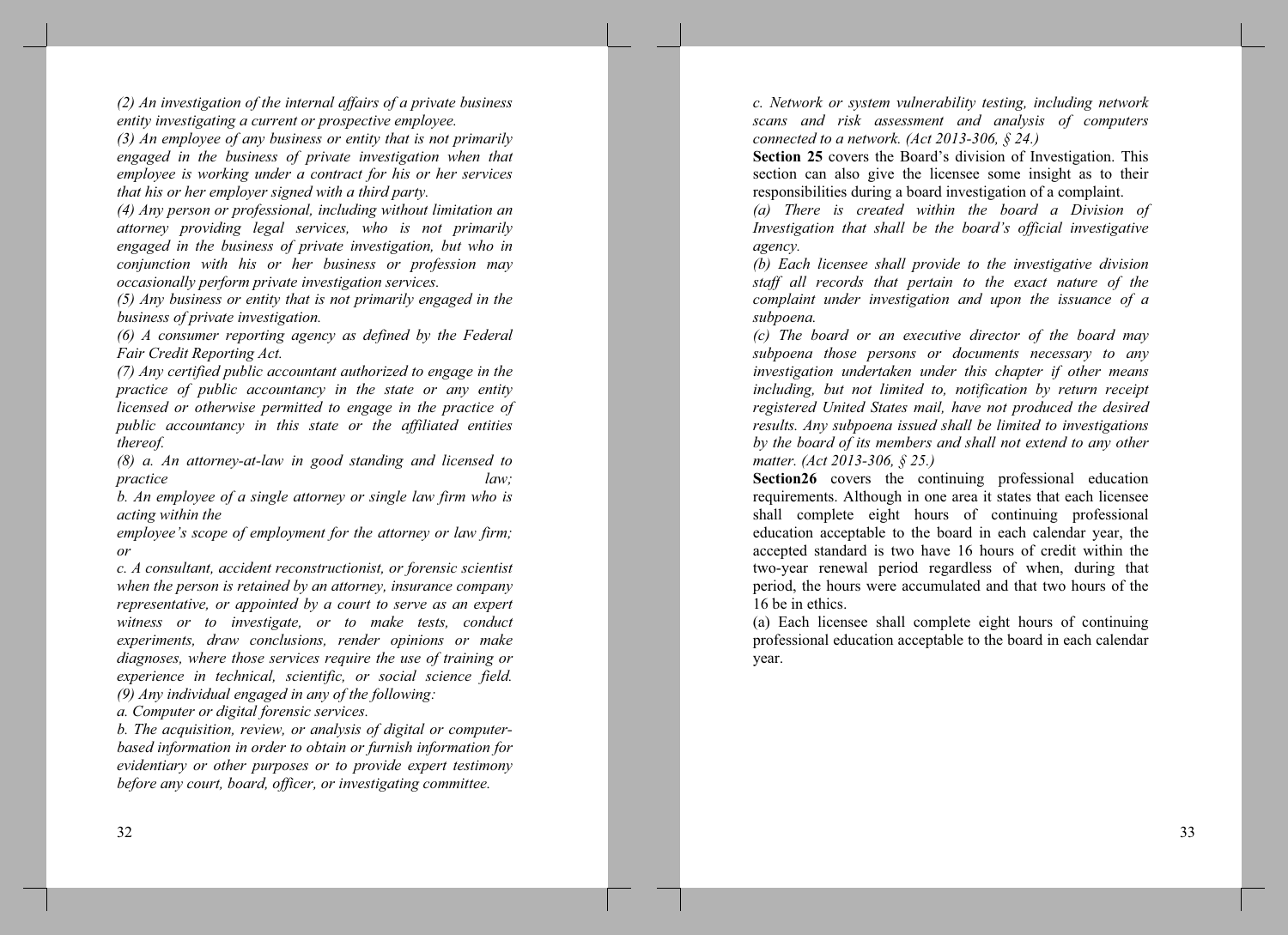# **Chapter 5 - Alabama's Administrative Code**

## ALABAMA PRIVATE INVESTIGATION BOARD **ADMINISTRATIVE CODE**

The administrative code is established and regulated by the Alabama Private investigator's board, as so authorized in section 25B of Alabama law.

The code is made available on the Alabama Private Investigator's Board's website.

The Alabama Private Investigator's Board has authority to make changes to the administrative code with certain guidelines. The board is good about posting changes and updates, so make sure to check the website periodically.

If you are planning on testing for Alabama Private Investigator license; you must read and understand the administrative code. Following are some highlights of the code as it was at the time this book was published; again, check the Board website for updates.

#### **Purpose:**

As stated in Act 2013-306, the law for the regulation of the profession of private investigation and the establishment of the Alabama Private Investigation Board (APIB), the purpose of this law and the APIB is to provide for the membership, terms, filling of vacancies, powers, including disciplinary powers, and duties of the Board; to provide for the application for and licensure of

private investigators; to establish the Alabama Private Investigation Board Fund within the State Treasury and to

34

provide for an appropriation from the fund to the Board; and to provide penalties.

Private investigator services in Alabama affects the public health, safety, and welfare of the citizens of Alabama. It, therefore, should be subject to regulation and control, in the public interest

to protect the citizenry against unauthorized and unqualified private investigation services and from unprofessional or unethical conduct by persons licensed to provide private investigation

#### services. **Definitions:**

(1) Board – The Alabama Private Investigation Board. (2) APIA – The Alabama Private Investigators Association.  $(3)$  Applicant – any individual seeking licensure by the Board who has submitted an official application and paid the application fee.

(4) Biennial – every two  $(2)$  years.

 $(5)$  Felony – A criminal offense that is defined and punishable under the laws of this state, or an offense committed outside the State of Alabama, which if committed in this state, would constitute a felony under Alabama law; a crime in any other state or a crime against the United States which is designated as a felony; or an offense in any other state, territory, or country punishable by imprisonment for a term exceeding one year.

(6) Licensed Private Investigator  $(LPI)$  – a person licensed by the Board to provide private investigation services.

 $(7)$  Private Investigation – The compensated act of any individual or company engaging in the business of obtaining or furnishing information with reference to any of the following: a) A crime committed or threatened against the United States or any state or territory of the United States.

b) The identity, habits, conduct, business, occupation, honesty, integrity, credibility, including, but not limited to, the credibility of a person giving testimony in a criminal or civil proceeding, knowledge, trustworthiness, efficiency, loyalty,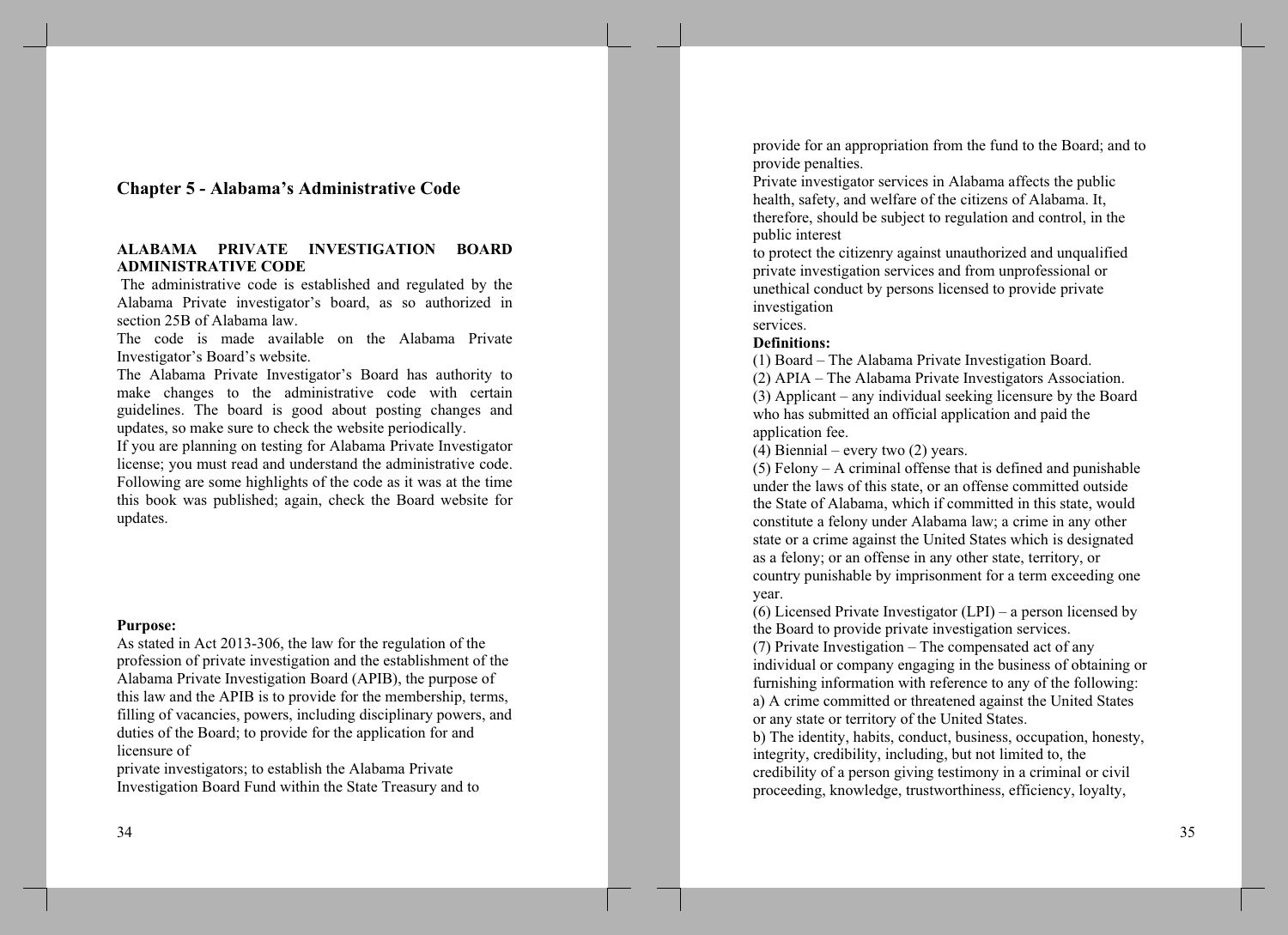activity, movement, whereabouts, affiliations, associations, transactions, acts, reputations, or character of any person. c) The location, disposition, or recovery of lost or stolen property.

d) The cause or responsibility for fires, losses, accidents, damages, or injuries to persons or to property.

 $(8)$  Private Investigator – A person who is engaged in private investigation as defined herein and who is licensed in accordance with this act.

a) A person who, for compensation, performs one or more of the private investigation services defined and regulated by this act.

b) A person who, for consideration, advertises as providing or performing private investigation. The term does not include an informant who, on a one time or limited basis, as a result of a unique expertise, ability, or vocation, and who provides information or services while under the direction and control of a licensee of the Board, that would otherwise be included in the definition of private investigation.

## **Organization and Administration:**

(1) The Alabama Private Investigation Board shall be composed of eight members.

(2) Three members appointed by the Governor, two shall be private investigators in this state and one shall be a consumer member who will represent the public at large. The initial terms shall be for three years. Successor members shall be appointed for

a term of four years each.

(3) One member appointed by the Lieutenant Governor shall be a private investigator. The initial term shall be for two years. Successor members shall be appointed for a term of four years.

(4) One member appointed by the Speaker of the House of Representatives shall be a private investigator. The initial term shall be for two years. Successor members shall be appointed for a term of four years.

(5) One member appointed by the Attorney General who shall be a private investigator.

The initial term shall be for two years. Successor members shall be appointed for a term of four years.

(6) One member appointed by the Alabama State Bar Association shall be a member in good standing. This position shall be for a term of four years.

(7) One member appointed by the Alabama Private Investigators Association shall be a private investigator. This position shall be for a term of four years.

(8) Private investigator members of the Board shall have had five years investigator experience prior to his or her appointment. After August 1, 2018, private investigator members shall have been licensed as an Alabama Licensed

Private Investigator for

at least five years prior to his or her appointment.

(9) The composition of the Board shall reflect the racial,

gender, geographic, urban/rural, and economic diversity of the state.

(10) All members shall serve until their successor is appointed. (11) Board member Oath of Offices shall be filed with the Secretary of State.

(12) Members of the Board are immune from civil liability and may not be liable for damages when acting in the performance of their duties.

## **Terms of Office:**

(1) Except for the initial Board appointments, the term of office of all members shall be

four years.

(2) No member may be appointed for more than two consecutive full terms.

(3) A vacancy in an unexpired term shall be filled in the manner of the original appointment.

## **Officers of the Board:**

(1) The Board shall elect a Chair and Vice Chair each time a new member is appointed to the Board.

(2) The Vice Chair shall fill any vacancy in the office of the Chair.

(3) The duties of the officers shall be as follows:

(a) The Chair shall preside at meetings of the Board, appoint members to serve on committees as may be created, serve as ex-officio member of all committees, and determine the rules of order of Board meetings.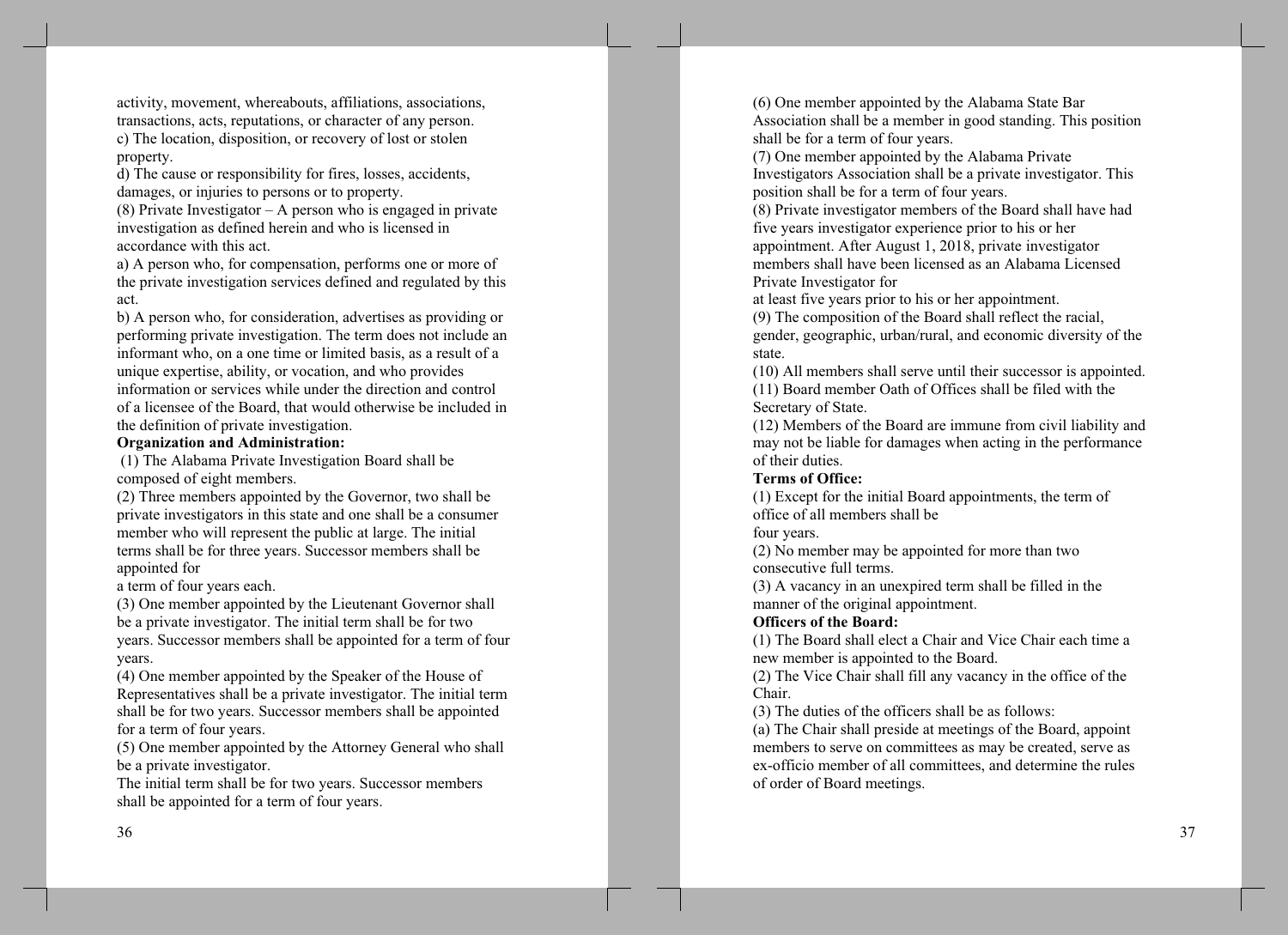(b) The Vice Chair shall preside in the absence of the Chair and shall assume the duties of the Chair when necessary.

# **Duties of the Board:**

(1) The Board shall perform the following functions:

(a) Set licensure fees, including, but not limited to, application, initial, and renewal.

(b) Establish standards of continuing education in accordance with those standards developed and accepted by the profession. (c) Examine for, approve, deny, suspend, and renew licensure of duly qualified applicants.

(d) Promulgate and publish rules in accordance with the Administrative Procedures Act.

(e) Conduct hearings on charges calling for denial, suspension, revocation, or refusal to renew a license.

(f) Maintain a current roster of licensees.

(g) Maintain a current list of persons whose license have been suspended, revoked, or denied. The list shall include the name, Social Security number, type, date, and cause of action, penalty incurred, and the length of the penalty. The information on the list, except for the Social Security numbers, shall be available for public inspection during normal business hours. **Meetings of the Board:** 

(1) The Board shall comply with the Alabama Open Meetings Act.

(2) A minimum of two regular meetings shall be held each year.

(3) Special meetings may be called by the Chair or by a quorum of the Board.

(4) A majority of the members of the Board shall constitute a quorum for the transaction of business.

(5) A majority of those members on the Board present and voting on any matter shall decide the matter before the Board, except on procedural and evidentiary matters which are provided for in the Administrative Procedures Act.

(6) Board staff shall keep a record of all regular meetings. The minutes shall be transcribed and presented for approval or amendment at the next regular meeting. The minutes or a true copy thereof, approved by the Board, shall be open to public inspection. The minutes shall reflect:

(a) The time and place of each regular meeting of the Board;

(b) Names of the Board members present;

(c) Names of guests present;

(d) Names of staff members present;

(e) Place of meeting notice advertisements;

(f) All official acts of the Board:

(g) When requested by a dissenting Board member, specific reasons shall be recorded; and

(h) A roll call vote may be taken upon the request of a Board member.

(7) Requests to present information to the Board during a regularly scheduled Board meeting shall be in writing to the Executive Director at least fourteen days prior to the meeting. Exceptions may be made in extraordinary circumstances at the direction of

the Chair. All requests are subject to review and approval by the Chair. The usual time limitation for presentations will be five minutes with exceptions made by permission of the Chair. Written requests should include:

(a) Contact information of the designated spokesperson; and (b) Summary of information to be presented.

## **Employment of Personnel:**

The Board may employ an executive director, investigators, inspectors, attorneys and any other agents and employees and assistants as may from time-to-time be necessary to establish and

maintain administration and enforcement of the Alabama Private Investigation Regulatory Act and rules and regulations established by the Board. With the exception of the Executive Director, all

personnel shall be subject to the provisions of the state Merit System Act.

#### **Use of Forms:**

Applications shall be made on the prescribed forms approved by the Board. Copies of instructions and forms are available from the office of the Board.

#### **Maintenance and Inspection of Board Records:**

(1) The Board shall maintain its records in accordance with the Alabama Open Meetings Act.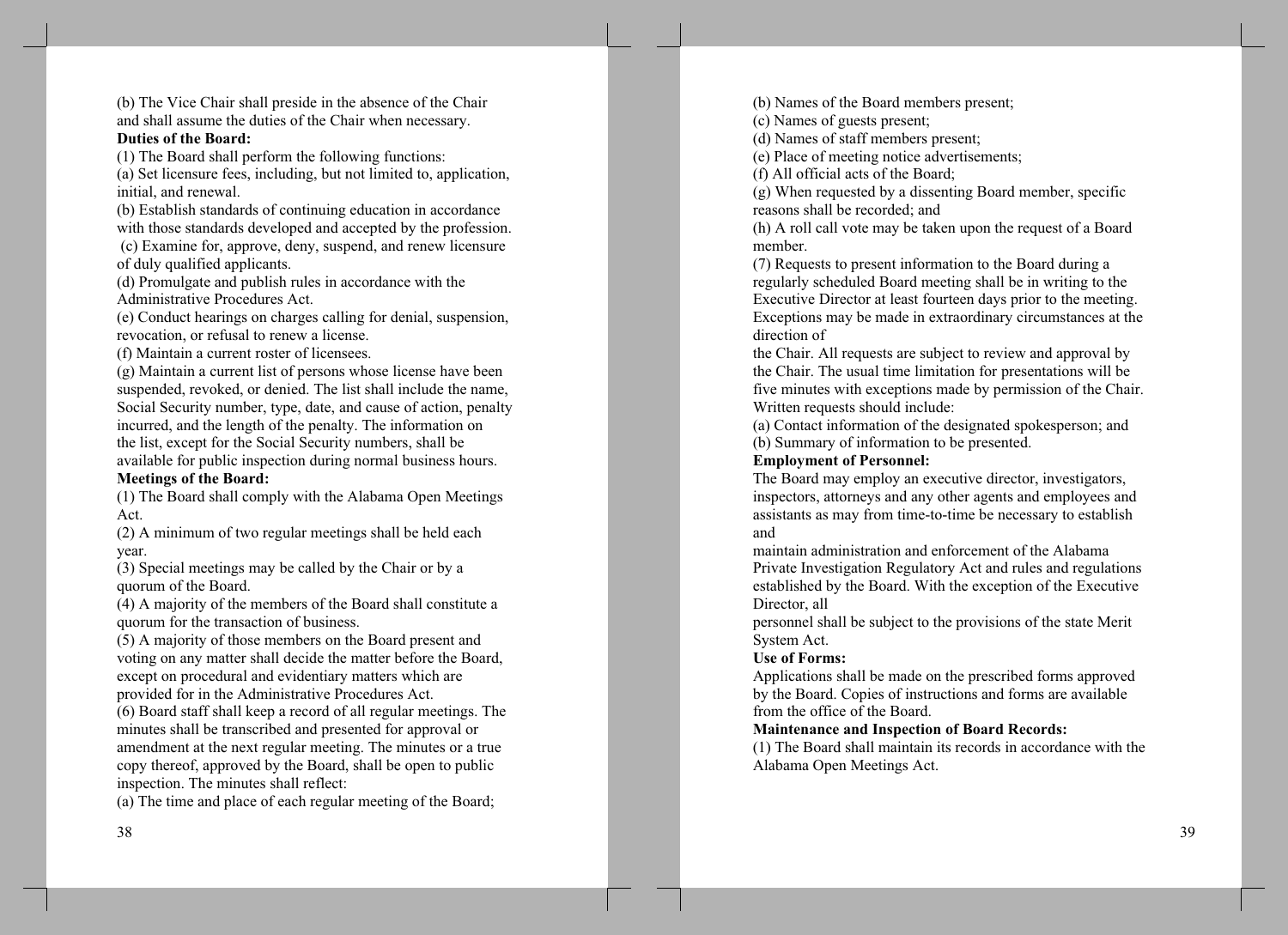(2) Public records maintained by the Board shall be subject to public disclosure pursuant to the Alabama Open Meetings Act and the Alabama Open Records Act.

(3) Upon request to the Executive Director, public records maintained by the Board shall be available for inspection and duplication at the office of the Board during regular business hours. The inspection and duplication of public records shall be under the supervision of the Executive Director or an authorized designee.

(4) Any person wishing to obtain copies of public records shall submit a written request to

the office of the Board and will be supplied copies upon payment of the cost of copying, handling and postage.

(5) Public records maintained by the Board that are available for inspection and duplication include, but are not limited to: (a) Board minutes, except those minutes recorded during an executive session that are prohibited from disclosure by the Alabama Open Meetings Act;

(b) Names and addresses of current licensees;

(c) Names of persons whose licenses have been suspended, revoked, or denied, including the type, date, infraction, the penalty incurred, and length of the penalty;

(d) Rules and regulations of the Board, as promulgated and published in accordance with the Sections 41-22-1, et seq., Administrative Procedures Act, Code of Alabama  $(1975)$ ;

(e) Other written statements of policy or interpretations formulated, adopted, or used by the Board in the discharge of its duties and functions; and

(f) Final orders, decisions, declaratory rulings, and opinions issued by the Board.

## **Rules and Regulations:**

All rules and regulations of the Board shall be adopted, amended or repealed in accordance with the Sections 41-22-1 et seq., Alabama Administrative Procedures Act, Code of Alabama (1975).

## Petition for Adoption, Amendment or Repeal of a Rule:

(1) Any interested person may petition the Board requesting the adoption of a new rule or the amendment or repeal of an existing rule. The petition shall be in writing and shall include: (a) The name and address of the petitioner;

(b) An exact statement of the proposed additional rule or amendment or identification of the rule to be repealed; and (c) The pertinent facts, data, opinions or arguments in support of the petitioner's position.

(2) Upon submission of the petition, the Board shall initiate rule-making proceedings or deny the petition in writing on the merits, stating its reasons for the denial at its next regularly scheduled meeting.

(3) A petition requesting adoption, amendment, or repeal of a rule may not be considered by the Board if the subject of the petition is the same or similar to the subject presented in another petition considered by the Board within the previous twelve months.

#### **Declaratory Rulings:**

Any person substantially affected by a rule may petition the Board for a declaratory ruling with respect to the validity of a rule or the applicability to any person, property or state of facts of any

rule or statute enforceable by it or with respect to the meaning and scope of any order of the Board.

(1) The petition shall be in writing and shall include:

(a) The name and address of the petitioner;

(b) A statement of facts sufficient to show that the person seeking relief is substantially affected by the rule; and 6

(c) The rule, statute or order and the reasons for the questions.

(2) Failure of the Board to issue a declaratory ruling at its next regularly scheduled meeting, following receipt of request, shall constitute a denial of the request. The Board shall provide the petitioner written notification of its decision to deny the request and shall state therein the reason for the denial.

(3) Circumstances in which rulings shall not be issued include but are not necessarily limited to:

(a) Lack of jurisdiction.

(b) Lack of clarity of the issue presented.

(c) No clear answer determinable.

**Board Member Compensation:**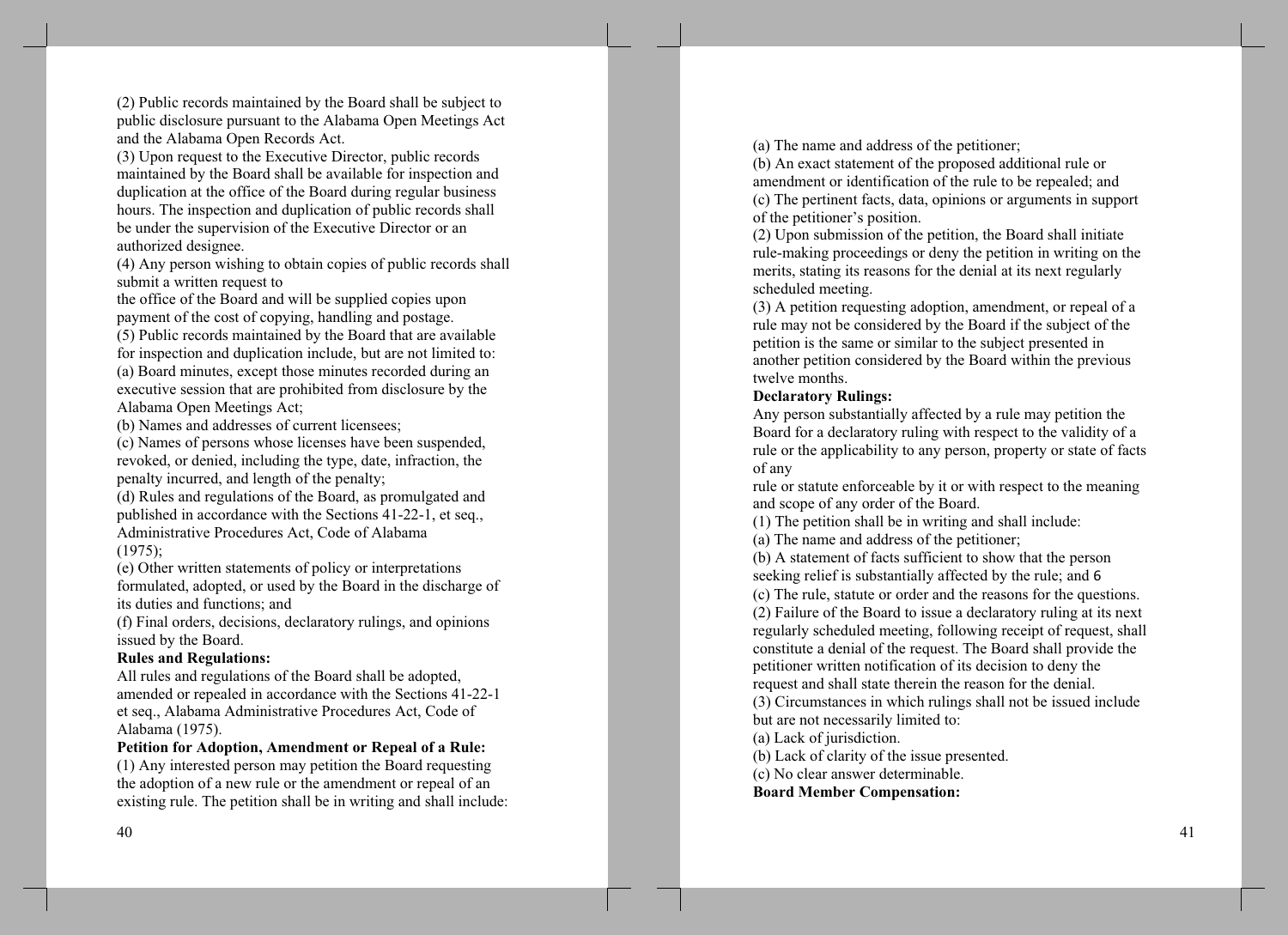(1) Each member of the Board shall serve without compensation, but shall be reimbursed for travel expenses incurred in attendance at meetings of the Board and any other business of the Board at its discretion. Mileage rates shall be the same as established

for state employees.

(2) Board members shall also receive a per diem allowance following the guidelines for state employees.

(3) The reimbursement for expenses shall be paid from funds derived from the Alabama Private Investigation Board.

#### **Board of Private Investigation Fund:**

(1) A special trust fund is established in the State Treasury known as the Alabama Private Investigation Board Fund. All funds received by the Board shall be deposited into the fund and shall be expended only to implement and administer this act. No monies shall be withdrawn or expended from this fund for any purpose unless the monies have been appropriated by the Legislature and allocated pursuant to Sections 34-27B-1, et. Seq., Code of Alabama (1975). Any monies appropriated shall be budgeted and allocated pursuant to the Budget Management Act in accordance with Article 4, (commencing) with Section 41-4-80) of Chapter 4 of Title 41, and only in the amounts provided by the Legislature in the general appropriations act or other appropriations act. Funds shall be disbursed only upon a written warrant of the State Comptroller upon itemized vouchers approved by the Executive Director.

## **Qualifications of Applicants for Licensure:**

(1) Each individual applicant shall meet the following criteria: (a) Be at least 21 years of age.

(b) Has not been declared by any court of competent jurisdiction incompetent by reason of mental defect or disease (unless a court of competent jurisdiction has subsequently declared the applicant competent).

(c) Has not been convicted of a crime of moral turpitude (with the Board having final determination on the interpretation of moral turpitude).

(d) Has not been convicted of a felony crime.

42

(e) Has passed an examination by the Board designed to measure knowledge and competence in the investigation field. (2) The applicant shall submit a completed application form and pay all required fees.

(3) Implementation for licensure shall begin on the effective date of the adoption of the rules and regulations. The initial licensure period shall be dated to begin on May 1, 2014. (4) All licenses issued or renewed shall be valid for a period of two years from the date of issuance.

(5) Persons working as a private investigator, unless otherwise exempt, shall have a valid private investigator license.

# **Licensure by Examination:**

(1) The applicant for licensure by Examination shall pass an Examination approved by the Board designed to measure knowledge and competence in the investigation field and shall submit:

(a) A completed application

(b) Required fees

(2) Any applicant who seeks to qualify for a private investigators license must apply directly to the independent testing organization selected by the Board to prepare and grade such examination. Payment of any examination (or reexamination) fee shall be the

responsibility of the applicant. The independent testing organization will notify each examinee of the results of the examination.

(3) Applicants for private investigator license must be on file with this office and approved prior to scheduling  $examination(s)$ .

Author: The Alabama Private Investigation Board Statutory Authority: Code of Ala. 1975, 34-25B-1 through 34-25B-29 **Renewal of License:** 

(1) Licensure periods:

The private investigator license shall be valid for two years. The continuing education earning period is a two-year period of time in which at least sixteen (16) contact hours shall be accrued (eight (8) hours in each calendar year). This is the time period of the current license.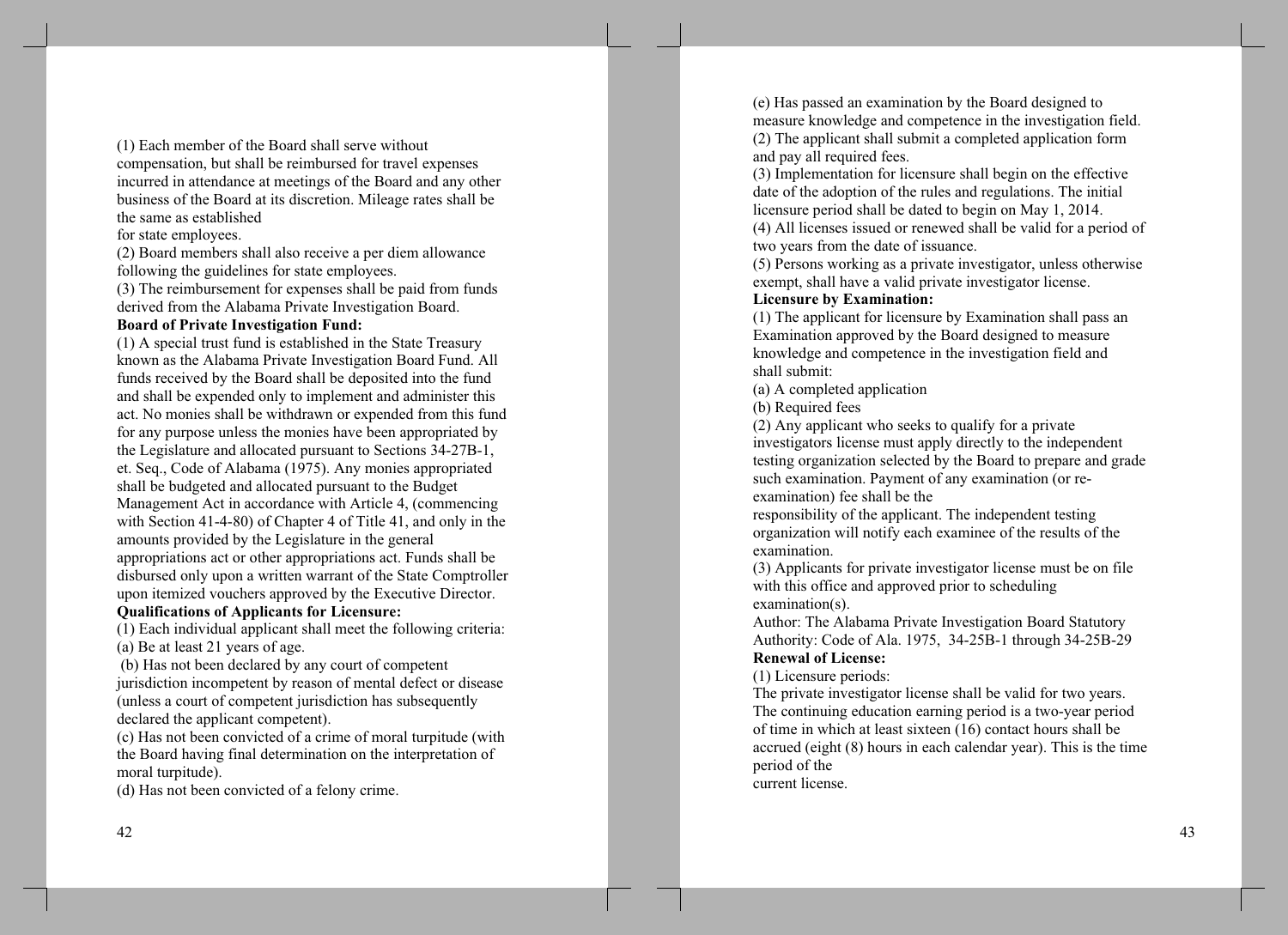(2) The renewal of license shall be accomplished prior to expiration of the current license.

(3) Failure to renew prior to the expiration date of the current license will result in an additional late fee. Licenses may be renewed up to thirty (30) days after expiration date. Private investigators will not be permitted to work as a private

investigator if their license has expired.

(4) Renewal notices may be mailed or transmitted

electronically. Notice shall be sent to the applicant's address of record sixty  $(60)$  days prior to the renewal date.

(5) To be eligible for renewal, the applicant shall:

(a) Hold a valid, active Alabama license;

(b) Submit a completed and signed renewal application and required fee $(s)$ ;

(c) Meet continuing education requirements;

(d) Pass a review of criminal history for criminal convictions and civil fraud findings.

 $(6)$  The applicant is responsible to supply current mailing address records to the Board.

(7) Failure to receive the renewal application or notice shall not relieve the licensee of the responsibility of renewing the license by the expiration date.

 $(9)$  Any license not renewed within thirty  $(30)$  days following the expiration date shall lapse. Any individual who practices with a lapsed license shall be subject to penalties established under Chapter  $741-X-6$  - Disciplinary Actions.

## **Change of Name or Address:**

(1) The applicant or licensee shall notify the Board of any requested name change. Appropriate legal documents and fees shall be submitted prior to changing the name of the licensee on the license card.

(2) The applicant or licensee shall notify the Board in writing within thirty (30) days of any change in his or her address. The address of record is the address provided by the applicant or licensee.

#### **Lost License:**

The licensee shall promptly report, in writing, the loss of a license card to the Board.

**Verification of Alabama License:** 

44

(1) Verification of licensure will be available by telephone and on a Board maintained web site.

(2) Upon receipt of a written request, the Board's designee shall provide written verification of Alabama license. Fees:

(1) Fees and fines are not refundable.

(2) Fees are payable by certified check, cashier's check, corporate or business check, money order, or personal check. (a) Counter checks are not an acceptable method of payment. Personal checks shall be imprinted with the name, address, and account number of the applicant or licensee.

(b) Personal checks by third parties are not acceptable.

(c) Applicants or licensees who submit personal checks returned due to insufficient funds may be prohibited from paying any future fees or fines by personal check.

(d) Statutory charges for returned checks shall be paid by the applicant or licensees within ten business days from receipt of notice to remit full payment pursuant to Ala. Code Section 13A-9-13.01 (b) (2) and pay the maximum fee allowed by Ala. Code

Section 8-8-15.

(3) Fines are payable by certified check, cashier's check, corporate or business check, or money order.

(4) The Board may allow payment of fees by electronic means.

(5) Payment, regardless of the method, that is not honored by the financial institution may result in disciplinary action and/or reporting to the appropriate legal authorities for possible prosecution.

(6) A license may not be issued until funds are received by the Board.

(7) The current schedule of fees and charges are included in the appendix.

## **Fingerprinting:**

 $(1)$  An applicant shall furnish the Board with three  $(3)$  sets of classifiable fingerprints with his or her application for the purpose of allowing the Board to forward the fingerprints to the Alabama Law Enforcement Agency (ALEA) and Federal Bureau of Investigation (FBI) as required by the Alabama Private Investigation Regulatory Act. An applicant shall be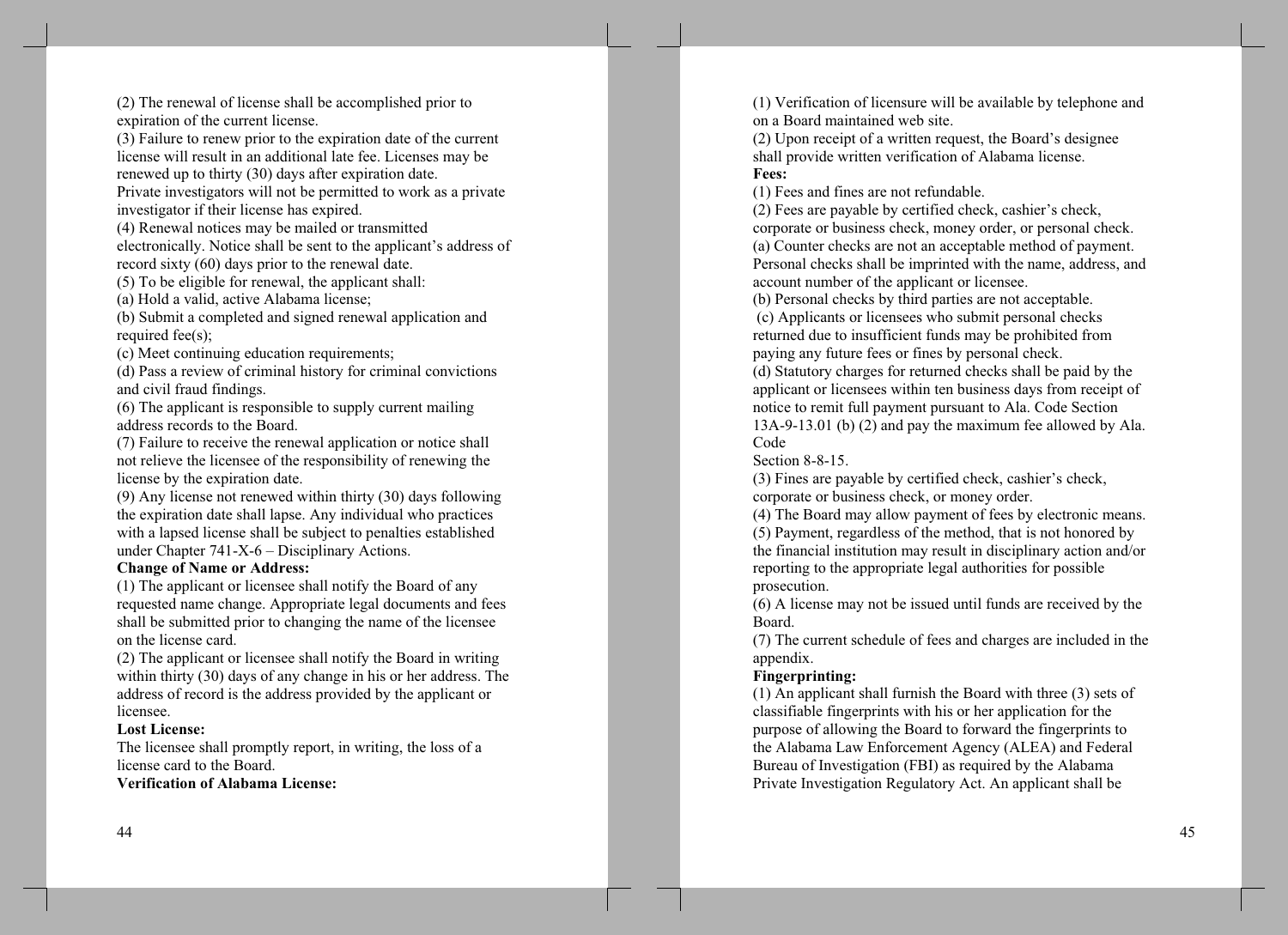deemed to have furnished the Board with three (3) sets of classifiable fingerprints if he or she causes a private company or agency contracted by the State to electronically transmit the applicant's classifiable prints directly to the ALEA and FBI and to forward a classifiable hard copy of the applicant's fingerprints to the Board on standard ALEA/FBI applicant cards. The Board shall notify every applicant in writing of the name, address and telephone number of any company or agency contracted by the State to provide such a service. All private investigator applicants shall comply with the following requirements regarding the payment for the fingerprinting service:

(a) All sets of classifiable fingerprints required by this rule shall be furnished at the expense of the applicant;

(b) If the applicant chooses to request that the Board process the fingerprint cards, then the applicant shall submit with his or her application three (3) sets of classifiable fingerprints on cards provided by the Board for processing through the ALEA and

FBI. The applicant shall pay to the Board all processing fees established by the ALEA and FBI.

(c) If the applicant chooses to use the services of a company or agency that has contracted with the state to provide electronic fingerprinting service, then the applicant shall make the arrangements for the processing of his or her fingerprints with the company or agency directly and shall be responsible for payment of any fees associated with processing of fingerprints to the respective agency.

(d) In the event the State no longer contracts with any company or agency to provide an electronic fingerprinting service, then the applicant shall submit three (3) classifiable ALEA and FBI fingerprint cards with his or her application and shall pay

the Board all processing fees established by the ALEA and FBI.

(e) Applicants shall in all cases be responsible for paying application fees as established by the Board regardless of the manner of fingerprinting the applicant chooses.

(2) In the event an applicant furnishes unclassifiable fingerprints or fingerprints that are unclassifiable in nature to the Board, or the Alabama Law Enforcement Agency or Federal Bureau of Investigation (FBI), the Board may refuse to issue the requested

license. For the purposes of this rule, "unclassifiable" fingerprints" means that the electronic scan or the print of the person's fingerprints cannot be read, and therefore cannot be used to identify the person. Should an applicant's fingerprints be rejected by the ALEA or FBI, the applicant shall pay any fees assessed by the ALEA or FBI for resubmission. (3) In the event that the fingerprint card submitted by an applicant is rejected or otherwise unable to be processed by the Alabama Law Enforcement Agency (ALEA) and/or the Federal Bureau of Investigation (FBI), the applicant shall submit a new fingerprint card together with any additional  $fee(s)$  charged by the ABI and/or FBI for processing the new fingerprint card. Author: The Alabama Private Investigation Board Statutory Authority: Code of Ala. 1975, 34-25B-1 through  $34-25B-29$ 

## **Exemptions from Licensure:**

Nothing in these rules shall be construed as preventing or restricting the practice, services, or activities of the following: (1) An employee of any business or entity that is not primarily engaged in the business of private investigation when that employee is performing duties related to his or her employment.

(2) An investigation of the internal affairs of a private business entity investigating a current or prospective employee. (3) An employee of any business or entity that is not primarily engaged in the business of private investigation when that employee is working under a contract for his or her services that his or her employer signed with a third party. (4) Any person or professional, including without limitation an attorney providing legal services, who is not primarily engaged in the business of private investigation, but who in conjunction with his or her business or profession may occasionally perform private

investigation services.

(5) Any business or entity that is not primarily engaged in the business of private investigation.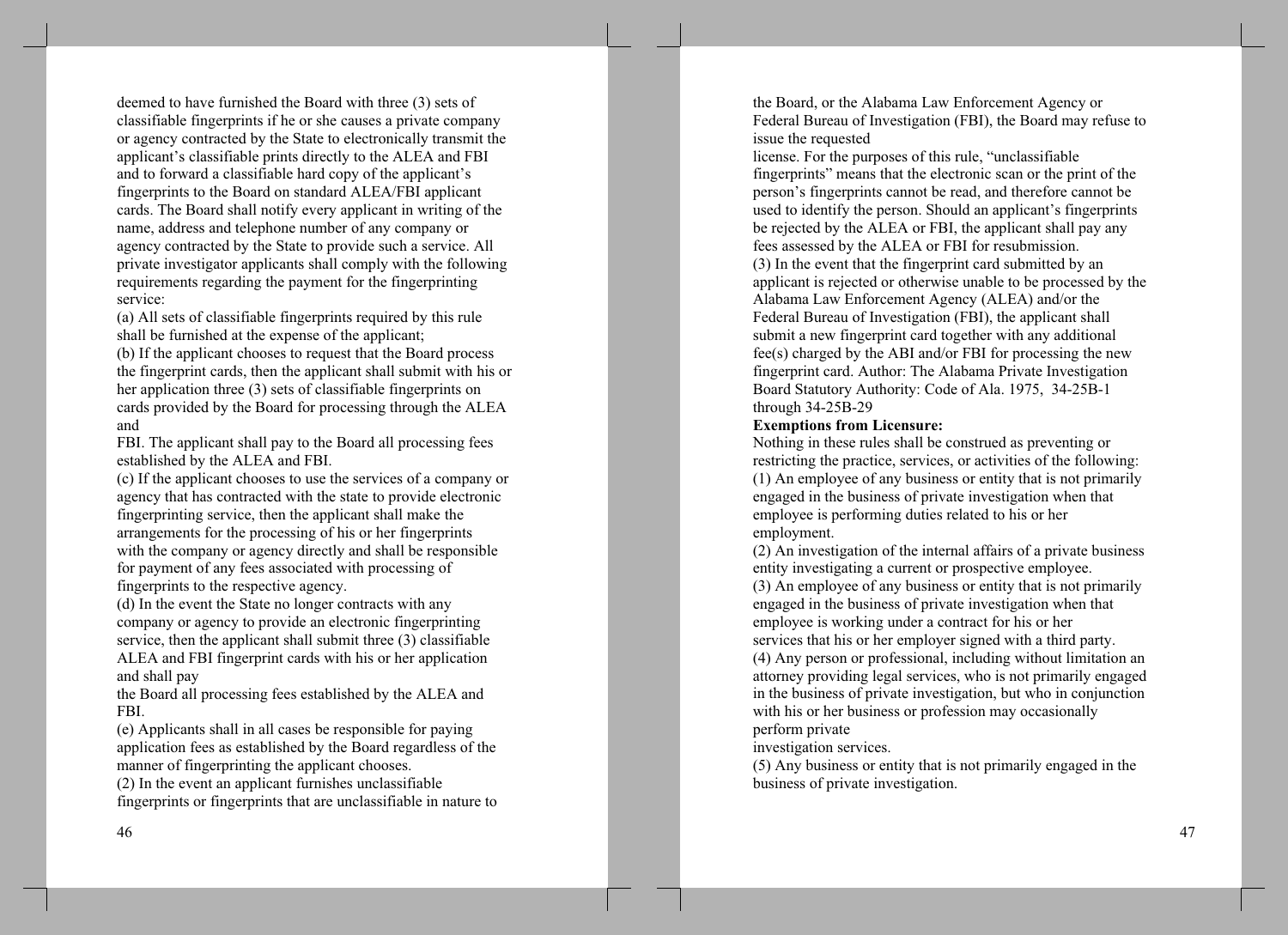(6) A consumer-reporting agency as defined by the Federal Fair Credit Reporting Act.

(7) Any certified public accountant authorized to engage in the practice of public accountancy in this state or any entity licensed or otherwise permitted to engage in the practice of public accountancy in this state or the affiliated entities thereof.

(8) (a) An attorney-at-law in good standing and licensed to practice law;

(b) An employee (meeting the definition of employee by the IRS) of a single attorney or single law firm who is acting within the employee's scope of employment of the attorney or law firm; or

(c) A consultant, accident reconstructionist, or forensic scientist when the person is retained by an attorney, insurance company representative, or appointed by a court to serve as an expert witness or to investigate, or to make tests, conduct experiments,

draw conclusions, render opinions or make diagnoses, where those services require the use of training or experience in a technical, scientific, or social science field.

(9) Any individual engaged in any of the following:

(a) Computer or digital forensic services.

(b) The acquisition, review, or analysis of digital or computerbased information for

evidentiary or other purposes or to provide expert testimony before any court, Board, officer, or investigating committee. (c) Network or system vulnerability testing, including network scans and risk assessment and analysis of computers connected

to a network.

Author: The Alabama Private Investigation Board Statutory Authority: Code of Ala. 1975, 34-25B-1 through 34-25B-29

#### **Professional Standards of Practice:**

(1) The licensee shall at all times recognize the primary obligation to protect the health, safety and welfare of the public in the performance of the licensee's professional duties.

(2) The licensee shall perform services only in areas of his/her competence. The following acts or commissions, among others, may be deemed to be incompetence and be cause for

denial, suspension or revocation of a private investigator's license:

(a) Malpractice – includes but is not limited to recklessness, or excessive errors or omissions in the licensee's professional practice.

(b) Disability – includes but is not limited to mental or physical disability or addiction to alcohol or drugs as to endanger health, safety and interest of the public by impairing skill and care in providing professional services.

(3) In providing services, the licensee shall take into account all applicable laws and regulations. The licensee shall not knowingly provide services resulting in the violation of such laws and regulations.

(4) The licensee shall be completely objective and truthful in all professional reports, statements, or testimony. He/she shall include all relevant and pertinent information in such reports, statements, or testimony.

(5) The licensee, when serving as an expert or technical witness before any court, commission, or other tribunal, shall express an opinion only when it is founded upon adequate knowledge of the facts in issue, upon a background of technical competence in

the subject matter, and upon honest conviction of the accuracy and propriety of his/her testimony.

(6) Conflicts of Interest:

(a) The licensee shall not accept compensation (financial or otherwise) from more than one party for services on or relating to the same investigation, set of circumstances, court case, or issues unless all interested parties' consent in writing after full disclosure by the licensee.

(b) The licensee shall avoid all known conflicts of interest with his/her employer or client, and shall promptly inform his/her employer or client of any business association, interest, or circumstance which could influence his/her judgment or the quality of his/her services. When such a conflict is unavoidable, the licensee shall forthwith disclose the circumstances to his/her employer or client.

(c) The licensee shall take reasonable steps to ascertain the existence of potential conflicts of interests among his/her employers and/or clients. A conflict exists when a private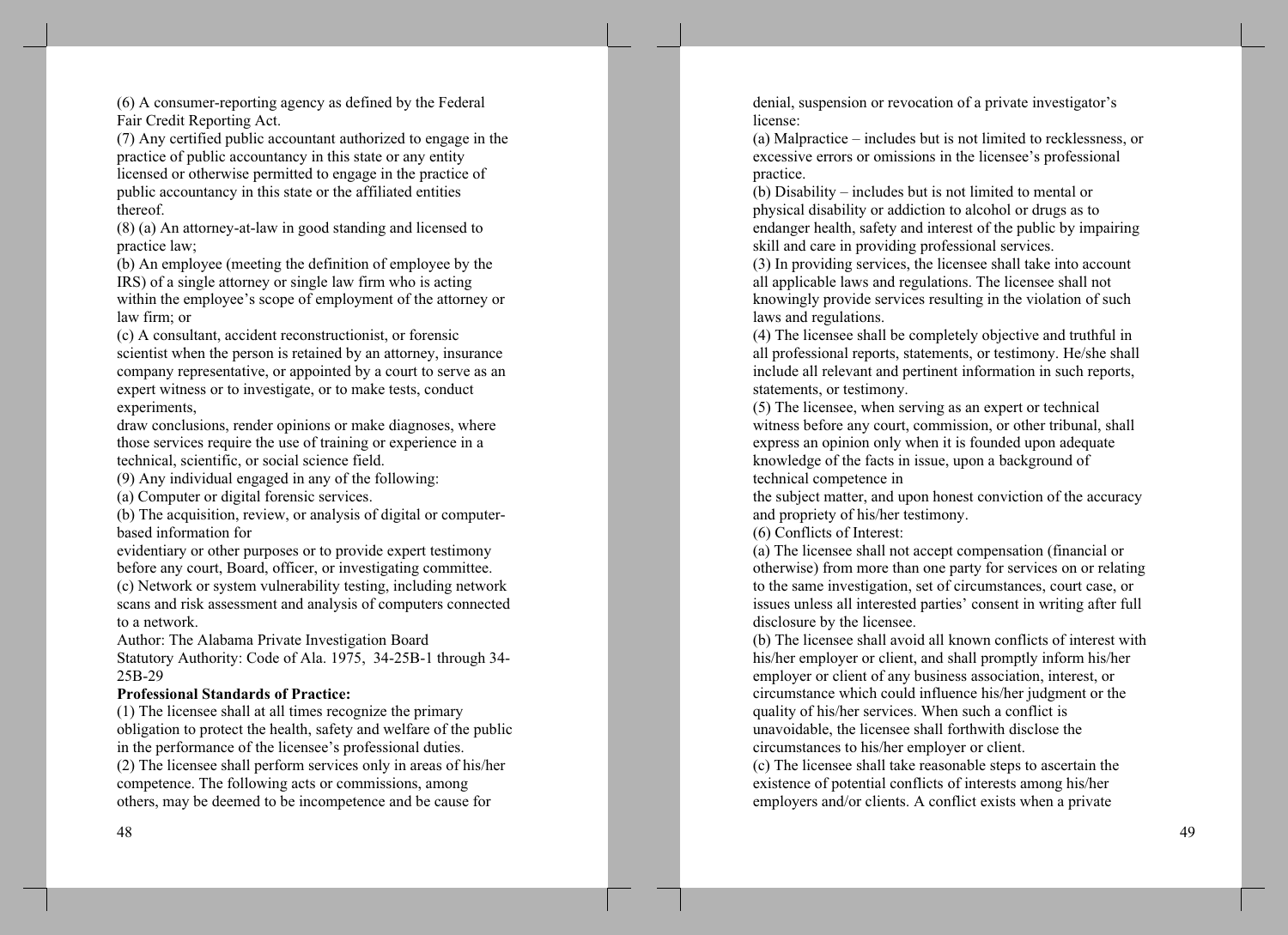investigator, because of some personal interest, finds it difficult to devote himself/herself with loyalty and singleness of purpose to the best interest of his/her client or employer. (d) No licensee shall contact or cause to be contacted any individual under investigation for the purpose of revealing confidential information to that individual. Any such contact with a subject being investigated, whether intentional or unintentional, shall be made a part of the investigative file of such case.

(7) Misconduct:

(a) The licensee shall not knowingly associate with, or permit the use of his/her name or firm name in business venture by any persona or firm which he/she knows, or has reason to believe, is engaging in business or professional practice of a fraudulent or dishonest nature.

(b) The licensee shall not furnish any services in such a manner as to enable unlicensed persons to evade the licensure requirements of the Alabama Private Investigation Regulatory Act.

(c) The licensee shall not represent, identify, or suggest to anyone that they are associated with any law enforcement agency.

(d) The licensee shall not bill a client for services or expenses. which have not been provided or incurred. A complete and comprehensive itemized statement of services and expenses must be provided to the client upon request.

(e) Misrepresentation of qualifications and identity.

The licensee shall not falsify or permit misrepresentation of his or her academic or professional qualifications. He or she shall not misrepresent or exaggerate his or her degree of responsibility in or for the subject matter of prior assignments. Brochures or other presentations incident to the solicitation of associates, joint ventures, or his or her past accomplishments with the intent and purpose of enhancing his or her qualifications.

(f) A licensee may be deemed by the Board to be guilty of misconduct in his/her professional practice if: (i) He/she is convicted in a court of competent jurisdiction of a felony; or misdemeanor, which the Board finds reflects unfavorably on the licensee's fitness for licensure;

(ii) His/her license or certificate of registration to practice private investigations in another jurisdiction is revoked, suspended or voluntarily surrendered as a result of disciplinary proceedings.

(8) Confidential Client Information:

(a) A licensee shall not disclose any confidential client information without the specific consent of the client. (b) The rule shall not be construed to:

(i) Affect in any way the licensee's obligation to comply with a validly issued and enforceable subpoena or summons.

(ii) Prohibit review of a licensee's professional practice by the Alabama Private Investigation Board.

(iii) Prohibit a licensee from utilizing any such relevant information in the defense of a claim asserted against a licensee.

#### **Disciplinary Action:**

## **Definitions:**

(1) Reprimand: A formal censure by the Board.

(2) Fine: A monetary penalty imposed by the Board.

(3) Probation: The monitored service of private investigation, which permits the private investigator to continue to provide inspection services pursuant to specified conditions as set forth by the Board.

(4) Suspension: The temporary withdrawal of the license by Board action.

(5) Revocation: The withdrawal of the license by Board action. (6) Voluntary Surrender: The voluntary relinquishment of a license that has the force and effect of revocation.

**Grounds for Application Denial, Suspension, or** 

**Revocation:** The Board may suspend, revoke, or refuse to issue or renew any license issued by it upon finding that the holder or applicant has committed any of the following acts: (1) A violation of the Alabama Private Investigation

Regulatory Act or any rule promulgated by the Board. (2) Fraud, deceit, or misrepresentation regarding an application

or license.

(3) Knowingly and willfully making a material misstatement in connection with an application for a license or renewal. (4) A conviction by a court of competent jurisdiction of a felony.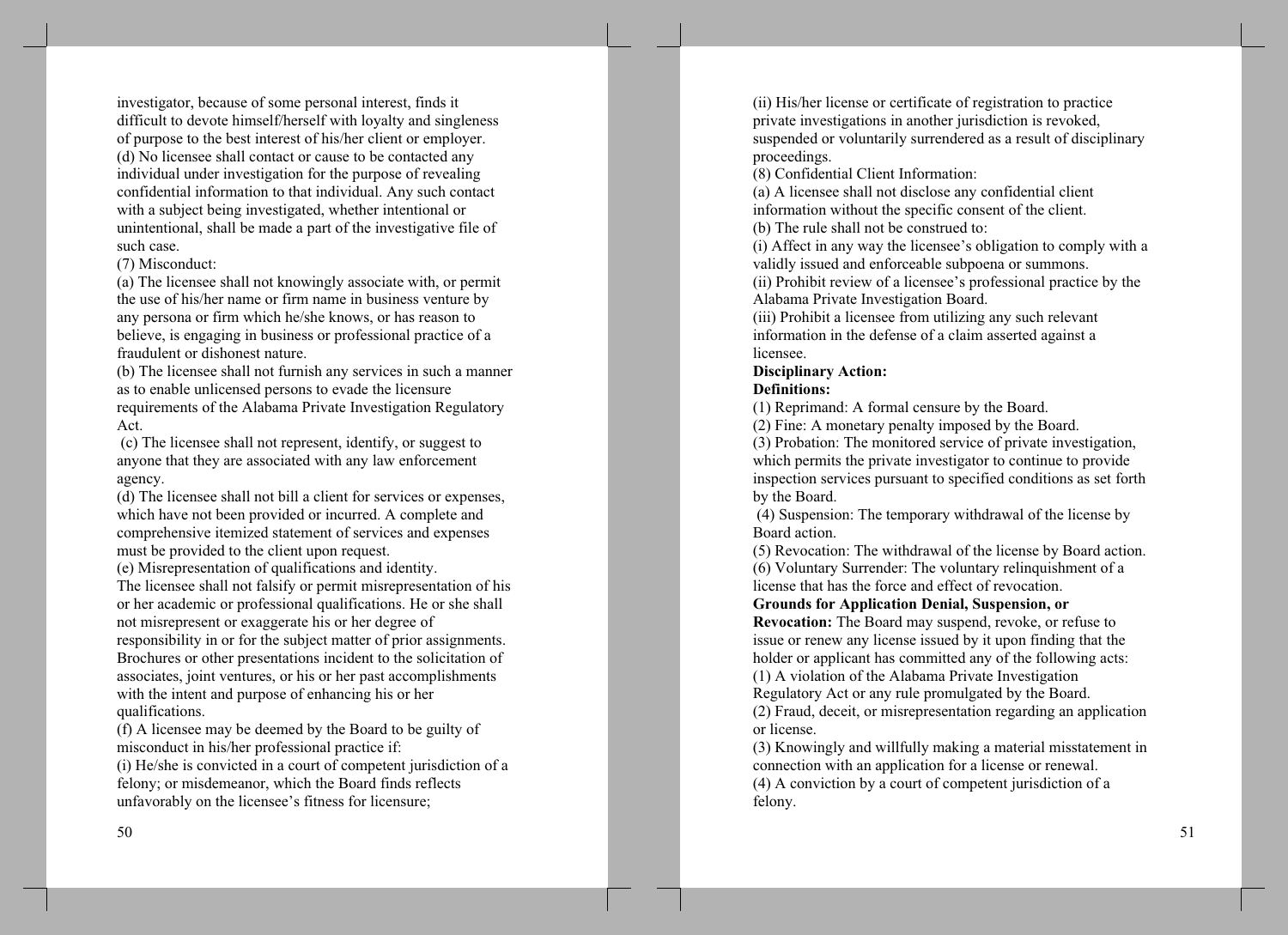(5) A conviction by a court of competent jurisdiction of a Class A misdemeanor, if the Board finds that the conviction reflects unfavorably on the fitness of the person for the license.

(6) The commission of any act which would have been cause for refusal to issue the license or registration card had it existed and been known to the Board at the time of issuance.

## **Grounds for Discipline of a License or Denial of Renewal**  $\mathbf{or}$

## **Reinstatement:**

The Board may reprimand, fine, probate, suspend, revoke or otherwise discipline a private investigator upon proof that the person:

(1) Is guilty of fraud or deceit in procuring or attempting to procure a license by:

(a) Filing false, forged or altered documents or credentials, including required continuing education documentation.

(b) Misrepresenting or falsifying facts in applying for original licensure, renewal, reactivation, or reinstatement of license. (c) Having another person appear for a licensing or certification examination.

(2) Has been convicted of a felony offense.

(3) Has been convicted of, or has entered a plea of no contest, nolo contendere, nolo contender, or has entered a plea of guilt, regardless of court disposition (including adjudication withheld), to a charged criminal act involving moral turpitude or gross

immorality that would tend to bring reproach upon the private investigator profession. Such criminal acts include, but are not limited to, offenses involving drugs, theft, lewdness, sexual misconduct, abuse, violence, fraud, or any other conduct deemed

detrimental to the public's health, safety or welfare. **Investigation:** 

(1) Upon self-disclosure or receipt of a written complaint alleging that a private investigator has violated a statute or rule by committing one or more of the actions specified as grounds for disciplinary action, an investigative committee shall be formed consisting of one Board Member, one Board Counsel, one Board Investigator, and the Executive Director.

52

(2) The committee shall review the complaint and other information submitted to determine if further investigation is warranted.

(a) If an investigation is warranted, the investigator shall work under the direction of the Executive Director to conduct further investigation.

(b) At the conclusion of the investigation, the investigator shall submit an investigation report to be reviewed by the investigative committee who has the authority to act on the report as described in Chapter 741-X-6-05.

(c) The investigative committee shall send written notification to the complainant and the private investigator, against whom the complaint was made, of any action it decides to take in response to the investigation report.

(3) If the committee determines that an investigation is not warranted, the Executive Director may close the investigative file, provided that the matter may be reinvestigated at any time if circumstances so warrant. The Executive Director shall notify the complainant and the private investigator, against whom the complaint was made.

## **Board Action Following an Investigation:**

The Board or its authorized designee shall have the power to act on the report of the investigation as follows:

(1) Dismiss complaint.

(2) Commence disciplinary proceedings.

(3) Accept voluntary surrender of a license.

## **Administrative Procedure Act:**

The Board hereby adopts by reference as its rules Sections 41-22-1 et seq., Alabama Administrative Procedures Act, Code of Alabama (1975), as amended, governing contested cases, appeals, and related proceedings.

# **Final Disposition of Contested Cases:**

(1) At least thirty days prior to the administrative hearing, a notice of hearing and a copy of the charges shall be served on the applicant or private investigator personally or by registered or certified mail to the last known address shown on records of the Board.

(2) The Board's complaint may be amended prior to the hearing but no amendment shall be permitted which is not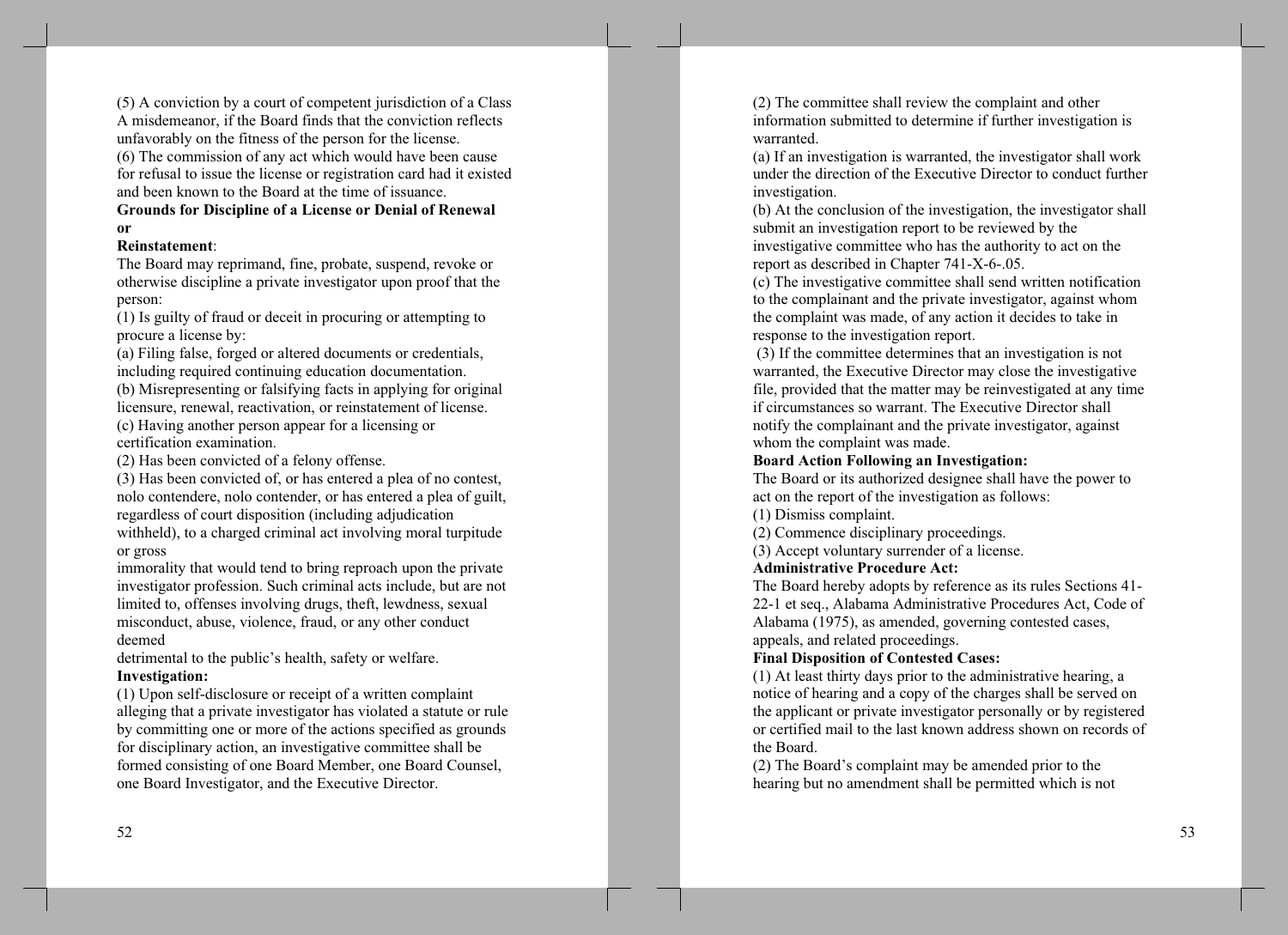germane to the charge or charges or which materially alters the sufficiency of the complaint.

(3) A motion for withdrawal of the complaint may be filed with the Board's designee. The circumstances surrounding the attempt to withdraw the complaint may be explained by the person who is attempting to withdraw the complaint and the explanation shall be considered. No complaint that is well founded will be dismissed solely upon the motion of the original complainant.

(4) Pleadings relating to disciplinary proceedings pending before the Board shall be filed with the Board's designee. Pleadings shall be deemed filed upon actual receipt.

(5) Requests for subpoenas shall be filed with the Board at least ten days prior to the hearing along with the appropriate subpoena-processing fee. Any expense for service by a sheriff, process server or other entity shall be the responsibility of the party

requesting the subpoena. Any expenses incurred relative to subpoenas requested by a respondent, either for witnesses or related to production of documents are the responsibility of the party who requested the issuance of said subpoena.

(6) The hearing shall be conducted by the Board or by a hearing officer appointed by the Board. All testimony shall be under oath and shall be transcribed by a court reporter scheduled by the Board. Telephonic or other real-time electronic testimony is admissible at the discretion of the hearing officer.

(7) A continuance may be granted by the Board or its designee upon the filing of a written motion and affidavit detailing the reasons for the continuance. No motion for continuance shall be granted unless filed at least five days prior to the hearing. **This** 

provision may be waived upon showing of an emergency.

# **Informal Disposition of Contested Cases:**

(1) Complaints or controversies may be considered and resolved by the Board or Board designee through alternative dispute resolution, informal conferences, meetings, or other informal means. Such informal measures shall be held without prejudice to the right of the Board thereafter to institute formal

proceedings based upon the same or related material if circumstances so warrant.

(2) Informal dispositions may be made of any contested case by stipulation, agreed settlement, consent order or default or by another method agreed upon by the parties in writing and as approved by the Board.

## **Decisions of the Board:**

(1) Based upon the evidence presented at the administrative hearing or pursuant to informal disposition the Board action may be one or more of the following:

(a) Dismiss the complaint.

(b) Reprimand the respondent.

(c) Probate the respondent's license.

(d) Suspend the respondent's license. A suspended license is subject to expiration during the suspension period.

(e) Revoke the respondent's license.

(f) Deny approval of the application.

(g) Deny renewal or reinstatement of a license.

(h) Impose other sanctions or restrictions.

(2) The Board may levy a fine not to exceed \$1,000 per violation. Each day of a violation after notice may be considered as a separate violation.

(3) The decisions of the Board shall be in writing in the form of an order, a copy of which shall be mailed or delivered to the respondent or the respondent's attorney.

(4) The decisions of the Board shall be subject to public dissemination.

(5) Appeals from decisions of the Board are to the Circuit Court in Montgomery County, Montgomery, Alabama and are to be perfected in accordance with the Administrative Procedure Act.

**Application Following Denial of Licensure:** 

(1) Application for a license following denial of licensure shall:

(a) Include evidence of rehabilitation, or elimination or resolution of the conditions for denial.

(b) Be made according to Chapter 741-X-6.

(2) Board action on applications following denial of licensure may be resolved either informally or through the formal hearing process.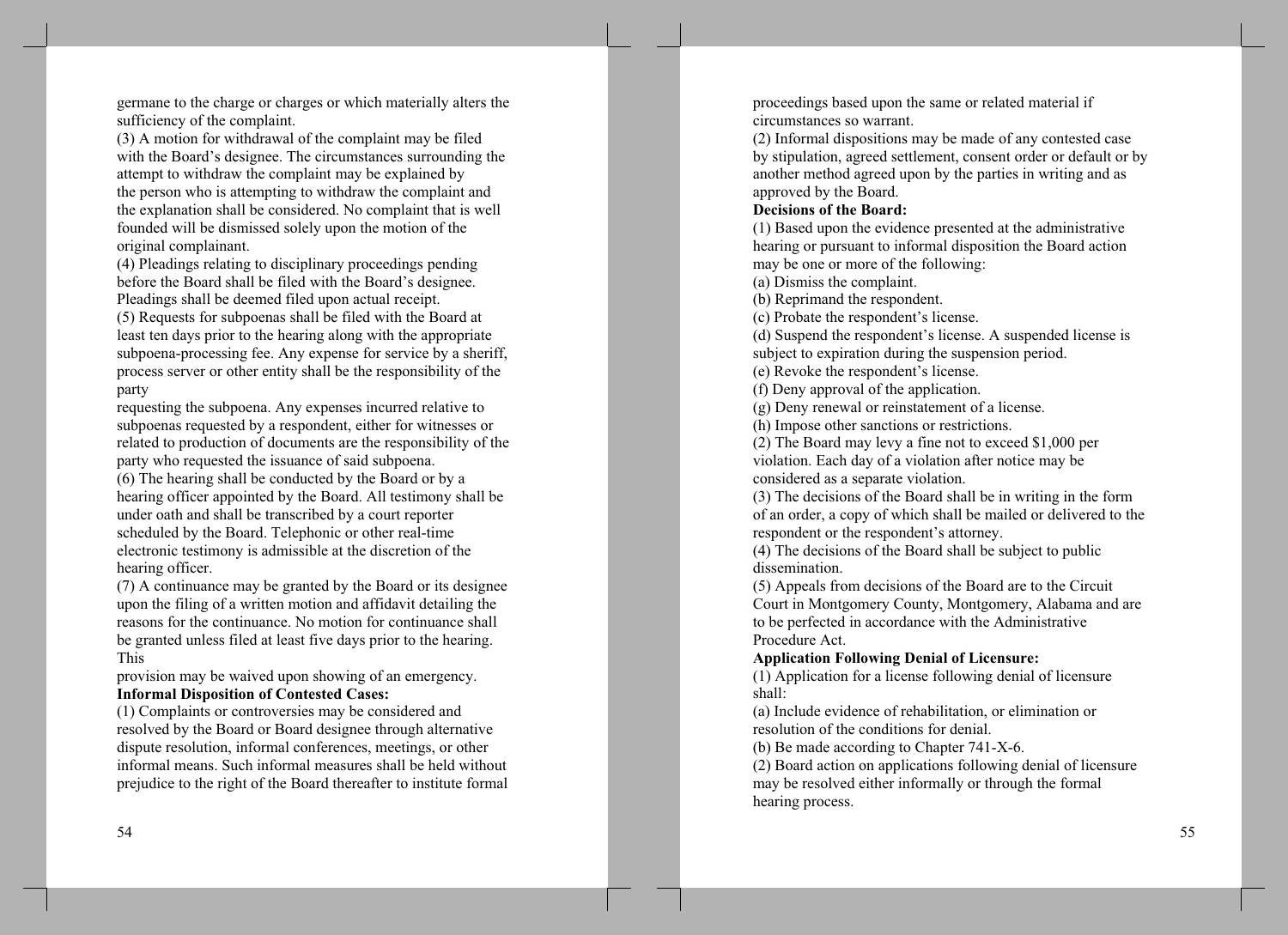(3) In considering a subsequent application for licensure, the Board may evaluate factors that include but are not limited to: (a) The severity of the  $act(s)$  or omission(s), which resulted in the denial of license.

(b) The conduct of the applicant subsequent to the denial of license.

(c) The lapse of time since denial of license.

(d) Compliance with any conditions stipulated by the Board as prerequisite for a subsequent application.

(e) Rehabilitation attained by the applicant as evidenced by statements provided directly to the Board from qualified individuals who have professional knowledge of the applicant. (f) Whether the applicant is in violation of any applicable statute or rule.

## **Reinstatement of a Revoked License:**

(1) Application for reinstatement:

(a) May be made twelve months after the effective date of revocation unless otherwise specified in Order or Agreement. (b) Shall be made according to forms and guidelines provided by the Board.

(2) Applications for reinstatement of a revoked license may be resolved informally or through the formal hearing process. (3) In considering reinstatement of a revoked license, the

Board may evaluate factors that include but are not limited to: (a) Severity of the act(s) that resulted in revocation of the license.

(b) Conduct of the applicant subsequent to the revocation of license.

(c) Lapse of time since revocation.

(d) Compliance with all reinstatement requirements stipulated by the Board.

(e) Rehabilitation attained by the applicant as evidenced by statements provided directly to the Board from qualified individuals who have professional knowledge of the applicant. (f) Whether the applicant is in violation of any applicable statute or rule.

#### **Education**

### **Continuing Education:**

 $(1)$  Each licensee shall complete eight  $(8)$  hours of continuing professional education acceptable to the Board in each

calendar year. A private investigator shall be individually accountable for continued competence to provide private investigation services and shall maintain documentation to support all continuing education necessary for renewal. (2) The Board may prescribe a continuing education program

for reentry into practice.

(3) Units of measure for continuing education shall be:

(a) 1 contact hour = 50 minutes

(b) 0.5 contact hour =  $25$  minutes

(c) 15 contact hours = 1 academic semester credit hour

(d) 10 contact hours  $= 1$  academic quarter credit hour (4) Hours required.

(a) Each licensed private investigator shall complete sixteen  $(16)$  contact hours of continuing education over the two-year licensure period. Of these required hours, two (2) hours in Ethics will be required over the two-year licensure period. (b) Any course accepted for credit shall be at least 25 minutes in length.

(5) Waiver or extension of continuing education.

(a) The Board may grant an extension of the deadline to complete the required hours of continuing education if it can be shown that compliance was beyond the control of the person seeking the waiver.

(b) Deadline extensions will be considered only on an individual basis and may be requested by submitting the following items to the Board office:

(i) A written request for a deadline extension and a written and signed explanation of the reason for the request; and (ii) Any documentation, which supports the reason(s) for the deadline extension requested or which is subsequently requested by the Board.

(c) A deadline extension approved by the Board is effective only for the renewal period for which the waiver is sought. 741-X-7-.02 Standards for Continuing Education

(1) The Board or another organization recognized by the Board may approve providers of continuing education.

(2) The Alabama Private Investigators Association continuing education activities, which pertain to private investigation, shall be considered prior approved, providing they meet all other requirements for contact hours.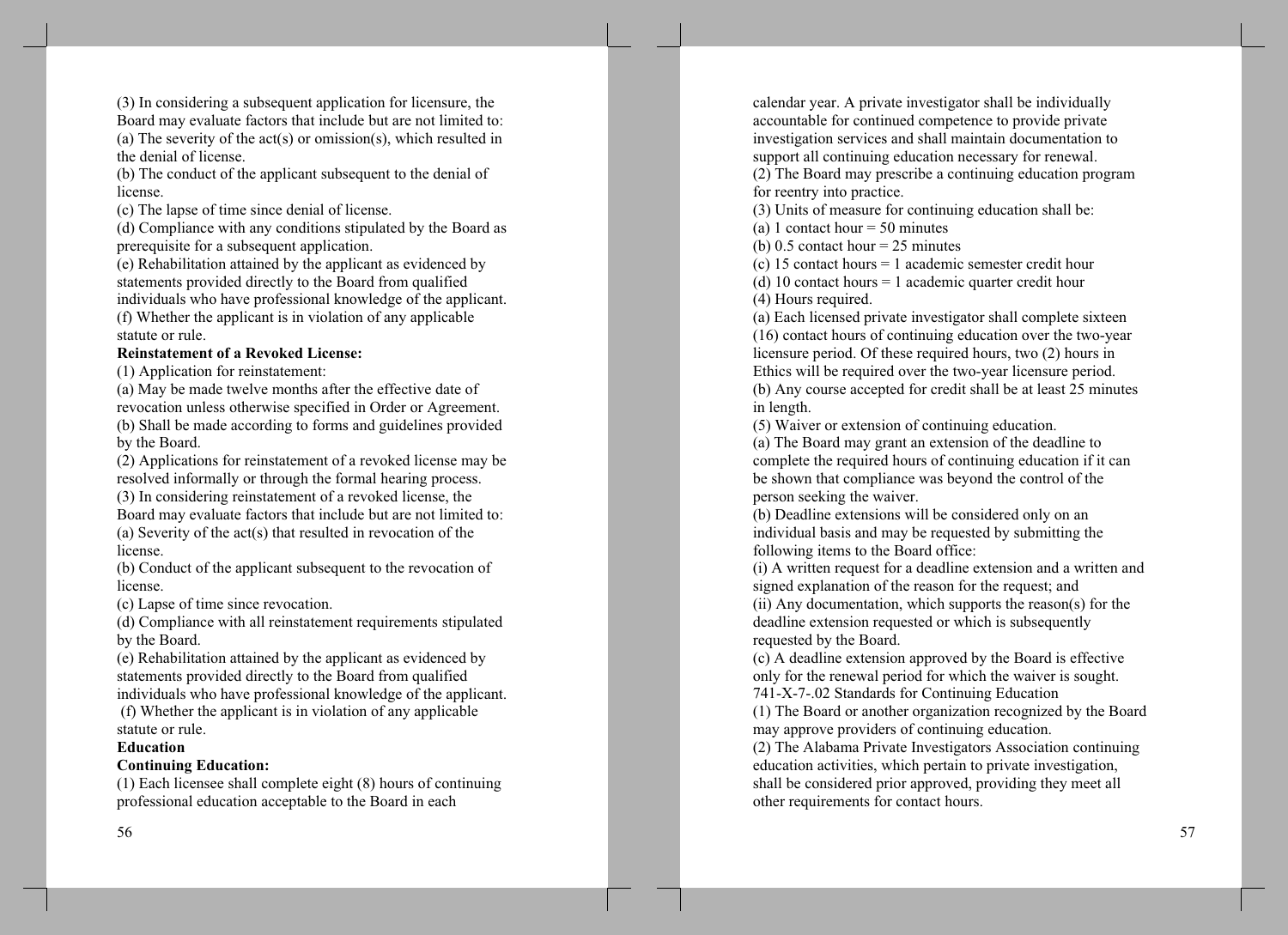(3) The continuing education program must be a formal program of learning which contributes directly to the professional competence of the licensee.

(4) The following additional methods may be utilized for obtaining continuing education hours:

(a) By taking and passing (with a grade of  $C$  or better) a college or university course which comprises part of the professional requirements for a formal education in a criminal justice education program, or any course that shall enhance a private investigator's professional growth and development. (b) Membership in professional organizations, holding office in, or participating on Boards or committees pertaining to Private Investigation may be counted up to two

(2) hours for each renewal period.

(c) By completing a self-study course, such as a course offered on the internet, which has been approved by the Alabama Private Investigators Association or the Board for a specific number of continuing education hours.

(d) Preparation and presentation of a lecture approved for continuing education hours under these rules shall be eligible for two (2) contact hours for each contact hour of presentation for the first presentation. Subsequent presentations of the same lecture will not be awarded additional contact hours.

(5) Private investigator related educational offerings as described in this Chapter will be acceptable for continuing education credit provided the courses meet minimum time requirements for contact hours as stated in 741-X-7-.01 (3) and provided these organizations and their affiliates maintain records documenting educational programs and rosters of licensed private investigators who attend their programs. Such documentation shall be retained for three (3) years and made available to the Board upon request. An acceptable Continuing Education Provider is defined as any

individual, organization, institution, association, firm, or other entity that provides ongoing training services to the private investigator that directly relates to the practice of private investigation. Acceptable Continuing Education Providers are listed below:

(a) Associations – The Board will accept continuing education credits for instruction provided by legitimate private

investigator associations. This shall include, but is not limited to, state and national associations which are properly incorporated and in good standing with the appropriate incorporating body.

(b) Company Training – Companies may develop continuing education courses to provide training solely for their own employees.

 $(c)$  Institutions – Institutions that provide training for profit. (d) Distance Learning – Distance learning shall include, but is not limited to, online internet-based training and correspondence courses.

(e) Individuals and Firms – Individuals and firms that provide training for profit.

(f) State Board or Commission – Continuing Education approved by a Licensure Board or Commission for Private Investigators.

(6) The Board specifically reserves the right to approve or disapprove credit for continuing education claimed under this Chapter.

(7) Continuing education credit will not be allowed for the following:

(a) Regular work activities.

(b) Independent unstructured or self-structured learning such as home study programs, except as authorized pursuant to Chapter  $741-X-7-.02(4)(c)$ .

(c) Training specifically related to policies and procedures of an agency.

#### **Private Investigator Trainers:**

(1) Qualifications of Certified Trainers - Any person offering private investigation training must first be certified by the Board. In order to qualify as a Certified Trainer or instructor, or both, the trainer shall meet the following criteria: (a) Is at least 21 years of age.

(b) Has had at least three years' experience satisfactory to the Board with an investigative company or proprietary entity or with any federal, United States Military, state, county, or municipal law enforcement agency and relating to the block of instruction.

(2) Assistant Trainers shall be under the supervision and control of the Certified Trainer by whom they were appointed.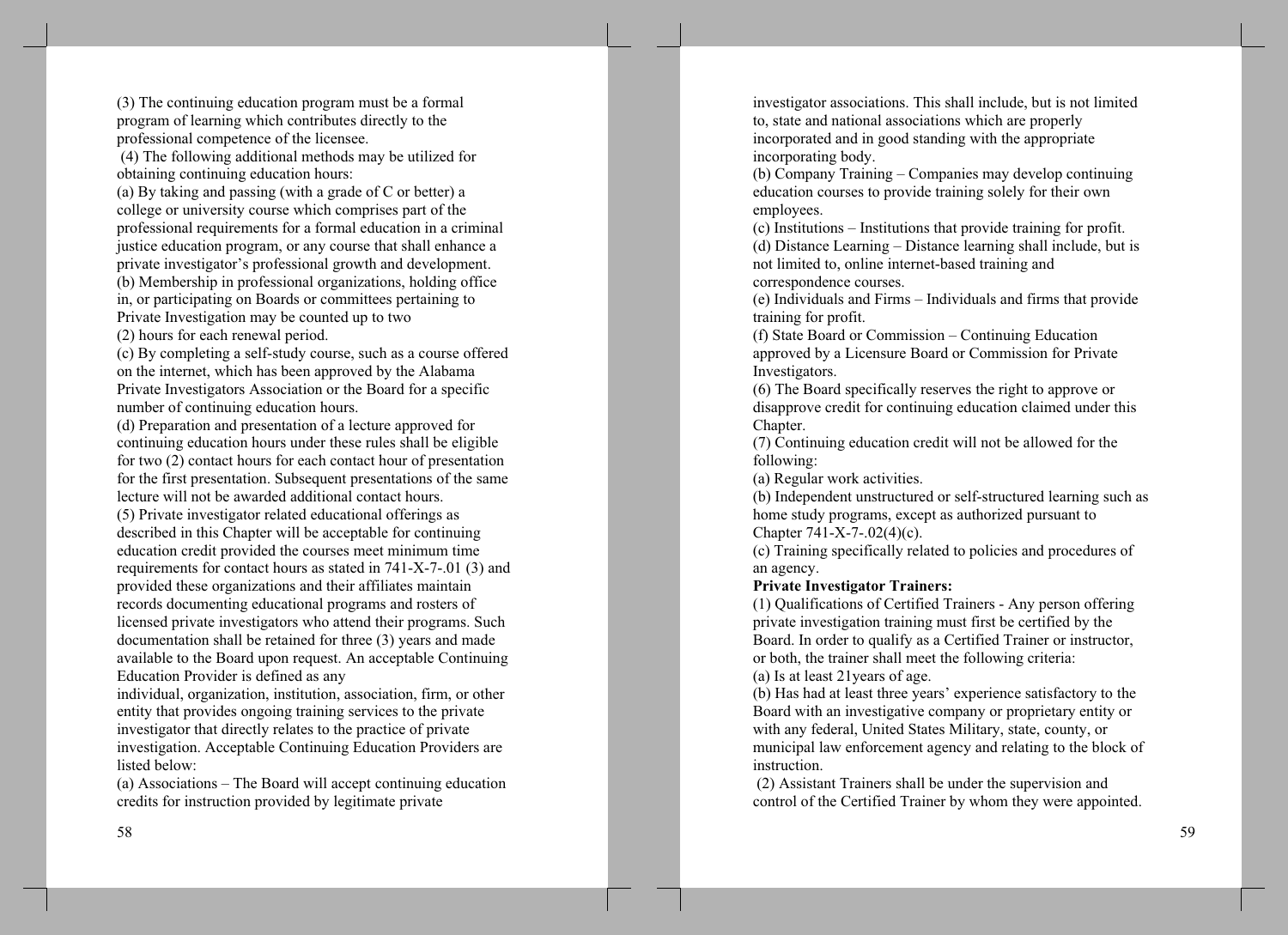The Certified Trainer shall be held accountable for the performance of each Assistant Trainer.

(3) Oualifications of Assistant Trainers - Assistant Trainers may work under the supervision of a Certified Trainer in the implementation of a training program. In order to qualify as an Assistant Trainer, the applicant shall meet the following criteria:

(a) Is at least 19 years of age.

(b) Has had at least one year of experience with an investigative company or any United States Military, state, county, or municipal law enforcement agency.

(4) An application for Certified or Assistant Trainer shall be filed with the Board in the prescribed form.

(5) The Board shall be notified in writing within ten (10) days of any material change in information furnished in connection with an application for trainer certification.

(6) Upon approval of a Certified Trainer or Assistant Trainer application, the applicant shall pay a fee for certification (see Appendices I – Fees). Certification shall expire two  $(2)$ years after the date of issuance and shall be renewable biennially for a renewal fee (see

Appendices  $I - Fees$ ).

## **Certified Training Program:**

(1) Each certified trainer shall provide each student a syllabus/outline prior to their enrollment in a training program. This syllabus/outline shall include:

(a) the number and type of course(s) to be taught in the training program;

(b) The amount of time to be devoted to each course;

(c) The title and author of each textbook to be utilized by the certified or assistant trainer(s) in their instruction. If students are required to purchase texts for a program or course, information as to where such text(s) may be purchased and the approximate price thereof should also be included;

(d) The name of each Certified Trainer responsible for the administration of the training program and the name of each Certified or Assistant Trainer to be utilized in the implementation of the program;

(e) All fees to be charged to enroll in and complete the training program;

(f) The maximum number of students to be enrolled in the program at any one time.

(2) Maintain a record of each student enrolled in the training program for a period of three

(3) years after their completion thereof. Such records shall be made available to the Board upon reasonable request. (3) Provide classroom space to adequately accommodate students. Students should be seated at individual desks, tables or in a proper learning environment.

 $(4)$  By applying for certification as a trainer, an applicant agrees to permit periodic monitoring of his/her training program by the Board for the purpose of evaluating the program content, instructor performance, or any other relevant aspect of the administration and conduct of such training program.

(5) The Board may revoke or suspend the certification of a trainer or program if, after reasonable notice and opportunity for hearing, the Board finds that such trainer or program: (a) has violated any provision of the Alabama Private Investigation Regulatory Act, this Chapter, or any other Chapter of the Rules and Regulations of the Board;

(b) has become certified through fraud or misrepresentation; (c) has falsified any statement or record required to be submitted or kept hereunder;

(d) has been convicted by a court of competent jurisdiction of a felony or a misdemeanor, if the Board finds that such conviction reflects unfavorably on the trainer's fitness for certification;

(e) is demonstrably incompetent to conduct private investigator training;

(f) has made any material misrepresentation as to the information contained in the syllabus/outline provided to prospective students, or

 $(g)$  is guilty of misconduct or gross negligence in the operation of a training program.

## 19

(6) If an individual wish to terminate his/her status as a Certified Trainer, he/she shall notify the Board in writing. The notice shall include the effective date of the desired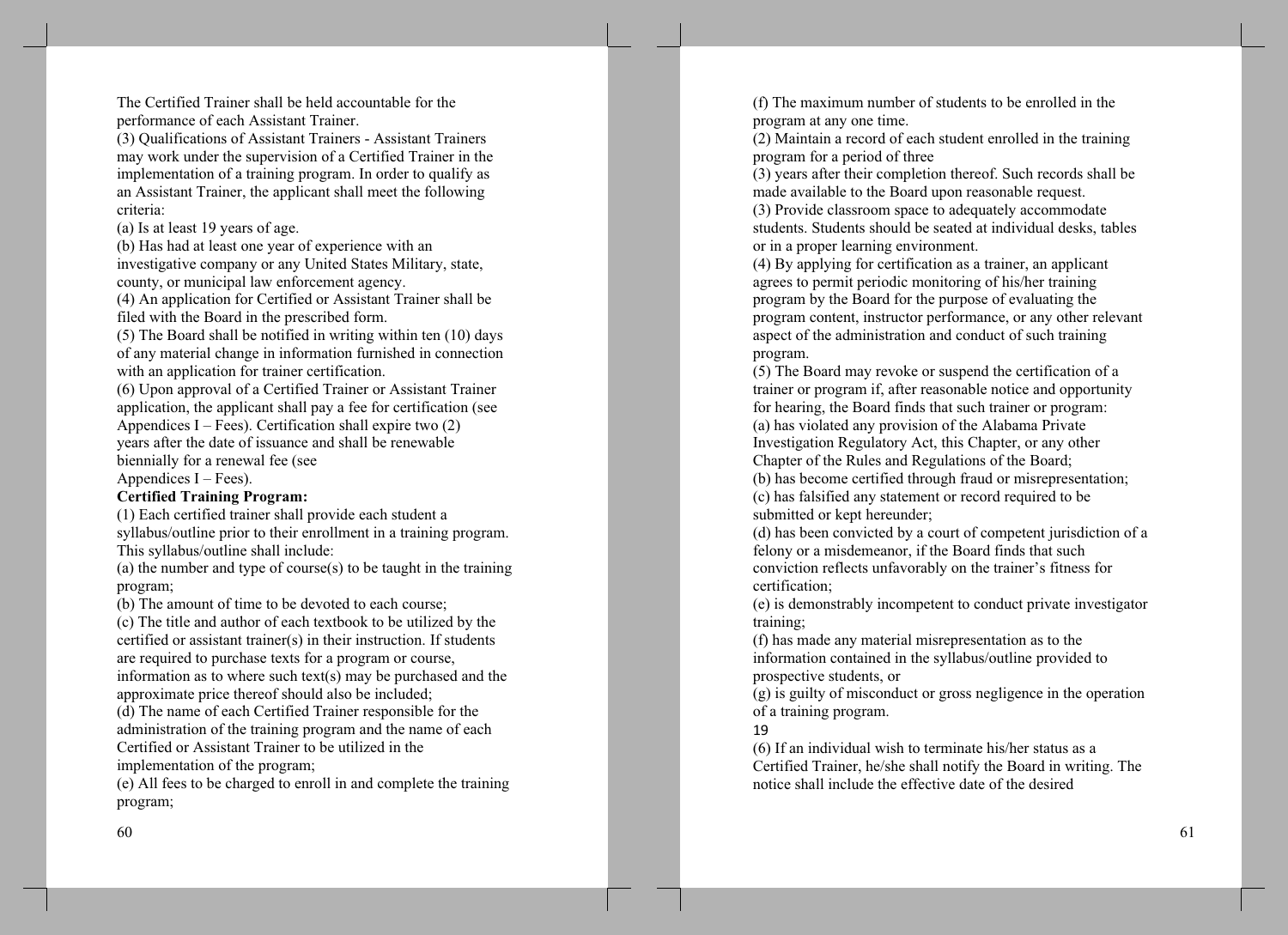termination, and shall be accompanied by the certified trainer's original certificate.

(7) Upon completion of each training program, the certified trainer shall submit to the Board a certified list of the names and addresses of those individuals successfully completing the program.

(8) No certified trainer, or program shall represent that he/she or any aspect of his/her business or activity, has been recommended or endorsed by the Board.

(9) Students of Private Investigation Training Programs may not participate in actual private investigation fieldwork. They may, however, participate in mock fieldwork exercises supervised by a certified or assistant trainer.

(10) No Certified Trainer or Assistant Trainer may utilize students in their training program as apprentice investigators without prior approval of the Board.

**Reporting Requirements for Audit:** 

(1) A private investigator shall:

(a) Provide a signed statement of affirmation, under penalty, of the degree of compliance with continuing education requirements for license renewal including but not limited to compliance with:

(i) Earning the required number of contact hours of Boardapproved or Board recognized continuing education activities; (ii) The designated earning period;

(iii) Content and acceptable activities, and

(iv) Any other requirements in these rules.

(b) Maintain individual continuing education records for three

(3) years following the renewal date for which the contact hours were earned including but not limited to certificates, transcripts, or other documentation of attendance at continuing education activities to substantiate earned contact hours. (c) Submit documented evidence of meeting continuing education requirements within thirty (30) days of the date a written request is mailed first class to the address of record of

the private investigator. (2) A private investigator who fails to comply with reporting

requirements, requirements for audit, requests for documents, or submitting false, inaccurate, or incomplete evidence of

62

meeting continuing education requirements shall be subject to disciplinary action by the Board.

(3) A private investigator who fails to provide evidence meeting continuing education requirements for license renewal shall not have the license renewed.

(4) Providers:

(a) A provider's compliance may be evaluated by participant evaluations, provider evaluation, random on-site visits, or an audit of the provider's reports and records by the Board or its designee.

(b) Audits of providers may be conducted upon written complaint by any individual for failure of a provider to meet criteria for approval. The provider shall submit requested documents within thirty (30) days of the date a written request is mailed. Failure to comply may result in sanctions by the Board.

(c) A self-evaluation report of compliance with standards shall be submitted to the Board according to Board guidelines as part of the application for continued approval.

**Fee Schedule** 

Application Fee \$100 License Fee \$300 Renewal Fee \$300 Late Renewal Fee (Penalty) \$200 Certified Trainer Fee \$500 **Assistant Trainer Fee \$250** Mailing Label Fee \$100 Law/Rule & Regulation Book \$50 (for non-licensees) Author: The Alabama Private Investigation Board Statutory Authority: Code of Alabama (1975) 34-25B-1 through 34-25B-29 **Forms List:** Application Proof of Citizenship (POC) Verification of License from Another State Complaint Form **CEU** Reporting Form Renewal Application **Request for Reinstatement Application** 

Change of Information Form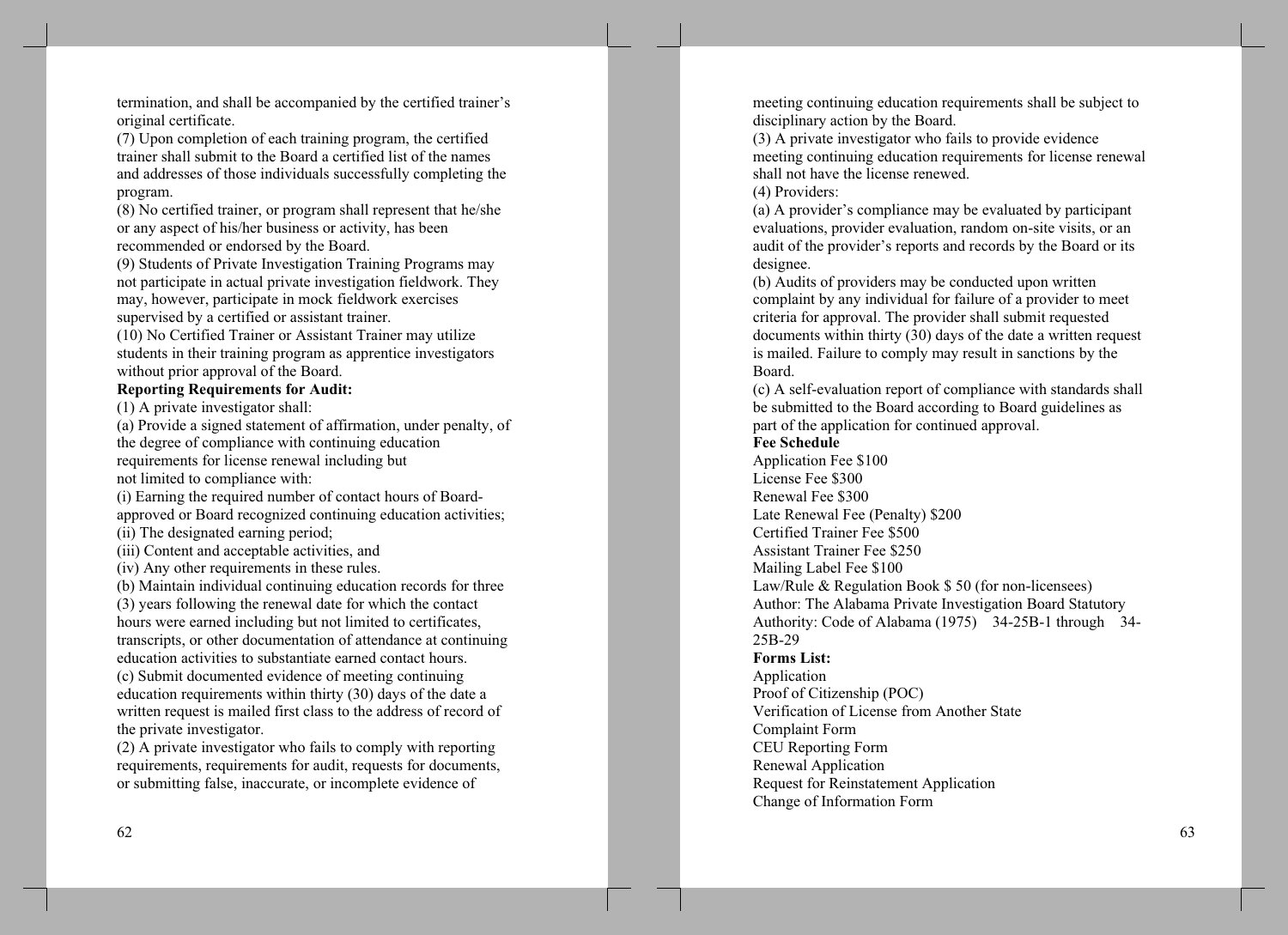# **Chapter 6 - Ethics in the Investigative Field**

#### Truth in reports: (By Jim Casteel)

There is some detailed information about the charge of Perjury in chapters 3 and 19 of this book, but some less severe actions may not put the Investigator at risk of perjury charges but may nevertheless be unethical in practice. An untruth in a report can be the result of a few different actions or mistakes and are not always intentional. That does not reduce the responsibility of the Investigator to assure that his or her reports of facts and findings are accurate and, when unsure, to state that you are unsure.

Some common reasons that untruths are found in reports are:

1. Mistaken identity of a person or vehicle.

(It is the Investigator's responsibility to verify through tag or VIN numbers or have someone who can identify a subject verify their identity.)

2. Investigator made assumptions based on changes in the situation or unverified facts.

(Example: The Investigator drives past a subject's residence in an injury fraud case, the subject is standing near his truck and there is a lawnmower sitting on the ground next to the truck. The Investigator drove around a building to access a parking area that he or she could film from without risking exposure and finds the lawnmower is now in the bed of the truck and the subject is walking toward the house. The Investigator reports that the subject lifted the mower into the truck but at the final court date they produce video from the subject's home security cameras that shows that a neighbor

had walked over and lifted the mower for the subject. The Investigator missed that part while trying to acquire a position and then made a false statement based on an assumption.) 3. Investigator exaggerates the situation in his or her report rather than documenting the facts as they were observed.

#### Points to be taken:

Always tell the truth on reports and in court, do not lie or exaggerate.

Verify your facts before testifying in court do not make assumptions.

Proofread your reports.

**Responsibility to Clients:** (By Jim Casteel)

When taking in a case an Investigator has certain responsibilities to the client. The client does not always know or understand what they should do in the case and what the Investigator should do. The Investigator has a responsibility to conduct him or herself professionally, to commit to tasks that will meet the client's needs, be legal and ethical and not put the client in danger legally, civilly or physically. The Investigator should always be upfront and honest about his or her level of expertise in any given situation or task. If unsure about the legalities of a situation or task to be performed the Investigator should always advise the client to seek legal advice before moving forward with it.

The Investigator should never provide the client with information that is unlawfully obtained or unethically obtained, that may put the client in a legal bind when they try to use the info. In that, I am speaking of records such as phone records, medical records, financial records etc. It is important to know what information the Investigator should attempt to access, and which information should be subpoenaed by the client's attorney.

Never misguide a client on the placement or use of camera, audio, or GPS tracking equipment. The Investigator is expected to know what the boundaries are in the use and placement of any equipment that he or she uses or recommends to a client.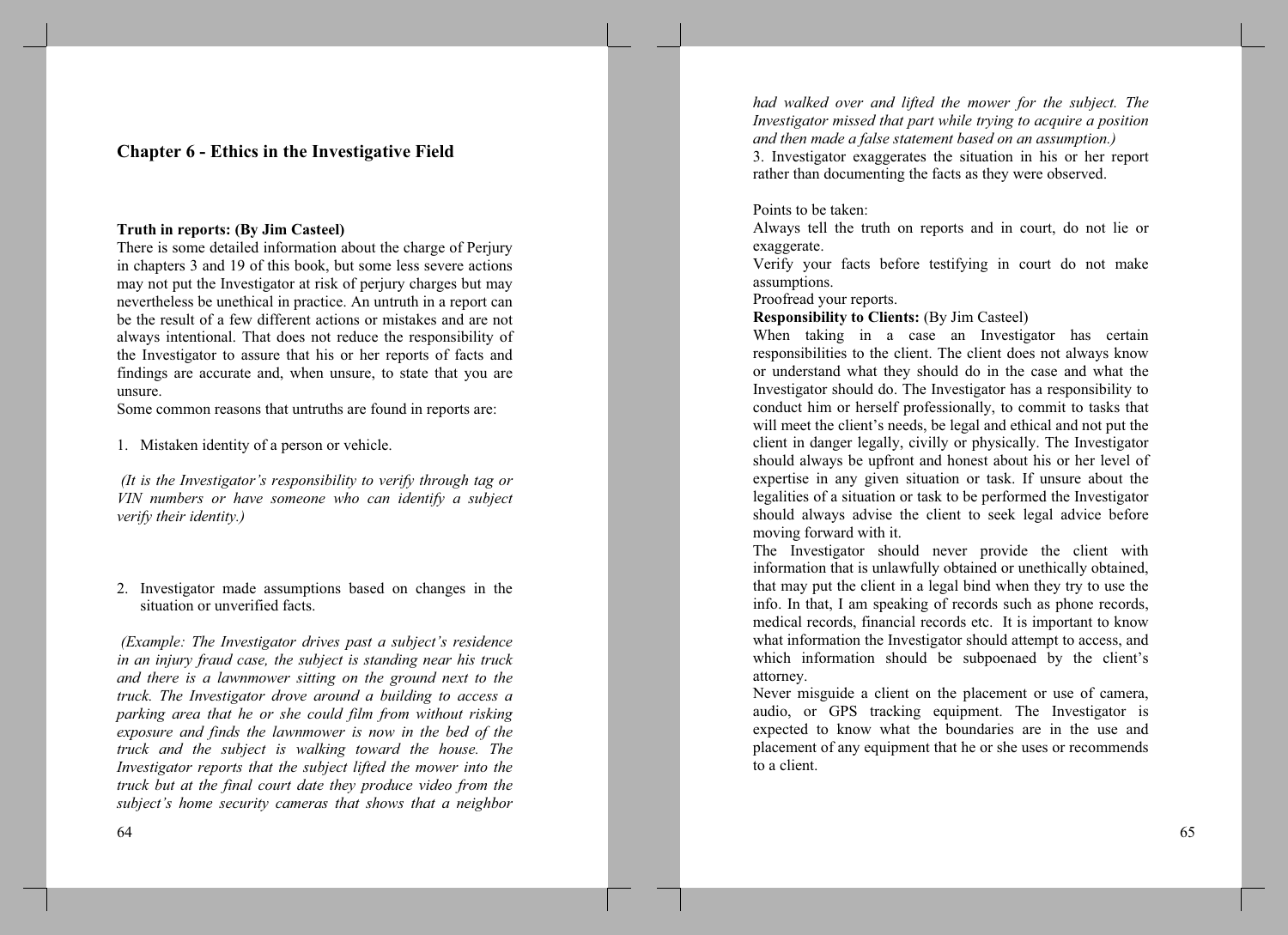Improper use or placement of equipment could cause the client and/or the Investigator to face severe civil or criminal consequences.

#### Example 1.

Investigator is working a child custody case for a client who is recently divorced. The assets in the case have been divided and the client's former spouse has possession of the former marital residence and the minivan. To cut back on manpower and save the client money the Investigator offered to place a GPS tracker on the minivan. The Investigator just put him or herself at risk of civil action and possibly criminal action if trespassing was involved while placing the device and inadvertently has given the other side some leverage in the case. In addition to the civil and criminal complications the Investigator's evidence can be ruled inadmissible because it was illegally obtained.

Example 2.

Investigator is working a possible adultery case and is asked by the client to place a hidden camera in the guest room of the marital residence in case the spouse brings the Paramore in that room. The camera is placed and left operating in that room for several weeks. During this time, some out-of-town guests use that room and on a couple of occasions the underage daughter has friends stay over and use that room. The legal and ethical problems with this should be obvious. A point to remember is that, in a civil case, the evidence should be strong enough to satisfy a reasonable mind where in a criminal case the evidence would need to be strong enough to prove beyond a reasonable doubt. With that said it would, in most cases, not be necessary to obtain film of the spouse and the Paramore in the actual act but sufficient to film them entering the room, closing the door behind them, and remaining for a period of time. Even in a divorce case, a father and a mother have some level of civil relationship to maintain in order to co-parent. A healthy attitude towards a coparenting situation is already very difficult in many divorce situations therefor an ethical Investigator will find the best balance that will allow him or her to obtain enough evidence to achieve the goals of the case without creating additional problems or friction between the parties. Consider the way

violated that they will develop a deep and lasting hatred towards the spouse, and this can present a problem when it comes to co-parenting in the future. Remember that your client may not think of these things when they are dealing with emotional stress over an extra marital affair so it is up to the Investigator to avoid actions that may cause regret for the client and unnecessary drama for the children involved in the case. Always check the client's motive for the actions they request of the investigator and make sure the motive is ethical and not a form of revenge for their anger or pain felt at that moment. Points to be taken:

Make sure that any information provided to a client is  $\mathbf{1}$ . legally obtained and provided to use for a legal and ethical purpose. It's best to provide sensitive or personal information directly to the client's attorney and let the attorney decide what is to be shared with the client.

many people would feel if their most intimate moments and

private aspects of their lives were put on film to be displayed in

court; many people would feel so strongly that they have been

Confirm that you have proper permission to place a  $2.$ tracking device on any vehicle or asset and that you are not going on private property to place the device without having permission to be on that property. Make sure that the tracking is done for a legal and ethical purpose such as to obtain evidence in a case or to assure that an abusive spouse is not violating a protective order.

 $3.$ If you are going to install covert cameras, have a contract or service agreement written by an attorney and always make sure that you are doing everything within reason to protect others privacy. I recommend an agreement which involves the client purchasing the equipment and agreeing that the placement does not threaten anyone's privacy and that the client is responsible for the discontinued use or relocation of the equipment if the situation changes. I would further recommend that the client agrees that the evidence obtained from the installed equipment is for the sole purpose of exercising their right to discovery in the case in which the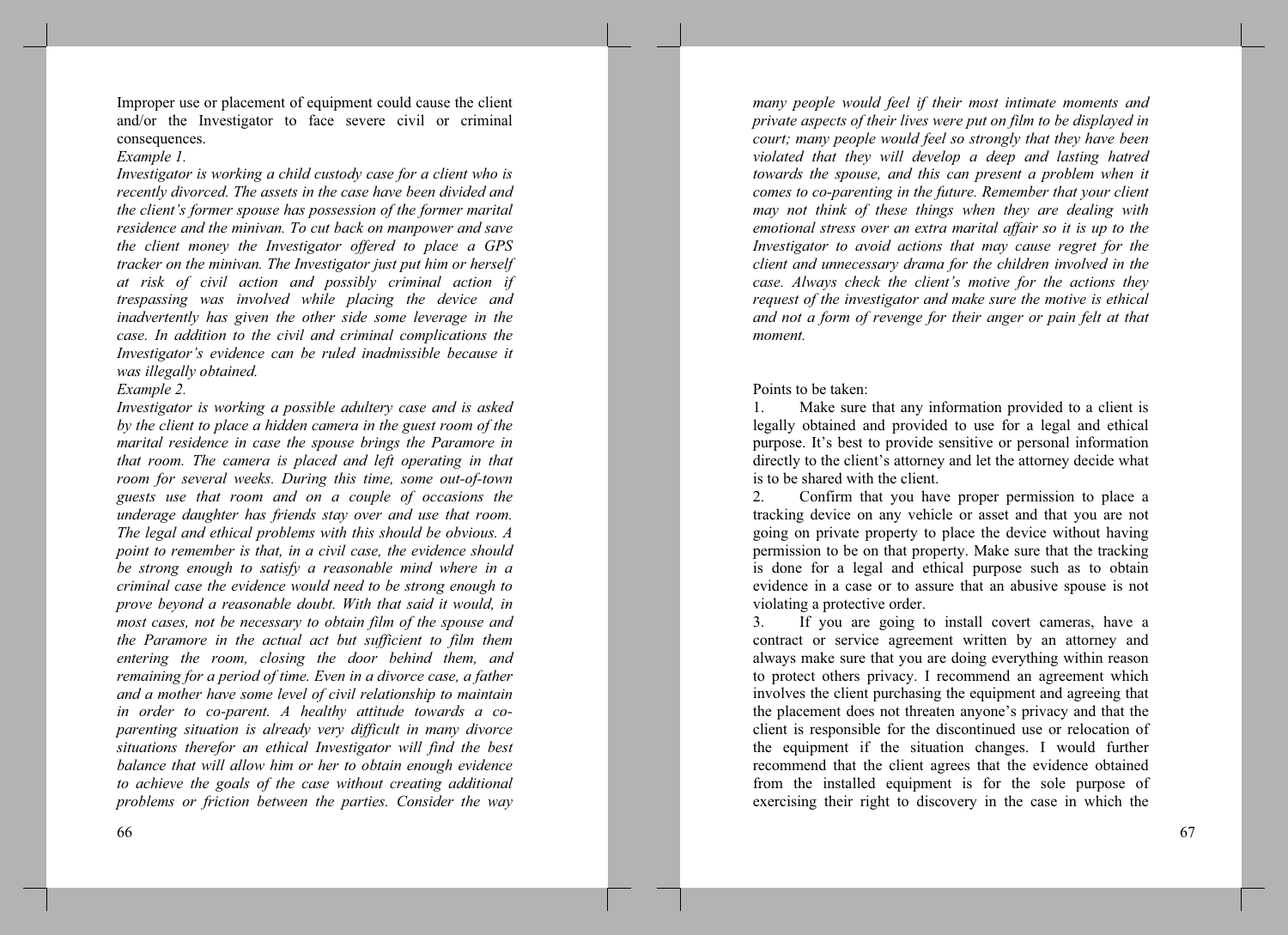Investigator was hired for and will not be used for any other purpose, unless a criminal act is detected, and at that time the evidence can be released to law enforcement. Always consider the results of your actions and how the outcome will affect your client in long run. Keep in mind that you are installing equipment with electrical circuitry, and you may be asked to take apart an appliance or furnishing to place this equipment. This creates a risk of damage to the appliance or furnishing as well as other liabilities that may present themselves. I recommend that your service agreement includes a damage and liability wavier and specifies your limitations of qualifications in certain aspects such as electrical wiring or automotive disassembly or reassembly. Include minor damages to auto panels, clips, electrical connectors etc. Before running wire, cutting into ductwork, disassembling a television or other appliance, or even putting a pinhole in a painting, have a very detailed description of the items and a wavier that includes any damage to items as well as damage caused by malfunction or even improper installation of these devices and be sure that there is clear mention of the risk or possible risk.

**Example:** Investigator Goodguy, and company agree to install a covert camera in a ceiling exit light and feed the power/video cable to a detached recording device though the ductwork, investigator is not an expert in the assembly and disassembly of the exit light and will not be held responsible for any damages to the light figure, housing, or any components. The client further agrees to hold Investigator Goodguy, his employees and/or associates harmless from claims of any damage or injury directly or indirectly resulting from the condition, performance, installation or use of the equipment installed regardless of severity of damage.

**Dealing with Possible conflicts of interest:** (By Jim Casteel) Conflicts of interest arise differently in different types of cases; some conflicts must be handled differently in different situations. For example. Example 1.

Investigator is asked to investigate a personal injury case for a plaintiff attorney in which a friend or family member is the defendant. In this case you would simply tell the plaintiff attorney that you would have a conflict.

#### Example 2.

Investigator is contacted by an individual or their attorney in a divorce or child custody case in which the Investigator has already been hired by the opposing side. This becomes more complicated because, if the Investigator simply states that he or she has a conflict, that lets the other side know that an investigation is in progress. This can damage the Investigator's ability to obtain the evidence that he or she was hired to obtain and violate a confidentiality agreement or obligation to the client. Many Investigators have developed ways of handling this situation for example, just telling the party that you are booked up for several months and recommend that they find someone who would be more readily available. Whichever way that you decide to handle the situation; the most important point is to recognize the conflict before obtaining any more details of the case or information than necessary and absolutely do not take any type of payment from an opposing side.

#### Your actions in the case: (By Jim Casteel)

When determining whether to attempt a task that a client requests, think about how it will look if the court, the opposing attorney, or anyone else for that matter were to know of it because it may come out at some point.

A saying that I have always hung onto is "if you have to think about what you are going to say when you get to court, you're already in trouble".

A client may ask you to put a GPS tracking device on a vehicle that you have no right to track or illegally record a conversation or they may even ask you to obtain records (phone, bank, etc.) illegally. An ethical Investigator will know immediately that this is a bad idea and adamantly refuse to participate.

Points to be taken: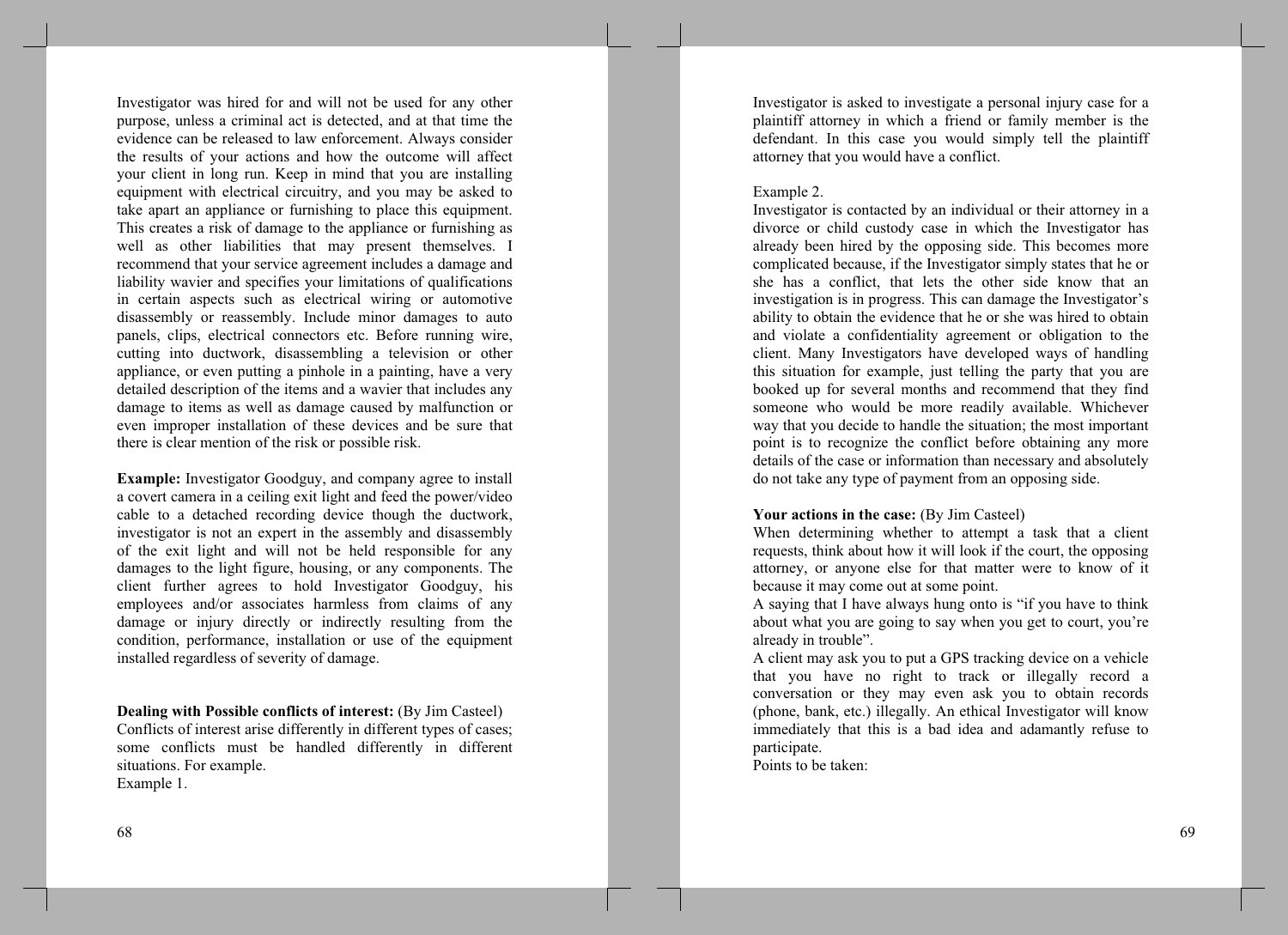Always be sure that you have no conflict in a case before you get too deep into obtaining information from the conflicting party.

Never take money or favors from the opposing side of a case. Be certain that your actions are legal and ethical, no client or fee is worth your reputation and your career.

#### **Personal conduct:** (By Jim Casteel)

A professional should conduct themselves as a professional in any field; however, a Private Investigator will likely find his or her character in question on stand at some point. The credibility of the Investigator may weigh heavy on whether his or her evidence is admissible. How an investigator conducts his or herself in their personal life may become part of the Investigator's resume on stand during a trial. It is important to consider your conduct when doing anything that may be made publicly available. That includes postings on any type of social media or networking sites, actions in public places, actions and/or conduct that may become part of any court case, police statement, court filing or any other form of public record.

Example: A Private Investigator was angry with a person that he was in a relationship with and made a sworn statement claiming that he feared for his life because that person had assaulted him and further threatened him with a firearm, as a result a protective order was issued. Later the two became civil with each other and the Investigator dropped the case, and the protective order was dropped.

In another case in which one of the parties was involved the Investigator was asked, in a deposition and while under oath, about the assault and the threats that the Investigator revealed in the statement that he had made to obtain the protective order. The Investigator testified that he had misrepresented the facts in that statement which was used to obtain the protective order and that the girlfriend did not assault him nor threaten him with a firearm.

The Investigator had conflicting testimony in two different official sworn statements. This could only mean that in one of the two statements his testimony was untrue. That had become a part of public record and could now be accessed by the

opposing legal team in any case the Investigator testifies in and used to argue that the Investigator has a history of lying. This could render the Investigator's testimony in any case questionable and make the investigators services useless in a court of law.

That is, a hard-fact impeachment of an Investigator's character but sometimes more subtle attacks are made such as use of distasteful or embarrassing post on social media. Remember also that anything you do or say in public can be filmed or recorded so always conduct yourself ethically and morally in your personal life as well as your professional life.

Points to be taken:

1. Be truthful in all statements made under oath or that you swear to on any official document.

2. Be careful about what you post or allow to be posted on social media.

3. Conduct yourself in a manner that you will not be ashamed of in a court of law or anywhere for that matter. That is not to say that you should not cut up with friends and have fun in the proper settings, just always keep in mind that when in public you could be on film.

### **Responsibility to the public:** (By Jim Casteel)

Private Investigators have access to information that the general public does not have access to. In many cases the information that a Private Investigator can access is protected and can only be accessed for permissible causes such as the anticipation of litigation or fraud prevention.

That places a certain level or responsibility on the Private Investigator when it comes to the handling and distribution of this type of information. Most of the data bases used to access this level of information have usage agreements and requirements. It is important to understand that, even though the Investigator has the ability to access the information legally, the misuse or mishandling of the information could land the Investigator in a lawsuit.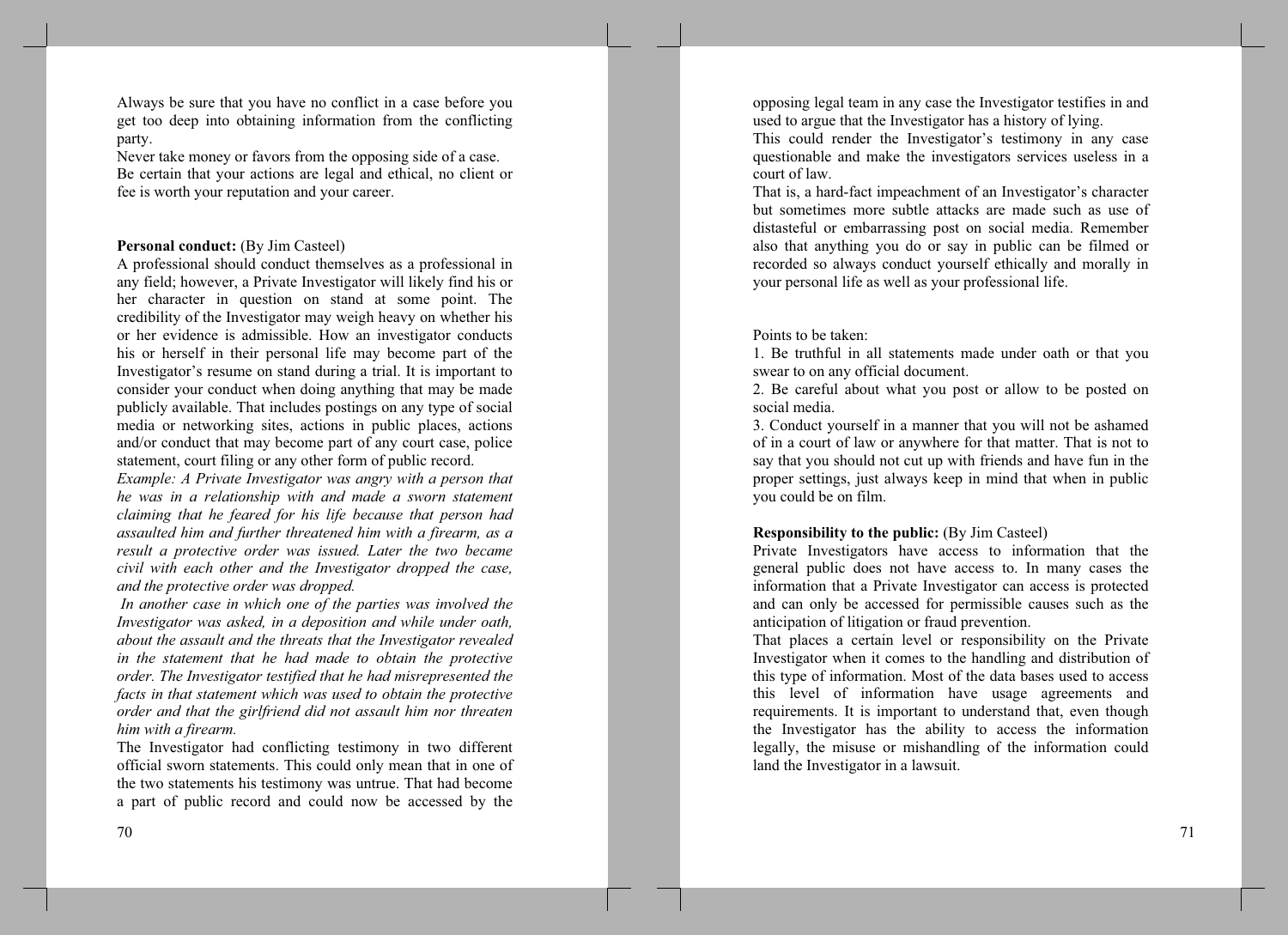#### Example:

I was contacted by a man who was trying to locate an individual that had been an acquaintance many years ago, but they had lost touch. This man had tried most of the common methods to locate her and his efforts yielded no results. The man simply wanted an address and phone number. The conversation progressed and I was beginning to feel uncomfortable with the persistence this man displayed in locating the woman; I informed him that our policy would allow me to find her, contact her, and relay a message to her giving her the option to contact him. He first said that he would be afraid that an Investigator contacting her would appear extreme and he would rather that I just gave him her address and he would send a letter. I of course refused, but our conversation continued, and it began to appear that the man was getting more anxious about locating her. I stood my ground. Finally, the man broke down and stated, "look man I just need to explain to her what she did to mess up my life; she was my judge and she sent me to prison for five years". Now ask yourself what position you would be in if someone like that had obtained the Judge's location from you and sought revenge.

A common call that I get is "I need someone to run a tag because this car has been hanging around the neighborhood and we've had a lot of break-ins". That almost sounds legitimate but is likely a job for local law enforcement. The individual does not have a right to obtain information on every vehicle plate that goes through his neighborhood and the Investigator has no way of proving that the caller is being honest. This could be a girl's tag number that the guy, who could be a stalker, has taken an interest in and wants to hunt down, cyber stalk or worse. There is no way to tell how many other Private Investigators have already rejected his request and given him a good reason for the rejection which may have helped him to perfect his story to you.

There are many scenarios that could land a Private Investigator in a lawsuit if a client uses information such as, vehicle

registration information, social security numbers or even an individual's address and/or location that was provided by the Investigator, for the wrong reason and the person who was wronged decides to file a civil suit on the Investigator. Would you really want a judge or jury to decide if you had the right to release that info and if not what your restitution to the victim should be?

A rule of thumb that I follow is to only release information in cases that are involving litigation and then to release it only to the attorney of record in the case. That will always give you a buffer between the individual and if the attorney elects to share the information with his or her client it will be that attorney's responsibility and not the Investigator's.

Many Private Investigators have prior Law Enforcement experience and has friends in Law Enforcement. This sometimes creates the temptation to ask a friend to supply some information through law enforcement data basis such as L.E.T.S. (Law Enforcement and Traffic Safety) This can cause legal problems for the Investigator and the friend.

Points to be taken:

Always look for the legal and ethical way to achieve your client's goal and avoid putting yourself and/or your client in a criminally or civilly liable situation.

Be smart and ethical about distributing sensitive  $\overline{2}$ information and, whenever possible, use the attorney of record in a case to buffer you from delivering this type of information directly to an involved party.

There are many aspects of ethics and situations,  $\mathfrak{Z}$ practices, technologies etc. that develop daily, and may present new ethical considerations. The best policy is to seek continuing education in ethics on a regular basis especially in your particular field of expertise or pertaining to technology that you will be utilizing such as GPS tracking, drones, hidden cameras etc. and reach out to an attorney for guidance when in doubt. It's also a good idea to build a relationship with fellow Investigators through associations, seminars etc. and discuss situations and scenarios with them to find a good ethical way to handle whatever it is you are unsure about.

**Payments to Others:** (by Kelly Riddle)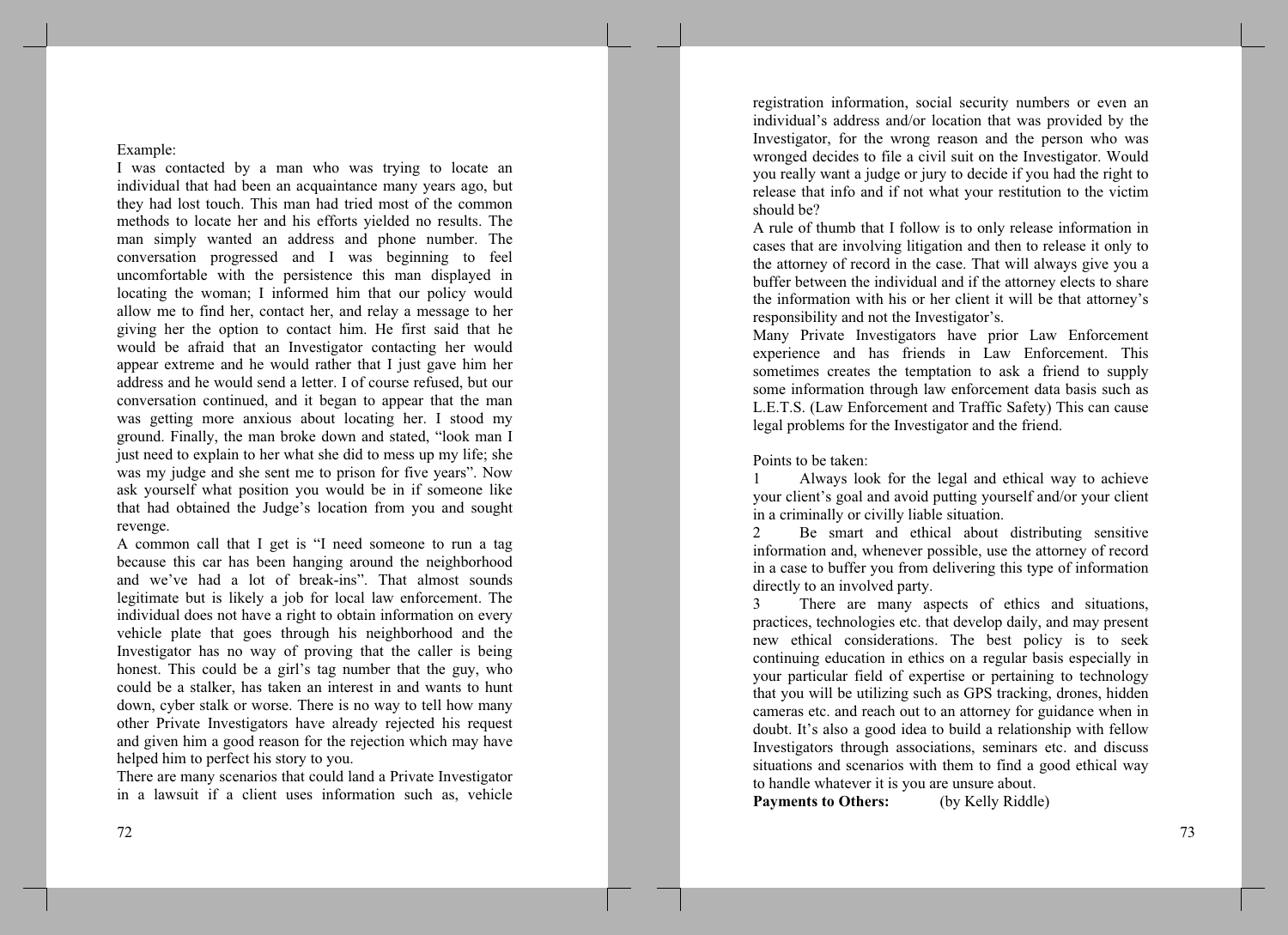If a person, company, or attorney hires you to perform an investigation and they fail to pay for your services, you still have to pay those that performed the work on your behalf. That is a hard pill to swallow for some. Let's say you were hired by a law firm that represents a person requiring some background and surveillance work. You perform the background work and sub-contract the work to another company or Investigator (ex: ABC Investigations). They complete the assignment and return it to you in a timely and professional manner. You in turn provide the finished report and invoice to the law firm. The attorney notifies you that the client does not think the investigation helped their case and they therefore have refused to pay the invoice. In this situation, you have to pay ABC Investigations as they accepted and contracted with you to do the work on your behalf. Your client, and in this case, the end client or individual is not the client of ABC Investigations. You are the client of ABC Investigations. I have seen this type of situation numerous times. Ultimately it is your responsibility to either obtain a retainer before the work is conducted or to invoice the client upon completion of the work. Either way it is your responsibility. Technically your client is the law firm and not the individual that hired the law firm. I have had to point this out several times to the attorney because there was nothing previously agreed upon that would indicate the law firm was not directly responsible for paying the investigative invoices. I would also remind anyone that when you get another Investigator to do work for you and who does this at a discount, you have a responsibility to pay them quickly and not

#### **Double Billing Cases: (By Kelly Riddle)**

make them wait!

I have found investigators who try to double-bill for their time on separate cases. As an example, an Investigator is assigned multiple surveillance cases. They figure out that there are two cases that are only 10-15 minutes from each other. The Investigator may start surveillance at 7:00am on the first cases and document the status of the house and cars. They may leave that case and quickly drive to the  $2<sup>nd</sup>$  case where they document the status and vehicles at that location. Throughout

the day the Investigator runs back and forth, assuming that no activity has taken place while they were away checking on the 2<sup>nd</sup> case. They will then bill for time and expenses on both cases for the entire time. There are so many things wrong with this scenario, but it happens. The Investigator may get away with it a couple of times but eventually a car will leave, and they will have to do some "creative writing" to cover up why they didn't see the vehicle leave. This is one reason a good case manager and a good case management system is important.

(Note) Intentional over billing can be a federal offence if the invoice is delivered by mail or email. Mailing a fraudulent invoice is Mail fraud and e-mailing a fraudulent invoice is wire fraud.

Video Alteration: (By Kelly Riddle)

In conjunction with the double-billing of cases, you will often find altering of video to coincide with this type of situation. Most surveillance clients request hourly time-shot videos that consist of 30 seconds  $-1$  minute of video showing the house, vehicles and area to document that the Investigator is on site and no activity has taken place. Forensically this can be defeated, and documentation of the actual time and date can be verified. However, there are Investigators that will take their time shot, change the time for an hour ahead and shoot another time shot. They will do this to cover 3-4 hours and then leave and do the same thing at another case. If you suspect someone of doing this, watch the shadows of trees, cars, houses, and similar items as the shadows will naturally change as the sun moves.

Another concern regarding video is recording sound. I discourage it except for rare situations. Having an attorney or jury view your video while the audio captures some things that should not have been said can be embarrassing. In some public locations it is illegal to record audio and video without written consent and/or signs notifying the public of possible recordings.

The Use of a Pre-text (By Kelly Riddle)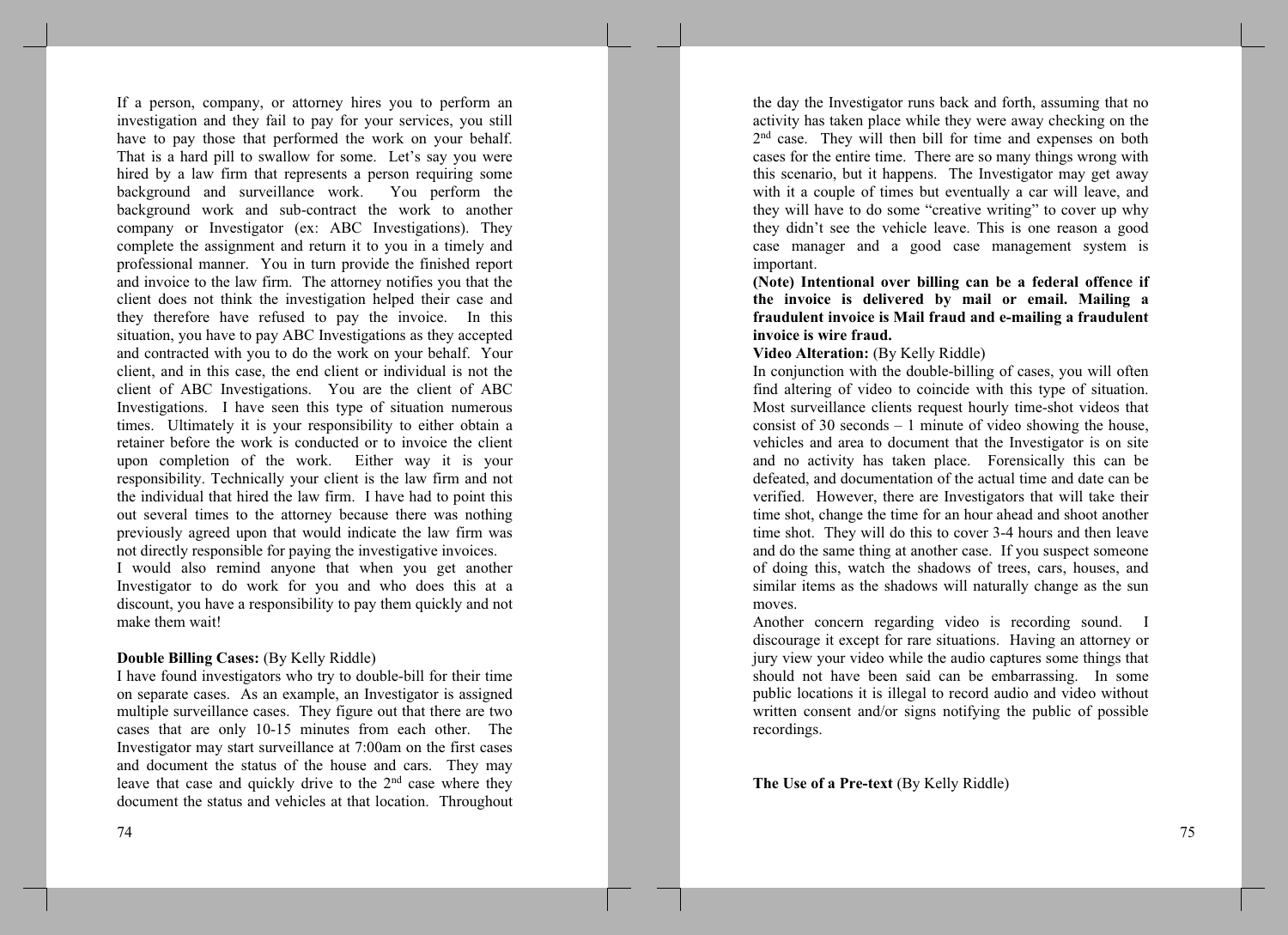Part of acquiring information is knowing how to utilize a "pretext" line of questioning. A good P.I. knows that some people will give you information but refuse to if they are identified or if they are giving it to the police. These types of people also place P.I.'s in the same category as police. Therefore, certain methods have to be utilized to place the person at ease and make them comfortable about talking with you. A technique of "miss-direction" may therefore be required to complete the task.

For example, if you have obtained information that your subject may be living at a new address but are unsure if they are the same subject, you may want to call some of their neighbors. Through the record searches previously outlined, you have a list of neighbors but do not want to scare the subject into moving again if he finds out that someone is searching for them. Depending on your reason for finding a person, you may need to "miss-direct" the neighbors. You can call the neighbors and advise them that you work for a collection agency and are trying to locate a subject that has failed to pay one of your customer's accounts. You can then ask them if they know the subject in question who lives nearby the neighbor. You may be able to determine that the subject did recently move in, what the subject looks like, etc. Once you receive the information, you can then advise the neighbor that the subject living by them apparently is a different subject than the one you are looking for. This allows you to accomplish your goal, you put the neighbor at ease, and they probably won't tell the subject since you advised them it was not the same person. NOTE: Remember "caller I.D." that displays the number calling their home. The use of telephone "Pre-Text" methods should be discouraged in these areas.

Understand that it is illegal to use a pre-text to obtain financial information about a person from a bank or financial institution. It is also illegal to pre-text to obtain medical information or records of another person without their written authorization.

# **Chapter 7 – Continuing Education:**

## (By Jim Casteel)

**Associations:** National and state associations.

The primary state association in Alabama at this time is the Alabama Private Investigator's Association known as A.P.I.A. This association has an annual membership fee and offers CEU's at quarterly meetings as well as at their annual training conferences. There are similar associations in most states that welcome out-of-state conference attendees and commonly advertise their conferences on their websites. Although there are several national associations; not all of them have annual training conferences but some do. It is important to search out topics that may help you enhance skills that pertain to the specific areas of your expertise but advisable to look at new skill areas as well. Associations in other States like Florida, Georgia, Texas etc. offer CEU's and have non- member attendee rates as well as associate member options in some States. Also consider non Private Investigative associations that may help you to reach investigative goals such as Law Enforcement conferences for those doing criminal work, photography and videography classes which help in almost every field of investigation, classes, courses and seminars that can advance your skills in computer programs, apps and software, audio recording laws, speaking skills (may help in court testimony), writing and language skills, and basically anything that will help you with the many different aspects of the job, which can vary from case to case.

Check with your state board about which credits they will or will not except for continuing education hours and see if they will except the unconventional courses if you can show how they relate to your investigative needs. Some companies discourage their employees who are licensees from joining associations because they are concerned that they may find better job offers.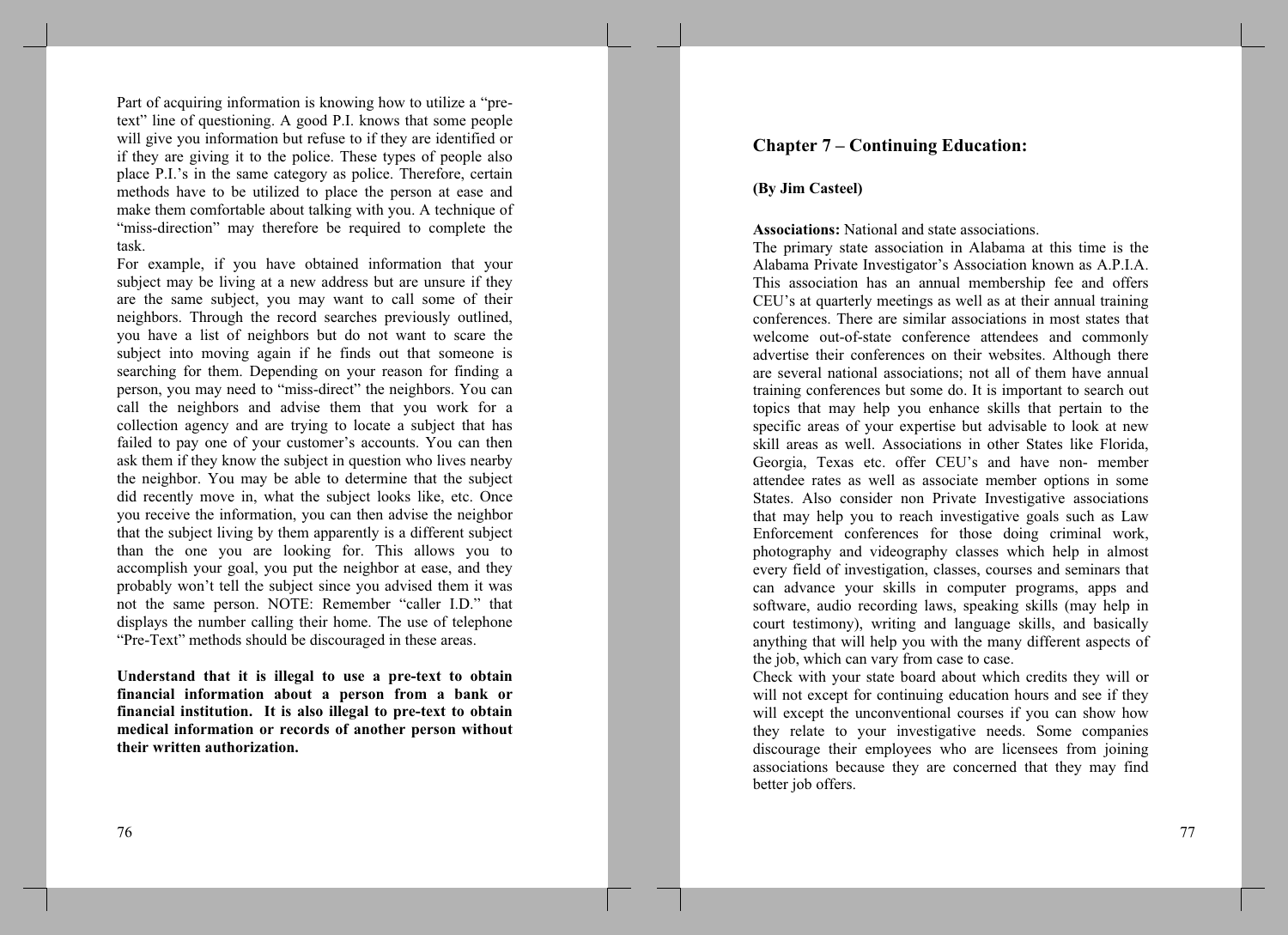**Books:** Industry specific, related industries, and special niches or interest.

Although you can seldom get CE credits from the material that you read outside of a class or course; there many publications that are great sources of information and education. Look past the basic outline of what you specialize in to find material that will help you to be better in the field. For example, if your main area of focus is surveillance you may want to study some materials on photography, Videography etc. If your niche is in interviews and statements, you may read some directly related material and also venture into some subject matter on human behavior to better understand the behavior of subject's that you are interviewing. When it comes to this type of continuing education you set your own limits but keep in mind that this is for your personal growth and does not necessarily involve credits, certificates, or documentation of your studies. You may find that the most current information and technology is often found via eBooks and blogs.

### **Online Courses:** (By Jim Casteel)

There are many resources for online courses. The acceptance of the courses for CE credit is somewhat varied; a course would most likely count towards continuing education credits as long as it is presented by a knowledgably speaker qualified in the subject he or she is speaking on and pertains to private investigative services or a field that relates to the licensee's particular investigative niche. Some states require that a course be approved by the state, a state investigative or related association, or be presented by a licensed certified trainer. Before investing in online courses solely for the purpose of obtaining CE credits; check with the state board to make sure that the credits will be accepted. That should not deter you from taking courses of interest that do not provide acceptable

78

CE credits if it is a subject that you feel will enhance your abilities and is given by a source that you feel is credible.

Online informative videos are another source of education and information that may not necessarily provide CE credit but can help you better understand the case you are working at the time. Let's say you were hired on a personal injury case and your social media research revealed that the subject was offering freshly caught blue crabs for sale. You may want to see if you can find a YouTube video on ways to catch blue crabs. From there you may have more of an insight as to whether the guy is walking through the water netting crabs or dropping crab traps from a boat and going back after them. This could help you determine surveillance times, and positions. For example, if you find that the guy has a boat in his yard and you can tell, from what the YouTube video taught you, that the boat is set up for crabbing and what the best times to set the traps are, you will know when to plan your surveillance and you can go ahead and search for the local boat launches. Once you get him going to the launch and heading out, if you are lucky, you may be able to find a view of where he is in the water and anticipate where he will come back to retrieve his traps. If you aren't lucky enough to see where the traps are dropped, you will still know where he will have to go to launch when he is ready to retrieve the traps. The YouTube video has taught you what the process is for removing the crabs from the traps and any cleaning or storage requirements. The same thing applies to any situation, and I have used this to get a preview into possible activities with injury claimants who were involved in activities such as brick laying, playing in a band, Fishing in a Bass tournament, deck building etc.

#### **Related Education:** (By Jim Casteel)

This refers to education pertaining to a field that relates to the licensee's particular investigative niche. This may not always involve continuing education credits or certificates; in some cases, it's just a matter of increasing your knowledge to better serve your client. For example, if you were doing a lot of surveillance from wooded areas in camouflage, you may want to seek studies on hiking that provide information on hazardous plant types, animals etc. in your area. If you are investigating a roofer or a framer on an injury claim case, you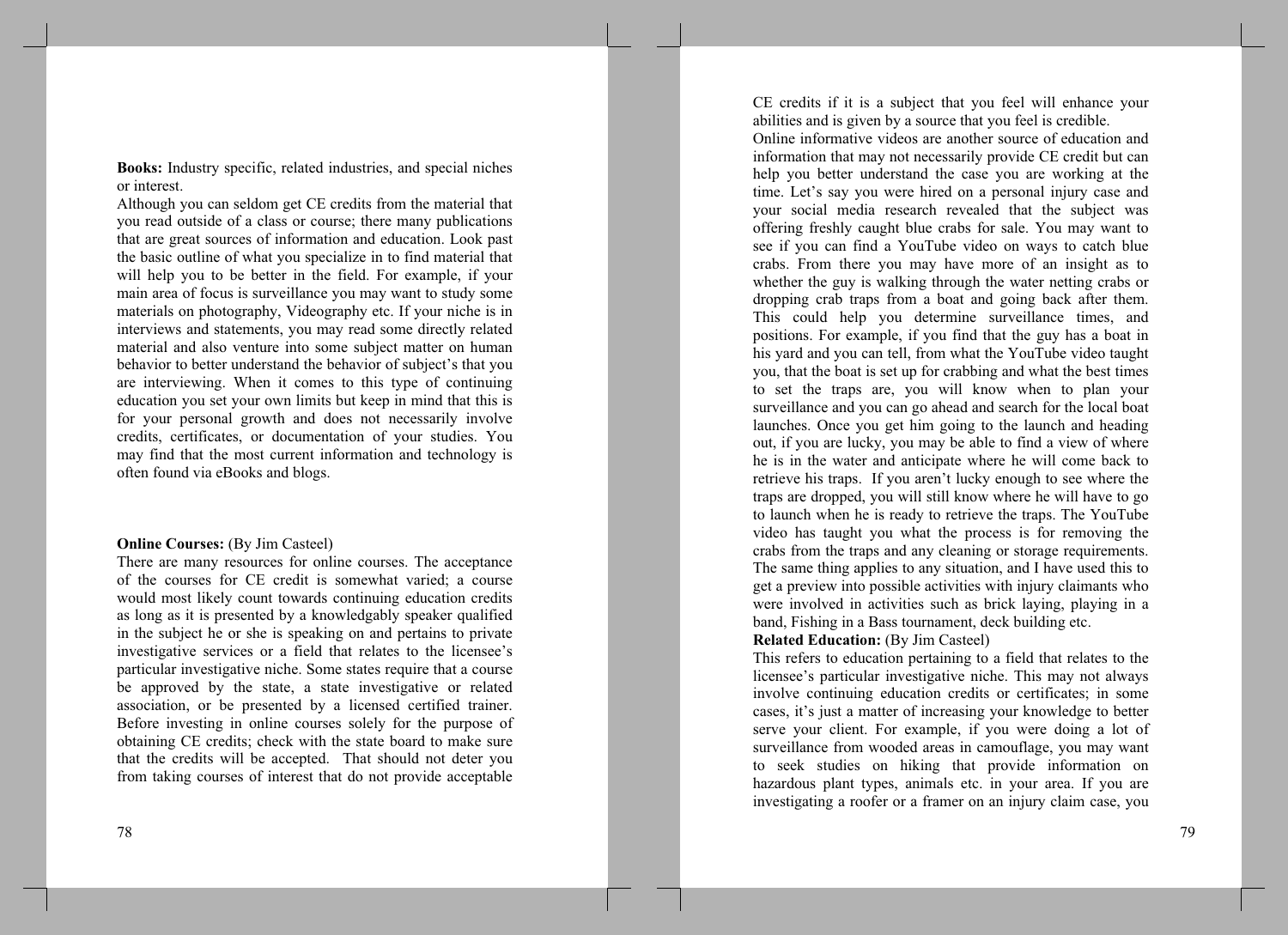may want to seek some online videos that illustrate the process of their jobs so you can anticipate certain actions that may help to obtain evidence that may disprove their claims.

Colleges and vocational technical schools: (By Jim Casteel) There are many opportunities from these educational institutes in courses such as, criminal justice, phycology, photography, electronics etc. Most States recognize these types of courses as acceptable CE hours as long as the licensee can show how it pertains to the type of investigative services that they provide but always check prior to the investment (although any education is beneficial even if CE credits aren't provided).

Continuing education basically means to keep learning, which is what an Investigator does on every case. A client will contact an Investigator to seek out answers that neither the client nor the Investigator has at the time, and the Investigator's job is to learn the answers through whatever legitimate means necessary. We learn on every case through a variety of means whether it be interviews, data research, surveillance etc. The extent that an Investigator goes to learn about the subject, people or person involved, situation or activities, can, in many cases, measure the quality of the services rendered and the level of success that the Investigator has.

Important note: Continuing education is sometimes just for the benefit of the quality and success of the Investigator's work rather than for CE credits, diplomas, or certificates. High quality and a high success rate with cases generally results in steadier workflow for that Investigator.

## **Field Experience:** (By Jim Casteel)

I cannot say enough about the benefits of hands-on training, however it's important to have a knowledgeable mentor when possible. There are also advantages in working with a variety of different people to get insight from different perspectives. Keep in mind that hands-on experience may not always apply to just Investigative work but to other fields that one may have to develop knowledge of in order to succeed in an undercover assignment that the Investigator is anticipating.

The experience is only helpful if you use it. It is almost impossible to have everything go as well as it can possibly go in a surveillance case because you know very little about what

you may encounter. Times, place, activities etc. are all up to the person you are watching, and you seldom have a heads up on those types of details. When things tend to surprise you or catch you off guard, you have to improvise and find a way to accomplish your surveillance goals in spite of the situation.

It is important to look back over every case and ask yourself what you can learn from that experience that can make your next similar situation work out even better. The best Investigators are the ones that keep this mindset rather than those that get bored with the job but not the paycheck. Those are the Investigators who tend to start looking to accomplish just enough to justify billable hours. I've always said and will probably say more than once in this book, there is a major difference in a run-of-the mill Investigator and a really good, high in demand, Investigator and the following paragraphs will explain that difference.

A run-of-the -mill Investigator will come back from a case with legitimate reasons for why he or she was unable to get any evidence. These are legitimate reasons that describe situations and obstacles that inhibited the investigator's ability and caused the failure to achieve what he or she set forth to accomplish.

A good, high in demand, Investigator will come from working the same case with the same situations and obstacles with some great stories about how he or she overcame the obstacles and obtained the evidence that they set forth to get for the client and did so in a perfectly legal and ethical way.

Experience is important in all cases, but the importance of field experience is even more crucial in cases that can result in a child being awarded to an abusive or neglectful parent or a person being convicted of a crime they did not commit. The law states that it is a violation to "knowingly make a material misrepresentation as to the ability of the individual to perform the investigation required by a potential client in order to obtain employment". That would include claiming that an Investigator has experience that he or she does not have. This type of violation could lead to a civil suit from the client who suffers the consequences of the deceit.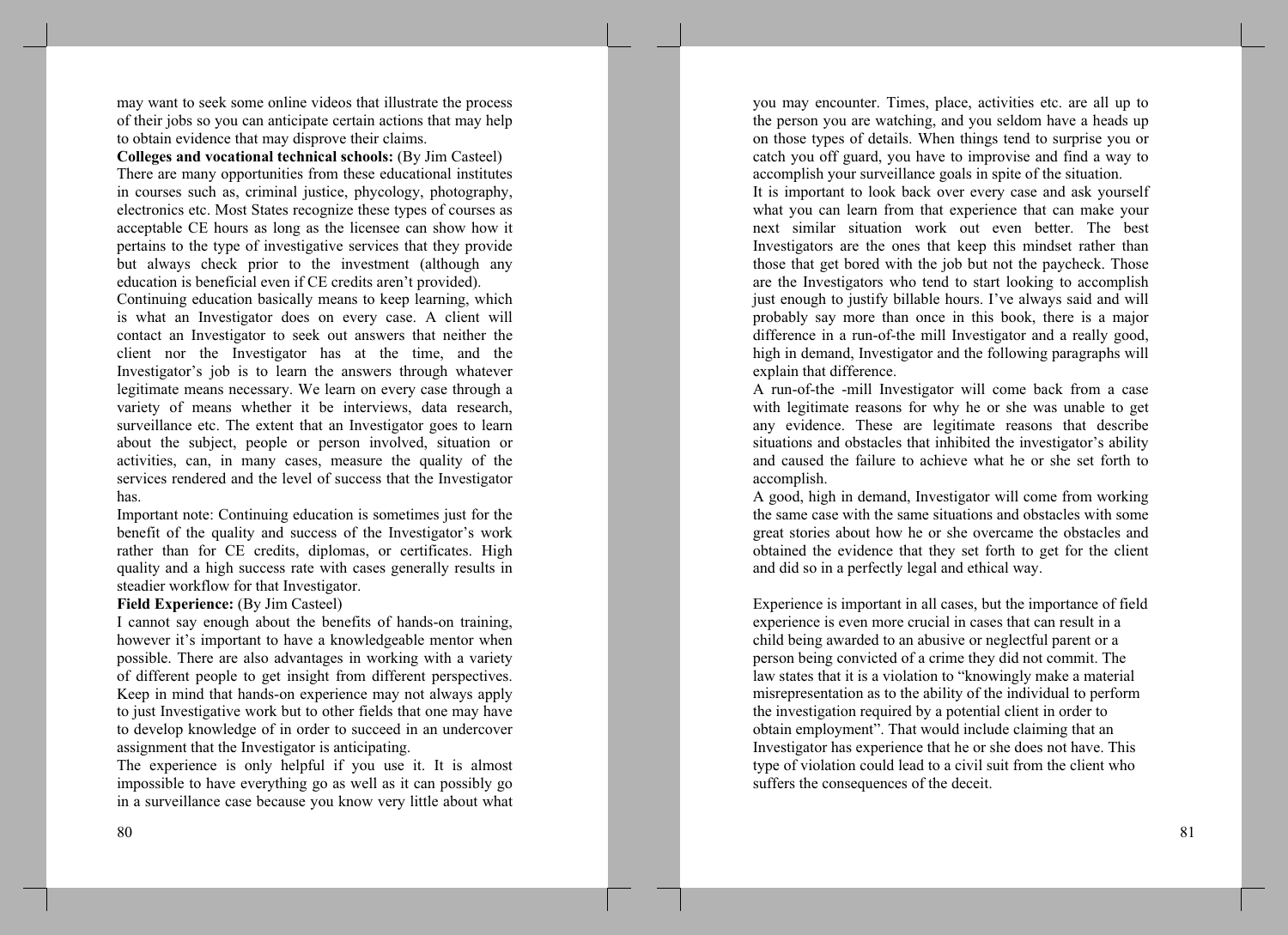# **Chapter 8-Types of Investigative Services:**

## Civil vs Criminal: (By Jim Casteel)

The burden of proof in criminal cases calls for proof beyond reasonable doubt. In civil cases the burden is reduced to a level of proof adequate to satisfy a reasonable mind. Criminal cases can become civil cases in some circumstances.

## **Types of Criminal cases:** (By Jim Casteel)

Private Investigators are used in several different types of criminal cases; some are better left up to those with prior training or knowledge in police procedure's, protocol, and boundaries. Some may require more specialized skills in forensics, accounting etc. while other can be successfully worked with a knowledge of basic investigative skills or surveillance technique. Below we touch on some of the more common types of criminal cases.

#### **Murder:**

Investigation of suspected murder case: (By Jim Casteel)

This type of investigation is best left to those with specific training in the field and it is helpful to have a working knowledge of police procedures and protocol. The Investigator should be mindful of the efforts being made by Law Enforcement and take care to avoid crossing boundaries or hindering a Police investigation especially if contacted by a victim's family who is concerned about the results of an ongoing Police investigation.

Private Investigators are commonly contacted by defense attorneys to investigate murder charges on behalf of the accused. This could involve speaking with alibi witnesses and/or actual witnesses. I, again, recommend that these types of investigations be handled by those who are trained for it so that the Investigator avoids crossing lines that would hinder a Law Enforcement investigation or arouse accusations of intimidating witnesses.

Cold case murder investigations: (By Jim Casteel)

This is another type of case that is best left to those with some degree of law enforcement training and/or knowledge. Having

knowledge of Law Enforcement procedures and tactics can help the Investigator spot flaws, mistakes or oversights in prior investigations as well as knowing what information may be available through the information that the original investigation yielded. There are many cases where the original investigation was very thorough but, since that time, new information, witnesses, or technology has come to light or become available. Having knowledge of law enforcement procedure and tactics doesn't always translate to having worked in Law Enforcement; knowledge can be obtained many different ways such as courses, training under someone with that type of experience, taking classes etc.

# Criminal defense of the accused: (By Jim Casteel)

We have discussed criminal defense pertaining to murder cases, but all types of criminal cases must be defended and there are many criminal defense firms that use Private Investigators.

## **Assault:** (By Jim Casteel)

There are a few different types of assault, and the client could be a defense attorney, a victim, or a family member of the victim. Just keep in mind that any time that you work a criminal case for a victim, law enforcement may already have an investigation underway.

## **Theft:** (By Jim Casteel)

Theft is another area that is often handled by Law Enforcement. However, they do have to prioritize where they apply their efforts. If the department or agency dealing with the crime has a heavy case load a theft of property case wouldn't take priority over a missing child or homicide spree.

In some instances, you may be dealing with the ft of an item that holds sentimental value to your client and they are willing to pay a Private Investigator to help recover their loss. This type of investigation may consist of interviewing the client and anyone who may have knowledge of circumstances or occurrences. It may also consist of scanning through online sales groups, checking local pawn shop or other outlets for the person to sell the stolen items. It is important to get a good assessment of the client's state of awareness as well, in some cases if the victim is elderly and somewhat forgetful or was recovering from a medical issue and on medication when the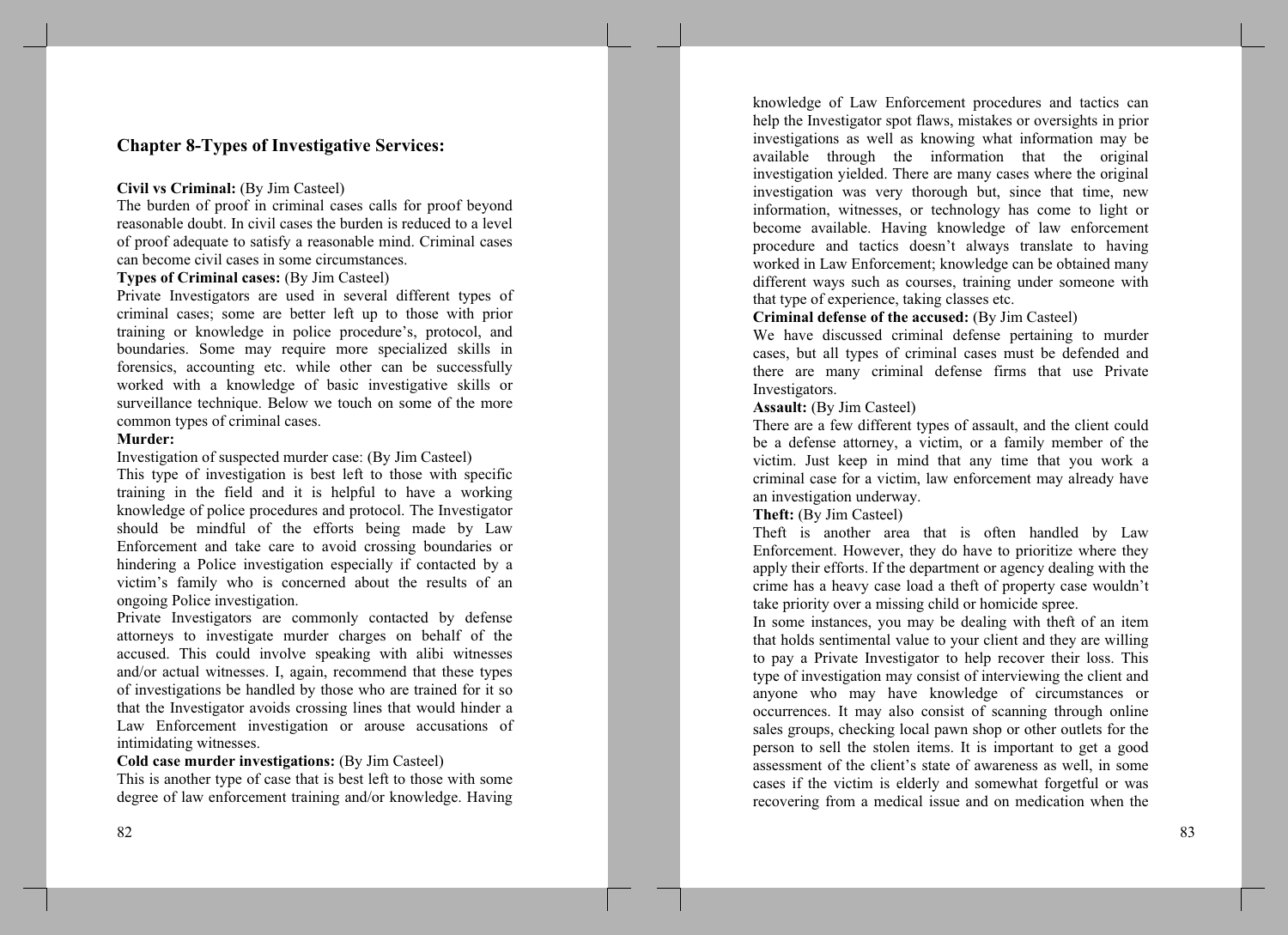theft occurred, you would have to consider that the victim may have actually misplaced the item.

In other cases, you may be asked to investigate a reoccurring theft situation; I prefer this scenario because it often allows the Investigator the opportunity to set up surveillance or hidden cameras and catch the thief in the act. I always prefer to figure out and document the situation and once this is done, bring in Law Enforcement for the confrontation and arrest

## **Internal Theft:** (By Jim Casteel)

Internal theft can be occurring in a fixed environment which can often be a good fit for hidden cameras with respect to areas where an individual would have a reasonable expectancy of privacy. If the theft is occurring in the field such as product being stolen from a delivery vehicle, physical surveillance may be necessary and, where legally possible, GPS tracking of the vehicles and/or the product could be useful. Delivery trucks are often loaded and inventoried by warehouse personnel, so when this type of theft occurs there is often a payoff situation between one of the drivers and one of the warehouse loaders responsible for inventorying and logging the merchandise on that vehicle. Since most warehouses have at least some cameras on the loading docks, you may be able to narrow down suspicions by seeing which trucks have at least one side that is not in view of the cameras during loading and then installing covert cameras in all the places that are exposed.

## Fraud: (By Jim Casteel) The word fraud is defined in several ways including

"intentional perversion of the truth in order to induce another to part with something of value or to surrender a legal right" and "an act of deceiving or misrepresenting: and also "a person who is not what he or she pretends to be". With that said, there are many different means that can be used to investigate fraud depending on the type of fraud. In some cases, research, surveillance, interviewing and other common investigative services may be in order. In other cases, the investigator may need to seek the assistance of a specialized expert in fields such as computer forensics, forensic accounting, handwriting experts, speech analysis experts etc.

84

Some of the more common types of fraud cases a Private Investigator is likely to see is:

Insurance fraud: to receive undeserved benefits or compensation, the claim can be for any property or person that is insured such as personal injury, automobile theft or damage financial loss due to robbery or theft, damage to real property, loss or theft of jewelry, art, coins or other items of value or even false claims of death.

Bank Fraud: To embezzle money or obtain loans under false pretenses.

**Resume or application Fraud:** To gain employment one may not be qualified for. This type of fraud isn't usually considered a crime but can lead to termination of employment giving the employee very little grounds to dispute.

Bigamy: When a person has a second or more spouses a Private Investigator may be hired to investigate suspicious behavior and unexpectedly uncover this type of fraud in some cases and in other cases the Investigator is acting on the client's suspicions of bigamy and finds that the subject lied about divorcing his last wife. I handled a case in which the client, who was the wife in this case, had two children and her husband who was proposed to be an operative for the CIA and was gone for a couple of weeks at a time doing work, that he could not discuss, in Columbia. The husband had convinced the wife that he could only have extremely limited contact during his tours because of his deep cover status. The wife became suspicious when he contacted her to let her know he would be flying home in two days which was a little later than expected but the guy that provided the confidential transport to the remote airfield had been detained on another situation and wasn't available for two more days. This seemed like par to the course at first until a friend of hers called and said that she thought she had seen her husband and a woman with some children at a restaurant in Huntsville Alabama earlier that day. She told the woman that she was probably mistaken that he was out of the country on business. The woman then stated that he must have a twin then because the resemblance was striking. This stuck in the wife's mind and shortly after her husband returned, they were going to dinner and he stopped to get gas, as he was pumping gas and she was perfecting her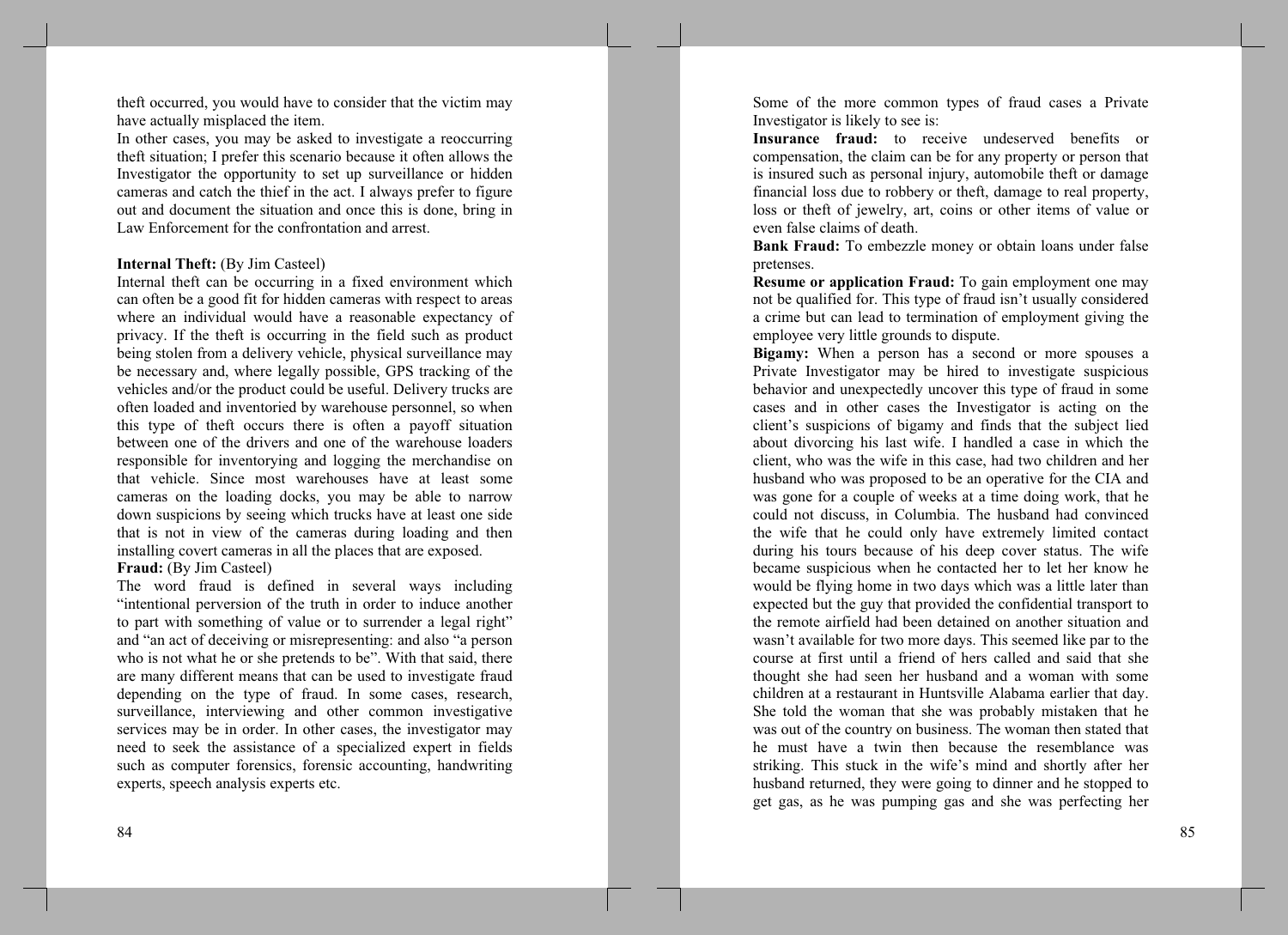makeup she began searching for a napkin in the car and found a gas receipt dated the same day of his return from Cullman Alabama. This was odd because he always told her that he left his car in a military hanger at the Birmingham airport and flew out in a government jet. When in town he worked at an educational concern to maintain his undercover status as a teacher and substituted between a couple of different facilities. On his next mission out of town, the wife contacted us and retained us to investigate what he was up to. My first reaction was that I would turn the case down rather than investigate the activities of a Federal Agent, but the more she talked the more I became suspicious that he wasn't even an agent. The woman had all these red flags in front of her but wasn't even seeing them herself. When I mentioned the possibility of the CIA job being a hoax to cover a separate life, she acted shocked and explained that that couldn't be the case because his career as an agent was a huge part of their lives, and he would always explain things about things CIA agents did in movies they watched and there was just no doubt in her mind that he was a CIA Agent. So, I backed down but was even more convinced that he wasn't shooting straight with her when she explained that all of their finances, credit, phone accounts and just about everything was kept separated not protect her. The woman paid a retainer, gave me some of his personal information and left. Before the day was up, I had located data base information that provided me with an address for him in Huntsville that went to house he owned and shared with a woman about two years vounger than him. This woman also had two children, my wife and fellow Investigator, Betty Casteel, immediately put in an order for marriage certificates in Madison County. The next evening, we traveled to Huntsville and found his vehicle, which was supposedly in a government hanger in Birmingham, in the driveway of his Huntsville house. As the case developed, we learned that he was not at all affiliated with the CIA nor had he ever been and that he had been married to the wife in Huntsville four years longer than the one in Birmingham and had children with her as well. This type of fraud is sometimes committed for financial gain but in this case, it was more of a mental disorder in my opinion, the guy just really got into living this fake life he was so admired for by these two

families he had. As it turned out neither family was that into it and the client shared her evidence with the other wife's attorney who had been retained shortly after the other wife was subpoenaed to deposition.

The list of different types of fraud goes on as does the list of motives. For almost every case you work you could probably find a colleague that has dealt with similar case somewhere in the country or even internationally and can help you learn from his or her success or mistakes, networking can be an Investigator's greatest asset and pride his or her greatest liability.

#### **Stalking:** (by Jim Casteel)

This is a very sensitive case type in my opinion because a true stalking victim is going through a terrorizing experience and needs help. The confusion comes in when you have to determine if the victim is truly being stalked or if they are suffering from some sort of delusion as a result of a mental off balance or possibly drug induced delusional behavior disorder. I realize that we are not qualified to make a diagnosis and we certainly don't want to make the wrong call and turn away someone who needs help; but that is why I consider this a sensitive, and sometimes confusing, case type to deal with. There are those cases where it is apparent that the potential client has legitimate concerns and others where it is obvious that they are likely to be delusional.

Example 1: The potential client had a protection from abuse order against an individual but despite the PFA (Protection from abuse) order the person continued to harass or abuse the potential client and was jailed for a couple of years for the violation. The potential client comes to you believing that he or she is being stalked because the day that the convicted stalker was released from jail, the potential client began to receive anonymous calls and the caller had obviously used a voice altering device. In addition, there were threatening texts made from untraceable phone numbers to the victim and a rock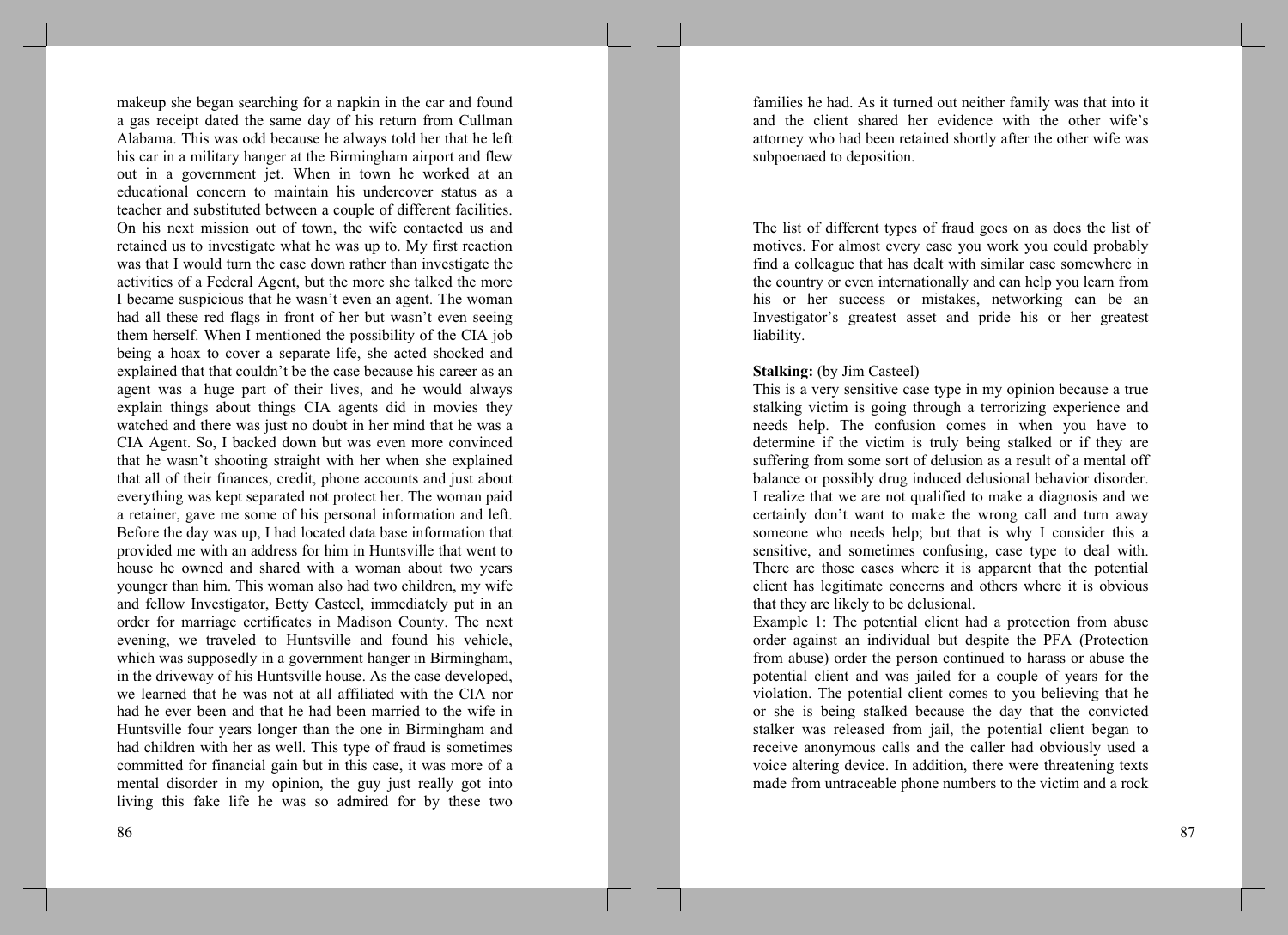had been thrown through his or her window. This is likely to be a legitimate case.

Example 2: The potential client believes he or she is being stalked but has no idea who would do this or why. (So, this could be someone who became obsessed with the victim after seeing her at work or the grocery store; this could be legitimate). But then the potential client goes on to tell you that they know everything that he or she does and thinks and has actually implanted thoughts in their head and can control them through beeping devices in the wall. The police had been called many times, but they never hear the beeping sounds because they are specifically programed for the victim's ears. You get the picture.

Now should that stop you from taking in the case and making a little money? The answer is "of course"!! If that's not the way you see you might need to seek some more continuing education hours in ethics.

The main problem is in ethics, but you also should consider that, in most cases, if you get involved with a delusional person, and try to pacify them, you will either solve their problem or, in their mind, become part of the problem. You can't solve a problem that doesn't exist.

Franchise infringement: (by Kelly Riddle) These types of investigations usually deal with violations of contracts including infringement upon a geographic territory, failure to abide by the contract or work or services being performed outside the agreement. For example, if a person buys a franchise, it is generally for a stated geographic location such as a city, county, or state. If they start offering these services in another geographic area that is not included in their territory, they may be in violation of the contract and could be encroaching upon another franchises's territory. A Private Investigator may be hired to help prove that this is occurring.

Trademark infringement: (by Kelly Riddle) Companies file trademark and copyrights for their name, logo, and products. If they discover that another company appears similar, they may hire an Investigator to obtain photographs, copies of brochures, examples or products and similar services so that the company and their attorneys can evaluate these to

determine if they are intentionally copying their trademarked and copyrighted products and brand.

Corporate undermining and/or sabotage: (by Kelly Riddle) Employees who become disgruntled because they don't feel like their talents are recognized and are passed over for promotions may start to undermine the company be sabotaging computers, documents, products, or similar activity. Before quitting, they will often download privileged and confidential information and try to use this in seeking employment with a competitor. The Private Investigator will often work hand-inhand with Computer Forensic Investigators, TSCM (bug sweep) Investigators and surveillance Investigators to prove and document these types of activities.

Employee misconduct: (By Kelly Riddle) Companies are increasingly becoming more aware of the liability associated with the activities of their employees and often hire Private Investigators to document these activities before terminating the employee. This is done to both confirm the activities and to help prevent wrongful termination lawsuits by the employee. For example, an employee's personality continues to become more aggressive and unstable while at work and has almost gotten into altercations with other employees. The company suspects the person may have an issue with drugs or alcohol and have provided resources for counseling and rehabilitation for the employee in the past. They hire the Private Investigator who determines that the employee was arrested recently for DUI, assault, or similar charges. The employee is suspended and offered additional counseling but makes threats against the company. The Private Investigator may be employed to conduct surveillance of the employee to determine if his activities become a concern or if he attempts to return to the company property for some form of retaliation.

**Locating Missing Heirs and Judgment Recovery (By Kelly** Riddle) – You can monitor the probate records at the courthouse and determine those cases where there are no known heirs. Through investigative research you may be able to determine living heirs and contract them to obtain a portion of the proceeds in return for helping the family locate and obtain the assets.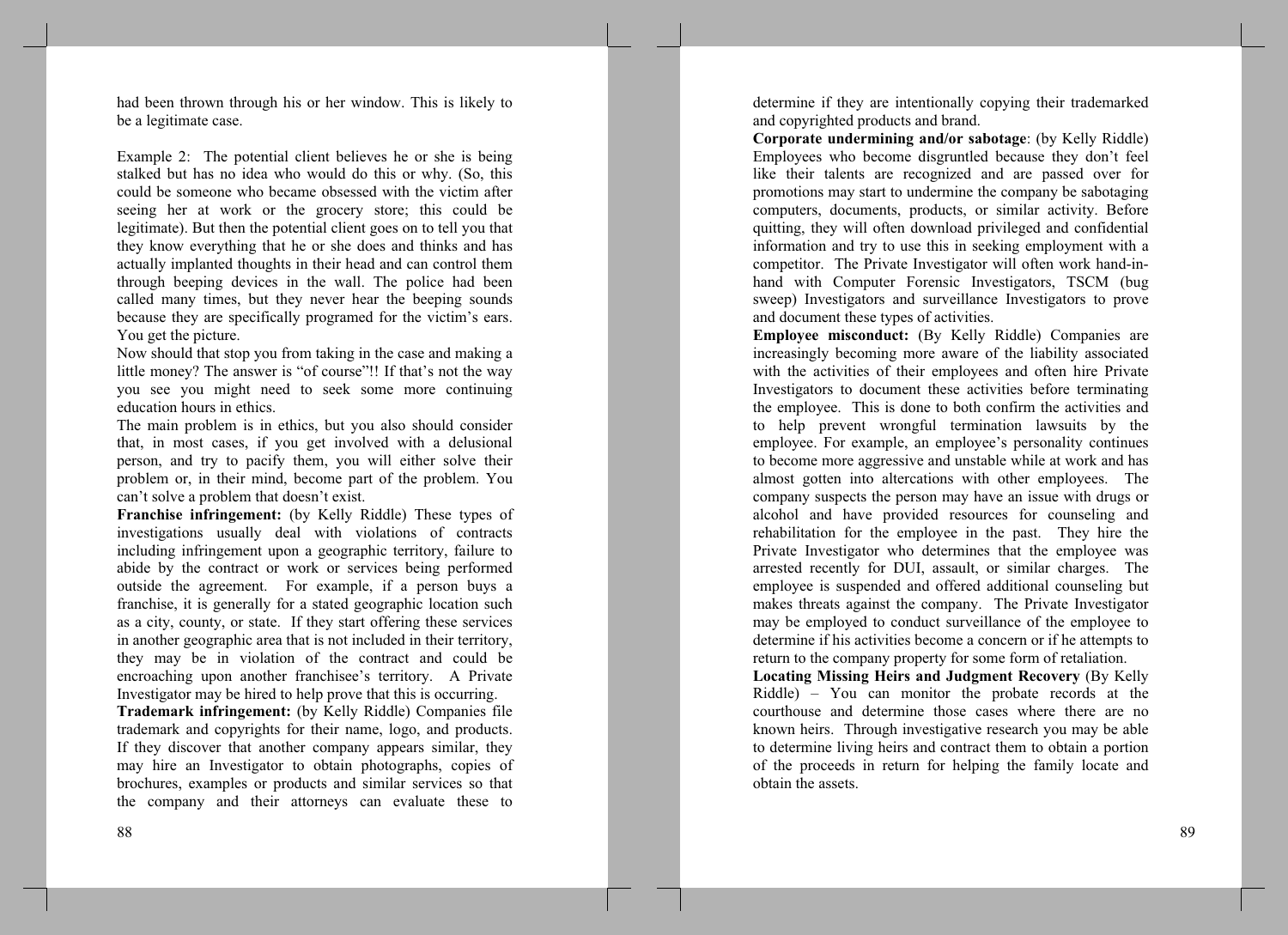**Undercover Operatives** (By Kelly Riddle) – Often businesses suspect they have an internal theft or drug problem. To confirm their suspicions, they will employee undercover operatives to act like an employee, but they pay attention to the activity around them. These are normally longer in duration (6) weeks to 1 year) because it takes time to infiltrate clichés and gain the trust of fellow employees.

**Mystery Shoppers:** (By Kelly Riddle)  $-$  As part of quality control, many companies pay mystery shoppers to enter their establishment to determine the warmth of their employees, how they were treated, the speed and accuracy of the purchasing process and other such factors.

Drug Screening: (By Kelly Riddle) - You may have employers that want to purchase drug screening panels to test employees and potential employees. They can send employees to a local medical clinic, have a nurse come to their location or purchase the drug screening panels and administer them onsite. The panels can test for a minimum of 4 drugs to panels that test for more than 20 different drugs. You can purchase the panels for as low as \$4.95 wholesale and resell them for double or triple the price. Again, this can be a simple pass-through where you don't actually maintain any inventory.

**Pre-employment background screening:** (By Kelly Riddle) -As mentioned earlier in the book, this can be a landmine if you are not careful. You can achieve some truly remarkable income through offering these services if set-up and handled correctly. Again, this is a volume-based service. You may make as little as .50 per search or as much as \$5.00 but if you have a large volume this will easily make you a good living. There is a major distinction between pre-employment background checks and investigative backgrounds in both legal framework and resources. This is discussed later within this book.

**Security Consulting:** (By Kelly Riddle)  $-$  This is an area that includes several sub-categories within this service area. You can provide vulnerability assessments to determine the lack of security within a business and make recommendations to remedy these issues. You can also conduct pre-construction and construction related consulting. In doing this, you work with the client to determine the level of security they need for their business. You incorporate the recommendations for cameras, card access readers, fencing, guard shacks, bollards, emergency lighting and similar equipment into the architectural drawings. The contract then uses this information to actual build the new building(s).

## **Personal Injury Fraud:** (By Jim Casteel)

When working a personal injury case, the Investigator will be working on behalf of either the Plaintiff's side or the Defendant's side. Typically (and there are always exceptions) the Plaintiff work would involve taking statements from possible witnesses and researching any devices, tools, or equipment that may have been a factor. Locating witnesses and/or former employees of a business can also be a big part of the Plaintiff side of a case. Work done on the defense side usually entails more surveillance type work however there are situations where the Investigator would be asked to track down documentation and/or witnesses to a prior injury. Research may involve paid data access portals both government and private as well as open-source resources such as social media, chat groups etc.

Example 1. While working for the plaintiff side of a case where the plaintiff was severely injured by a saw in a shop, the defense claimed that the saw was purchased as it was with no special safety guards attached. Using a web site that logs historical data and screenshots of other websites, the Investigator found an old photo from the defendant's company website where they had just set up the new saw; the photo very clearly showed a guard over the saw blade. The owner of the company and the maintenance supervisor were in the photo with the saw.

Example 2. While working on the defendant's side of a personal injury case in which the plaintiff claimed to be 100%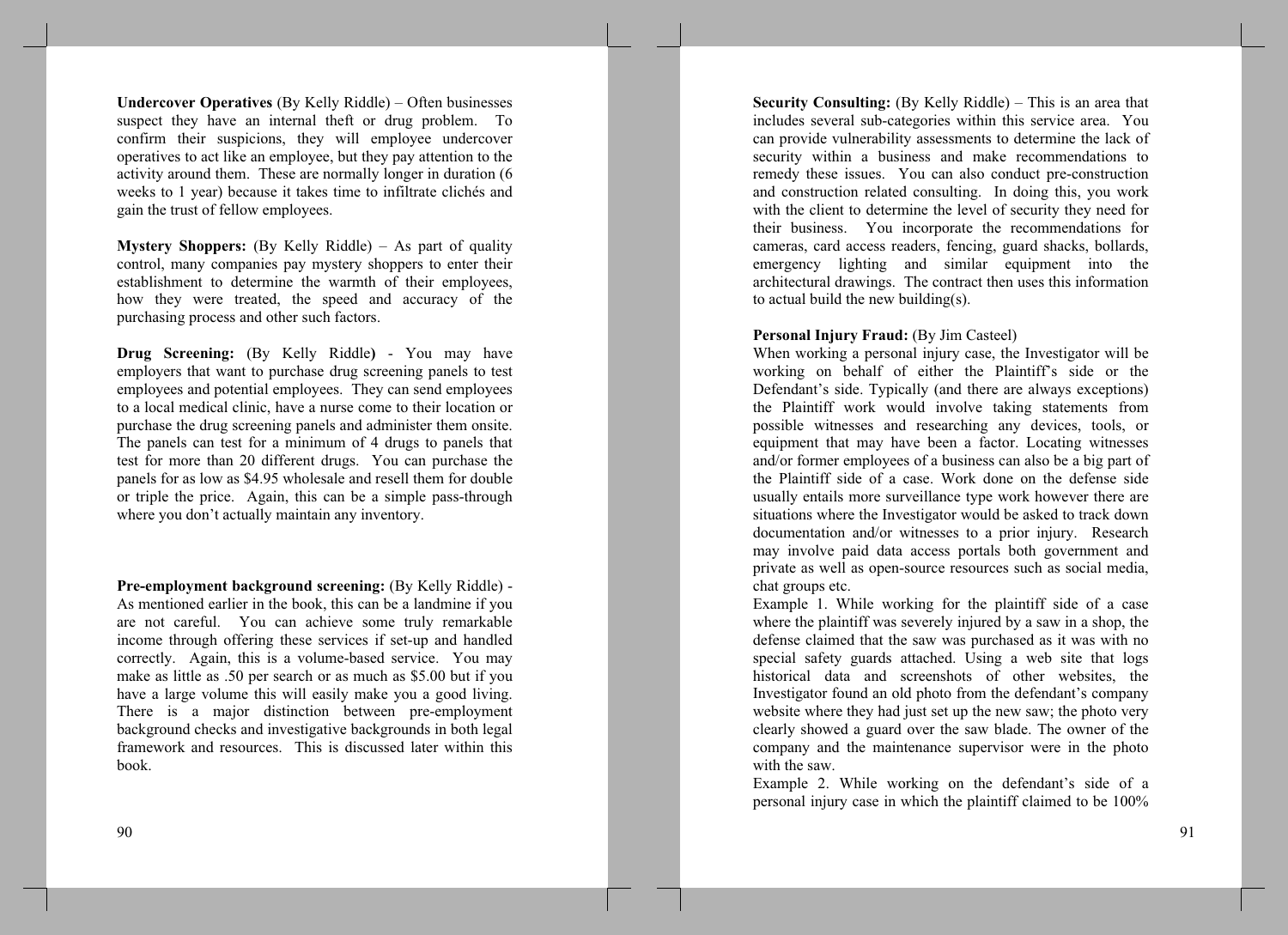disabled, the Investigator went to the claimant's Facebook page and found that he was in a racecar group. The Investigator visited the open group and was able to see conversations about the claimant helping in the pit at a race that very evening, it even listed the track, race time and name of the driver that he was helping.

The Investigator went to the race and obtained video evidence of the claimant working as the claimant displayed his ability to bend, jump over a 4' fence, lift tires that were mounted on wheels, run etc. In this particular case the claimant lived in a rule area down a long dirt drive that was gated and posted, surveillance had been attempted by other Private Investigators but had just yielded a large invoice and no results.

The surveillance often requested in this type of case is covered in more detail in chapter 14.

Most of the time a report is expected that includes the Investigator's name and license number, the name of the claimant or subject, a description of the subject's residence and surroundings, and a detailed report specifying date and times and detailed descriptions of activities observed. The reports will be discussed in more detail in chapter 11.

Along with a detailed report, most clients will expect video footage including hourly time shots, film of the residence and vehicles and film of all activities observed that pertain to the claim or claimant.

#### **Divorce:** (By Jim Casteel)

Divorce cases can be sensitive for several reasons. In most cases you are either working for a client that is emotionally involved or you are working for an attorney or family member on behalf of a client who is emotionally involved. Be extremely cautious about sharing real time information with a client when the client's spouse is with a paramour, the temptation to make an appearance may be overwhelming and can end disastrously. Also, in your first conversation with your client it is a good idea to ask them what level of confidence they have in the security of the phone that they are talking to you on. In numerous cases I have found that a wayward spouse has put monitoring software and/or devices on the client's cell phones and, in their vehicle, and even in the lining of their purse to have a heads up if they start to get suspicious.

With that said, your next step is to make sure that your client is aware of the value that your services may or may not bring to their case. Sometimes the value of evidence is not an issue; the client simply wants to know what is going on. Other times the client may seek evidence assuming it will have a desired effect on his or her case financially or affect the division of the marital assets. Keep in mind that your client most likely has not dealt with this type of situation before and is going on assumptions based on things that they have heard from friends, family or even on television shows; they are often misguided. It is always a good idea to recommend that your client find a good Domestic Relations Attorney and let that Attorney guide them as to which services will benefit them and which services will not. The client may still want evidence that will help bring closure to the situation regardless of the value of the case; but at least you have not misled the client. If a client request surveillance or other services for the purpose of intimidating another person or people; walk away. The intent of the actions taken by an Investigator can define the difference between a legal investigation and criminal stalking.

Now that you and your client have decided to move forward with the investigation, a contract or service agreement is recommended. Be careful about promising you clients anything other than your best efforts and always be honest and transparent about your experience and qualifications. It is recommended that the service agreement also requires that your client swears to have given you accurate and true information pertaining to subjects including but not limited to information pertaining to ownership rights or interest in assets, vehicles, and real property that you have been asked to access, monitor, or track as well as being transparent about any domestic violence issues harassment charges protection orders, restraining orders or anything of that nature.

Once you have an agreement and are ready to move forward, your first step is to acquire as much information as possible from your client including the subject's appearance habits hobbies, schedules address, vehicles, associates etc. It is always recommended that you find out what type of vehicle

92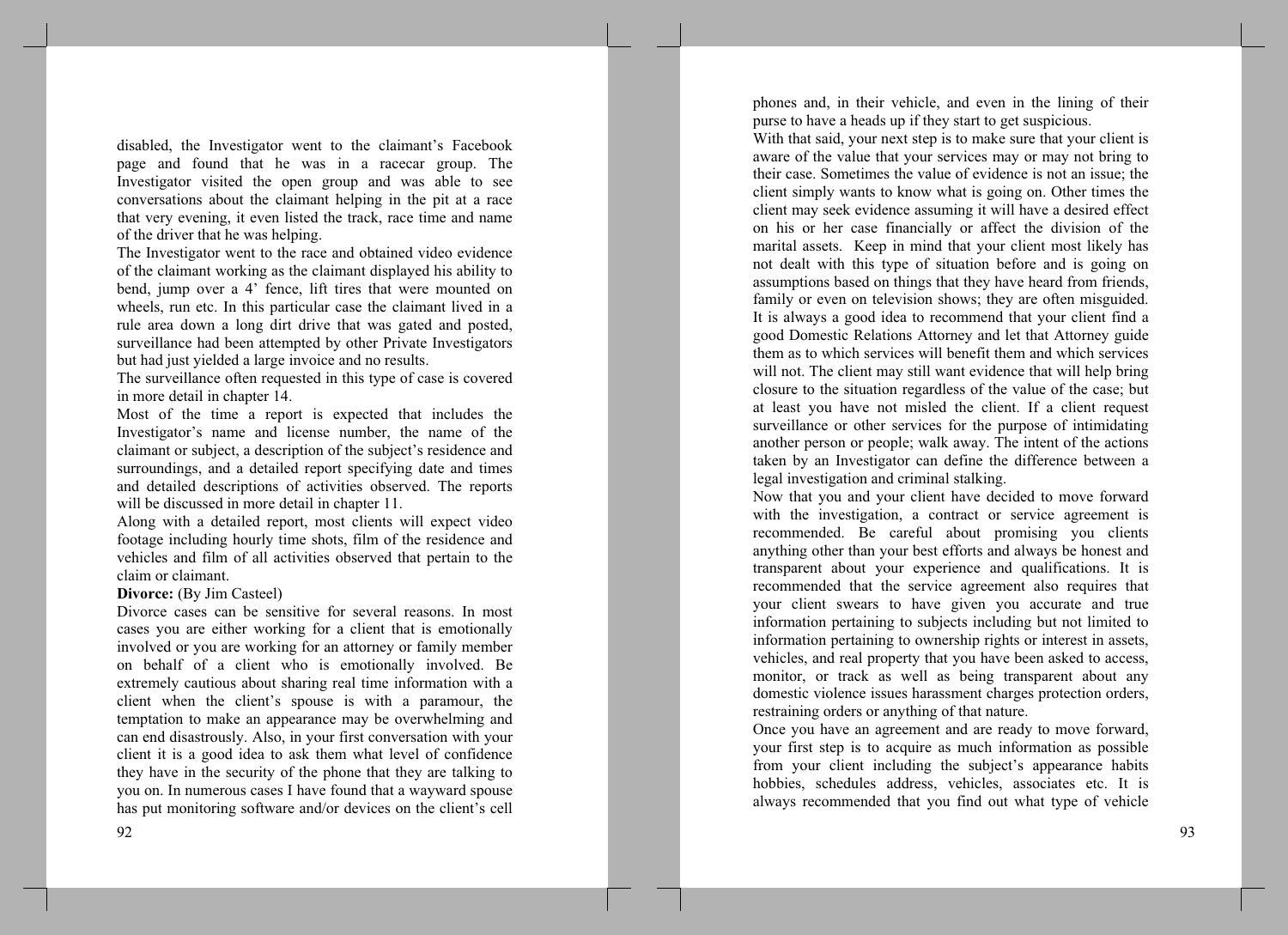your client drives as well so that you don't make the mistake of following the subject in a vehicle that looks just like your client's vehicle.

In many cases the client already has an idea of who the paramour is; make sure to get as much information about him or her as possible from your client. Next thing is to verify all of the information that you received, if asked in court how you knew the ownership of a certain vehicle or the occupant of a certain residence, you don't want to reply, "I just took my clients word for it".

Now you are at the point where you can begin your accumulation of facts and knowledge of the subject and the paramour if you have identified who that is. It is a good idea to use a proxy server to hide your identity when doing online research, even a basic Google search can lead a subject back to you if they have the right type of software. There are programs that can be purchased that will let an individual know anytime their name is put into certain online searches, as well as the IP address and identity of the person conducting the search. That type of software can end an investigation before it even begins if the Investigator is not cautious.

Be as thorough as possible with your online research especially the public resources such as google, Yahoo, Bing, Facebook, etc. It never feels good to inform the client that, after spending quite a bit of their retainer, you finally found out who the paramour was only to hear them say "yea I know, my sister found that on google or Facebook a week ago, I just thought you already knew".

Moving forward with your surveillance efforts now that you are armed with as much knowledge as you can reasonably be expected to gain of the situation, it is time to think about strategy and preparation.

Most anyone could buy a home video camera and try to follow someone around and take video of them; but there is a lot more expectations when a consumer pays a professional to do the job. There are challenges in filming such as avoiding blurred shots due to autofocus, bad film due to not having the ability or training to compensate for low light situation or sudden changes in lighting i.e. The porch light comes on just as

94

someone walks out the door, or having the zoom capabilities to obtain identifiable video of a subject.

When people hire a professional, they expect both professional experience and professional equipment. What would you think if you called for a tow truck and the professional you hired to tow your car showed up with a pick-up truck and a tow rope?

The Investigator will have to decide if GPS tracking is an option to assist in his or her surveillance efforts. GPS can be a great asset but cannot replace the Investigator being there to observe and film. I have seen GPS used correctly and I have also seen it ruin an investigation when relied upon too much.

The Investigator should anticipate possibilities of where the surveillance may lead to and be prepared for it. Having a few wardrobe options is always a good idea and some specialized camera equipment for filming covertly in restaurants, liquor stores, hotel lobbies etc.

Sometimes the situation may require the Investigator to retrieve garbage from a residence or business to obtain evidence. The most important point to remember when it comes to trash pickups is that the trash containers must be set out to the street; the Investigator (unless permission from a property owner is obtained) cannot trespass to retrieve the trash. It is always a good idea to film the location of the container(s) before making the pickup, film the contents being removed and, once you're in a secure location, film and inventory of the trash that was taken. My wife, Betty Casteel, being the sharp Investigator, she is, has gone to the extent of having the Investigator contracted to pick up the trash, and to replace the trash he picked up with bags he picked up on the next street over to prevent the subject from noticing the empty can before the Garbage truck made its run. That simple move helped to enable the continued trash pick-ups over an extended period of time and was instrumental in a conclusion of the case which saved our client several thousands of dollars a month for the rest of his or his ex-wife's life. Always wear plastic or latex cloves when looking through trash and go slowly to assure that you do not run into any unexpected sharp objects such as broken glass or syringe needles. Although photos of alcohol containers, receipts, love letters etc. are typically sufficient when properly documented and introduced, it is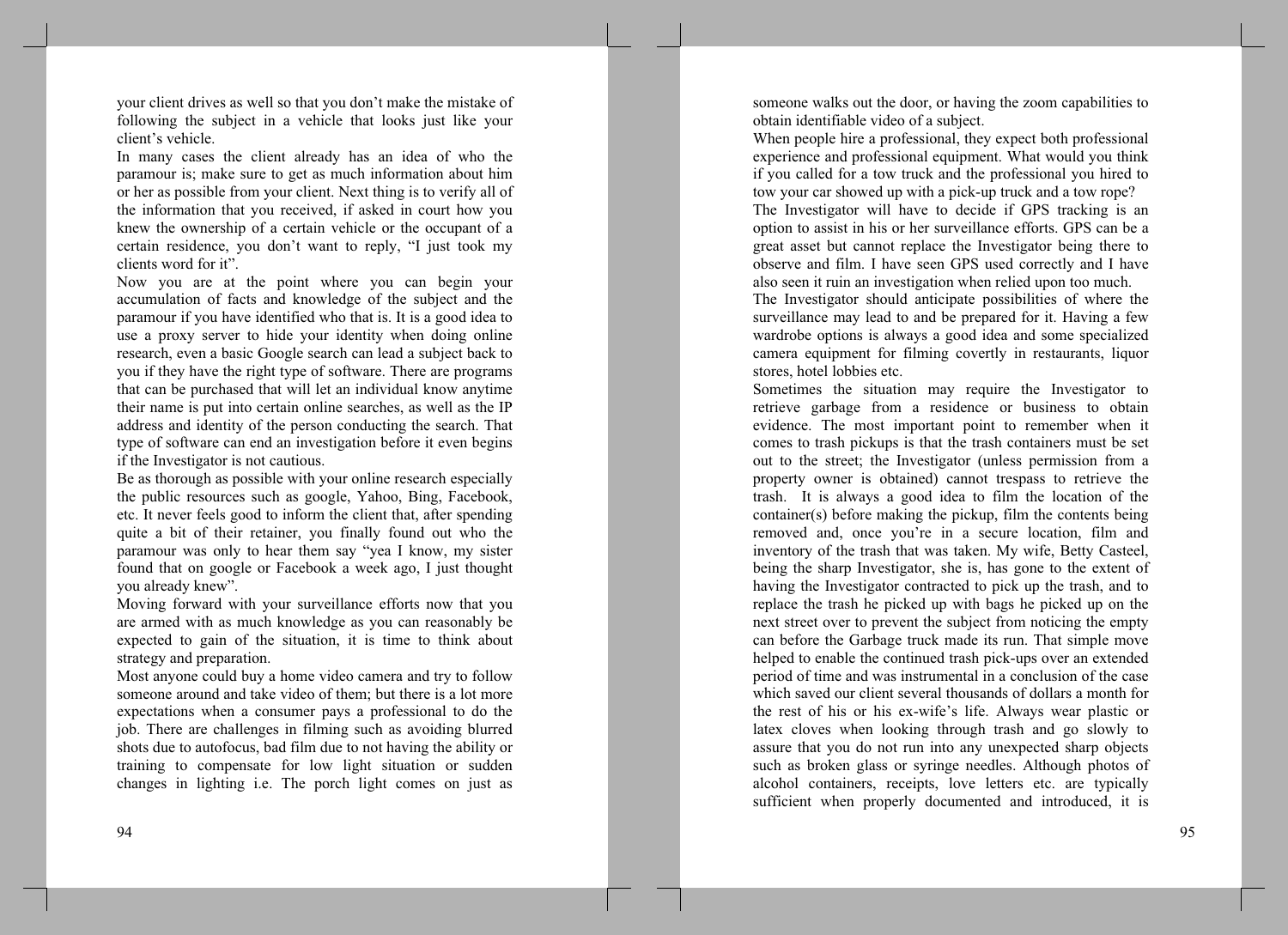always wise to save and index the contents of the trash incase further verification and authentication is requested.

The result of your efforts is the evidence that you have obtained, and a report that describes your efforts and results in detail and, in many cases, your testimony. I cannot express enough how important is to anticipate any angle that the opposing attorney may use to try to discredit the accuracy of your findings, so that you can document well in the field when the evidence is being obtained and judge when you have all that you will need to prove your point or determine if you need more evidence. There is usually someone with a law degree on the other side who is paid to defend his or her client and often that involves an attempt to eliminate or discredit any evidence that you may produce. Never let the opposing counsel rush you into an answer on stand, take a moment to think about the question and how to best answer it truthfully. That is not to say you should think about what the truth is; you should already know the truth just need to think about the best way to make the point.

**Example:** The opposing attorney opens the Private Investigator's report to a page that has photos of the subject drinking from an aluminum cup. The caption reads "subject" was observed drinking beer from a Yeti type cup as he operated the ATV with the 5-year-old child on the back." The attorney asks the Investigator "do you have the ability to see through the metal cup and be able to determine what is in it?". The Investigator takes a moment to think and realized that this was actually two questions, (Do you have the ability to see through the cup?) And (Are you able to determine what is in the cup?) Knowing that the opposing counsel would likely cut the Investigator off if he were to answer the first part, without giving him the opportunity to get the full answer in, the Investigator answered "The answer to the second part of that question is yes I was able to determine what was in the cup, and the answer to the first part is no, I do not have the ability to see through the cup.". The attorney then asked, "How could you possibly determine what was in the cup without being able to see the contents?" (Note that most seasoned attorneys typically will not ask a question that they don't already know the answer to; however, this one did.) The Investigator

replied, "As shown on page seven of my report; I observed and filmed the subject as he stood by his truck, opened a can of Bud Light and poured the contents into the metal cup before walking over to the ATV.

## **Child Custody:** (By Jim Casteel)

Child custody cases are often combined with divorce cases but not always. Sometimes the parents are already divorced or had never been married. I have even had cases where one parent was deceased, and a family member was fighting for custody of the child or children or a relative of the child had been awarded custody because the biological parents were unable or unwilling to properly care for the child or children. The primary goal is typically to prove that the child or children are abused, endangered, or neglected and/or the parent is not complying with an agreement or a court order. It is important to understand that, as a licensed Private Investigator, you are a mandatory reporter when it comes to crimes against children. If the Investigator sees that a child is endangered, he or she has a responsibility to notify someone to attempt to protect the child. This could jeopardize the Investigator's ability to continue the work on the case; but it is the safety of the child that should always come first. It may also be difficult to testify in court that you believed the child to be endangered and did nothing to help. If the Investigator can find a way to bring the danger to someone's attention and remove the immediate danger, he or she may be able to continue the surveillance assignment, but the authorities should be notified regardless. I have been in such situations where we were able to eliminate the factors that presented the danger and the Police Officers that responded simply told the parent that a concerned individual in the neighborhood had observed the situation and notified them. In that situation there was a small child playing in an opened third story office window balancing on his stomach and reaching outside he did this twice but had stood back up inside the window. The mother was in another part of the office building unaware of the situation. The Investigator made the decision to notify the Police but remain close enough to shout to the child if the child moved too close to the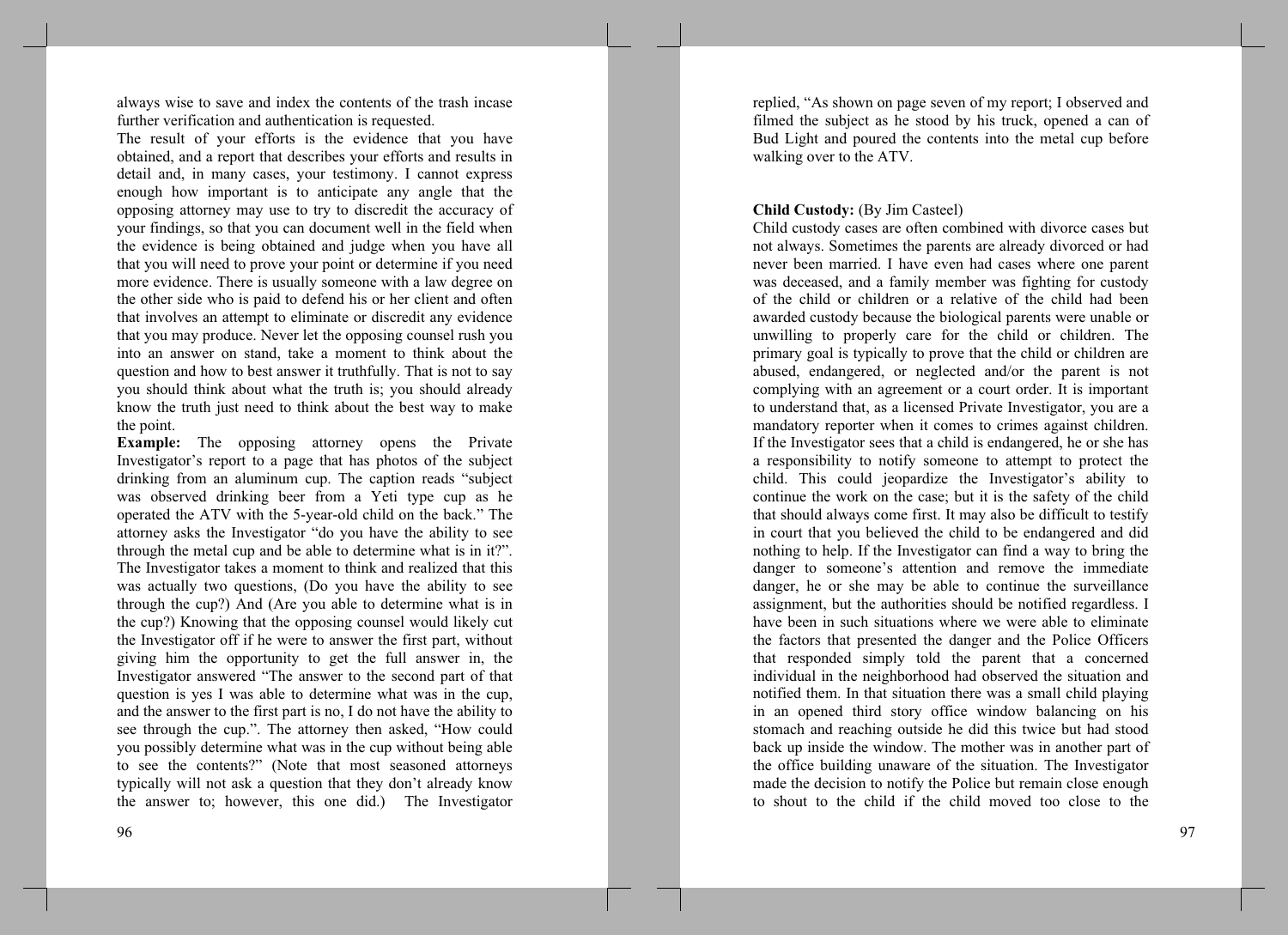windows ill again. After the Police arrived, they brought the hazard to the mother's attention and she was able to get the window secured and eliminate the immediate danger.

The Investigator did the right thing although it could have potentially blown his cover and cost him any future work on the case.

There are other types of endangerments or abuse that are more direct and intentional and should always be reported immediately. On the other hand, keeping a child out past their normal bedtime or allowing them to eat junk food may upset your client but it is not a criminal act.

If the Investigator's client does not have an ownership interest the vehicle that the opposing party is using to transport the child or children, a GPS should not be used unless the permission from the owner of the vehicle is obtainable (such as a family member who has provided the vehicle but wishes to cooperate with the investigation). In a case where the vehicle cannot be tracked, many attorneys approve the use of a tracker on a toy, car seat, diaper bag or just about anything that the child may have with them that belongs or was purchased by the client.

Surveillance methods are basically the same in most cases; the Investigator has just got to be prepared for different types of scenarios when it comes to evidence. The Investigator may be looking for the parent or guardian to purchase or use alcohol or drugs, it could be a case where it's suspected that the child or children will be left in a vehicle or at home unattended. I have even dealt with cases in which the child had been allowed to smoke cigarettes or consume alcohol. The key is to be prepared for any scenario, even if it is not the scenario that your client expected, and always have a camera within reach and ready to film. I would recommend that the Private Investigator ask the client specific questions when going into a child custody case such as "what do you think the subject is doing that makes him or her a bad parent and how did you become aware of it? It is important to try and get enough insight to help determine if surveillance is going to provide the client with the results he or she is looking for. I have had many cases where the client suspected that the other parent was purchasing and using illegal drugs. In these cases, if the client tells me that he or she

restricted access facility and using it there or at home, I advise against surveillance and suggest that they speak with their Attorney about the possibility of having the other parent drug tested. If the client tells me that the other parent is going into bad areas of town at odd hours and staying briefly then coming home appearing to be stoned or high on something, I will move forward with the surveillance assignment. In a case like this it is optimal to have a GPS tracker on the subject's vehicle with frequent motion intervals (motion intervals is the frequency in which the software for the device reports updates on the devise's location). Even with this it is necessary to have the Private Investigator set up close to the subject so that he or she can attempt to stay as close as possible when the subject starts to move. Without the usage of GPS, multiple Investigators will be required, and the expense would be much higher. In some cases, I have had clients tell me that they want anything they can get on the subject because they don't like the fact that the subject has started dating since their divorce and they know nothing about the subject's habits or the people that the subject is dating. This can be a legitimate concern, but not always. I have worked cases in which the evidence shows that the subject is dating seemingly reputable people, and that the subject is not bringing the people that he or she dates around the child but rather is spending his or her time with the child in what appears to be a respectable and bonding way. The evidence is presented to the client and rather than feeling relieved that the child is ok, he or she says "well we have to keep digging because I don't want them to be involved in the child's life at all so I must get their parental rights taken from them" you have a no-win situation on your hands and if it's obvious that your services will not benefit your client, you should tell your client that, and back out of the case... Unfortunately, all cases are not cut and dry and your job is to investigate and let the Court decide how significant your findings are. Another scenario to be cautious about is when you are contacted by a perspective client who has not seen or spoken with their child in a few years and just wants to know where the child is currently living, and perhaps get some photos of the child. I have had that call more than once in my

suspects that the other parent is getting the drugs at work in a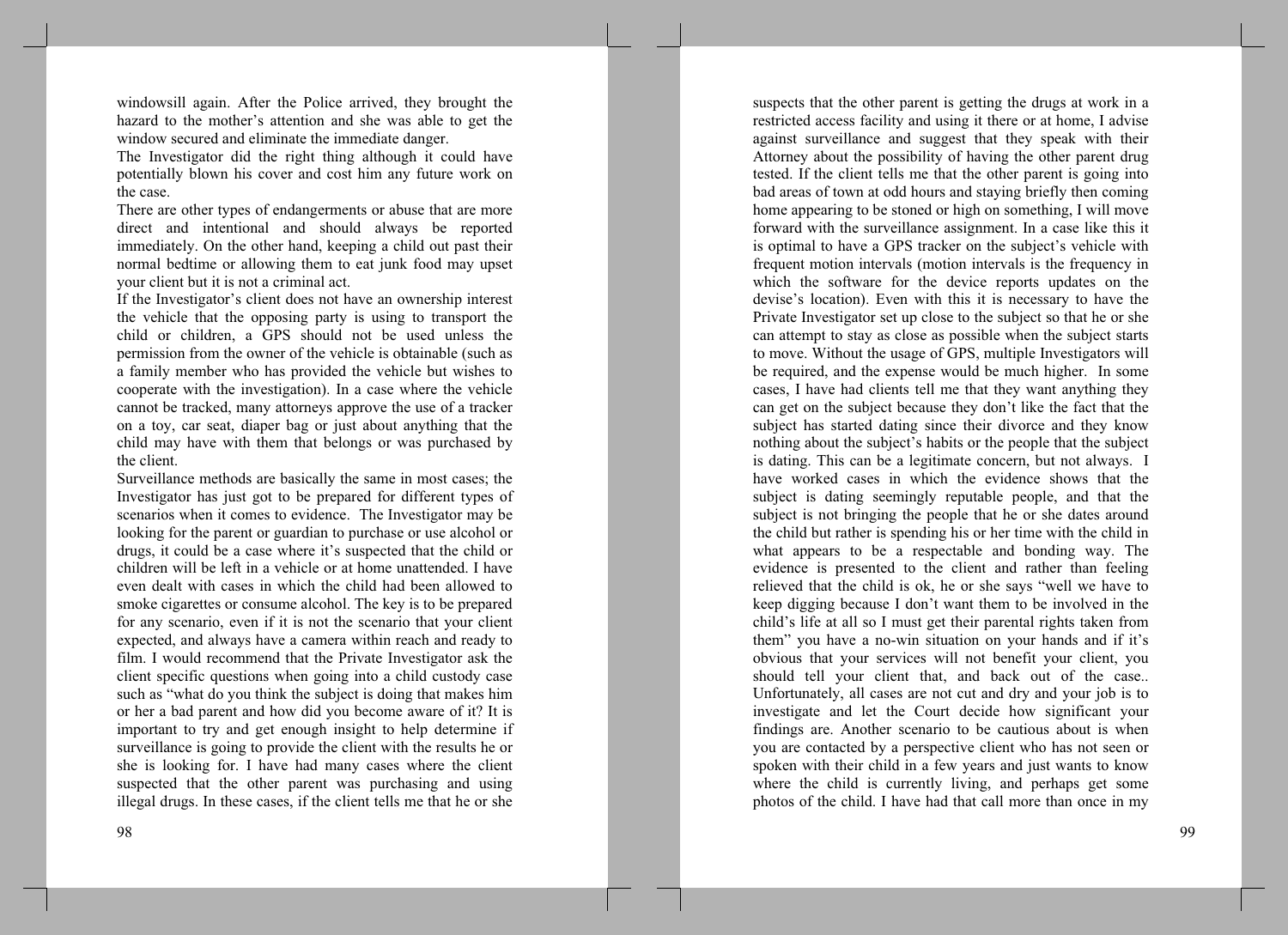career and the first thing I ask is "do you have any type of restraining order PFA against you that prevents contact with the child?" From there I do some in-depth research myself. Even with that I will usually turn the case away unless the perspective client agrees to retain an Attorney and all information and evidence I collect would go to the Attorney and can be turned over to the client at the Attorney's discretion.

#### **Co-habitation: (By Jim Casteel)**

Co-habitation usually falls in with child custody or alimony reduction/elimination or both. The most important thing to remember when it comes to an alimony reduction/elimination case is that you will likely only have one chance to provide adequate evidence to prove your client's case in court. Be careful not to underestimate the cost of this type of case when talking with a perspective client. I had a case in which the client had hired an inexperienced Private Investigator and went into a court hearing with nothing more than Facebook screenshots showing the client's ex-wife claiming that she was in a relationship with a man and five photos showing the man's vehicle parked at the ex-wife's house taken over a seven-week period. Some of the photos were taken just before midnight and some at daybreak but they were not taken in the sequence of night and morning after. The client had been paying alimony for sixteen years and faced paying alimony for life. The evidence presented was not sufficient to prove cohabitation and the client walked away from court with the same alimony burden as he had before his investment in the legal fees that he had incurred throughout the case. The exwife and her boyfriend purchased a camper, set it up in her back yard and put a privacy fence around the yard to avoid surveillance. This made obtaining evidence in the future very difficult. Co-habitation is not a case you want to limp away from licking your wounds! It's important that your client understands this going into it and has the funds to do the job right.

I always start off with the easiest and least risky evidence to obtain. This usually consist of documenting that a vehicle is parked in the driveway and doing some data base and opensource research. While documenting the vehicle I try to get shots that show time and date just before midnight and then in the very early morning hours of the very next morning (example: 11:08 p.m. on May  $5<sup>th</sup>$ , 2021, followed by a shot taken at 2:45 a.m. on May 6, 2021) This should be done every night and morning for the first 10 or 12 days in a situation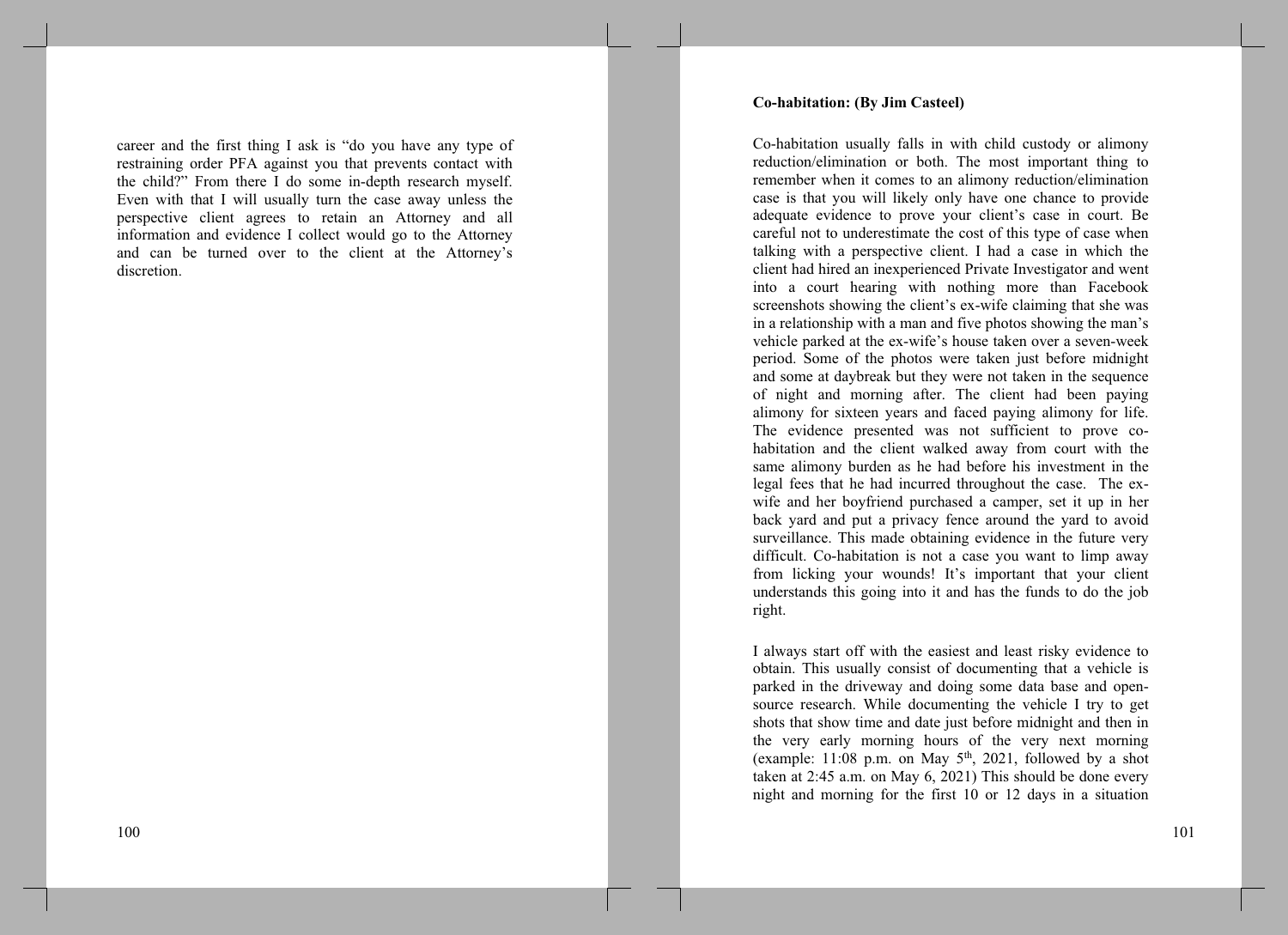where a stationary surveillance set up comes with a risk of exposure. If stationary surveillance can be done with no risk of exposure, then I will usually jump straight to a setup that will allow shots of them coming and going. I find that it is more cost effective to base the surveillance efforts around the work schedules of the subjects of the investigation. For example, if the ex-spouse and the person suspected of residing with him or her both work a 9a.m. to 5p.m. job, I would recommend setting up at 4:30 p.m. in order to film both going into the residence then remaining until they leave the next morning on the first day of surveillance. On the next several days I would suggest setting up at 4:30 p.m. and remain just until the lights all appear to be out in the house (we use the term "put them to bed") and then return just before daylight the next morning and remain until they have both left for work. This needs to be planed during weekdays so that it will be more likely that they both come out and depart early. This is a procedure I like to follow for a couple for weeks at the beginning of the case and then move to some other focus points like showing that they are in an intimate relationship by filming them dinning together, and possibly filming a show of affection that will help define their relationship. There are some other aspects of the subject's lives together that are important to document such as travelling together, driving each other's vehicles, entertaining guest together and contributing to the maintenance and/or upkeep of the residence. Once I've obtained a satisfactory amount of this type of evidence using surveillance, social media, trash pick-ups etc. several weeks have passed and the client and/or the client's Attorney are ready to discuss filing the case in court. Before they file, I try to spend one more week of steadily documenting the subject and the subject's partner spending the night at the residence. I always check to see if the person residing with the client's former spouse has a residence of their own as well and if they do I try to show who, if anyone, lives there. This can be especially important if the house is being used as a rental, if there are no utilities on at the house, or if the house is on the market. Cohabitation in a child custody case is usually less intense because, in most of these types of cases, it is not necessary to prove that the person, living with the ex-spouse, is living there

as a full-time resident. Your objective is to prove that they are violating the terms of the custody agreement which is most commonly that they are to have no overnight guest of the opposite sex out of wedlock who are not related to the child.

#### **Missing Persons:** (By Jim Casteel)

These types of cases vary from those who intentionally hide or runaway, to cases where the missing person was abducted or murdered. A point to keep in mind is that when investigating missing persons an Investigator should find him or herself interviewing the last people know to have seen the subject. If the case turns out to be homicide one of the last people know to have seen the subject may also be the perpetrator. This could but the Investigator in a dangerous position. The biggest dilemma an Investigator may face is to determine if the person being sought wants to be found and if they don't, are you intruding on their right to privacy by divulging their whereabouts or even worse, are you putting them in harm's way? I use the same rule of thumb as I would use on any person locate request; I offer to attempt to locate the individual and if successful let the missing person know that someone wishes them to make contact and let that person contact your client (unless that person is a child or incapacitated). Even with that precaution, I turn away many missing person cases after thoroughly interviewing the perspective client. If I feel the person who the client wants me to find is intentionally hiding from the client, I avoid the case unless there is a legitimate legal reason to locate the individual and, in that case, I insist on dealing directly with an Attorney who represents the client. Consider if the person is hiding from the perspective client and the Investigator locates them and informs them that the client would like them to contact him or her, even though you assure that person that you will not divulge their location to the client, that person, may likely take that as a message that they can be located. Depending on the reason behind that person hiding from the client and no matter how respectable the Investigators intentions are, that could really stress that individual. If the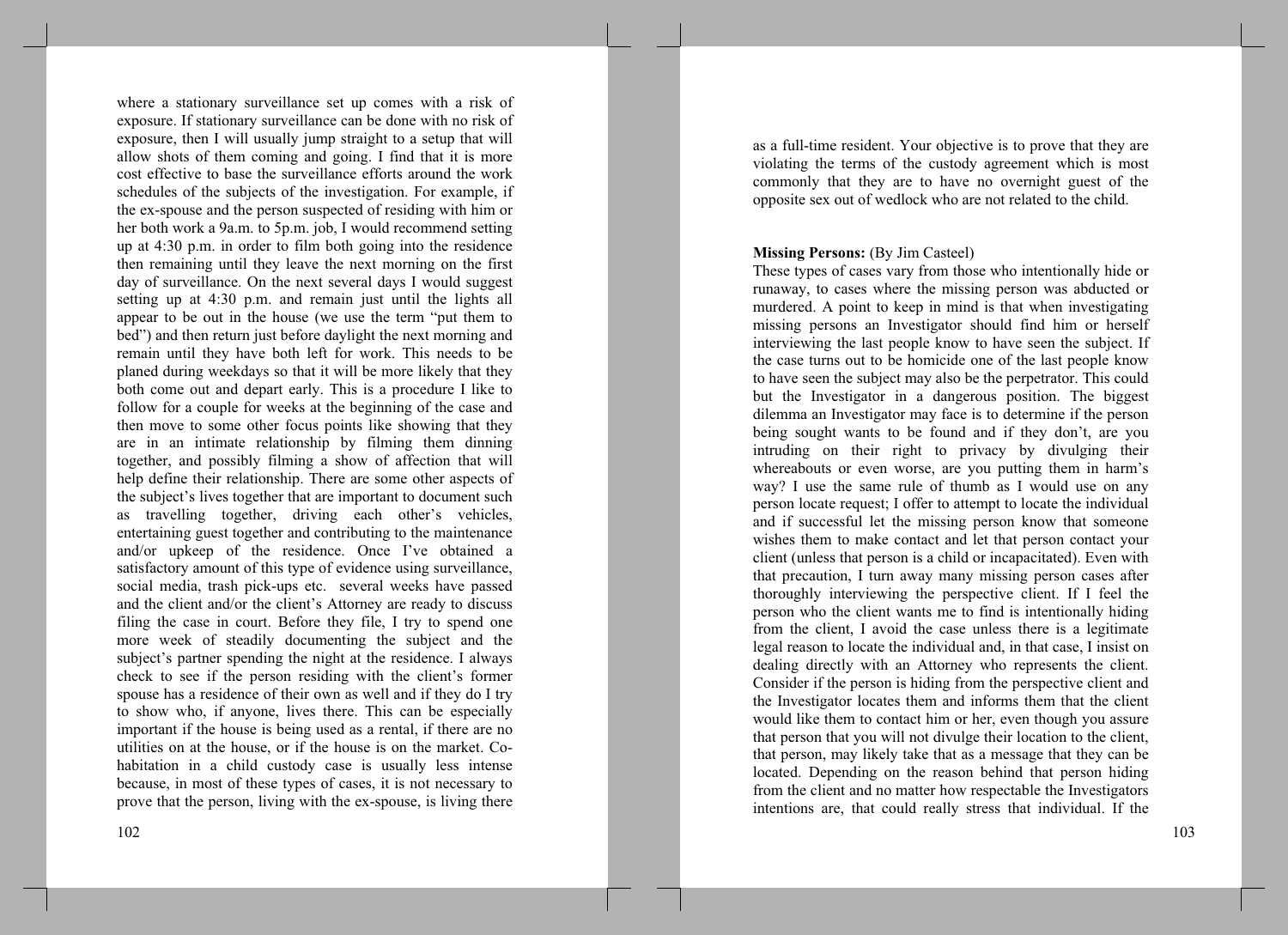missing person is located but appears to be in danger, mentally incompetent, or held against their will, you should bring law enforcement into it immediately.

## Chapter 9 – Background and social Media Research

Paid Government data resources: (By Jim Casteel)

There are options that vary from State to State for access to State government information such as court records, motor vehicle registration records, accident reports etc. most are paid sites with either a monthly fee or a pay-per search fee. Two primary paid state information sites are https://www.alabamainteractive.org/ and https://v2.alacourt.com/.

Free Government data sources: (By Jim Casteel)

Some information is available on government sites at no charge such as property ownership information on county probate court sites or information on ownership and formation of corporations on Secretary of State sites.

**Open-source investigations:** (By Jim Casteel)

Open-source research are the searches that can be accessed at no charge on websites such as Facebook, Instagram, tweeter, craigslist, chats, blogs, wayback machine etc.

Paid Private data and research sources: (By Jim Casteel)

There are several options for paid data service, some are available to the public and may have limited or poorly sorted information, and some are of a more professional class with more strict policies on access and use. The professional sites may require copies of you driver's license and professional license and possibly an onsite inspection of your office to gain access to their data. These information providers can be found as sponsors on most Investigative association websites.

Data Sources and their integrity: (Kelly Riddle)

Although all good Private Investigators know police officers, bankers, and other people in the business community, seldom do these sources ever provide information to Private Investigators. For example, all police departments have access to a computer which provides criminal records on subjects and is called the "N.C.I.C." records. This computer system receives information from all of the law enforcement agencies throughout the United States. Although this computer is the quickest way to check a person's criminal records, it is not always the best. The N.C.I.C. information is overseen by the Federal Bureau of Investigation (FBI), and they have started an intense effort to catch those law enforcement officials who sell or use the information for a purpose outside of their law enforcement functions. Besides police officers refusing to check the N.C.I.C. computer for Private Investigators because of the fear of imprisonment, the information is not always current or complete. It is not uncommon to find arrest information in other records which for one reason or another. never made it to the N.C.I.C. computer. Secondly, Private Investigators have to provide information which they can testify to in a court of law. If information obtained cannot be documented and shown that it was legally obtained, the Private Investigator and their source could face criminal charges. In addition, Private Investigators provide the information for a client who pays good money for information they can use. These clients do not want their businesses or themselves involved in any scandals.

The information obtained by Private Investigators is obtained through sources and records which are accessible to the public. The reason for Private Investigators is simple: most people do not have the expertise to locate the proper records and/or the time.

Note that the State of Alabama uses the L.E.T.S. (Law Enforcement and Traffic Safety) system which is also illegal for Private Investigators to access or obtain information from. As mentioned in chapter 6 of this guide; to ask a member of Law Enforcement to access information on this system for you is putting them at risk of discipline, possible termination and/or even criminal charges as well as exposing them and their agency or department to possible lawsuits.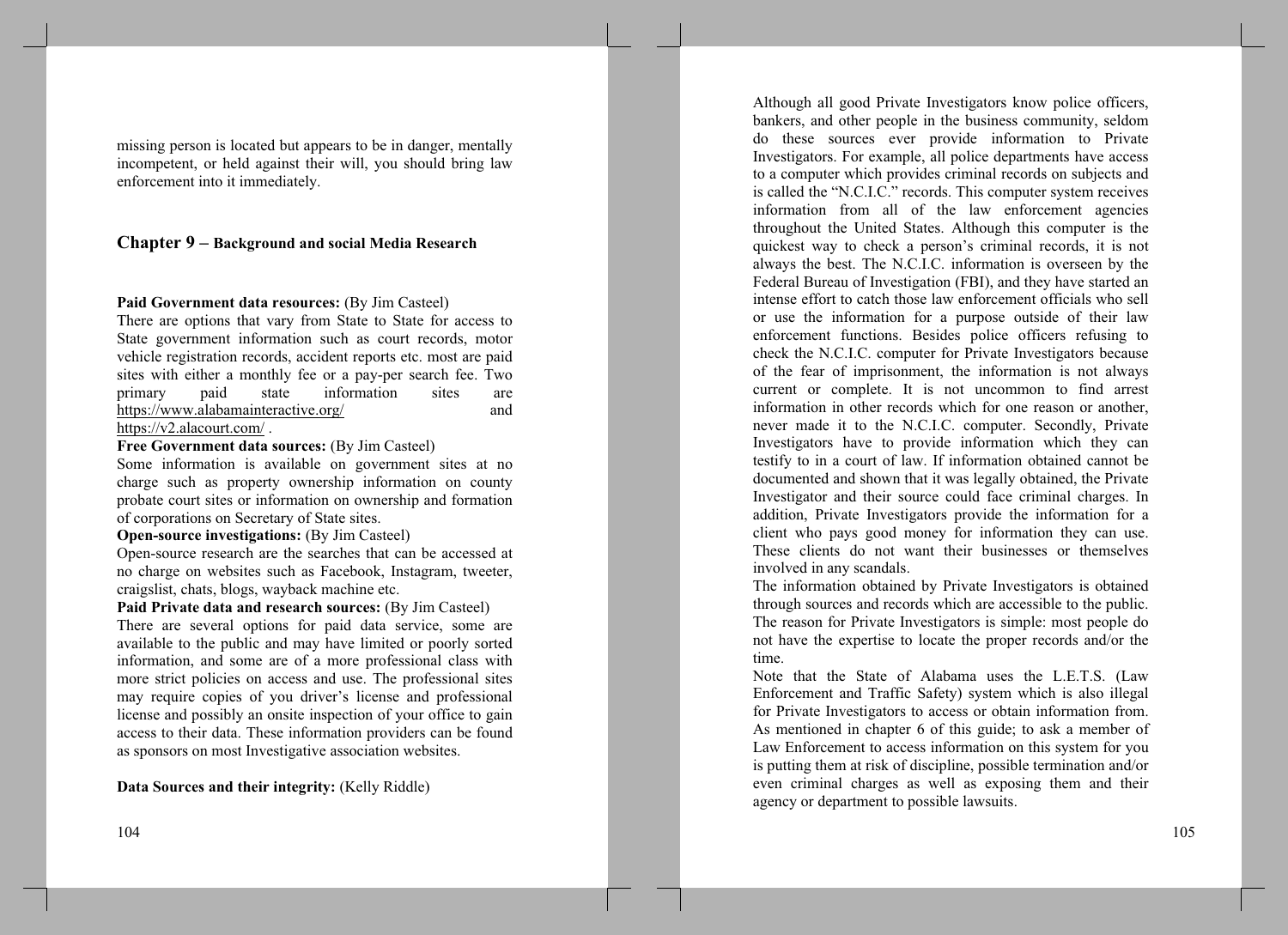A majority of the records discussed in this book can be searched by computers in the Private Investigators office. The general public does not qualify for these computer connections and therefore has to call the offices or go to them to conduct the searches. The records, however, are open to the public  $-$  if you know where they are, how to access them properly and what the records contain. The Investigators that are employed in law enforcement agencies are too busy to assist the average person with personal matters. The need for personal assistance and a more in-depth investigation helped create the private investigative industry. Even though Police Officers have a lot of "power", the general public does not realize that the officer does not have immediate access to half of the information a PI, or for that matter, the general public has. Most police officers have access to criminal records, driver's license records, motor vehicle records, and utility records. As you will see, the PI and the general public have access to tremendous amounts of other records. The information covered in this book provides the average person with the easiest methods to research records, any minimal costs which apply, and easy step by step instructions on investigating and obtaining pertinent information.

After you complete the record searches, you have to analyze what you have learned. It may be that you are still not satisfied, or you need to confirm some of the information gathered. Or it may be that virtually no information was obtained and you therefore have not satisfied your goal through the record searches. It may be necessary to contact some of the parties associated with the subject or people who may possibly know the person.

I can't over-emphasize the need to be careful in this area. While it is improbable that anyone will know that you searched the records discussed, you create new hazards once you begin talking to other people. The questions that need to be answered before you proceed with contacting other subjects include:

Is there a need? Do I really think any information learned in this manner will significantly alter the other information or facts already obtained?

Is what I hope to learn worth the possibility of the person finding out that someone is investigating them?

If the person you are investigating finds out you are investigating them, what are the anticipated risks and responses?

Should you contact these sources in person or by telephone? If the conversation does not go the way you anticipated, you can always hang up if you have called them. However, some people prefer to talk to other people face-to-face and may be more likely to talk to you in person.

You should anticipate the possibility of one of the sources becoming agitated by your inquiry. How would you handle this?

How should you approach the conversation? Should you use a pre-text or direct line of questioning?

Recognize that it takes PI's years of developing interviewing skills, people skills, and instincts that enable this type of investigation to be carried out successfully.

Once these and other questions have been answered and the need to contact other possible sources has been accessed, proceed with caution.

**Disclaimer:** Although the information discussed is available to the general public, care and caution should be maintained concerning the uses of the information. In addition, this information is intended for a person who has personal data that needs to be researched. Each state has a State Board that regulates Private Investigators and certain requirements must be met before you can investigate records or another party. For example, it is generally illegal for a person to provide an investigation (record search, surveillance, etc.) for someone else in exchange for money/profit unless they are licensed by the state as a Private Investigator.

With knowledge comes responsibility. Access to information is increasing to a point where almost any information on a subject is available if you know where to look (with the exception of medical and bank information which are protected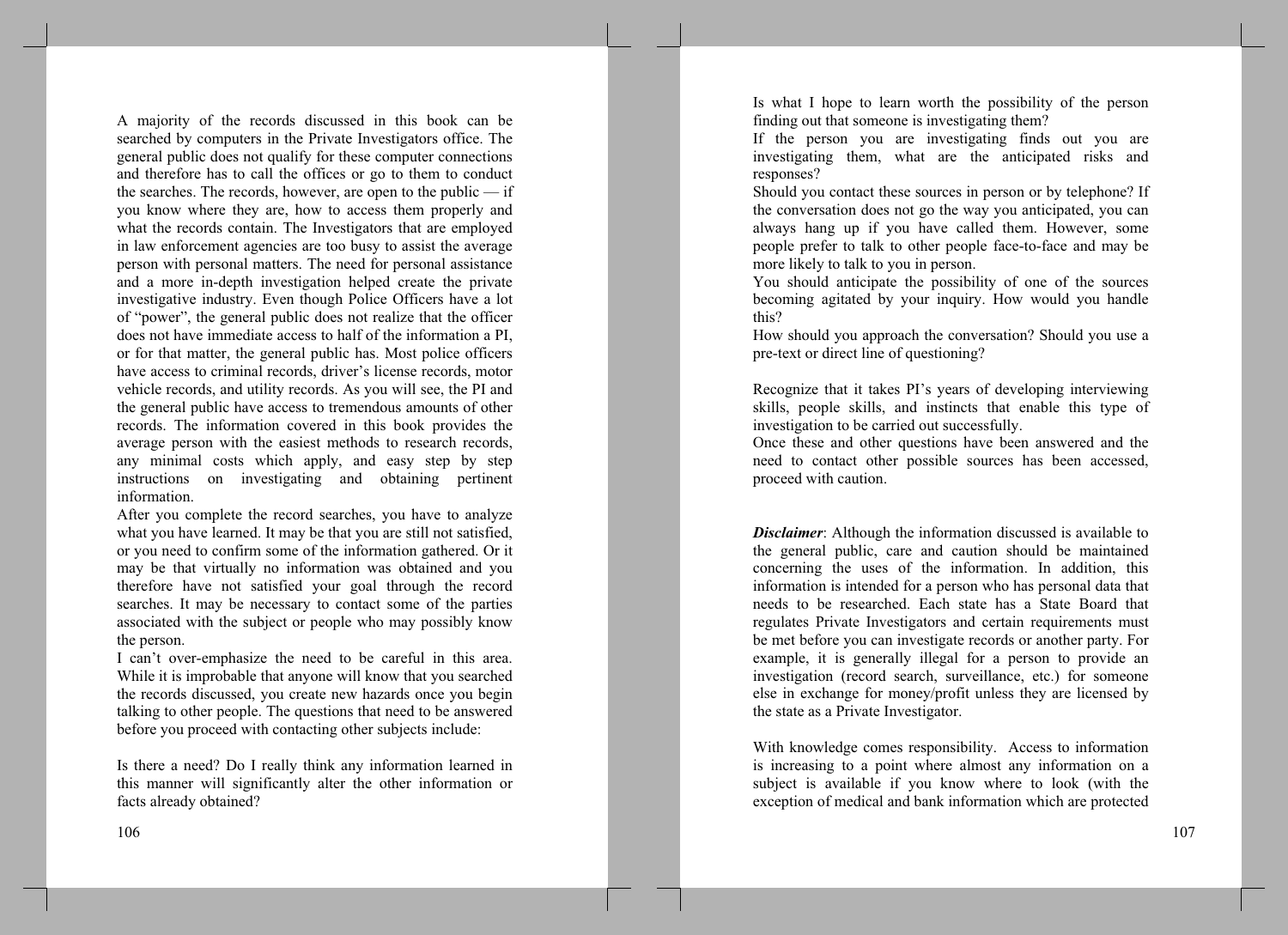by federal laws). However, this data will remain open and accessible if it is used correctly, lawfully, and responsibly. Each legislative session there are attempts to close access to many of the records discussed herein. I would therefore encourage you to be one of the people that helps guard the privacy and sacred data we are privileged to access.

Many Investigators are lost if they can't find the data in on-line sources. You should therefore have a working knowledge of where records come from. Any record or information obtained on-line and not directly from the originating source should be considered an unverified lead and should be collaborated with other information.

The courthouse records and their locations should be fully understood to be properly used. The records are under the direction of certain court clerks. The following is designed to assist you in understanding this structure.

#### **Courthouse Offices**

| <b>District Court Clerk</b> | <b>County Court Clerk</b><br><b>Tax Assessor</b> |                             |            |  |
|-----------------------------|--------------------------------------------------|-----------------------------|------------|--|
| 1. Criminal records         | 1. Civil records                                 |                             | 1. Vehicle |  |
| taxes                       |                                                  |                             |            |  |
| 2. Civil records            | 2. Criminal records                              | 2.                          |            |  |
| Property taxes              |                                                  |                             |            |  |
| A. Divorces                 | 3. Assumed names                                 | 3.                          |            |  |
| Business taxes              |                                                  |                             |            |  |
| B. Delinquent debts         | 4. Deed records                                  |                             |            |  |
| C. Delinquent taxes         | 5. Birth records                                 |                             |            |  |
| D. Property damages         | 6. Financing statements                          |                             |            |  |
| E. Personal damages         | 7. Marriage records                              |                             |            |  |
| F. Judgements               | 8. Tax liens                                     |                             |            |  |
|                             |                                                  | 9. Grantor/grantee indexes  |            |  |
|                             |                                                  | 10. Livestock brand indexes |            |  |

There is a definite difference between an "investigative" background" and a "pre-employment background" check. There are huge differences in laws, penalties for misuse and resources available for these. A general background investigation is often done to determine the general character

of a person or to verify information provided by a subject. In almost every state, you have to be a licensed Private Investigator to provide these services.

## **Pre-Employment Background Investigations** (Kelly Riddle)

There is a difference between conducting "pre-employment" background investigations and conducting "investigative backgrounds". The laws dramatically differ regarding the two with those related to employment being regulated by numerous laws including the Fair Credit Reporting Act or FCRA.

• Identity theft victims and active-duty military personnel have additional rights. For more information, visit www.consumerfinance.gov/learnmore.

You can see from the above that the government highly regulates pre-employment backgrounds. The candidate must give written permission to have a background investigation conducted (2) the candidate must be advised of the outcome (3) the candidate must be given the opportunity to contest any information contained in the background report and other such requirements.

You should also understand that the investigative databases that Private Investigators have access to strictly prohibit the Investigator from using these databases for pre-employment purposes. One such database used by many investigators have this statement at the top of each report:

This is NOT a CONSUMER REPORTING REPORT and does not constitute a "consumer report" under the Fair Credit Reporting Act ("FCRA"). This report may not be used to determine the eligibility for credit, insurance, employment, or any other purpose regulated under the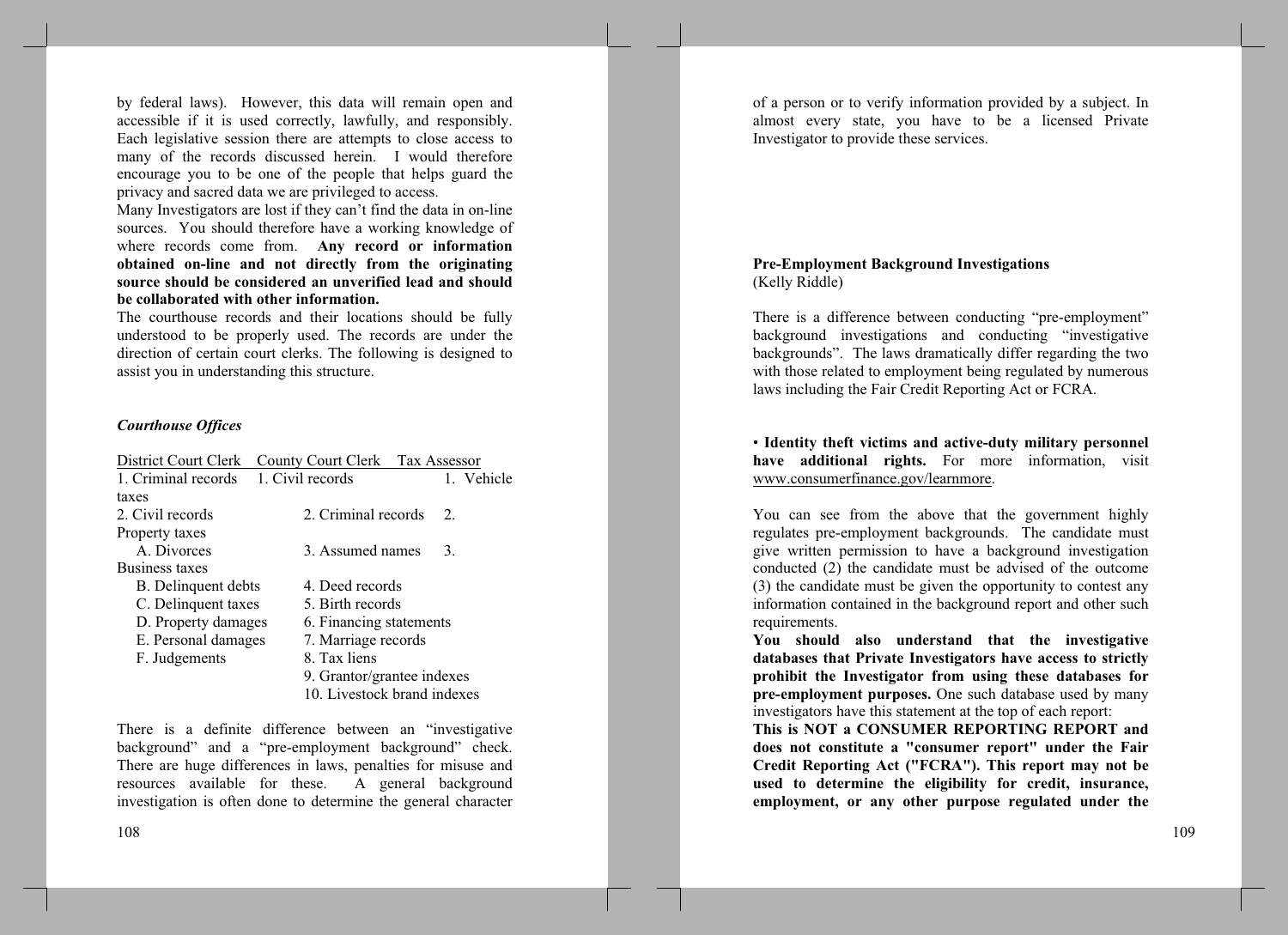## FCRA.

This system may be used only in accordance with your Subscriber Agreement, the Gramm-Leach-Bliley Act ("GLB"), the Driver's Privacy Protection Act ("DPPA") and all other applicable laws. User agrees to having knowledge of all applicable laws pertaining to the usage of data. User accepts all responsibility civilly and criminally any use of this system. for

Violations of these restrictions or misuse of this system will cause your access to be terminated and will cause an immediate investigation.

You should also understand that database searches have limitations (including government records) as outlined by the following information:

Note: Although many of the following examples are from Texas data sources and counties, there may be similar situations in any State including Alabama.

Posted on Tue, Nov. 25, 2008

Texas DPS' criminal databases missing thousands of **records** 

**BY DARREN BARBEE** 

#### **STAR TELEGRAM**

#### dbarbee@star-telegram.com

More than a third of criminal records are missing from the online Department of Public Safety database available to the public according to a recent study. Even government agencies, which have access to more detailed criminal records to screen teachers, doctors, volunteers, and tradespeople, use a DPS system fraught with gaps, officials and experts said.

Problems exist because of human error and because of spotty reporting from law enforcement agencies, courts and district attorneys that provide information. Even records of Death Row inmates are missing from the public database, according to the study by Imperative Information Group. The company studied 562 felony and misdemeanor cases.

The public database lists reported **convictions**, and those are listed only after DPS has received complete records, from arrest to final disposition of the case. Government agencies and others authorized by the Legislature, such as private schools and nursing homes, can view more detailed information, including arrests and open cases. But agencies often look only for convictions. Even if they check the more detailed secure database, there may be gaps in it as well, such as when a conviction is not reported, a DPS official said.

#### Past problems

Tela Mange, a DPS spokeswoman, said such problems aren't new. Some counties report as little as 17 percent of convictions to DPS. "It's been going on for a number of years," she said. "There's nothing we can do to force them to fix that problem." Statewide, local agencies reported 747,216 criminal charges to DPS, according to 2006 statistics, the most recent year available; 69 percent of those were listed as completed. DPS has no way of knowing how many of the missing dispositions were convictions or might reflect dropped charges or acquittals.

Mike Vaughn, a criminal justice professor at Sam Houston State University, said similar problems, including typos and erroneous information, have been found in the Texas Crime Information Center. The center is a separate database that provides law enforcement agencies with information about stolen property, wanted and missing people, sex offenders and other information.

"Any time you have human beings entering data, there are going to be mistakes," Vaughn said. "I think there needs to be more people assigned to the tasks if we're going to rely on these systems. The government has obligation and a duty to make sure the systems are accurately reflecting the criminal histories of people within the database."

The Texas Medical Board, which is aware of limitations of the DPS database, uses several additional screening methods to check the criminal history of applicants for medical licenses. It also uses FBI criminal history reports, queries of other states' sex offender lists and various other databases to verify applicants' professional character, Jaime Garanflo, director of licensure, said in an e-mail.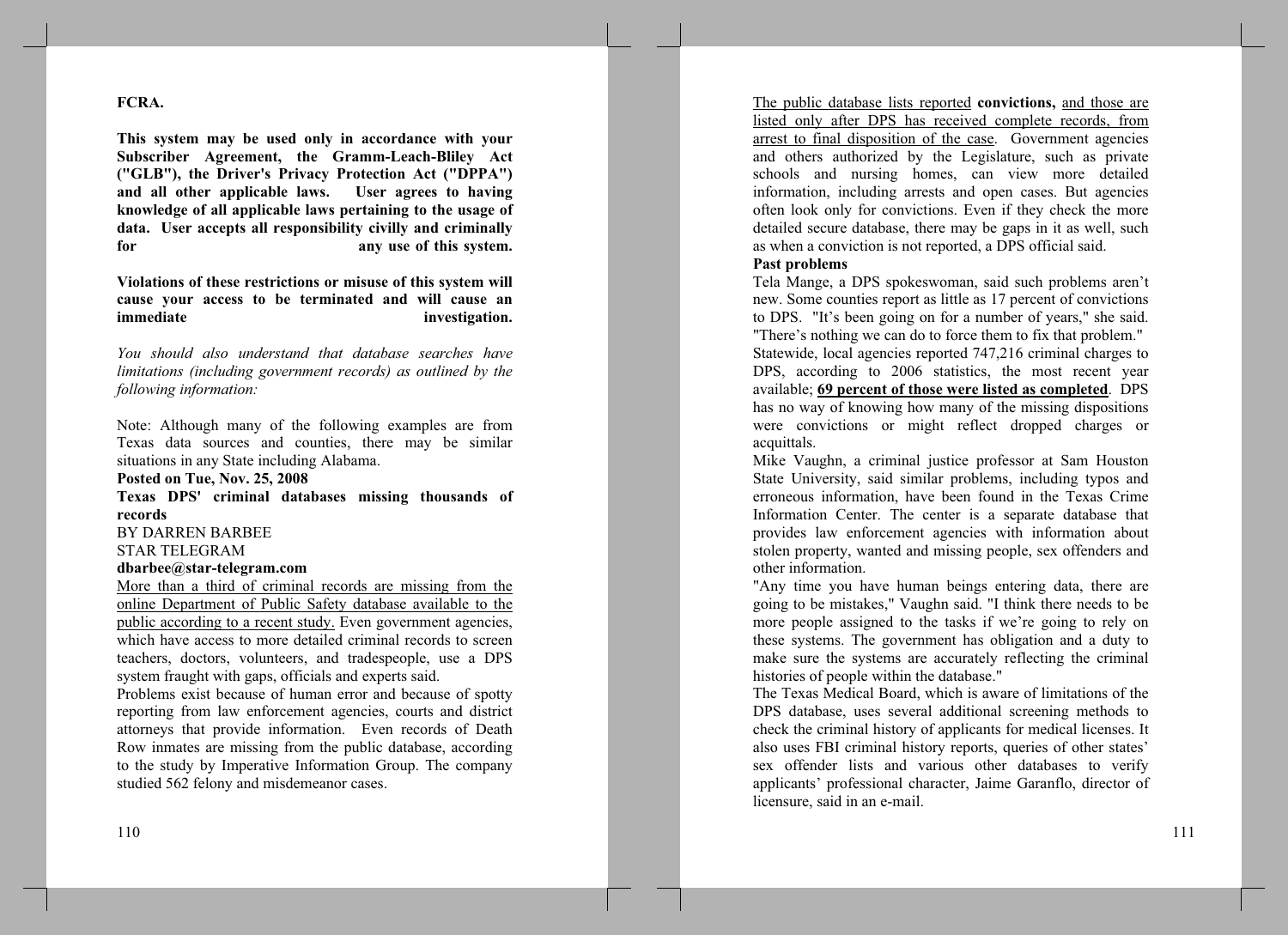#### **Tarrant County system**

The Tarrant County district attorney's office has 43 agencies that routinely submit cases for review and filing, Tarrant County prosecutor Miles Brissette said. Each has the option of using more reliable electronic filing or the older paper forms to submit cases. The Sheriff's Department, for example, electronically communicates arrest information, spokesman Terry Grisham said.

The district attorney's office updates information to DPS every day at midnight. Upon completion of a felony case, information is sent by the district clerk's office to DPS. For misdemeanors, the county clerk uploads the information to Austin. "The days of fingerprint ink on a prisoner are really going away by the wayside," Brissette said.

In Tarrant County, 49,029 charges against adults were reported to DPS in 2006, and 80 percent of those were reported completed, according to the agency.

The study examined 62 Tarrant County cases in the public database and found that 43.5 percent had records missing. The study was done in October.

Again, records are simply a source of information that should be confirmed by the investigator.

If your goal is to determine the person's financial status, this can be done legally and with a minimal amount of time. First, check the Bankruptcy Court Records which are found in the federal building. These are located in the capitol city of the state and some states have more than one office depending on the size and number of cases. You can access the records often time by a telephone number which allows you to punch in the person's name using the telephone keypad. The case number, persons involved, date it was filed, and the attorney will commonly be provided. You can then go down to the office or write for a copy of the file for your review. The information contains the financial records, property, assets, stocks, bonds, and any other pertinent information about the subject. Contact with the attorney and/or the creditors can provide a clearer picture of the person's finances.

The County Deed Records will be another good place to search due to the files indicating information on property being sold or transferred, inheritances, tax liens, judgements, and other various records. These records are usually found in the county clerk's office at the courthouse and are free to search.

The County Financing Statements are records filed to protect a bank or creditor when they make a loan to a business. They will list any collateral which belongs to the business and any lienholders. The records are also found in the county clerk's office in the courthouse and are free to access.

The County Appraisal District records are usually located in or near the courthouse. A name search can be conducted free of charge and will provide any property owned by the subject in that county. The mortgage company and appropriate addresses will usually be shown in the records as well.

The County Tax Assessors office, which is located normally in the courthouse, is a good source to check. The records will list any taxes owned by an individual or company. A company will have to pay taxes on assets such as office equipment even if they do not own the building, they are in.

The County Assumed Name records is located in the county clerk's office in the courthouse and is free to access by the public. The records can be searched by name and will list any businesses or names that the subject may be doing business as.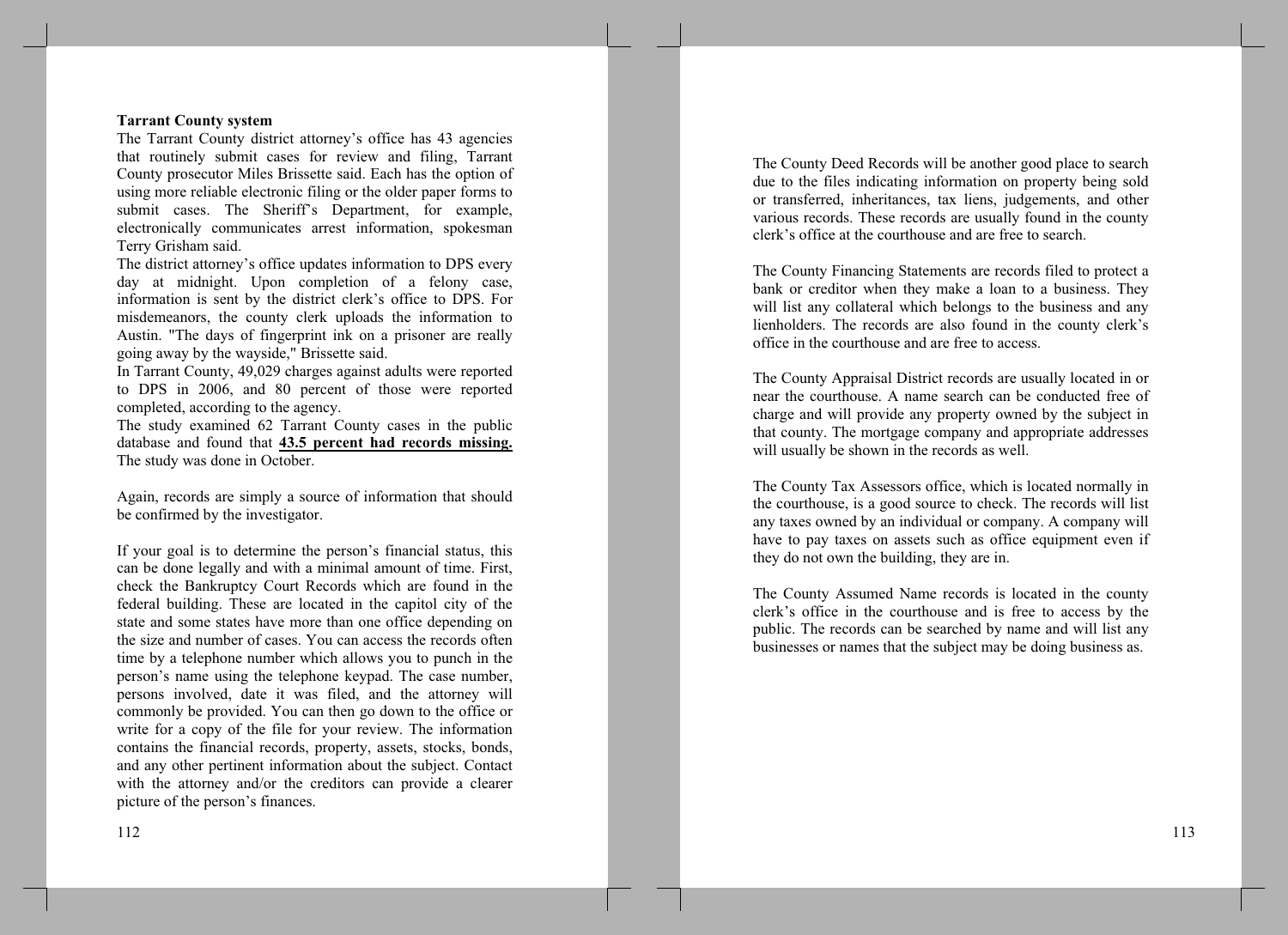The County District Civil Records, which is located in the county district clerk's office in the courthouse and the county civil records which is located in the county clerk's office are worth researching. Both can be searched in person, by mail, and generally by telephone. The records may provide information as to the property owned by the subject if there is a divorce case, bad debt case, or other related cases on file. If a case if located, ask the clerk to review the file to better determine any useful information.

# **Chapter 10 - Contracts and Managing Clients:**

## (Jim Casteel)

**Purpose:** To protect all parties involved and give your clients a clear understanding of what to expect from you and what you expect from them. Contracts can be used to prevent your client from interfering in the investigation, manage the degree of contact your client has with you and method of contact, and to assure that you have proper permissions to access property, speak with their attorney or, in some case, family members, and share information. You should never promise an outcome to the case since you have no idea what results you may end up with until it's done. You can however guarantee that you will make every reasonable effort within the client's budget. It is also a good idea to have an agreement in the contract about how the evidence that you obtain is expected to be handled, managed, distributed etc. This allows the Investigator to protect him or herself from liability of slander or defamation of character if the evidence is misused by the client.

Types of Contracts: Some service contracts cover topics such as work quality expectations, rates, client, and Investigator responsibilities etc. Others may cover non-compete clauses and non-disclosure agreements, special permissions etc.

# **Special Permission agreements:** (By Jim Casteel)

These types of contracts are important because they provide a legal buffer for the Investigator in the case that a client intentionally or unintentionally gives false information when claiming ownership interest in an asset or property where they have requested that equipment be installed.

#### Example 1:

Investigator places a tracking device on a vehicle that the client claims is a marital asset, but the Investigator later learns that the client was untruthful, and the vehicle is registered to a relative of the client's spouse or that there is a prenuptial agreement separating assets that includes the vehicle on which the tracker is being placed. The Investigator should try and verify ownership to some extent but sometimes the verifying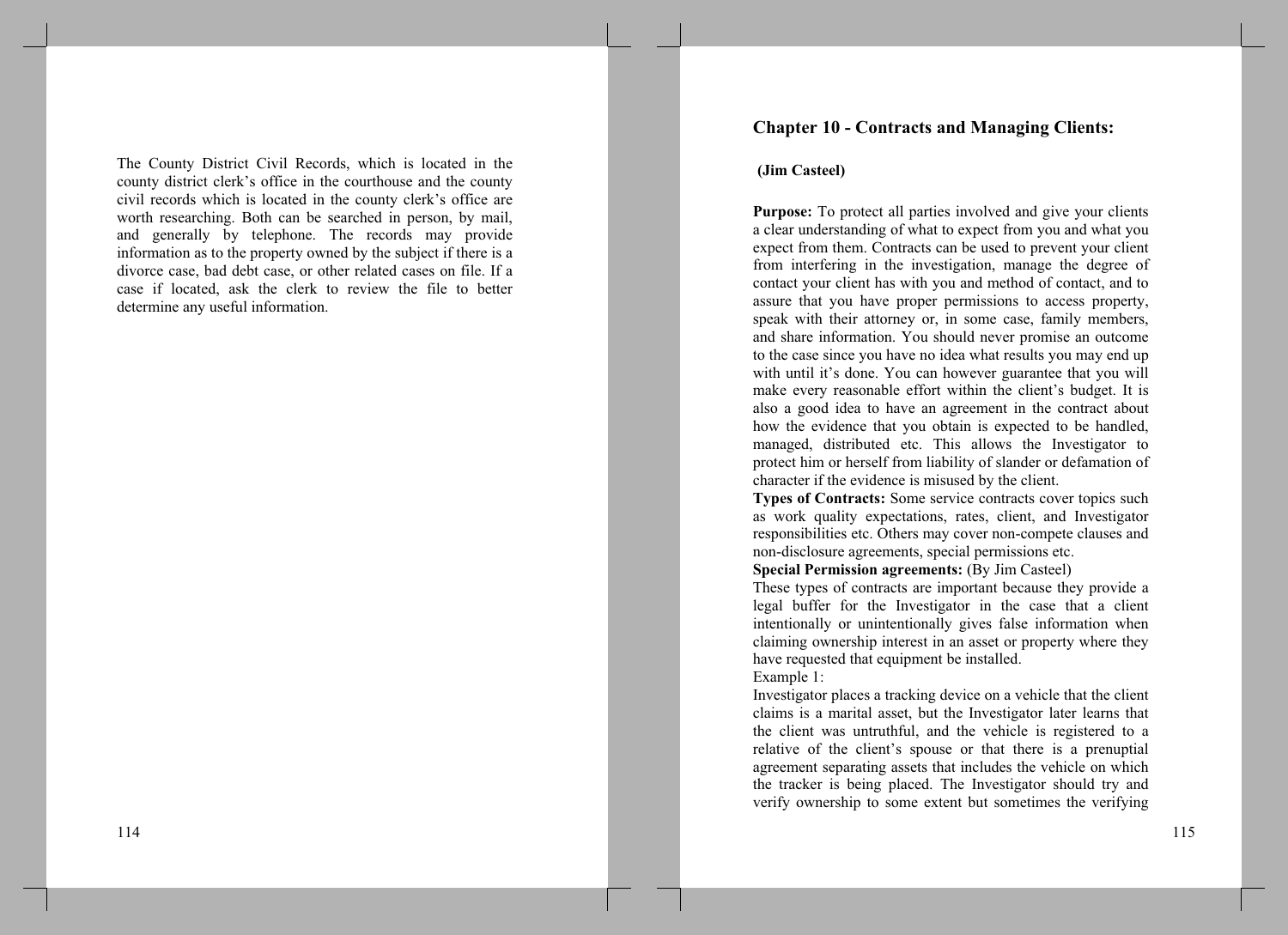documentation may not be publicly accessible. The Investigator should have a special permissions agreement that specifies the vehicle identification information and states that the client swears to have an ownership interest, recommends that the client seeks advice from an attorney as to his or her right to track the vehicle, the client has no prenuptial agreement that would separate that vehicle and that the client has no PFA or restraining order that would prevent the client or the Investigator from tracking the vehicle. This will serve as a factor in showing that the Investigator did not have intent of wrongdoing in the placement of the tracking device and could buffer the Investigator from legal repercussions. Example 2:

The Investigator is asked to place a hidden camera in a house to catch a house keeper who is suspected of stealing. The Investigator hides a camera in a position to film the nightstands on each side of the bed where medication and cash are kept. The client accompanies the Investigator during the installation and the Investigator obtains a copy of the client's driver's license to verify that she is the homeowner and even pulls property deeds for verification.

After the video had recorded for weeks, the Investigator learns that he or she is being subpoenaed to court because the client's spouse had been granted, by the court, exclusive use of the residence and that the client was not allowed on the premises at all. The case was high profile therefore the judge had sealed the case. The Investigator did what he or she could to make sure that everything was done legally but the client was very believable and there was no way to detect that the situation was not as the client described. Having a special permission agreement in which the client swears to the facts surrounding the authorization she had given for the placement of the camera could very well save the Investigator from any legal or civil action that might be taken against him or her.

## **Managing clients:** (By Jim Casteel)

People do not typically care to be managed but it is necessary in many businesses from car service centers to medical offices. Your doctor will not typically allow the patient to prescribe the

actions needed to address your medical situation, your attorney does not allow the client to choose the proper course of representation and the Private Investigator should not allow the client to guide his or her course of action.

With that said there are many factors to consider when deciding the best way to manage your relationship with a client. The type of case is a factor, the level of the client's emotional involvement can be a factor, and the client's budget should always be a consideration on how to manage a client.

The Investigator is the expert and should not let a client lead him or her into any actions that the Investigator feels is illegal, unethical, or detrimental to the outcome of the case.

It is advisable to have the language in the service agreement or work contract that allows the Investigator to terminate the relationship with the client under those circumstances.

#### **Meeting with clients:** (By Jim Casteel)

I will not go into how you should act, look, speak etc., to each his or her own on that subject.

I will however warn you about setting up meetings with clients without a screening process.

Every Investigator will get calls where a person on the other end of the line will say "I need to hire you, but I can't talk about it over the phone, I just need to set up an appointment". That is always a huge red flag for me, my response is always the same. "We always do a free phone consultation before we set up an appointment so that we don't risk wasting each other's time if we elect not to get involved or if you don't agree with our rate; that way it doesn't get awkward in my office". I have found that, when you do allow people in your office that are requesting something illegal or unethical, it is hard to get them to leave.

I recommend that you cover the following topics on the phone before setting up a meeting:

Do you have a conflict?

Are their needs something that you can and want to help with? Do they understand your rates for services?

Do they understand your work methods and policies and are they willing to comply?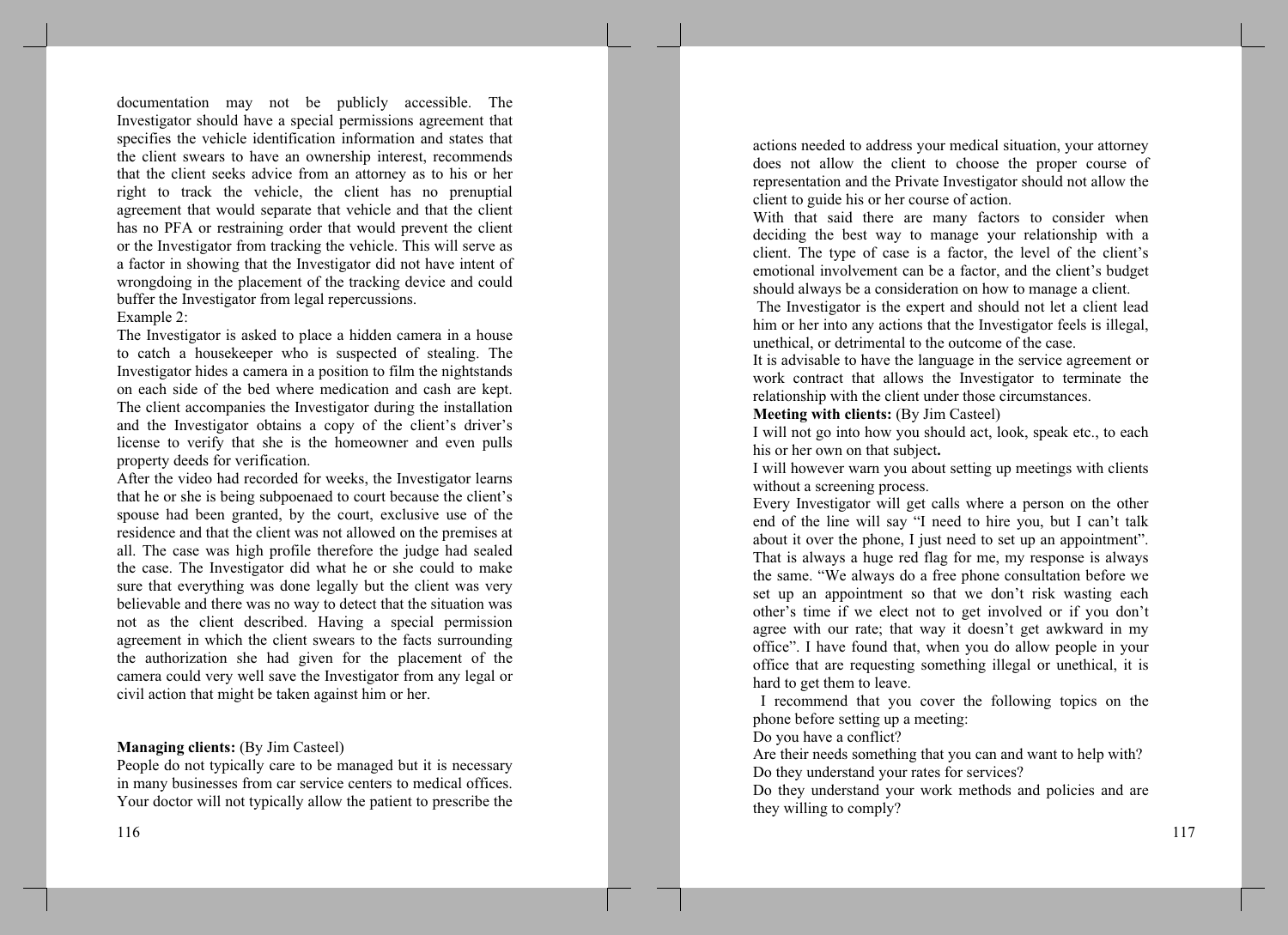## Things you should know about your client:

(By Jim Casteel)

I personally like to know as much as possible about my client's but there are a few things that every Investigator should know about any client asking you to investigate another person's activities or background.

Who is your client? At least name address and phone number. Does your client have a PFA or restraining order against them that relates to the requested work?

What is the client's motive behind the request for your services?

Can your client pay for your services?

Will the services requested benefit you client, and if not, does your client understand that it may not benefit them?

Detecting the symptoms of Paranoid Delusional Behavior: (By Jim Casteel)

Note: This section is based on the opinion of Jim Casteel, Private Investigator, and not the opinion of a licensed or trained medical or mental health expert.

Private Investigators seem to be a magnet for people that suffer from paranoid delusional behavior. This condition sometimes will cause a person to believe that they are being followed, stalked, spied on, or even terrorized by other people for no apparent reason. Most of the people I have been in contact with that I put in this category are functioning adults who have developed this paranoia, and most have isolated themselves from friends and family.

Most calls, that Investigators get in this category, are for bug sweeps or counter surveillance. The perspective client believes that there are hidden cameras in their home and/or they are being followed. The red flag should go up when they start describing things that sound unrealistic such as ("the cameras" say things to me, but I can't find them") or ("people are spying on me through my radio in my car"). There are times when the signs are much subtler and more difficult to detect. I find it

important to know when you're dealing with a person that suffers from this type of condition because, commonly, if you can't solve their problem, they may assume that you are part of a conspiracy against them and if the problem doesn't exist you can't solve it.

One tactic that has been effective for me is to, during your initial telephone interview, ask them if they know of any reason someone would be surveilling them (such as litigation they are involved with, a company takeover, domestic issues with a lover etc.). If the answer "no", ask the person if they have had any social gatherings at their home at which a friend or relative may have planted something in their home. This is a probe to see it they will give you information that will establish that they are not in close contact with any friends or relatives but have isolated themselves from most of the people who were once close to them.

There are a number of creative ways to try to establish whether you feel the perspective client is suffering from a disorder or has a legitimate case. If you do feel the client is obviously delusional, I would recommend that avoid moving forward and/or taking any money from them.

# Understanding your client's needs and liabilities:

(By Jim Casteel)

This probably seems redundant, but it is particularly important to understand what your client's needs are in order to help him or her in their situation. Sometimes what your client may request of you is not exactly what they need and may even be a move in the wrong direction. Also, your client may not know their liabilities so it's up to you to understand the reason that they want the information, that you would attempt to provide to them, and how they hope to use it.

Example: Your client may come to you and request a background check to see if a person who is a factor in a child custody case has a criminal record. The Investigator runs the check and finds that the person in question has prior charges for Domestic Abuse and child neglect. Two weeks after you release the information to your client, the client calls and tells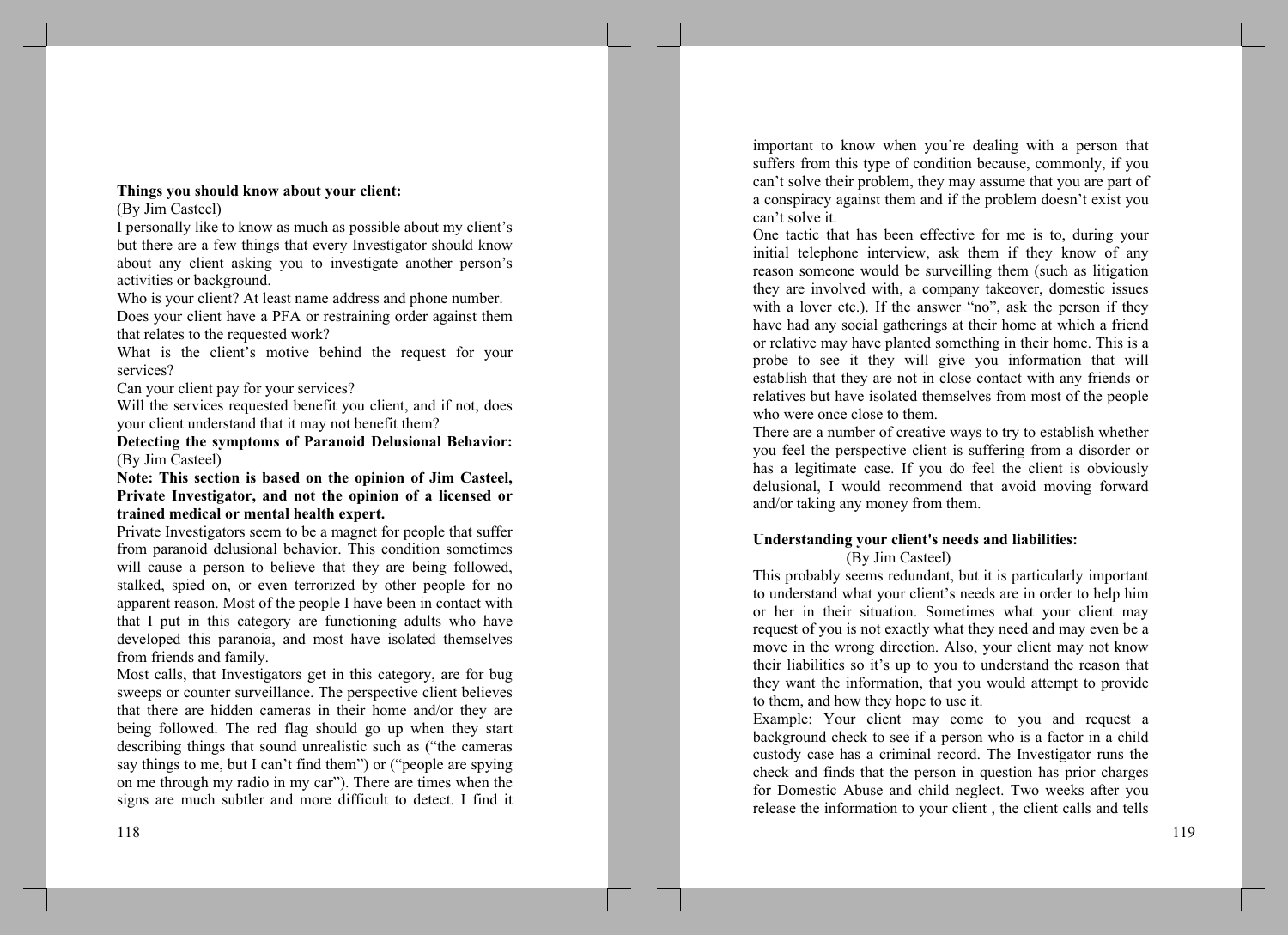you that the Attorney, who represents the client, would like to get some surveillance to prove that the individual you did the background research on is around the child however your client continues to inform you that they had taken the information that you provided, posted it up and down the street outside and around the individuals place of employment and they are now being sued by him for slander. Just because it's true doesn't mean that it's not slander, this is a liability that your client should have been made aware of and can be covered in your original contract with the client. The best route is to deliver the information directly to the client's Attorney (with the client's written permission which should be part of your contract) and that way the Attorney can provide legal advice to the client and explain the liabilities that may exist.

As a professional you should guide your client to seek legal advice before acting on their own with any information that you provide to them. The best alternative (although not always possible) is to work directly for the Attorney involved.

**Understanding your client's expectations:** (By Jim Casteel) Sometimes it seems that your client has watched to much Si-fi and has unrealistic expectations from you. It is always best to talk with the client and have a clear understanding of what they should realistically expect from your services before you begin. Be up front about cost and have an understanding about the client's budget. If you know that to do the quality of work that you want to put your name on in a certain type of case can easily cost \$10,000 to \$15,000 make sure the client understands that, Realize that many clients , who are dealing with a spouse who is having inappropriate relations with another person, may have a hard time keeping their mind in the conversation and comprehending everything that's being said to them. I've been told that the best way to assure that a person acknowledges what you are saying is to offer it into their mind in three different ways; have them hear it, read it, and speak it. I usually put an estimate of the possible minimum amount it would take into a contract and as they are reading it I ask them "what amount did I have listed there for the estimated minimum?". That way as they are reading it, I get them to speak it and I repeat it back out load and comment on it to assure they hear and understand it. i.e., "now \$15,000.00 is a

significant amount of money and it can exceed that, are you sure that this is what you want to do?" To me the worse thing for a Private Investigator's reputation is having to turn over a report of a less than complete investigation that is lacking in final results because the client didn't think the cost out very well and decided that the cost was too much for them before the investigation was completed. Make sure that you don't get too anxious to take in a case and become inconsiderate of your client's budget.

## Information that you should and should not provide to a client:

# (By Jim Casteel)

Everything that is asked of a Private Investigator comes with a reason and with consequences, in many cases the reason is to protect the client from fraud of dishonest testimony and the consequence is that the Investigator carries through and testimony from the Investigator helps protect the clients and their assets. But not all clients are forthcoming about their motives and suppling information and/or evidence to the wrong person has consequences as well.

There are some types of sensitive information that is protected by privacy laws and can only be given to the legal counsel for the client in anticipation of litigation. Wrongful distribution of that type of information could land the Investigator in jail or in a lawsuit.

But what about video evidence in a domestic case?

I can't count the times when I have heard a client say something like "I can't wait until you give me the evidence so I can post it all over social media and let the whole world know what a tramp she is and how she ran around with my husband!". And that is exactly why we turn the evidence over to the attorney and not directly to the client even if the client is the payer in the case. We have that understanding in our service agreement as well as the agreement that our evidence will only be used for purposes of litigation in the case we were hired to provide evidence for. As I mentioned earlier in this book; your client may be under the common misunderstanding that if you post the truth about someone no matter how bad it is, it isn't slander if it's true. That is not the way it works at all,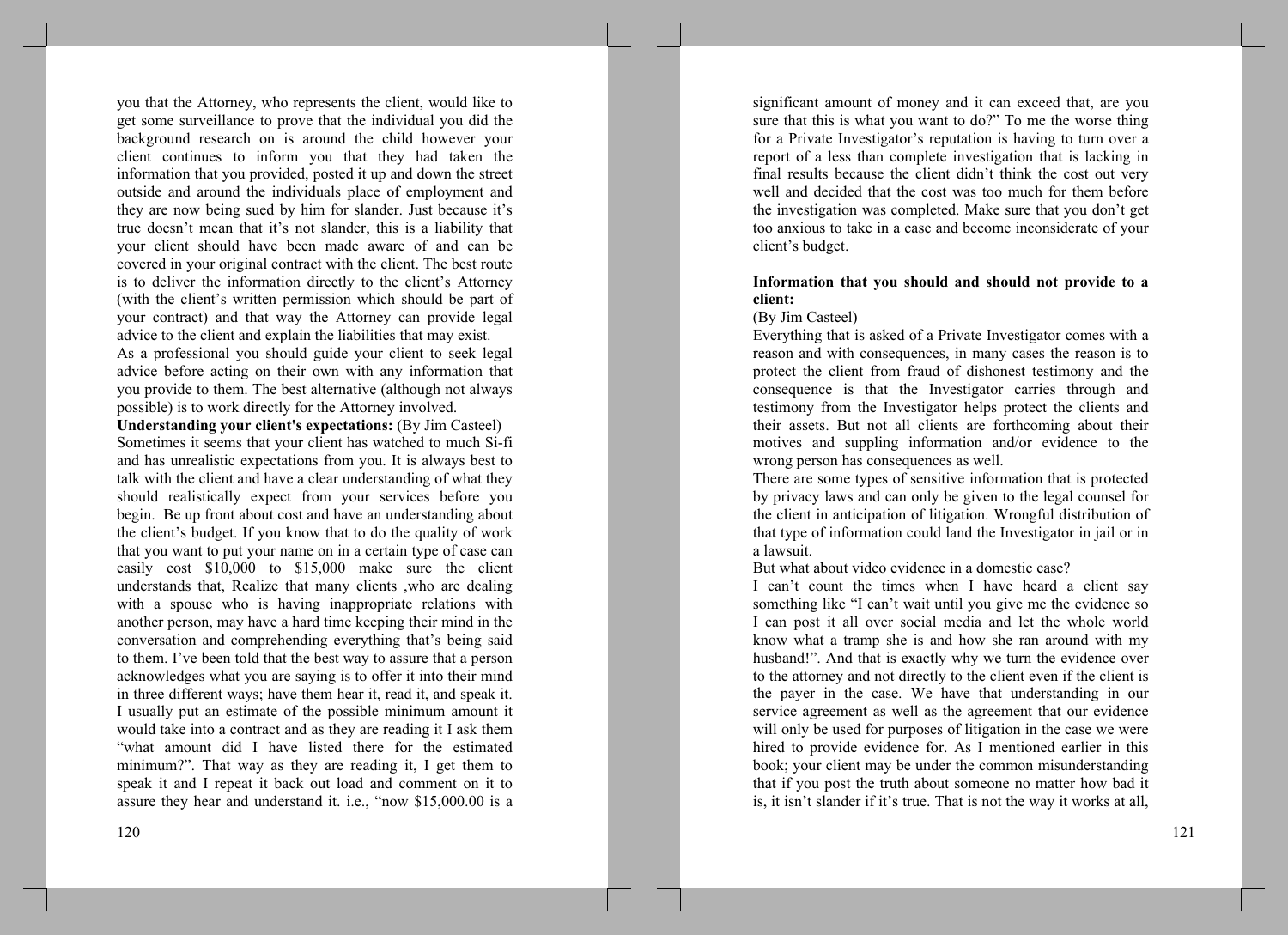the determining factor when deciding if it is or isn't slander may depend heavily on the motive of the person who posted it and not on the information being true or false. Much of deciding what info should be turned over to whom

goes back to Chapter 6-Ethics.

Local -VS- out of State clients: (By Jim Casteel)

This deserves attention for a couple of reasons, first is your ability to collect from the client if they are less that credible when it comes time to tally up. Most insurance companies and large law firms are credible and will pay, but when dealing with individuals, other out of state investigators and even some independent attorney's it is always a good idea to get at least enough to cover your cost and some of your time in advance. With local client's it's a little easier to collect because they know you could always file a small claims case, which you can do in out of state cases as well but with more difficulties.

The other consideration with out of state clients is court testimony. Most individual clients in domestic cases don't think that far ahead so it's up to you to explain the expenses involved in appearing for court to authenticate your evidence. There can be other provisions made to get your evidence and/or testimony in if the court agrees such as a deposition given by an Alabama Attorney or, I have even had a Texas judge allow my testimony vie telephone during the trial.

**When it's necessary to drop a client:** (Kelly Riddle)

No one wants to have to drop a client, but there are times when it is better to do so then to deal with some clients who are trying to micro-manage the Investigator or who interferes with the investigation to a point it jeopardizes the safety or integrity of the Investigator.

If a client asks the investigator to conduct surveillance because they suspect their spouse is going to a pre-planned businessrelated social event and then the client shows up at the event, this has the potential for violence and altercations.

Your contract should outline that you have the right to terminate your agreement with a client. An example would be:

122

Any interference by the client in this investigation or any misrepresentation of information will render this contract null and void and any retainer shall be forfeited to (PI **Company Name).** 

The contract should also confirm that you will only operate within the legal framework. An example would be:

The client understands that our agency shall use the best efforts to investigate or retrieve the information in the matter indicated, however, no specific results are guaranteed or promised. The client hereby agrees to allow the Investigator(s) to perform the investigation at their discretion utilizing any lawful means deemed appropriate.

There are clients that try to dictate how the Investigator should do their job and can be very aggressive about their "instructions." If the investigation is not going as well as the client would like, they may try to push the Investigator into crossing the line and doing illegal services. It is up to the Investigator to educate the client and keep them in check. The wording in the contract will assist in helping with the client in these circumstances.

## **Disclaimers:** (Kelly Riddle)

There are certain types of wording that should be included in financial contracts and reports to protect you and your company. An example of one we use is as follows:

This report is confidential and is solely for the information and use of the client to whom it is addressed. (Company name) does not guarantee the accuracy or completeness of outside agency records. The background information contained in this report is subject to the limitations imposed by the respective custodians of record and the accuracy of their files at the time of inquiry. The client and/or their representatives has represented to (Company name) that the information enclosed in this report will be utilized in a lawful and non-violent manner and agrees to hold (Company name) and their representatives harmless from use or mis-use of any or all of this information.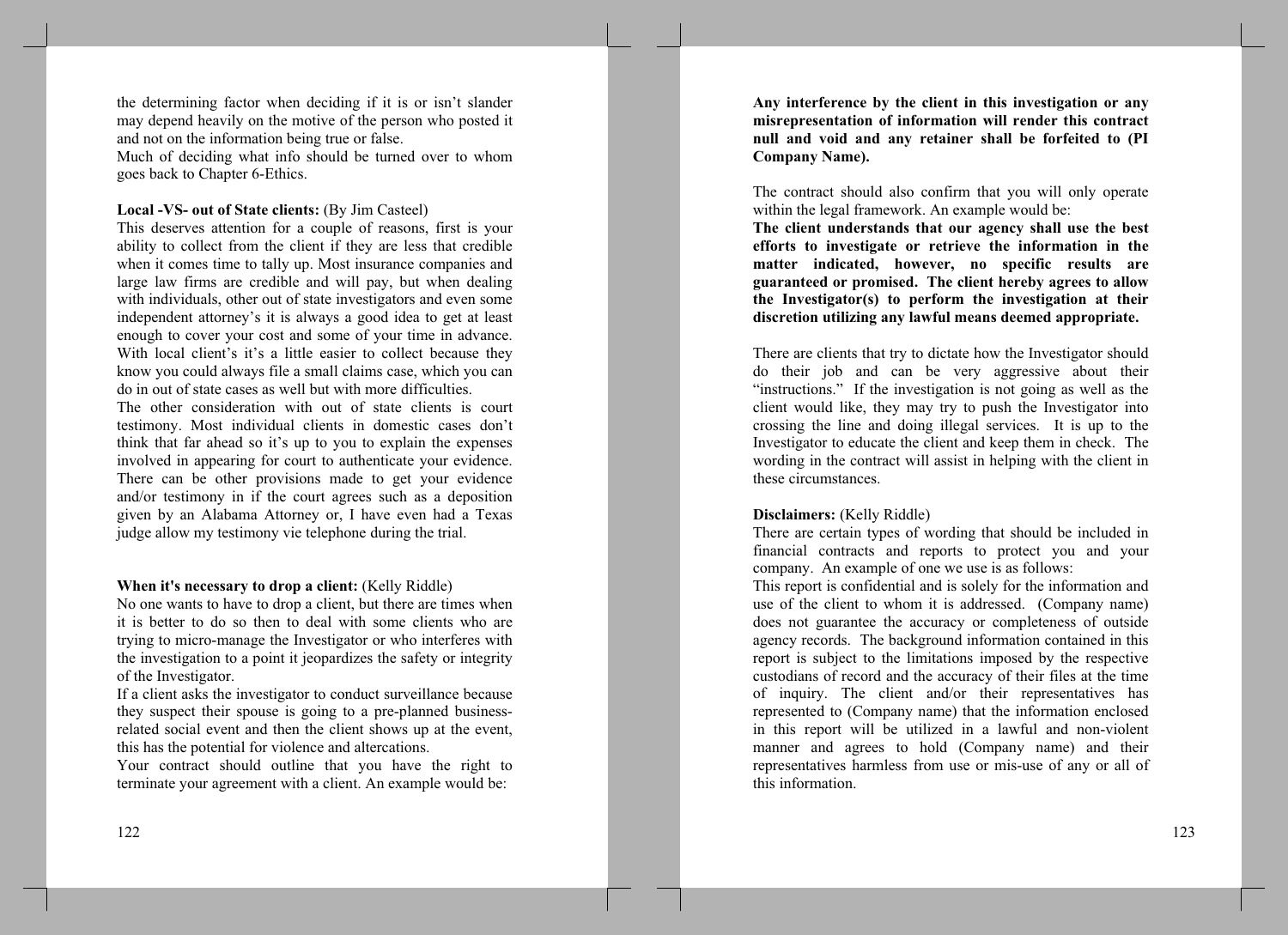hereby testify that I am the authorized card holder for the credit card listed below and I authorize (Company Name) to charge my credit card the amount of \$ for services rendered and agree not to contest this charge.

#### **Retainers:** (Kelly Riddle)

You should start off with the policy of obtaining contracts and retainers from clients. Many companies and law firms may be apprehensive as they typically want to be billed at the conclusion of a case. However, unless you have a track record with them, I would highly suggest a retainer be obtained to prevent you from not getting paid. You also need to state what the "net" will be for any billed or unpaid balance. Normally a 30-day net is the average, but some try to stretch it to 60 or 90 days. You should not be shy about this because I assure you, an attorney would not be shy about asking you for a retainer if you hire them.

Dealing with the public and individuals require an absolute policy of obtaining a retainer before any work is done. Should you finish the goals of the investigation before using the entire retainer, you need to have a policy in place regarding the balance. Do you refund the balance, do you keep it on file for future use against court testimony expenses or similar expenses or you have a flat no-refund policy? These are decisions you need to deal with before you have to answer the question.

## Credit Cards: (Kelly Riddle)

It will be highly unlikely that you will be able to operate without accepting credit cards. Individuals are accustomed to paying with credit cards and many companies prefer to pay with this method. The bank that you use can help set up these procedures. However, their rates are almost always higher than going through a third-party provider. You can do a simple internet search to come up with a host of companies that offer the services. As a new company you can expect to pay a little higher rate because you are a higher risk. Each credit card type also has different rates with American Express normally being the highest. The charge you, as the merchant a percentage of the sale  $(2.5\% - 3.5\%$  is normal).

You need to understand that a person can dispute a charge because they did not receive the outcome they were expecting or for any other reason. You will be given up to 7 days to respond when the credit card company notifies you of a dispute. If you fail to respond, the person will get a refund and the amount will be deducted from your bank account. It is always advisable to try to work out any issues with a client. Ultimately, if you provided the services outlined and the person is just unhappy that you didn't "catch" their spouse or something similar, they still have to pay for your services. You will have to document that you did in fact provide these services. This can get a little tricky since we are Private Investigators and confidentiality is part of our contracts, regulations and ethical responsibilities. I have used a copy of my contract, a copy of the invoice and if really pushed, a highly redacted portion of our report. You also have less of a leg to stand on if you don't have a signed credit card form giving you authorization from the client to charge their card.

Some people may also want to pay with other services such as PayPal. Again, be careful with this because your fees and services can be disputed. While there are some risks associated with credit cards and PayPal, there are also risks associated with accepting checks. A person can stop payment on a check or there may not be sufficient funds in the account when the check is presented by your bank. You are within your right to ask the person to pay for the insufficient funds fees as well as asking them to pay by money order or cashier's check. You certainly do not want to accept another check that might bounce.

## **EMPLOYEES VERSES 1099** (Kelly Riddle)

The issue of employees is always a hot topic. Should you have employees? When should you hire employees? What should you pay them? These are just many of the questions you will have to deal with in your new business. While the licensing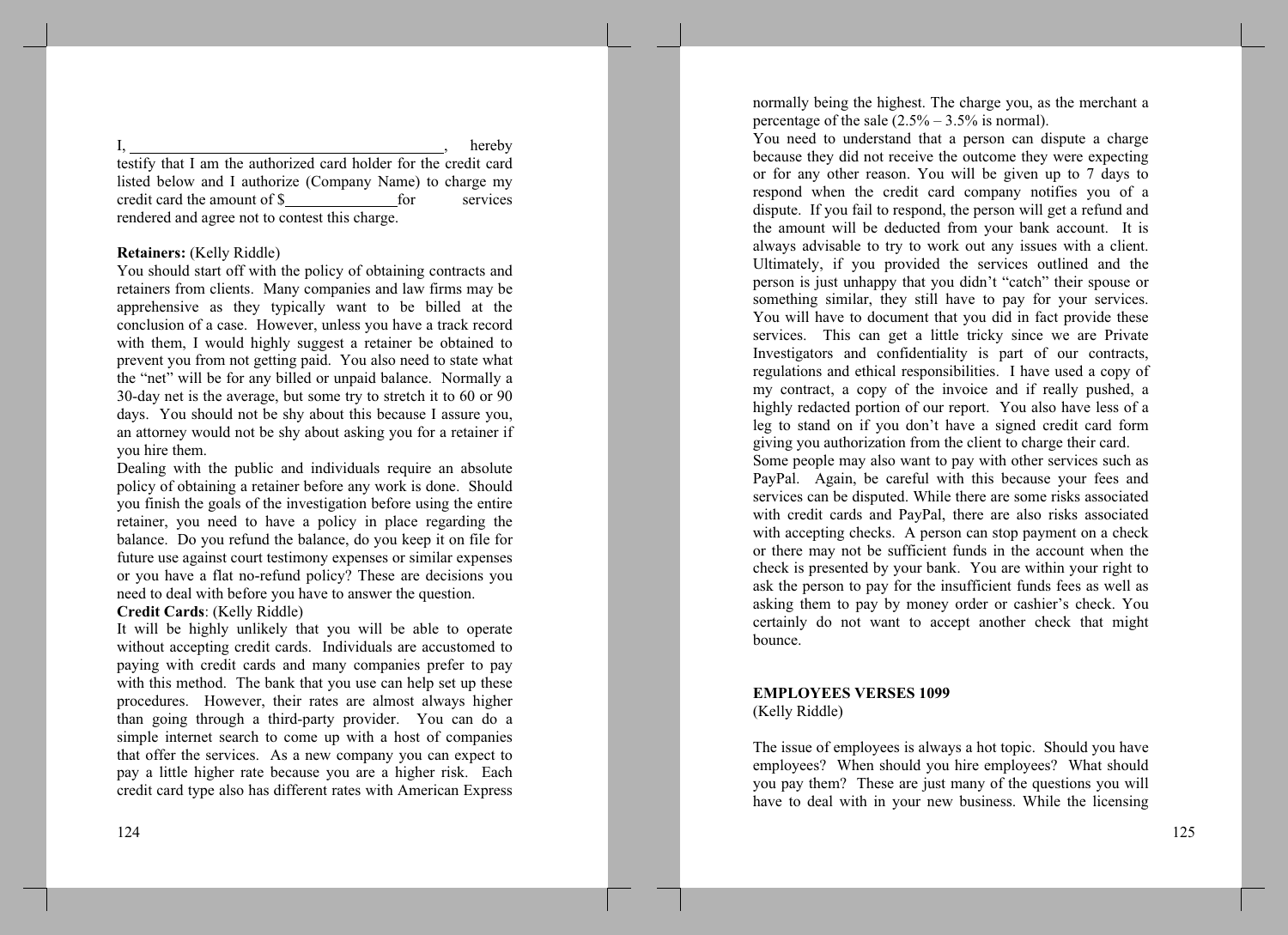board and regulations do not deal with this issue, this is one that the Investigator should be aware of and address earlier on. The IRS has guidelines on their website related to this topic. Under the common law test, a worker is an employee if the purchaser of that worker's service has the right to direct or control the worker, both as to the final results and as to the details of when, where, and how the work is done. Control need not actually be exercised; rather, if the service recipient has the right to control, employment may be shown.

Depending upon the type of business and the services performed, not all of the twenty common law factors may apply. In addition, the weight assigned to a specific factor may vary depending upon the facts of the case.

If an employment relationship exists, it does not matter that the employee is called something different, such as: agent, contract labor, subcontractor, or independent contractor.

## **Payroll Taxes:** (Kelly Riddle)

As an employer, you are required to withhold taxes from an employee's check and are required to pay that money to the government the following week after payroll is issued. This is where a person's "retirement" comes from. Over the working years of an adult, each employer withholds and pays this money to the government and in theory, when you retire the money is waiting on you and provides a suitable income for retirement. Programs like QuickBooks help you figure out what these tax rates are and when to withhold them. I still recommend consulting with a Certified Public Accountant (CPA) and have them review and analyze your financial data each month. They will provide financial reports that show you where your money is being spent and will provide monthly, quarterly and yearly reports that are required. The CPA can provide valuable counsel on how to avoid state and federal audits as well as help you adjust along the way.

Setting up your QuickBooks or your accounting program is an important issue. You need to properly categorize your spending and income. I would recommend making different income categories based on the type of investigative work you perform. Each year you will then be able to determine what

services are the most profitable and in what percentages. You should also create proper categories for reoccurring expenses such as hotel, records, database fees, etc.

IRS Description of an Employee

The state licensing board that regulates Private Investigators often have terminology that indicates anyone licensed under your company license is an employee. That may be true for their purposes but ultimately whether an Investigator is considered an employee is up to the IRS. The relationship, direction given, equipment provided, financial risk and other factors help make the determination.

Common Law Rules<sup>1</sup>

Facts that provide evidence of the degree of control and independence fall into three categories:

*Behavioral:* Does the company control or have the right to control what the worker does and how the worker does his or her iob?

*Financial:* Are the business aspects of the worker's job controlled by the payer? (These include things like how worker is paid, whether expenses are reimbursed, who provides tools/supplies, etc.)

*Type of Relationship*: Are there written contracts or employee type benefits (i.e., pension plan, insurance, vacation pay, etc.)? Will the relationship continue and is the work performed a key aspect of the business?

Businesses must weigh all these factors when determining whether a worker is an employee or independent contractor. Some factors may indicate that the worker is an employee, while other factors indicate that the worker is an independent contractor. There is no "magic" or set number of factors that "makes" the worker an employee or an independent contractor, and no one factor stands alone in making this determination. Also, factors which are relevant in one situation may not be relevant in another.

The keys are to look at the entire relationship, consider the degree or extent of the right to direct and control, and finally,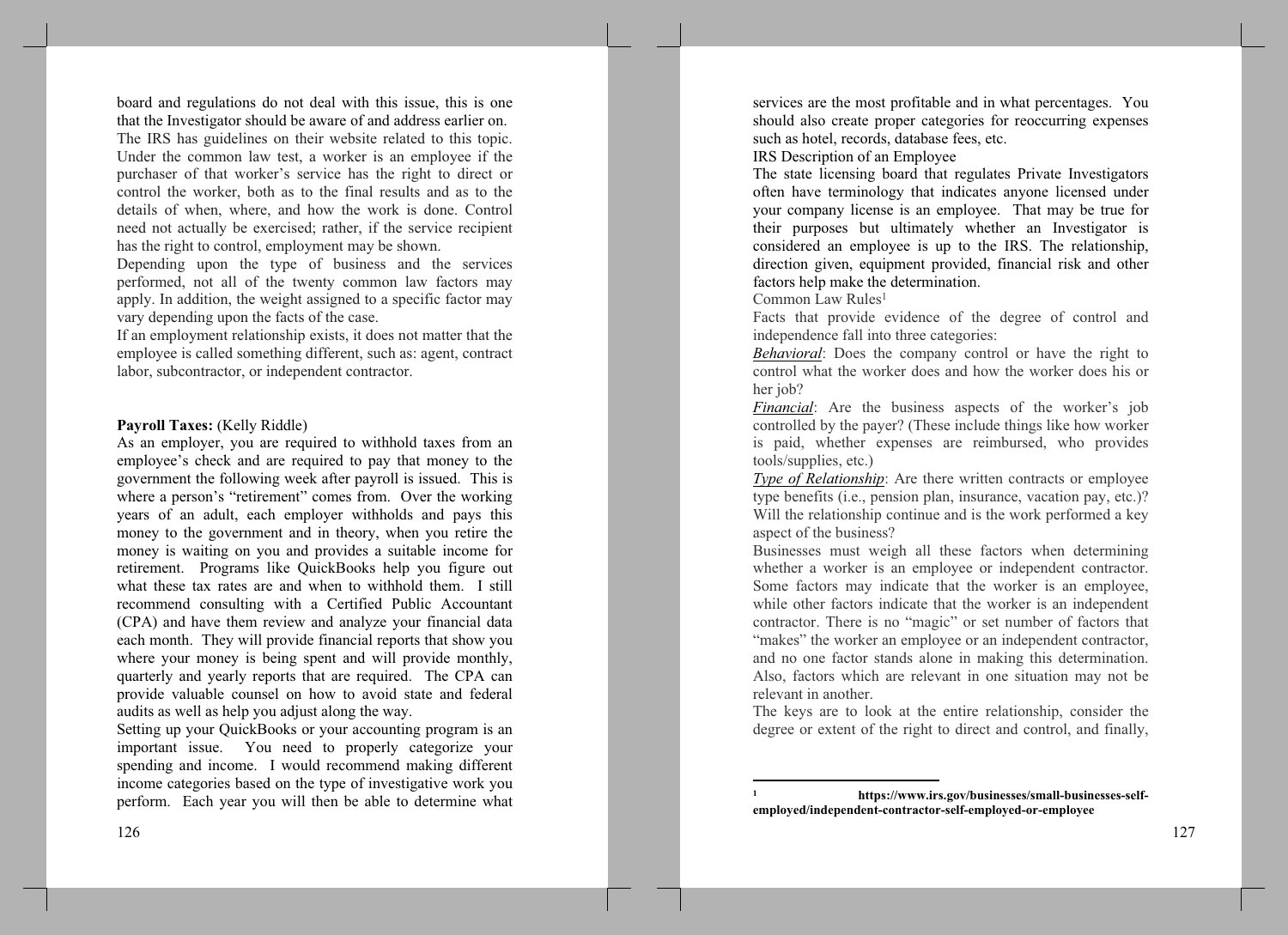to document each of the factors used in coming up with the determination.

## **INSURANCE**

#### (Kelly Riddle)

Insurance is something that will most likely be required by many contracts. Smart insurance agents supply a certificate of Insurance (often referred to as a certificate), or a document showing you have liability insurance coverage. If you provide a copy of your Certificate of Insurance to a plaintiff attorney who is trying to decide whether or not to file a lawsuit against you, they often will see how deep your pockets are. If you have a certificate of occupancy showing \$1 million in coverage, or an errors and omissions policy, that may give them just the reason to pursue a lawsuit.

When entering into contracts, the client will often ask for a "Certificate" documenting you have the stipulated amount of insurance required in the contract. They will most likely ask to be added as an "additional insured" on the certificate. Some agents charge a nominal fee to supply an additional added insured certificate. This is simply an endorsement that your insurance coverage extends to another party and they are named specifically. While really not necessary, as your coverage would cover you while conducting services that are insured, some commercial clients see it as an extra safeguard on their behalf.

## Hired and Non-Owned Coverage

This type of policy is designed to provide coverage for any claims against your business if an employee has an accident while using their own (or rented) vehicle for business **purposes**. This optional upgrade adds coverage as part of your general liability limits to your business owner's policy. Word of caution however, this most likely will not cover your employees' damages to their personal vehicle. This type of coverage is designed to protect your business, not the individual's vehicle. A person using their car for business has to have added coverage to protect them and their car that is separate from the business insurance. This is also required on most contracts for corporations.

Worker's Compensation Coverage (By Kelly Riddle)

No one wants to see an injury, but should this occur, worker's compensation insurance will provide coverage and benefits. This will include payment for medical services, lost wages and in extreme cases, death benefits. Again, if entering into contracts this may be a stipulated requirement. The cost for this insurance is usually dependent upon your company income as well as the type of services you provide.

## Key Man Coverage

As the owner of a company, you most likely are the "key man" in the business. This type of life insurance policy can be taken out by a business to compensate that business for financial losses that would arise from the death or extended incapacity of an important member of the business. It is designed to keep the business open and running during a traumatic situation.

#### **Complaints:** (Kelly Riddle)

Should a complaint be filed against you, you can expect the licensing board to conduct an inquiry. Depending on the nature of the complaint, it may be a simple letter asking you to address an issue. The licensing regulations require you to cooperate with an inquiry by a regulatory or Law Enforcement agency.

Common complaints involve a dissatisfied client who doesn't feel like the investigation accomplished what they wanted and therefore do not want to pay for the services. The licensing board may contact you to determine if you did in fact conduct the investigation, if you offered the client a contract (as often required by licensing and administrative regulations), if you attempted to resolve the issue or a similar inquiry. If it involves a complaint about fees, this is a civil matter, and the complaining party will have to file a lawsuit if things cannot be resolved. As long as there is no indication that you committed fraud, mis-represented yourself as a law enforcement officer or something similar then the licensing board probably has no authority over that type of complaint. You should, however, respond to the licensing board respectfully and in a timely manner.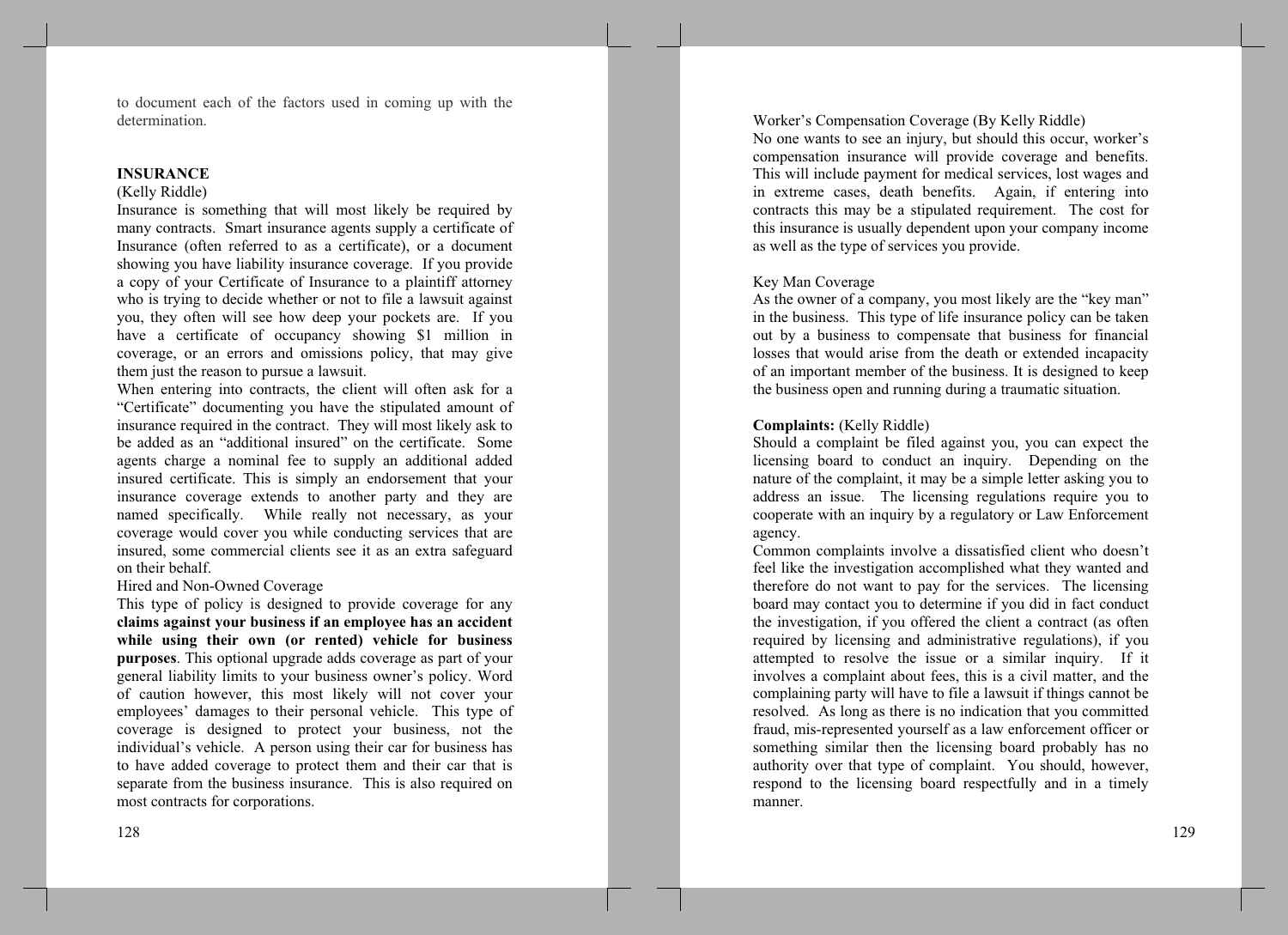# **Chapter 11-Reporting and documentation**

## **Report types and style:** (By Jim Casteel)

As there are many different types of investigations, there are many different types of reports as well as styles. Many fields have come to expect a certain format or report style as an industry standard, but everyone's work product is their own. Where there are certain facts and details that are expected to be included in a professional report, there is a lot of flexibility in styles and format which will depend on the Investigator's preference as well as the client's. To form an industry wide preset for reports may inhibit an Investigator's ability to "build" a better mouse trap" so to speak. Style, Font, format etc. are considerations but there are certain standards that have been adopted for many fields such as accident reconstruction, arson or fire origin investigations. The important thing is to know and understand what is expected in your particular area of expertise; if you don't have experience then you should be mentored by someone who does and seek education in the area before you attempt to work in the field. I find that in most surveillance reports the clients expect time entries explaining the activities as they occurred.

## **Example:**

04:30 A.M. Investigator Cappello departed from his Madison office in route to the area of the claimant. John Doe's residence.

05:06 A.M. Investigator Cappello arrived in the area and observed that the residence was a multi-level single family dwelling surrounded by a rod-iron fence. There was a 1966 MGB parked in the circular driveway in front of the residence. The claimant was observed as he waxed the vehicle. Investigator Cappello observed the claimant as he displayed his ability to bend at the waist, lift a 5-gallon bucket of water, squat, sit, stand, and reach. (See video)

This is one style and there are many options and opinions on what the Surveillance report introduction should look like. I personally prefer the introduction to include the subject's name, address, and vehicles as well as a thorough description of the residence and directions from the Investigator's point of origin. This was a small glimpse of how an official report should look but it is recommended to take classes on report writing if you are new to the field.

## Field notes and/or audio recordings: (By Jim Casteel)

Keeping field notes will allow the Investigator to keep a record of specific information that may later be needed for the detailed final report. Sometimes it can be difficult to keep a pen and paper in hand while conducting surveillance and trying to film. I have found that audio recorders can be somewhat useful, but my greatest assist in the field has become GPS vehicle trackers. I keep my surveillance vehicles equipped with GPS and I use a system that provides detailed reports so that I can go back and find addresses of homes and businesses that I followed the subject to, miles driven and times that the case was worked. Video cameras are also instrumental in documenting detail; using the audio on you video footage to elaborate on details that the visual doesn't pick up is an option however I prefer to avoid recording audio with my video. I do use the time shots for reference on my reports.

## **Fact verification:** (Jim Casteel)

Any part of your report that is found to be untrue can and likely will affect the integrity of the entire report. When describing vehicle ownership, relationships between people, even minor details like beverages and food, make sure you describe them or identify them accurately. Avoid making assumptions such as identifying someone as the subject's wife or husband because you know the subject is married and you have observed the subject in a display of affection with a woman that appeared to be living in the house with him. I have made that mistake only to find out later that the subject (in a workman's comp fraud case) had stayed at home when his wife had traveled to visit a sick relative; the woman in the video was a woman that the subject was having an extramarital affair with. A simple social media search may have helped to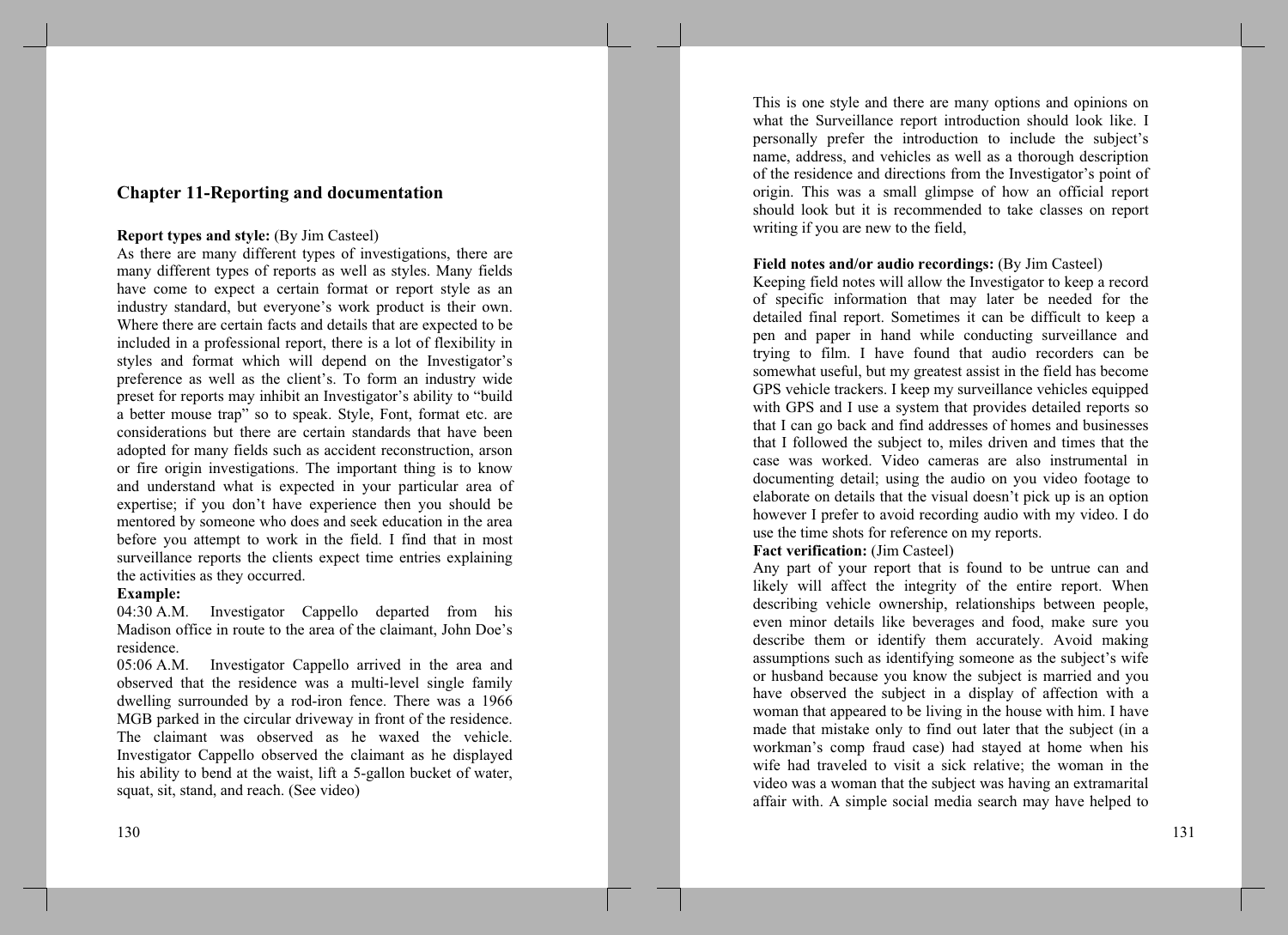avoid the mistake (this did not affect my evidence, but it did cause a scene in court when his wife saw the video). If you don't know, just say you don't know and state what it appeared to be or what you believe it to be. It is hard to challenge a witness about the way something appeared to them and what they believed it to be, this language always leaves room for error.

## Example:1

"The woman believed to be his wife" "what appeared to be a glass of wine".

Furthermore, when describing someone's movements or physical state in an injury case, one question that you will be asked often by opposing counsel is "are you a doctor?" or even "where did you get you medical degree?" Be careful about how you describe someone's actions, if you report that the subject or claimant moved in a normal manner with no signs of pain or impairment, you will most likely be question on how you have knowledge of what is normal for that individual. Did you know the claimant before the accident? Have you ever seen the way the claimant walked before the accident? What training do you have that makes you an expert on signs of pain or impairment? Words mean everything in a report, now what if you were to say the same thing but use some precautionary words that allow you to describe what you observed without giving the impression that you are overreaching your qualifications? "The claimant moved in what appeared to be a normal manner with no *objective* signs of pain or impairment." Now you are testifying to the way it appeared to you and you are speaking objectively about signs of pain or impairment.

#### Example: 2

The Investigator is watching a man at a park and observes that the man is drinking from a bottle that looks like a beer bottle. The Investigator is just a bit too far away to determine the brand. Now if this Investigator were to state in a report "the man was observed drinking a beer", the opposing attorney may ask what type of beer. If the Investigator doesn't know what type of beer it was; the next question will be "well then how do" you know it was been?" If the Investigator didn't take steps to verify the type of beverage that the man was drinking; the

report should have stated "the man was drinking an unidentified beverage from a bottle". Now keep in mind that the burden of proof in a civil case is to satisfy a reasonable mind; the judge will see the video and draw his or her own conclusion. Another alternative is that, when asked what type of beer it was, that the Investigator is able to answer "It was a Coors beer" and when asked how he made that determination the Investigator answered "I observed the man as he tossed it in a trash can then walked away, I then approached the trash can and filmed that there was only one bottle in the trash can and it was a Coors beer bottle." Now the Investigator has accurately described the beverage bottle; the man could argue that it was filled with water, but again you are only trying to satisfy a reasonable mind.

Verification of vehicle ownership, real estate, and other assets should involve supporting documents such as deeds, titles etc. that come from a state or County source when possible.

#### **Accusations and insinuations:** (BY Jim Casteel)

It is important to verify that a crime was committed before making accusations in an official report. Always keep in mind that a person is presumed innocent until proven guilty. I always find myself looking out for anything that might be an invitation to a lawsuit; there for I try to stick with the most accurate description of my observations and leave it up to the people who review my report to decide if a crime was committed.

#### **Bad Example:**

The Investigator films the subject, who is believed to be cheating on his wife, walking hand in hand with a woman and the entering her apartment where he spends the next two hours. This scenario is repeated several times over the next few weeks along with some dinners they had together and a walk in the park. You report reads "The subject was found to be committing adultery with Jane Doe". You must ask yourself if you have definite proof of the criminal charge of Adultery because it is a criminal accusation. Keep in mind criminal cases require a stricter standard of proof that civil cases. Would this open the door to a civil case? So, you didn't catch them in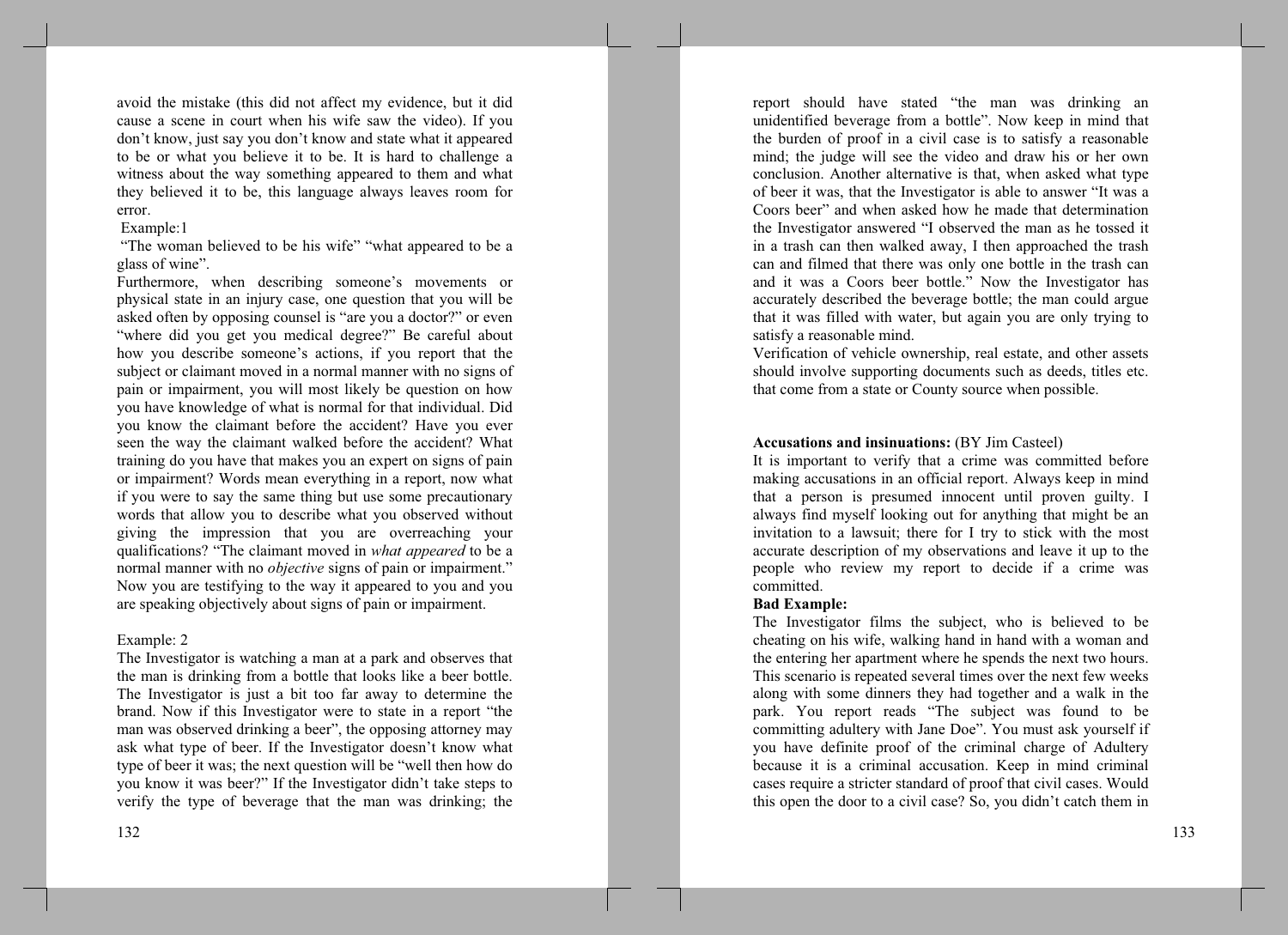bed together, but you do definitely have evidence of a relationship that can easily be defined as inappropriate, and it is a relationship that is occurring outside of and in addition to the subject's marriage. If you were to define it as an inappropriate extramarital relationship, you may reduce your liabilities.

## **NOTE TAKING:** (Kelly Riddle)

Taking clear, detailed notes during any investigation is extremely important during any investigation but is more difficult in surveillance cases. Proper notes should be taken during the investigation and the file updated after each time the case is worked. If the Investigator gets sick, leaves the company or other situations arise, the follow-up investigator will have very little to work with if the file notes are not current. The details also seem to be forgotten after other cases are worked and time goes by, therefore the notes should be written while they are still fresh in the Investigator's mind.

It is also recommended that the term "approximately" be utilized when relating a specific time. This may prevent unnecessary scrutiny of you or the report by an aggressive attorney.

## **Surveillance Notes: (By Kelly Riddle)**

Each Investigator has their own method of taking notes during surveillance which they feel comfortable with, and which works for them. Whichever method the person chooses, it should be a process that is effective and consistent. The investigator may want to have a small notepad on a base that is attached to the windshield or dash through suction cups. The Investigator may wish to have a brief case in the seat beside them to use as a desktop for scribbling notes on a pad. Some Investigators prefer to use a tape recorder and transfer the notes to paper later. If the tape recorder method is chosen, the Investigator will have to be constantly aware of their location in respect to the person being followed so that they do not raise

the recorder to speak into it when they are directly behind the subject in traffic or in other situations where this may be seen. In addition, the Investigator should always have a small pocket size notebook available to take notes on when the person is being followed on foot, in a building or other similar situation.

After the manner in which notes are to be taken is satisfied. the next step is the proper taking of notes. Commonly this involves the who, what, when where and why scenario and includes the following:

A. Initial Notes: The Investigator should indicate when the surveillance was initiated which will include the date and time, as well as the address or location. A description of the house should be noted along with any unusual or distinctive items observed. The area of town should be indicated which should indicate the closest main streets that the reader may recognize. The initial notes should list a description of the vehicles, boats, trailers, or other similar vehicles. The type, year, color, license plate number and registration information should be listed. A typical starting paragraph may be related as follows:

Kelmar personnel initiated surveillance at the claimant's reported address of 180 Roberto St. at approximately 1:00 P.M. on November 11, 2020. The house is located in the Oakwood Subdivision in Southeast San Antonio near Military Dr. and Lackland Air Force Base. The residence is described as a one-story white wood- frame structure with a two-car garage, a chain link fence around the backyard and a decorative water fountain in the front yard. Upon arrival, a red 2018 Chevy Camaro, license number 194-CBS, which is registered to Timothy O'Roudy, 180 Roberto St., San Antonio, was parked in the driveway.

## B. Body of Notes:

Once the preliminary facts are stated, entries should then be made based on the observations. If the subject leaves in a vehicle, the Investigator should attempt to indicate which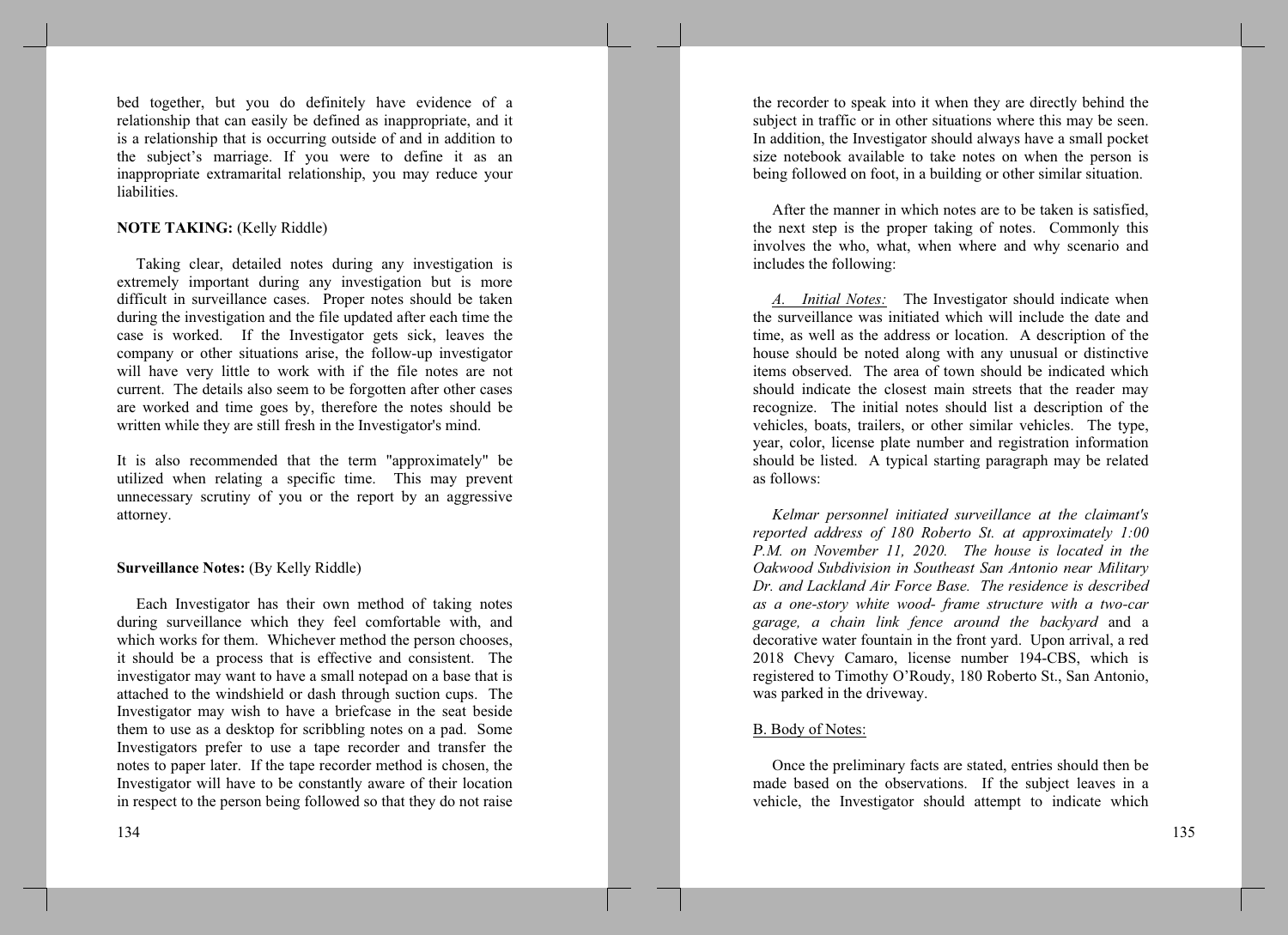streets the subject traveled on, which businesses they stopped at, any activities that they were involved in, as well as other similar information. For example:

At approximately 1:10 P.M., the subject entered the red Chevy Camaro (license 194-CBS) and turned right on Lewis St., left on Roberto Lane, headed north on IH-35, exited on Malone and stopped at the Exxon convenience store at the corner of Malone and Division. The subject then began to pump gasoline into the tank of the car (see video) and paid the attendant before returning to the car.

The body of the notes should be specific in regards to the activities and their relation to the injury. If the subject is supposed to have an injury to the right wrist and shoulder, you should indicate that the subject picked up the newspaper, opened the door or performed other activities with the injured hand. If the subject has an injured back and is observed outside with only a T-shirt on without a back brace on, indicate the same in the report. If you had the opportunity to observe the claimant at a doctor's appointment with a cane or back brace and subsequent surveillance resulted in the cane or back brace not being observed, indicate the same in the report. In short, any activities that occur by the subject or at the subject's house should be indicated in the report. The report should only indicate what was determined or what activities were observed, without any bias or opinions being indicated.

## **Report Conclusion:**

Most reports do not require a paragraph at the end entitled, "conclusion". However, the Investigator may want to indicate certain information or make suggestions that would be appropriate at this time. For example:

Surveillance was conducted at the subject's residence on eight different days. On six of these dates, the subject was observed outside of their residence working in the vard, talking to neighbors and walking the neighborhood for exercise. The client may wish to consider additional surveillance due to the subject's active lifestyle to better document the subject's activities and abilities.

> Most of the time, any information important enough to put into a conclusion should also be indicated in the summary paragraphs. The wording should be changed to not sound as repetitive and to further place the ideas in the reader's mind.

# Proof-Reading the Report:

It is the Investigator's responsibility to provide the report information to the clerical staff in a manner that will allow them to easily type the notes. If the notes are handwritten, they should be as much like the final copy as possible to prevent both the Investigator and the secretary from having to make too many corrections and alterations. Likewise, if notes are dictated on tape or provided in some other manner, they should be easily typed. It is the Investigator's job to relate the notes in a clear, concise, and logical order. The only items the secretary should be asked to enter that are not in the actual notes are information regarding the license plate registrations or other records. However, blanks should be left in the notes to indicate to the secretary that the record needs to be placed there. Often, the Investigator should go ahead and write record information into the notes to keep the logical sequence of facts flowing properly in the report.

Once the notes are turned into the secretary, the report should be typed, printed out on rough draft paper and returned to the Investigator to proofread for facts and corrections. Once the investigator makes the corrections, the secretary should make the noted corrections and then proceed with printing the final report.

# E. Report Attachments:

The clerical staff should print the final copy of the report out, including a cover sheet and attach certain records with the report. The records should include copies of license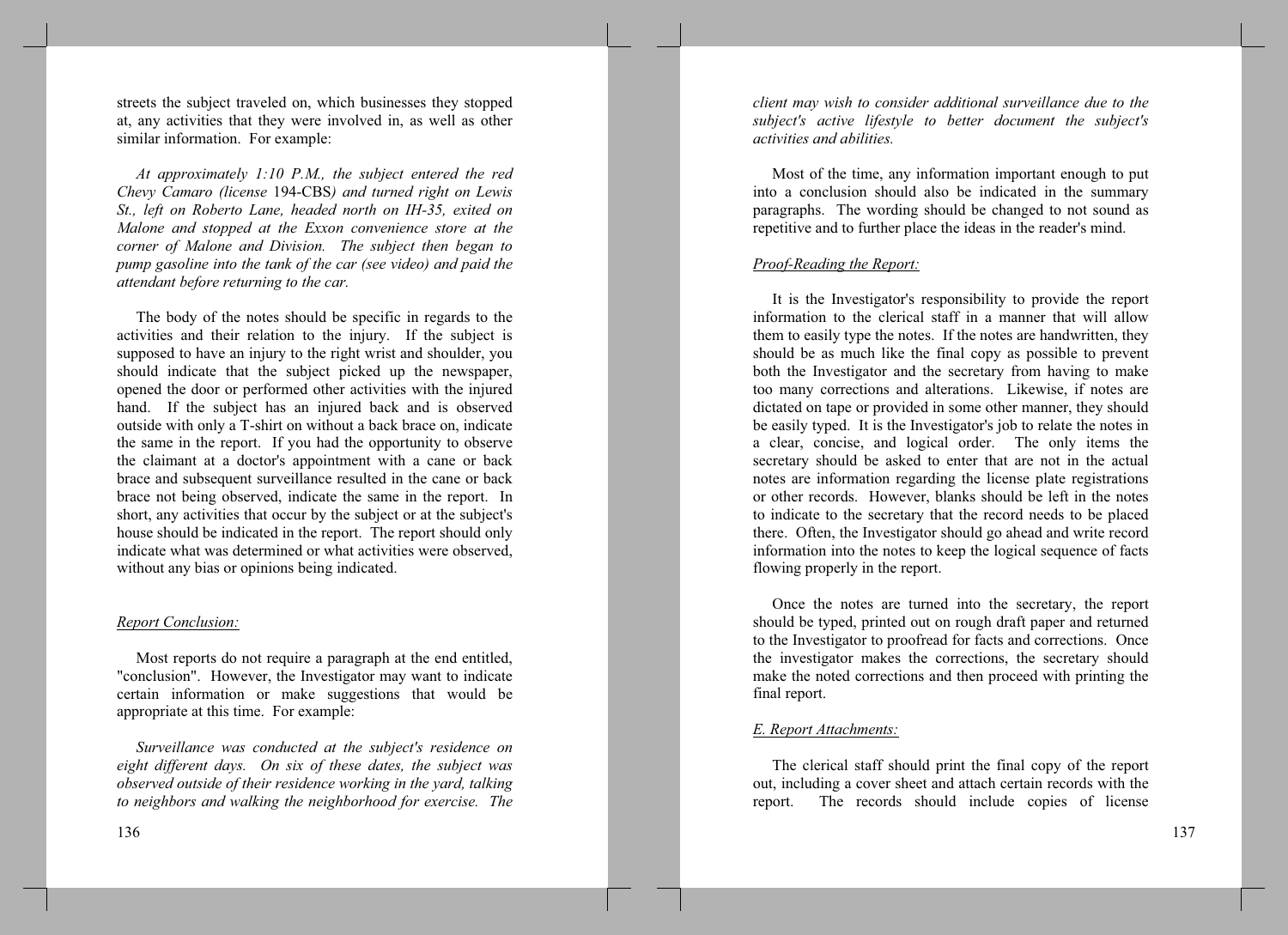registrations, social security trace reports, record checks conducted and any other useful information obtained during the investigation.

## **WRITTEN REPORTS: (By Kelly Riddle)**

The secretary is responsible for typing the written field notes, tape recorded notes or other records into the standard report format. The rough draft is to be printed and proofread by the investigator involved and returned to the secretary for corrections and completion of the final report. The report format is to include the following:

The Cover Sheet is printed on letterhead and will include the client's name, the contact person's name, the client's file number, the name of the person being investigated, the date of the incident in question, your company case number and a statement of disclaimer.

The Request of Client will be the first paragraph on the second page and indicates whom the client and the contact person are. In addition, the purpose and goals of the investigation will be re-stated along with the name of the person(s) being investigated. The name of the Investigator(s) assigned will also be identified.

The Summary paragraph(s) will be the second sub-heading on the second page and will summarize the findings and major topics of the investigation. NO OPINIONS are to be included anywhere within the report as we are to provide only factual events and documentation. The Investigator may include a statement indicating that additional surveillance or investigation time may be needed to further document the client's goals.

The *Details of Investigation* is the third paragraph that is the body of the report and provides the details and findings of the Investigation. Any information obtained through record searches, surveillance or other sources should be included in this section.

The *Conclusion* may or not be necessary. Typically, this is used to support the need for additional investigative work, suggest alternatives or relate similar information.

A report is the opportunity for the Investigator to shine. This is what the client will see and evaluate your services on regardless of what verbal updates you have provided. The report should be professional, well written and contain only facts that are supportable by the details of the Investigation.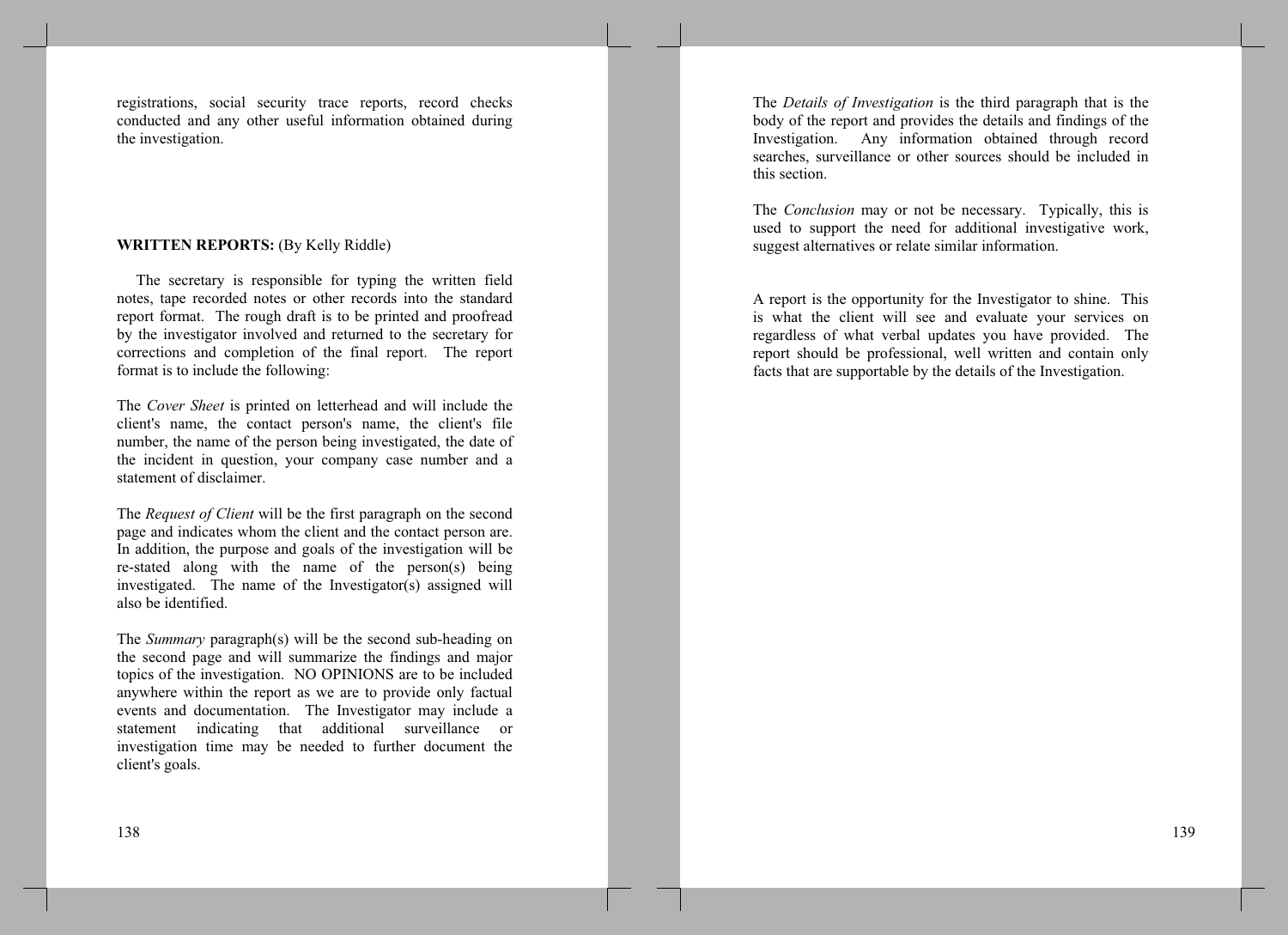# **Chapter 12 - Equipment**

## **Standard investigative equipment:** (By Jim Casteel)

Standard investigative equipment is the equipment that the Investigator would always expect that he or she may need in the field. This will vary depending on the Investigator's specialty. Most niches require an Investigator to document details therefore a pad and pen is a no-brainer and possibly a recorder. As technology advances more of these needs can be met with a smart phone. Standard equipment for an Arson Investigator will differ from that of a Surveillance Investigator or a Criminal Defense Investigator.

## **Specialized investigative equipment:** (By Jim Casteel)

Specialized equipment for an Arson Investigator may include evidence containers, cloves, tweezers, a camera appropriate for taking black and white photos and possibly some technical equipment that can be used to detect accelerants such as a gas chromatograph or a gas chromatography mass spectrometer. Specialized equipment for surveillance can include DVR s, NVRs or their successors, Silent running heating and cooling equipment for surveillance vehicles. signal jammers to avoid camera detection while installing surveillance equipment, computer forensic software, alternative charging options for surveillance equipment, frequency scanners, metal detectors, countersurveillance equipment etc.

## **Conventional Camera equipment:** (By Jim Casteel)

Standard video cameras that are consumer, prosumer, and professional grade fall in this category as well as SLR (single lens reflex) and mirrorless cameras. This is one of the many things that an Investigator should refresh his or her education on periodically. Since I have been in this field, I have seen the standard change time and time again for camera media. In the 1980s VHS tapes and Betamax tapes were the standard and toward the late 80s or early 90s it began to transform to smaller

formats beginning with VHS-C (the "C" is for compact) which greatly reduced the size of the camcorder then to Hi-8 and on to Mini DV tapes before getting to the currently used SD (secure digital) card which is the most common type of media storage at this time in most video and still cameras. This is subject to change again and again in the future and may eventually stream from your camera to your phone and then to your cloud server without the need of media storage. The technology is already being used on some types of cameras. Not to make predictions, but simply to point out that equipment is an ever-changing technology that requires an Investigator to continue seeking the latest and greatest. The main points to keep in mind is to always focus on what features are required to meet the needs of the case (manual focus, zoom, low light capabilities etc.) and to remember that your client is paying professional rate and should expect professional results. You are only as good as your worst piece of equipment. One especially important point that I will make about photography, both still and video is that most all clients will expect a date and time stamp. I personally carry a variety of cameras because smaller consumer grade camcorders work better in some situations and a more advance camera may be needed in other situations.

## Covert and custom-built camera equipment: (By Jim Casteel)

In some cases, an Investigator can enter a store, restaurant etc. and film with his or her smart phone without being detected; I don't condemn that, but it does require some caution and has its limitations and inconveniences. There are many types of covert camera's available which range from body-worn and handheld to stationary. Some cameras are built to be disguised as key fobs, watches, buttons, light switches, you name it. Others are simply board or ribbon cameras (see definitions) that give the technically inclined Investigator the flexibility of designing his or her own covert camera. There are different levels of quality with these types of cameras therefor some are much more reliable than others and have sharper pictures and a greater low light capability. The media storge capability differs in these cameras as well so be sure to understand what the maximum storage capacity is and how much of that capacity is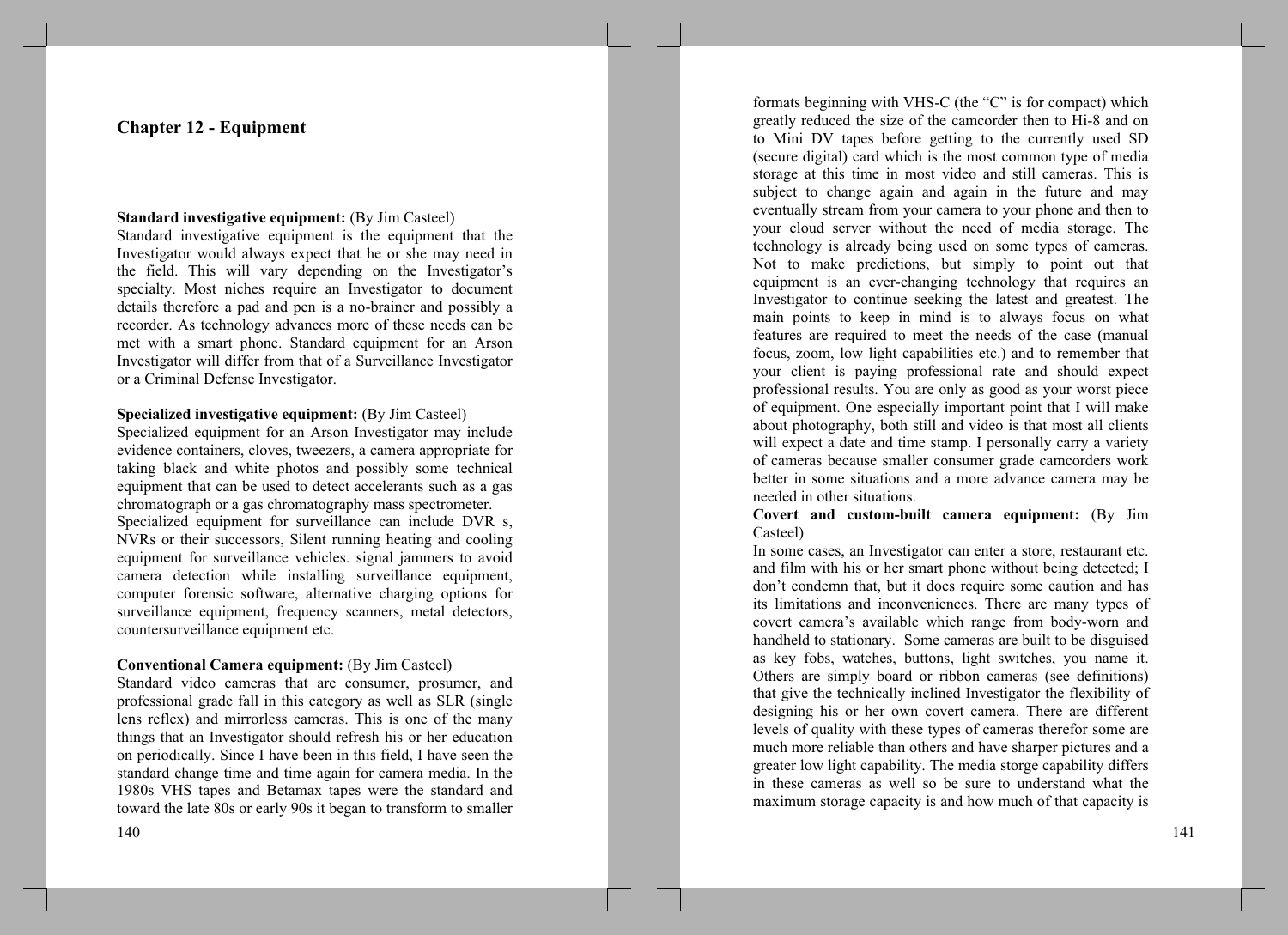available. Media storage is one of the two greatest hurdles to negotiate with covert cameras and the other is power. Bodyworn and handheld devices typically rely on battery power which always has its limitations, stationary covert cameras have power options such as A/C or solar charging.

One other especially important consideration when using covert cameras is to make sure that the placement of the camera does not violate any trespass or privacy laws. Even body-worn or handheld cameras can present a problem if you are entering a place that is posted (No Cameras or Video equipment allowed) this is common in concert halls, strip clubs etc. Remember that the best way to handle a lawsuit is to avoid it!

# Cellular or sim card-based cameras.

These cameras can be extremely useful in the field and there are several options such as Rio Link, Arlo Go, etc. These cameras can transmit a live video signal to you phone or, in some cases, your laptop without being connected to Wi-Fi. They do, however require a cell service plan which comes with a monthly fee. The one I use allows me to record directly to my cell phone and I can email, text or store the videos. I can also set it to record to an app anytime motion is detected. These cameras are not very covert at this time but that may be the next thing coming. Some of the cameras have camouflaged covers that help a little when it comes to hiding them in wooded areas. Remember to always check to make sure that you're not trespassing when placing one. I typically use this type of camera in a parked vehicle to keep an eye on a vehicle or situation remotely. The camera can be placed anywhere where cell service is available which is just about anywhere these days. It has an internal battery that will typically last for days or weeks depending on how constant you are about viewing the stream. These can be particularly useful when handling theft cases in a remote area where Wi-Fi isn't available such as a hunting camp or lake house.

Useful Surveillance equipment.

There are many other types of tools, accessories, and devices that I consider useful if the investigator is working in a surveillance type field. The largest of these would most likely be your vehicle. Many Private Investigators prefer SUVs or Minivans to standard sedans or coups, but different vehicles work better in different situations. I have had success in many cases driving vehicles such as a Honda Accord hatchback, a large Thunderbird sedan or a Toyota Camry. I have used SUVs and minivans quite a bit and I have used industrial vans and tool bed utility trucks. I have had a few cases where I would hire a pilot and rent a small aircraft and have even used helicopters. The two main factors in choosing a vehicle for a case is adaptability and budget. The vehicle that you choose to be your primary surveillance vehicle should be equip with everything you can foresee needing for the assignment that you are taking on. In my case I always have a way to power devices such as camera chargers, laptops, etc. many vehicles have onboard inverters which allow the use of 120 V A/C devices. Those with onboard inverters typically only have one receptacle to plug into and are very limited on the watts available. A 300-watt inverter with dual receptacle's can be purchased at most big box department stores, auto part stores and some truck stops as well as online. Some investigators take long term surveillance jobs more seriously than others and want a back-up battery system to assure that they can still have enough power to start their vehicle once the job is concluded. I have a series of 100-amp lithium 12 VDC batteries in my primary vehicle which are charged through a 12 VDC on board smart charger which is linked directly to my vehicles primary battery which is referred to as the doner battery. If the doner battery drops below 12.4 Volts, the charger will not allow further drainage. The series of batteries power a 1500-watt inverter which is a little excessive for the typical fan and chargers, however I have it running a small room air conditioner which has an exhaust that feeds out from a vent mounted in the floor of the vehicle. This allows me to remain covert in tight areas without running the engine of the vehicle.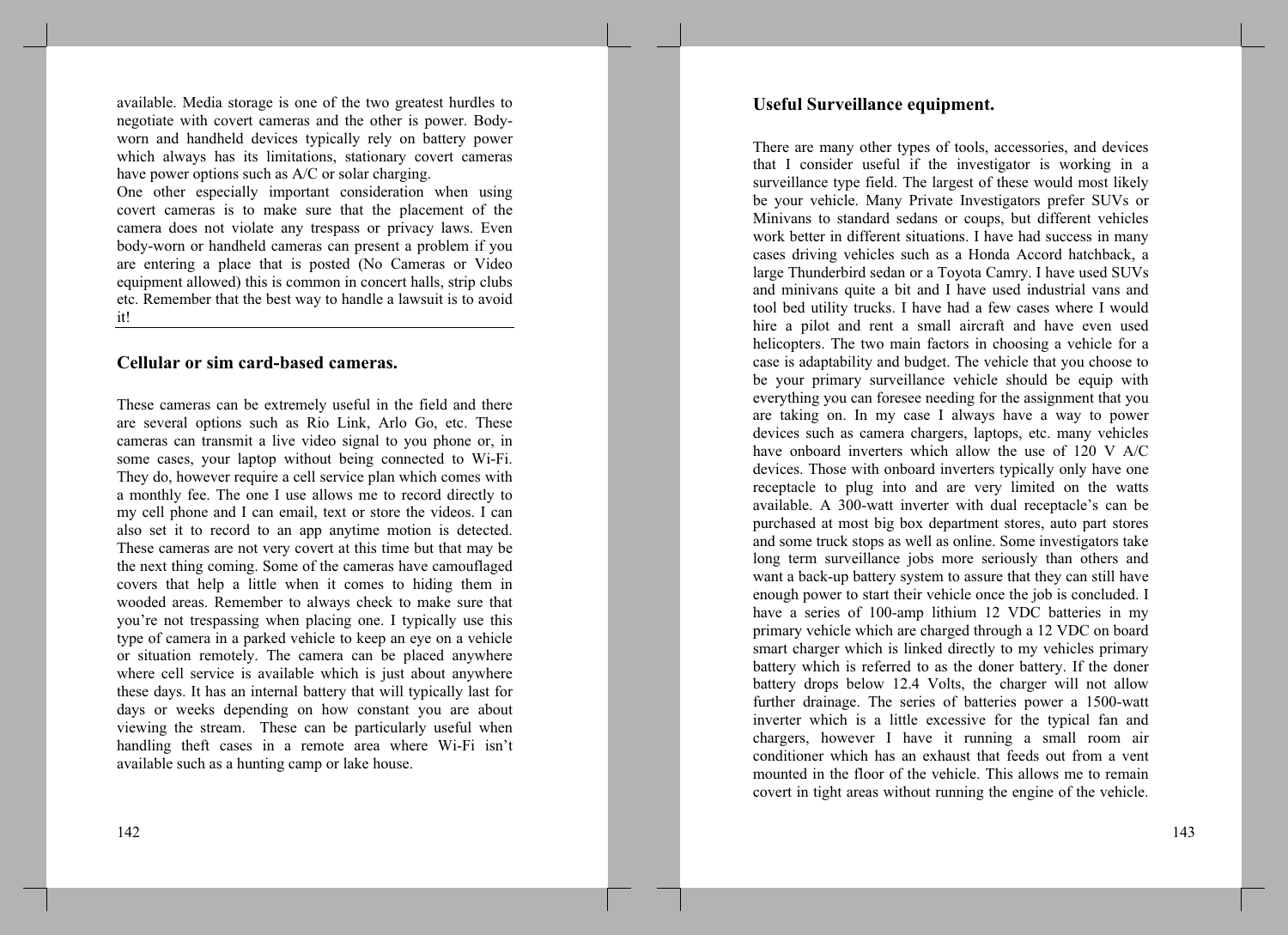This is an idea situation in very hot conditions where running the engine would draw too much attention but is very expensive. The 100-amp lithium batteries cost around \$900.00 each and a series of at least three are required if using an isolator and charging with your vehicle's alternator; two will work if using a 12-VDC charger. The more practical alternative is to cool with a small 12 vdc fan which is available at most department stores and auto parts stores. With the use of a fan, I would still recommend a back-up battery even if you just use a single 12 vdc deep cycle marine battery and charge it between jobs. Visual aid is another handy piece of equipment, although you can use the zoom on your camera for most of these types of tasks, a good pair of binoculars is always a good addition to your equipment arsenal. Binoculars range in quality and in price, you can let your own desires and budget guide you, but a \$150.00 to \$250.00 pair will do just fine although you can spend in excess of \$3000.00 easily. A monocular is another option and can be purchased online for as little as \$25.00. There are so many different types of covert cameras, GPS trackers, audio recorders etc. that keeping chargers for all of them can be a challenge; I recommend keeping a variety of charge cords and adapters on hand as well as a small pack of AA-batteries and AAA-batteries as well as spare camcorder batteries and any other specialty batteries that you might need. Gear for wooded surveillance is something else that I like to keep on hand. You never know when an assignment will turn into a wooded surveillance job. I have started surveillance in a tight knit gated community where there were no woods around and there had never been a need for wooded surveillance in the three months that I worked the case. On that day though, the subject met a girl at a state park, and they took a hike up a trail. I have also had cases in an urban area with not much more than a hedge in the side vard, but, with the owner/client's permission, I was able to hide in the hedge with camo and film the subject and the paramour as they came out together. There are a lot of different styles of camo, but I prefer a thin mesh type that is made to pull over the cloths that you already have on. This way you are already dressed for the climate, and you don't have to carry one set for warm weather and another for cold. That is even more important during the times of year

when you can be burning up during the day and freezing at night. This is another reason that wearing dull, or earth tone colors can be helpful, I prefer colors such as tan, brown, black, dark or hunter green etc. Face coverings are also available in the thin mesh, but I like to carry a warmer camo mask for the winter. The same goes with gloves. A good flashlight is a lifesaver if you need to film a tag at night, but you can't get in a position to shine your headlights on it without being exposed. Plastic, latex or rubber cloves are a must as well as both small plastic bags and some larger garbage bags. You never know when you may have to grab someone's trash or pick up something that could be used for evidence. I used to carry labels for evidence bags, but it seemed to be too much of a task to keep them from getting damaged after a while, so I started carrying a sharpie and a roll of painter's tape to make labels with. If you have room in your vehicle and expect to be retrieving trash on a case, I recommend carrying a large plastic tub with a lid that has a good seal. Trash can leak in your vehicle and/or produce an odor that you wouldn't want to have to tolerate. Props are handy in many cases; most surveillance vehicles are not big enough to carry every possible prop that you might could use, so there are a few things that are easily stored such as a traffic vest, emergency cone (the fold out type) work) hard hat etc. Hard hats are touchy because different companies, counties and municipalities have different standards in hat colors to indicated if the wearer is a worker, foreman etc. If you happen to be trying to pull off a setup near someone's home who is familiar with the local standards, you could give yourself away. You don't want to impersonate a county or city official for any type of setup and it is much easier to pass yourself off as an independent contractor. Example: I had a suspected injury fraud case in a rural area with no practical position for surveillance. There was a ditch running down the side of the road with just enough room to park a vehicle. The area was mostly flat with grassy yards and some small bushes but wide open for the most part and the yards were all several acres. I first thought about pretending to be a contractor working on gas pipes, but I wasn't sure if they even had gas out there and was pretty sure that they would know so I wasn't to keen on that story. I went to a local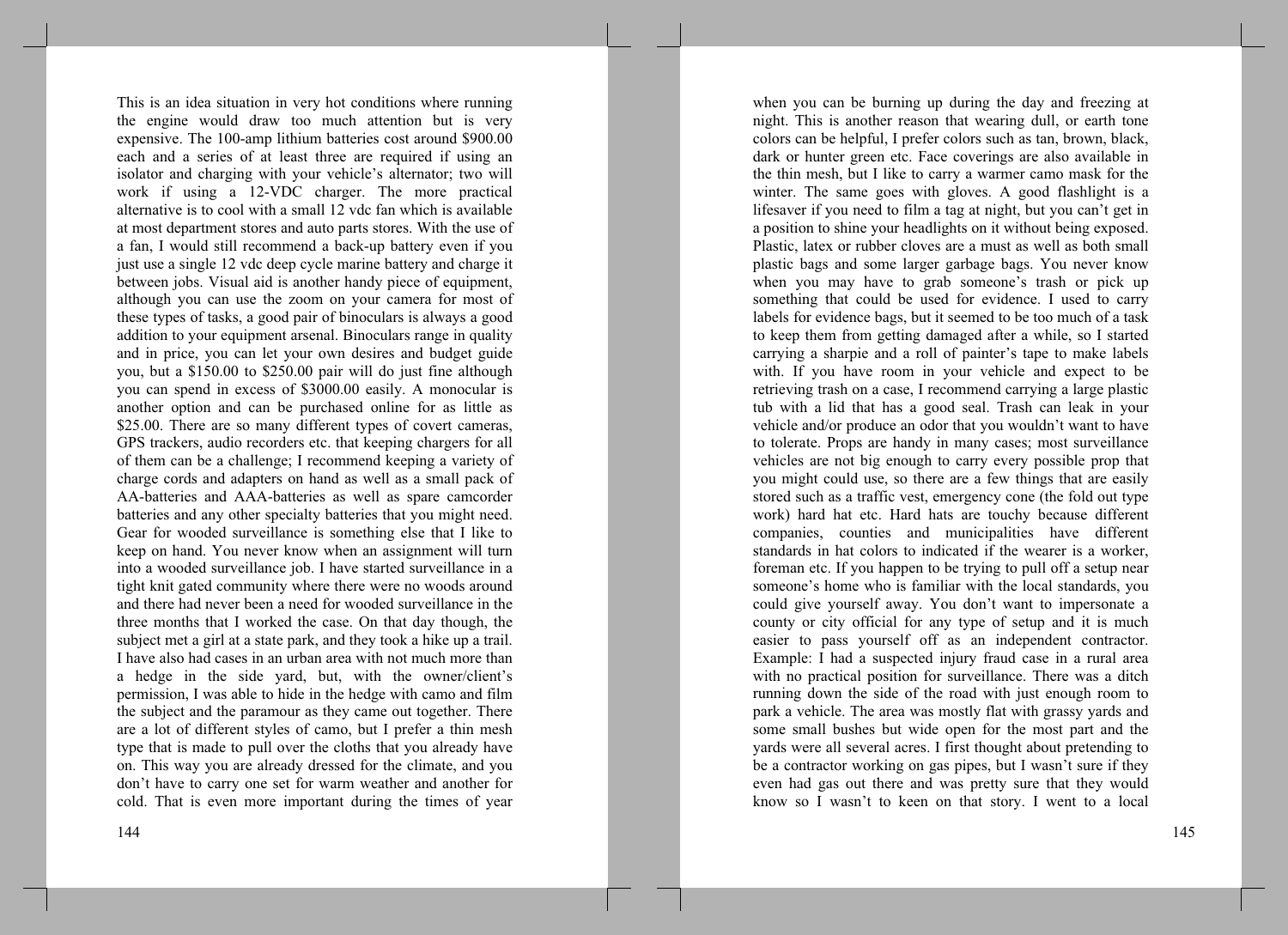hardware/ farm supply store and bought two large couplings made from plastic. The couplings were about 2.5' wide and 1' deep and were heavy black corrugated plastic. I loaded these couplings in an enclosed bed of a utility truck, which was purchased specifically for these types of surveillance situations, I also loaded some post hole diggers and some shovels. When I set up in the area, I placed a camera on a PTZ (Pan Tilt Zoom) panhead in the back of the truck, set the shovels and couplings at the edge of the ditch and then just sat in the front seat of the work truck dressed like a worker. Within 30 minutes of the setup a curious neighbor stopped to see what I was doing there. I explained that I was sent there by my employer who does contract work for a chemical testing company that is putting some sort of traps in the ditch, something about testing to see if the weed killers used would affect the wildlife in the area. I further explained that all of that was above my head, and I didn't really understand it, but my job was to dig holes and put the sleeves (couplings) in. I also explained that the ground had a lot of slate in it, my boss told me that they were sending someone out with a jackhammer, so I was just waiting which was fine with me because I get paid \$6.75 an hour anytime I'm on the clock. That did the trick and I remained there the rest of the day and was able to film the claimant cutting grass, carrying 5-gallon buckets, working on a fence etc.

#### **Smart phone apps for the Private Investigator:**

#### (Jim Casteel)

Again, this is one of the many areas where an Investigator should refresh his or her education in periodically. The word "app" may be obsolete in five or ten years. Right now, there are many apps (smart phone or computer applications) that can help with a variety of tasks such as scanning for IP transmitting devices, putting date stamp on your phone's

146

camera, taking measurements etc. It's always a good idea to explore what's out there and network with other Investigators to see what they have discovered in this area.

#### **Drones:** (Jim Casteel)

There are two sides to consider with this technology, it can be a tremendous help and it can also get an Investigator in deep trouble if used illegally or inappropriately.

Drone designs, features and sizes are variable and are changing as quickly as drone laws are. Again, keep up with the technology and with your laws that govern the restrictions concerning the places and purposes for which a drone can be used. The fines associated with mis-use can be significant not to mention exposure to possible lawsuits that could accompany the consequences. In most cases a permit, for each specific case or task, is required if you're planning to use a drone. With that said, there are many good uses for a drone in this profession. Drones can provide accident Investigator with the most current look at the layout of an intersection or accident scene that one could possibly get with an option of a multitude of angles. I have seen a drone used in a capital murder defense case to illustrate the path the shooter took while fleeing from the scene, this was significant to show that this was the path to his home and that he wasn't just trying to chase down the victim. I have seen drones used to check riverbanks for missing kayaks that went adrift. Drones can be handy in conducting preliminary surveillance in rural areas to determine means of travel, local attractions such as fishing areas, shopping centers etc. The one thing you don't want to do with a drone is to look over a privacy fence or onto any property that is privately owned and offers a reasonable expectancy of privacy. I have spoken with Investigators who carry small drones in their equipment pack when doing surveillance from a wooded area. This was done to help them get directional assistance if they were detected by dogs and had to go in deeper to avoid being detected by the dog's owner. This can cause the Investigator to have to travel a distance through the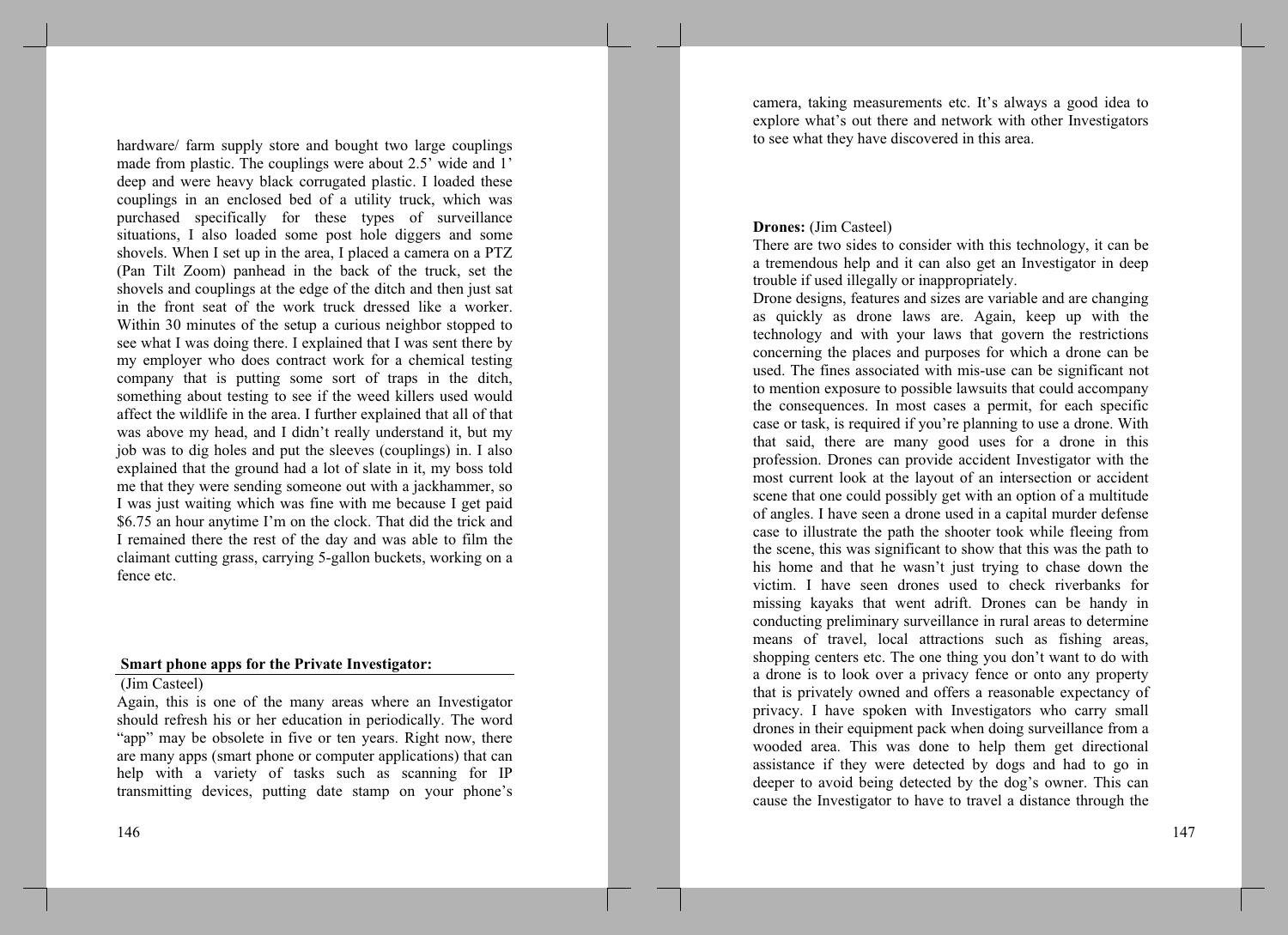woods very quickly and could result in the Investigator losing his or her since of direction. A drone will allow the investigator, once out of danger, to look around and find his or her way back out of the woods.

There are restricted areas where drones cannot be used, check online for these locations and be sure that you are not violating the perimeters of these areas. I had a case that I was helping Kelly Riddle with which required aerial photos at a location that was very near to an airport. We knew that this area would be restricted and for good reason, so I hired a pilot with a small aircraft to fly me over and take the photos that the case required. In most cases there are solutions to allow a legitimate method to reach the client's needs.

Drones have become an asset in locating missing people in cases where the people were hiking, camping, hunting etc. Most of the time Law Enforcement or Forestry Service is involved and will have their own drones, but in cases where they don't, they will often except help from anyone who does. These types of drones can be equipped with thermal imaging cameras that allow the user to see the heat signature of the person or people who are being searched for.

# **Chapter 13- GPS Tracking Equipment:**

#### (Jim Casteel)

When, where how and if GPS can be used. GPS (Global Positioning Satellite) technology is used in many different types of consumer products including video cameras, drones, and navigational equipment, but for investigative use we will be speaking about GPS technology used in asset or vehicle tracking devices.

# Types of GPS tracking devices.

There are many different types of GPS tracking devices which vary in size, shape, power source, performance options etc.

The smaller devices come with sacrifice of either battery life, frequency of updates or both. These are still useful in short term covert assignments. Most cell phones have location services that utilize GPS technology and I have had many clients come to me with suspicions that arose from the location services on a spouse's phone. It's important to understand the difference in the way that information from GPS technology on a phone is delivered to the end user as opposed to the way a GPS vehicle tracker delivers it. The primary difference is that if a vehicle or asset tracker loses the GPS signal it will default to the last known position and a cell phone locater will typically default to the nearest cell tower. The phone is made to automatically switch to using the cellular service vs the GPS (Global Positioning Satellite) service when GPS signal is lost. That difference can be significant because the cellular service will show the location of the nearest tower to the phone which may be up to five miles away. That can be a problem if the end user doesn't know how to determine if the location report is indicating GPS or cell and assumes that the device being located is at the tower location being shown when the device is actually in the spouse's purse in her office at work just as it should be but just has no GPS signal. I have had a lot of unfounded suspicions which arouse from that misunderstanding of the technology. The Asset tracker, on the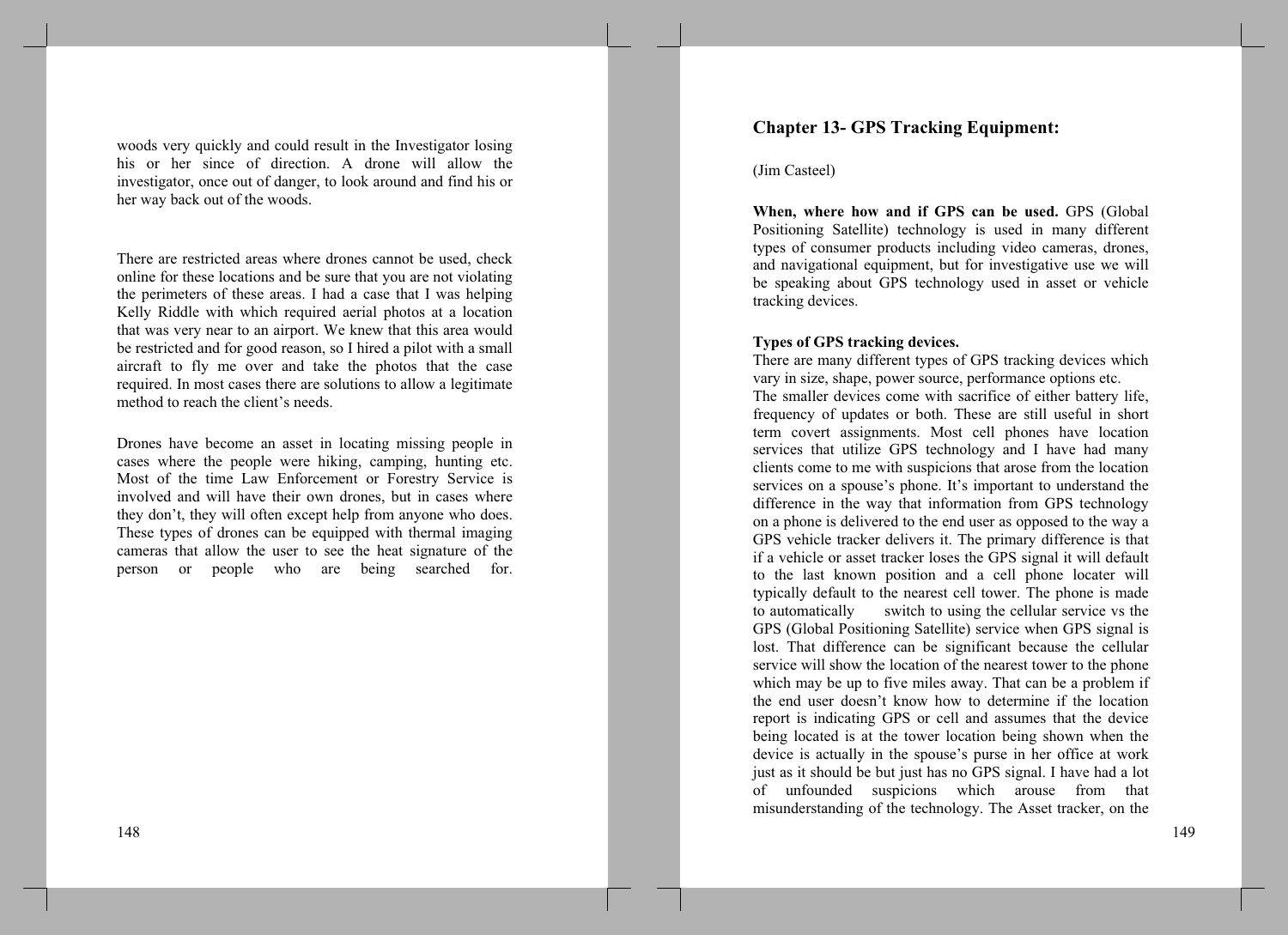other hand, can usually be set to different intervals of updates and will show the level of strength of the GPS reception. The approximate location can be determined with this information. Example: The tracking software shows that the device was traveling at 12 mph on a city street, it is set to update every minute when moving and once an hour when stationary. The device has not updated in three hours, but the battery had plenty of charge. The person who operates the vehicle being tracked has an office about a block away and while there they park in a deck. You can calculate that the vehicle is at the office. Both systems can be fairly accurate, but they work differently and knowing what you are reading and what it means can be the difference in making inaccurate evaluations of the situation.

#### Legal aspects:

Laws that regulate GPS tracking vary from state to state and are subject to change with each legislation session in each state. Always check to make sure that the method in which the device is used is within state law where the device in being used, especially in reciprocating states. The two primary considerations when using a Tracking device are:

1. Where and how the tracker is placed. The location of the tracker on the vehicle plays a big part in the reception that the device will get from both the GMRS side or cell side of the device and the Global Positioning side or the side that reads satellites to calculate its location.

When placing a Tracker on a vehicle, the location of the vehicle that the investigator is accessing to place a tracker on is important because, even if you acquire proper permission to track a vehicle, trespass can still be an issue.

**Example:** The Investigator has permission from a client to place a GPS tracker on a vehicle driven by their spouse. The spouse has left home and is currently staying with a friend or relative. Can the Investigator go onto the property to place the GPS without the property owner's permission?

The simple answer is no. There are some exceptions such as a multi-family dwelling with public property; but privatelyowned property is normally off limits and violations of that can

150

lead to criminal and/or civil action being taken against the Investigator and his or her clients.

Ownership of the asset or vehicle that the tracker is placed on. The rule of thumb that I currently go by in Alabama is to make sure that my client has a legal and/or equitable interest in the vehicle. That would mean that the vehicle is titled, at least in part, to the client, or the client is listed as a lienholder on the vehicle, or the vehicle is titled to a company that the client has an ownership interest in or is a marital asset, or the vehicle is titled to the client's spouse making it a marital asset. If the ownership interest is based on the vehicle or the company that owns the vehicle being a marital asset, it is important to have the client sign an authorization form in which he or she swears that there is no pre-nuptial agreement separating those assets.

There are other uses for GPS tracking as well, tracking assets to prevent theft is one use and tracking a child's toy, diaper bag, car seat etc. is another use but cannot be legally done in some states. Again, always check local laws. Some GPS devices found online may also have the ability of sending or recording audio; beware of this because in most situations it is illegal for a Private Investigator, or anyone for that matter, to record a conversation that they are not a party of. That means that, even with the vehicle owner's permission, if you record a conversation, or even listen to it through the transmission from the device, and you were not a party to it, you are in violation of the law. If this is considered an illegal installation of the device, a Judge could rule that any evidence discovered through these illegal means be deemed inadmissible.

## Placing a GPS on an asset:

GPS trackers are made in a variety of sizes but with smaller size there usually comes the sacrifice of either the duration that the battery will last or the intervals between location updates. Some of these devises are easily hidden on different types of assets and are commonly used by Investigators in a variety of different types of cases. The devices that are used more commonly by Private Investigators consist of the GPS unit, an extended lithium battery pack, and a waterproof case with one or more magnets. These devices are generally placed beneath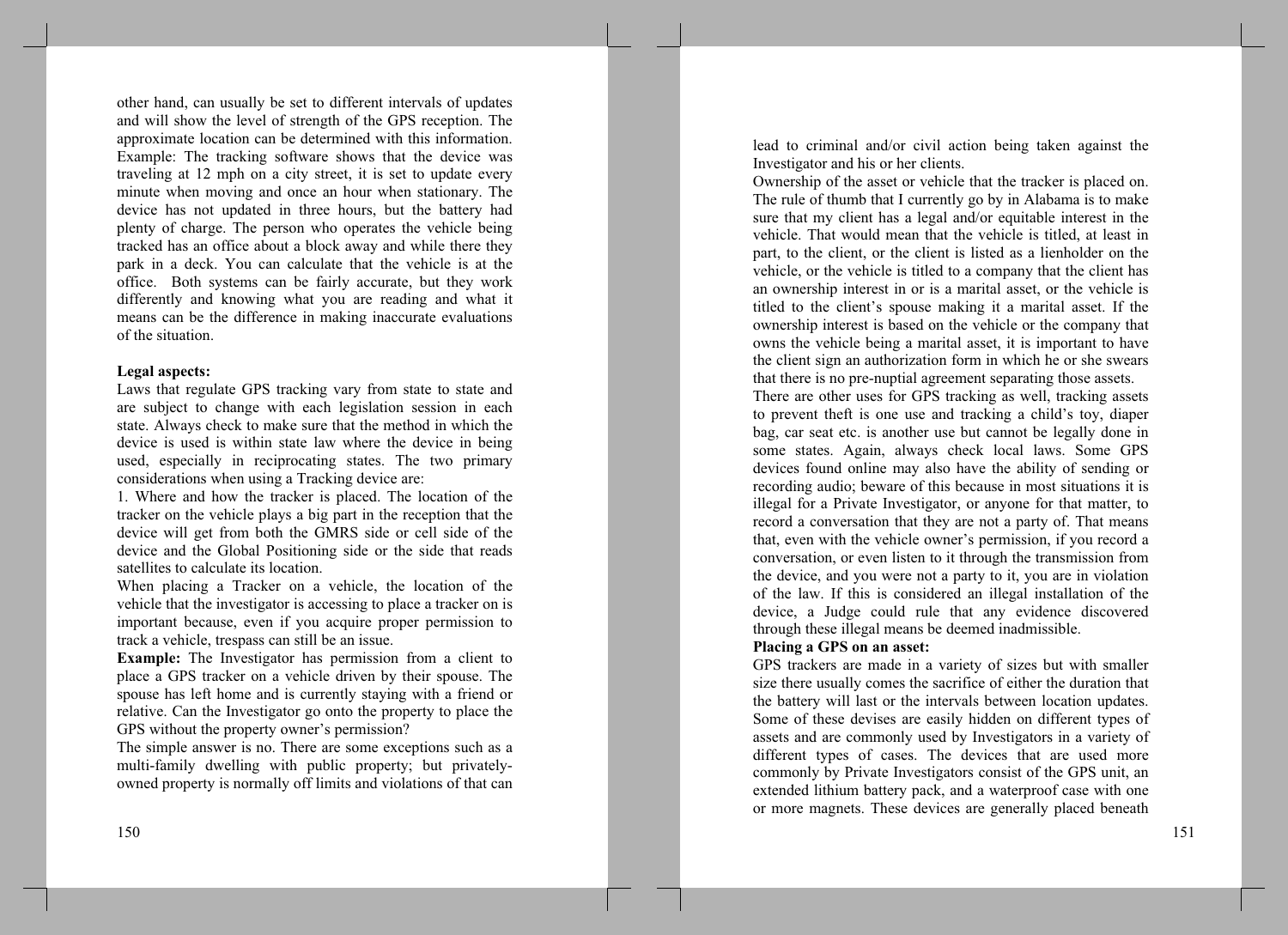the vehicle. It is important to make sure that the device is not placed near any moving parts or where it would interfere with the functions and operation of the vehicle. It is also important to place the device away from any source of extreme heat such as exhaust components. The devices can transmit and receive through plastic and glass but can be blocked or partially blocked by metals. It is important to keep this in mind when choosing a place on the vehicle for the device. Areas beneath plastic rear bump covers are the most common area to place the devices, the device would be magnetically attached to a piece of metal support or unibody panel under the plastic bumper cover to keep it concealed but allow optimal connection to the satellites and cell towers. This is not always an option, especially in trucks and some types of Jeeps where the bumpers are all metal. One major problem with these vehicles is reception from the limited locations that are available, but today's GPS devices work much better in low reception areas that the devices of ten years ago. Many of the newer vehicle have a large percent of alloy in the metals that are used for the unibody as well as the exterior structural panels. Alloy body parts make attaching a magnet very difficult, in some cases a lighter weight box and industrial strength Velcro as opposed to a magnet is the best option. Always carry some sort of wet-wipe and a dry cloth to wipe an area down with before using Velcro. Keep in mind that vehicles must be serviced, and service technicians may point the device out to the vehicle's driver if they see it. Consider what areas are commonly accessed for standard service and avoid placing the unit where it can be seen while working in these areas.

In child custody cases, in states where GPS can be used without breaking and laws, GPS is often used on vehicles when there is permission from a party that has ownership interest; but once the parties are divorced, if the custody issues continue the right to track the vehicle is gone in most cases (and must be removed from the vehicle if possible, if not possible a record of the termination of service to the device is recommended). That is when Investigators may consider tracking a toy, a car seat or travel or diaper bag that belongs to the client but is kept with the child. In these cases, the battery

152

only needs to last through the duration of the visitation and, even if the battery dies, the toy, or asset may be coming back with the child. Looking at tracking assets or product inventory for theft detection is a completely different story, you may even consider the GPS as a disposable tool. There are GPS asset trackers that can be hard-wired to a trailer or piece of heavy equipment and has a relatively low monthly service charge but has extremely limited location detection intervals, perhaps as seldom as once a day. The standard GPS trackers offer location intervals as frequently as every 10 seconds but come with a higher monthly service charge. These devices do offer more features such as geo fence or perimeter options. Perimeter options allows the user to set areas on a map and alerts that will message the users phone anytime the device goes in and out of that area. There are many other features available such as speed violation, low battery warning excessive idle and engine off and on (in wired in devices) and many other options. It is important to try and maintain the ability of Private Investigator's use of GPS tracking devices, most legislation that has been introduced in other states to restrict the use was introduced as a result of someone in power getting caught doing something and GPS tracking was used by the Investigator who obtained the evidence. The truth is that, in most cases, they were caught before the Private Investigator was ever hired. The only question was, "how much was it going to cost to get the evidence?". In most adultery cases the subject of the investigation either ends up paying for the Private Investigators services of it comes out of the assets that are to be divided. Either way, using a GPS just saved the subject some money, the evidence would usually be obtained with or without it. The unfortunate part of the restrictive legislation is that it does prevent people who are less fortunate financially from using a Private Investigator to protect themselves against a spouse who is abusive and has a restraining order or PFA against them or to investigate allegations of child abuse or neglect. GPS tracking technology has made it possible for lower income families to afford private investigative services and provide the court with information that assist a Judge in making decisions that will protect a child for abuse or molestation. Before GPS tracking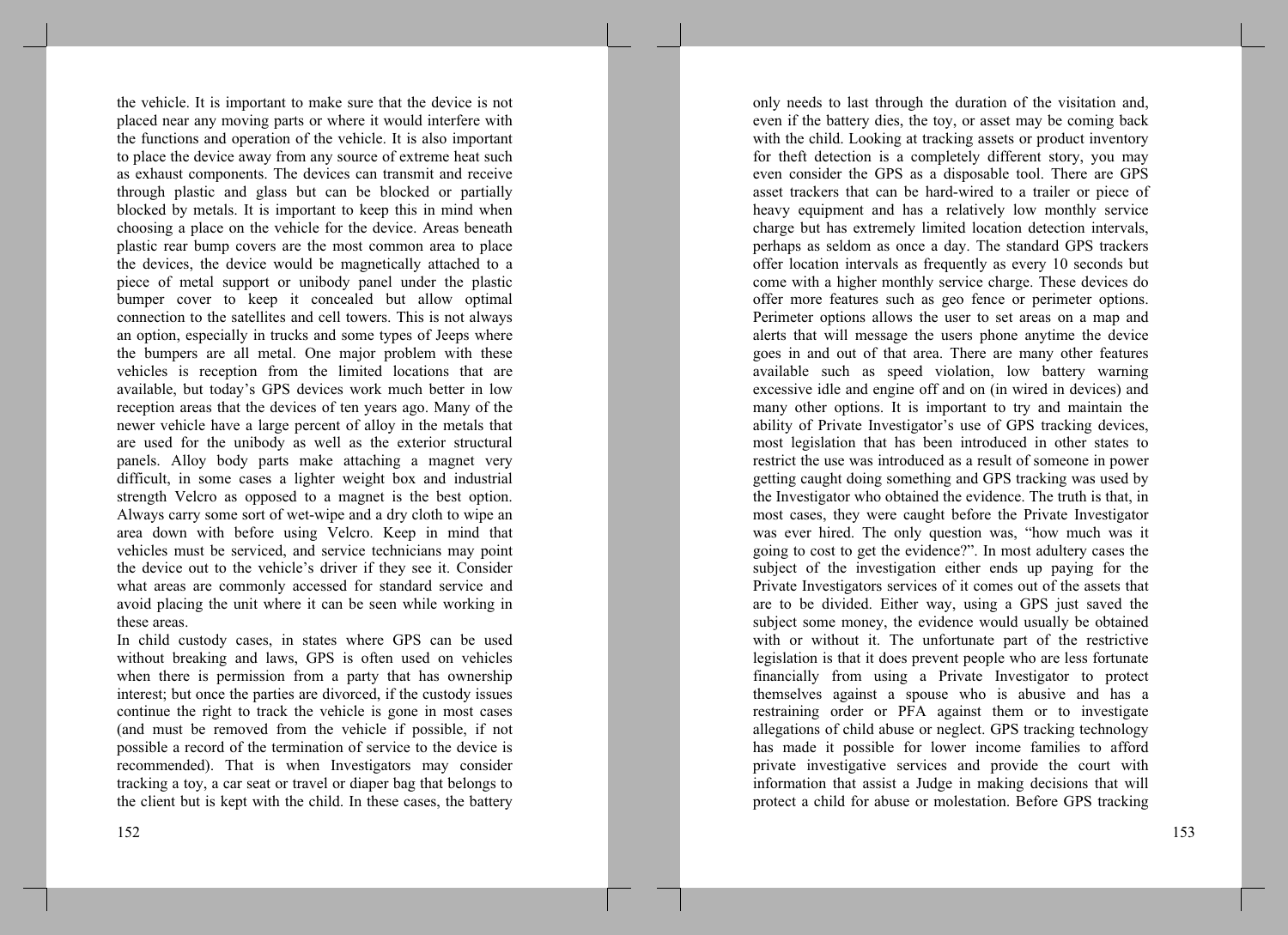was available; only children of wealthy parents were privileged to that level of protection. It is unfortunate that some states have stripped those children of that protection in a failed attempt to protect wealthy men from having their mis adventures exposed.

# **Chapter 14 - Surveillance:** (Jim Casteel)

#### **Stationary Surveillance:**

Stationary surveillance simply means to conduct surveillance from a stationary position. This can be manned or unmanned surveillance.

Manned stationary surveillance is usually conducted from a parked vehicle or a building; but can also be conducted from other locations such as a wooded area, boat, dumpster, cardboard box etc. The position depends on what the Investigator's best legally accessible option is and sometimes the Investigator's determination.

No matter where the surveillance is being conducted from, there are some important factors to consider. Having a position that is likely to allow the Investigator a view of the area where the activity of interest may occur or be occurring is especially important. In many, or I should say "most" cases, it is equally important to remain undetected. In some cases, having a position that will allow you to quickly convert your efforts to mobile surveillance (or tailing the subject) can be equally as important.

It does not take much to make yourself stand out from the crowd, the way you park your vehicle or the area that you park in can give you away. Try to blend in with other vehicles or with normal activity for your surroundings. Just to share a couple of techniques that have worked for me, I'll tell you about time I was working in a Wal-Mart parking lot out of a rental car, and it was too hot to sit in the back seat with the AC off, so I sat in the front passenger seat so, it would appear that to others, that I was waiting for someone who was in the store. That works in some cases, I have also had situations where the

subject of an adultery investigation was sitting in a parked vehicle in a public parking area with the paramour engaging in intimate contact. In more than one of these cases, I would hide in the rear of a van or an SUV and have someone drive it for me. I would have the driver pull up next to the subject's vehicle and then get out and either walk away into a nearby business or get in another vehicle and leave, giving the impression that the vehicle was now a vacant vehicle. I have also used this same concept bot without a second drive or a pick-up vehicle. In that case the subject and the paramour were parked at a ball field which had a running/walking track around it. I put on some running clothes that I had in the vehicle with me and got out of the vehicle. The couple had seen me pull up and were keeping an eye on me so I made sure that they could see me stretching and then taking off down the track. As soon as their view of me was blocked, I snuck back up using my vehicle to hide behind then re-entered my vehicle from the rear door on the opposite side of the side that they were parked on. This allowed me to sit there and film from behind tinted windows while they were under the impression that my vehicle was vacant.

Be aware of who else may be able to see what you're doing, even if they are not part of the situation, a good Samaritan can cause problems by pointing out to your subject that you are filming him or her.

When conducting surveillance from outside of your vehicle always make sure that you are not trespassing while choosing the area that you will be setting up in. If you are a smoker, you may want to consider dropping the habit while on surveillance; smoke coming from the window of a vehicle is an advertisement letting people know the vehicle is occupied.

When conducting surveillance from a wooded area it is best to have some camouflage apparel with you or at very least some earth tone colored clothing on. If you plan on spending a bit of time in the wooded area it is important to carry water (a dry throat can cause a cough that may give you away), extra batteries for your camera, a cell phone (kept on silent) and some type of snack. Be aware of dogs in the area, they can smell you and your food. In extreme cases I have had to go to the extent of washing my close in scent reduction detergent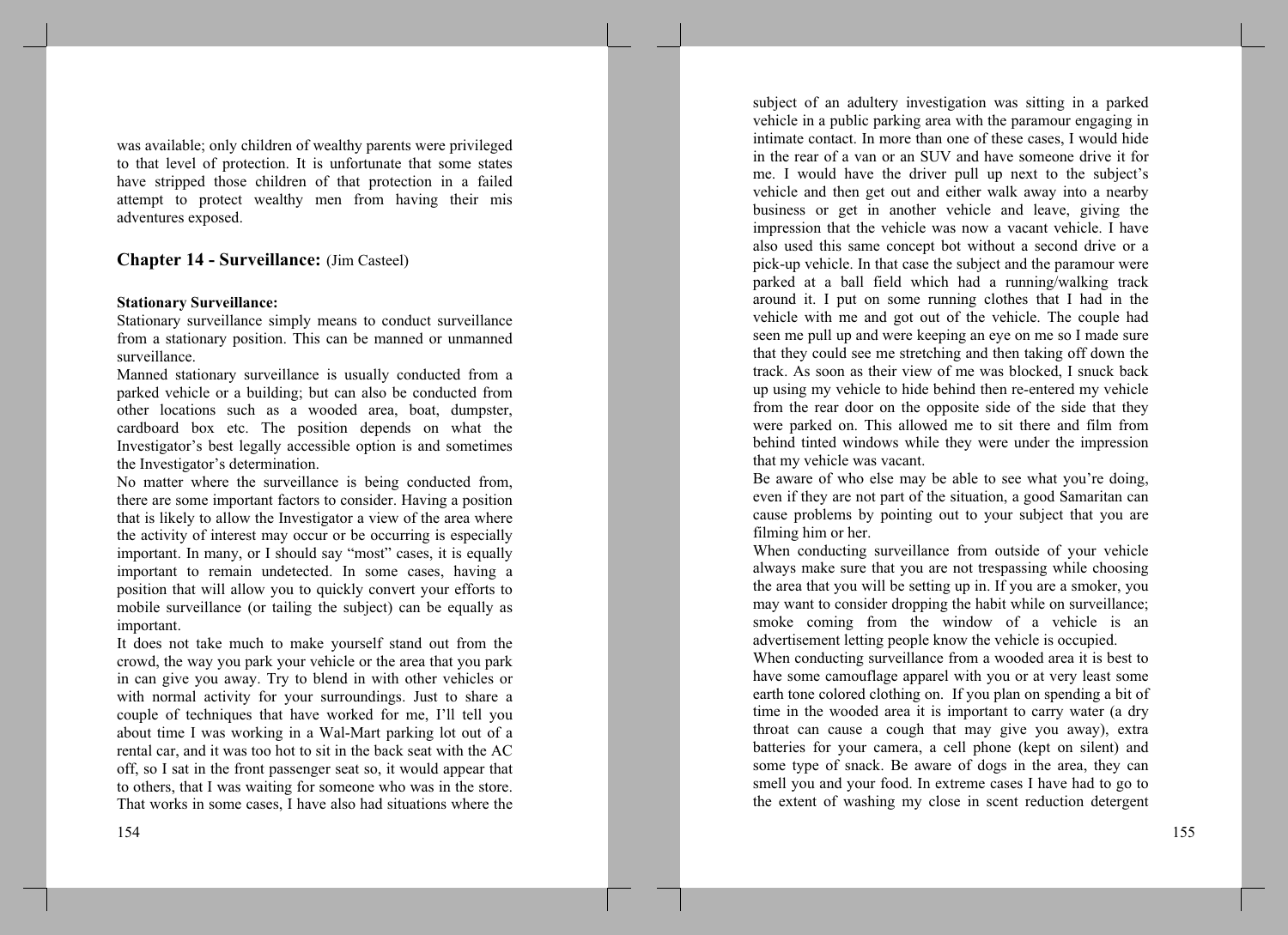made for hunters as well as using special deodorant, toothpaste etc. all designed to reduce the human scent. Another rather extreme but sometimes necessary measure is to carry a plastic container to avoid leaving a scent on the ground when nature calls. Rubber boots rather than leather help reduce scent as well.

## **Mobile Surveillance:**

A particularly important fact to remember when conducting mobile surveillance or following/tailing your subject, is that an Investigator has no special authority that allows you to break traffic laws. If you speed, run a traffic light etc., you are on your own. A Law Enforcement Officer may or may not give you a citation; but if you have or cause an accident while violating a traffic law you could be held liable civilly and criminally as could your client in some situations. I would never recommend valuing a case above the value of your own safety or livelihood.

Radical driving can bring attention to you and cause you to stand out from the other vehicles on the road always try to blend in.

Keeping a distance from the subject is a balancing act for an Investigator, a long gap on an open highway can present a problem if you suddenly arrive in a congested area with many turn-offs and traffic lights. Allowing a vehicle between you and the vehicle that you are following is a good idea in some situations but at other times that cover vehicle could allow other vehicles to get in front of them and then one of them gets stopped at a light and leaves you stuck while your subject disappears. There is a level of skill that comes with experience but losing sight of a subject when following without the aid of GPS can and likely will happen to anyone.

When you lose sight of your subject, you will need to conduct a methodical search to relocate him or her. Knowledge of your

subjects likes, habits, friends, etc. can play a big part in the search. Knowledge of the area is also a benefit. These are reasons for doing a preliminary assessment before beginning a surveillance assignment. The prelim should include looking over the area surrounding the subject's residence, knowing a bit about the subject's vehicles, the businesses in the area, any area attractions and checking your subject out on social media to help determine what his or her interest are.

#### Feet on the ground Surveillance:

There are many situations that an Investigator might find him or herself in that would require the Investigator to follow on foot. These situations range from malls, and shopping districts to business complexes, vacation areas, festivals, concerts etc. There can be many challenges such as too many people or too few people that will cause the Investigator to increase the level of cautiousness as well as the distance. These situations can also change at the turn of a corner and require quick adjustments. Those are factors that the Investigator just must adjust to and find the best technique for the situation; however, there are situations that could arise that will put the Investigator in the position to decide whether to follow the subject into an area that may be private property. The Investigator should make every effort to assure that he or she is not breaking any laws. It has been my experience that when it comes to trespass, intent is important. Always look for signs, fences, or any indication that the area is not intended to be accessed by the public. Remember that it doesn't help your client to get evidence that you can't use, and you never want to put yourself or your client in a liable situation. As mentioned elsewhere in this book, to use a pretext to gain access to a government facility is a felony violation of Federal law.

The Investigator may have to be crafty in changing his or her appearance during a lengthy on foot surveillance attempt. I have walked into a store and bought a hat or shirt off a rack to quickly change when the subject was in another part of the store, and I have walked in and out of surrounding buildings in order to watch the subject through widows and reduce exposure. Some techniques that I use I have developed on my own, but most I have picked up over the years from various speakers at conferences all over the country.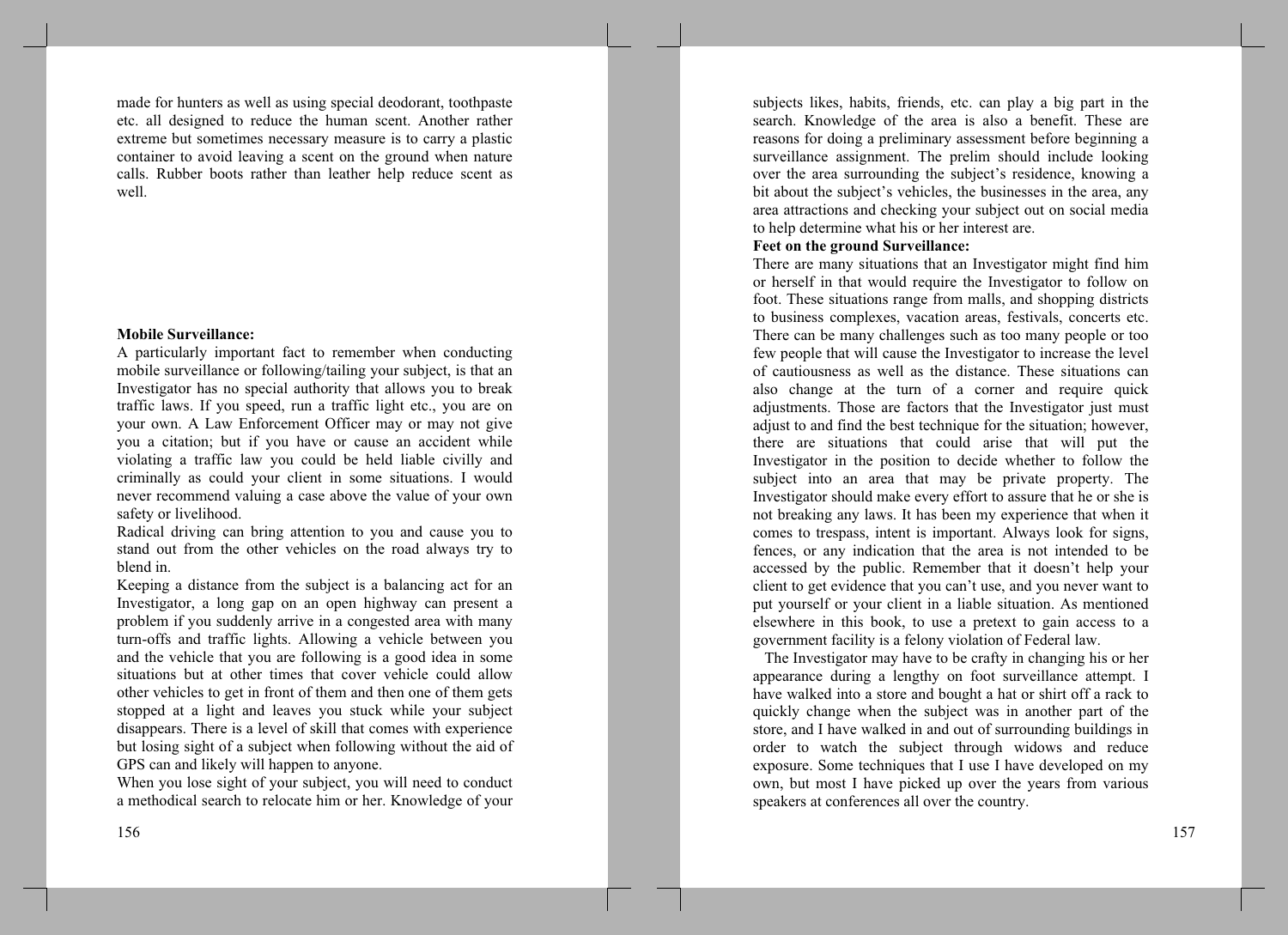Every situation is different and requires a different approach. I once followed a blind man across country and stayed on his trail for several days in hotels, shopping centers, restaurants etc. throughout Boise ID. This was tricky because his family warned me that he could detect the people around him by the way they walked, the cologne they wear or their voices and accents. I had to be very careful about speaking at all around him and change up my pattern of walking, shoes, avoid scents etc. This is just one example of many scenarios, you may have to adapt to physical, cultural and/or professional differences from what you are accustom to, a good preliminary research effort can help you prepare. If the Investigator expects that the surveillance will turn to a lengthy "feet on the ground" surveillance, it would be a good idea to use multiple Investigators so that the subject doesn't see the same faces around him or her often enough to build suspicions. Many Private Investigators work alone and have no employees or contractors that work with them. This is one of the primary reasons that a Private Investigator should network through associations. Association meetings and continuing education conferences gives Private Investigators a chance to mingle with other Investigators in their area and other areas where their cases may lead them to. Another scenario I'll warn about is the Investigator's appearance to others while following someone on foot. Always be aware of how your actions may appear to others, you never know when someone will take an interest in your behavior and feel obligated to point out to the person that you're following that they are being followed or stalked.

# **Chapter 15 - Counter Surveillance:**

(Jim Casteel)

#### **Physical and mobile Counter Surveillance:**

Although Private Investigators should always hold themselves to a standard that would not allow them to conduct surveillance on a person for an unethical or illegal reason, there are people out there that will still conduct surveillance on people for the wrong reasons. These individuals are usually not Private Investigators and can vary from attempted stalkers or even rapist to people hired to intimidate or just to learn who a person is doing business with, to steal customers or sabotage an individual's business or corporation. The motives can be financial, emotional, political etc.

Knowing a little about the situation can help to determine the methods and amount of personnel required to succeed in the assignment. The Investigator or Investigators will also need to assess the level of danger that their client or clients may be in as well as themselves. Sometimes this type of counter surveillance can be conducted with a single Investigator or a crew of Investigators and other times it may require some electronic monitoring through covert and/or security cameras. It may be necessary to contract with a licensed security camera installation company to assist. I have used multiple dash cameras powered from a continuous power source to surveil from the potential victim's vehicle in every direction. Some of these cameras can be set to motion activation mode and film any activity around the vehicle even when parked. This is a relatively short chapter because much of the information I would like to share here is covered in the "stalking" portion of chapter 8.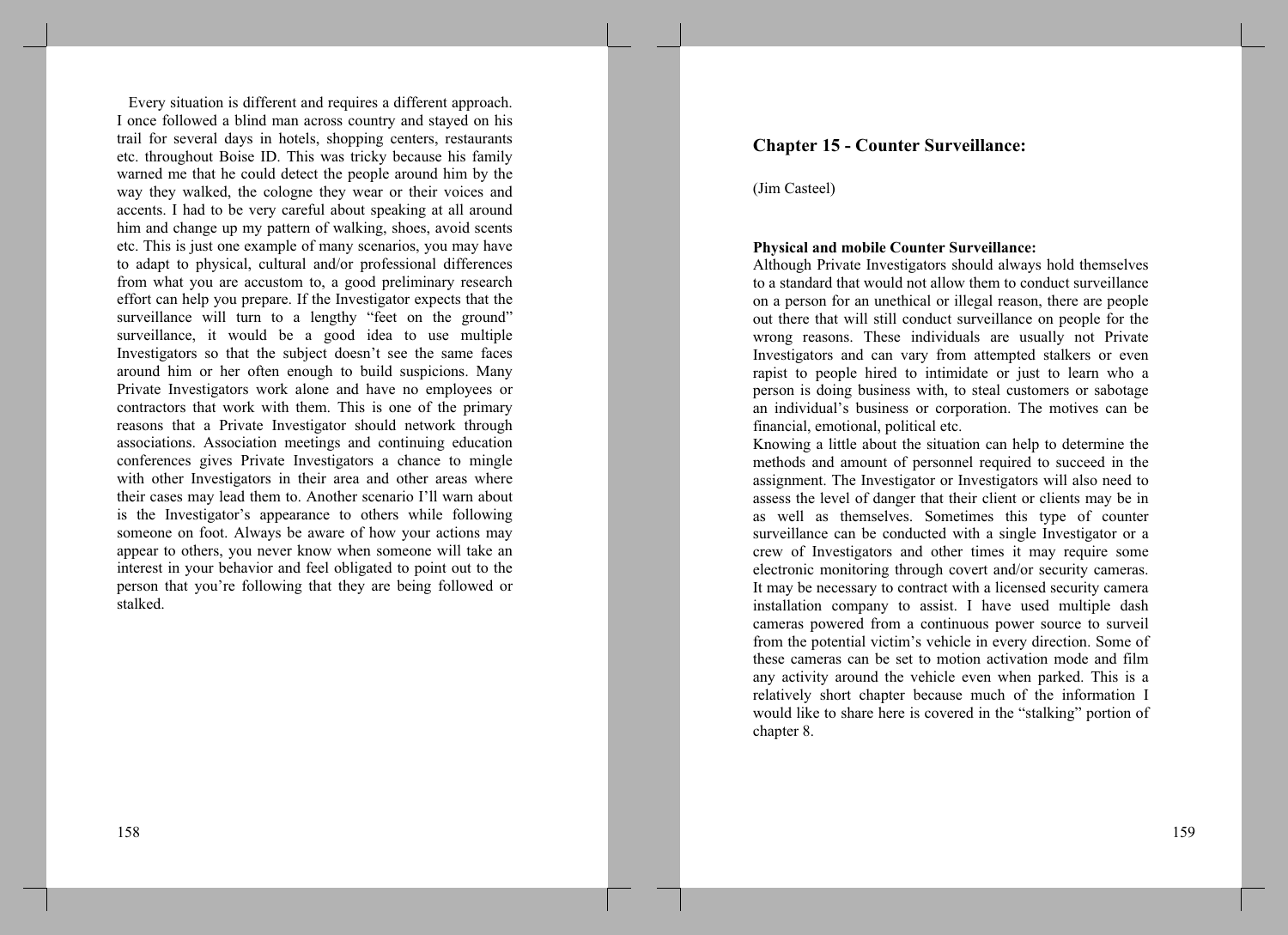#### **Electronic Surveillance Device Detection:**

Also called T.S.C.M. for technical surveillance counter measures or bug sweep.

This type of service is currently exempt from license requirement in the state of Alabama but is something that is commonly requested of a Private Investigator. Professional equipment, to assure the most accurate results possible, is expensive and requires extensive training. This can be well worth the investment of time and money although many of the contacts you get for these types of services cannot afford to pay the fees associated with this type of investment. There are less expensive methods, but they are much less accurate and/or thorough. If you elect to go that route a disclaimer is always a good idea, and it is important to explain to the client the difference in the price / quality of service factor. The investment of top-quality equipment can be in excess of \$30,000 but can be well worth it if the Investigator can find the work to cover it and it can lead to a lucrative career. Many Investigators who chose this niche prefer to limit their clients to corporate and executive clients to assure they reach clients who have the means to pay. The Investigator's resume and reputation can go a long way as well. If the Investigator has extensive experience, military background of is former L.E. it can be an asset in attracting corporate clients. It is common to have to travel around the country to be able to keep a steady workload in this field and the travel expenses can be negotiated with the client. One of the most common reasons that corporations find a need for T.C.S.M. services is employee mistrust with one or more employees. This could also lead to surveillance of the employee(s). When the Investigator is traveling to a State where T.C.S.M. experts are not required to be licensed in that state but Private Investigators providing investigative service are, it may be necessary to contract with some local investigative licensees.

#### **Chapter** -Interviewing 16 and recorded statements:

# (By Jim Casteel)

#### Equipment to use for audio or video statements:

Most clients who hire Investigators to take statements require a recorded audio statement and some may request that the statement be videotaped. A good quality audio recorder is needed, and I always carry a second recorder to assure that I have the entire statement recorded even if one recorder fails.

If you intend to video, you will of course need a video camera with audio and, in most cases, a decent tripod. I would also recommend backing up the video with an additional audio recorder.

#### Preparing to take a statement or interview a witness:

An uninterrupted statement is usually the best way to go although there are exceptions such as needing a break due to an extremely long interview or because the person giving the statement needs to reboot emotionally. Make sure you have a quiet place to take a statement if possible and try to situate yourself in a reasonably private area. Keep water or beverages on hand for you and the person giving the statement. Most find it better to take a statement in person because the person giving the statement might feel more comfortable in person and therefor be more likely to open up to the Investigator.

#### **Techniques of interviewing:**

Most Investigators who conduct interviews develop their own styles and methods. I use a combination of methods that seems to give me the results I need. In many cases my client will provide a list of questions that they are seeking answers about an incident or situation that the person to be interviewed has or may have knowledge of. Most of the interviews are concerning an incident that occurred at a specific time and place such as an accident, explosion, dispute etc. Other interviews are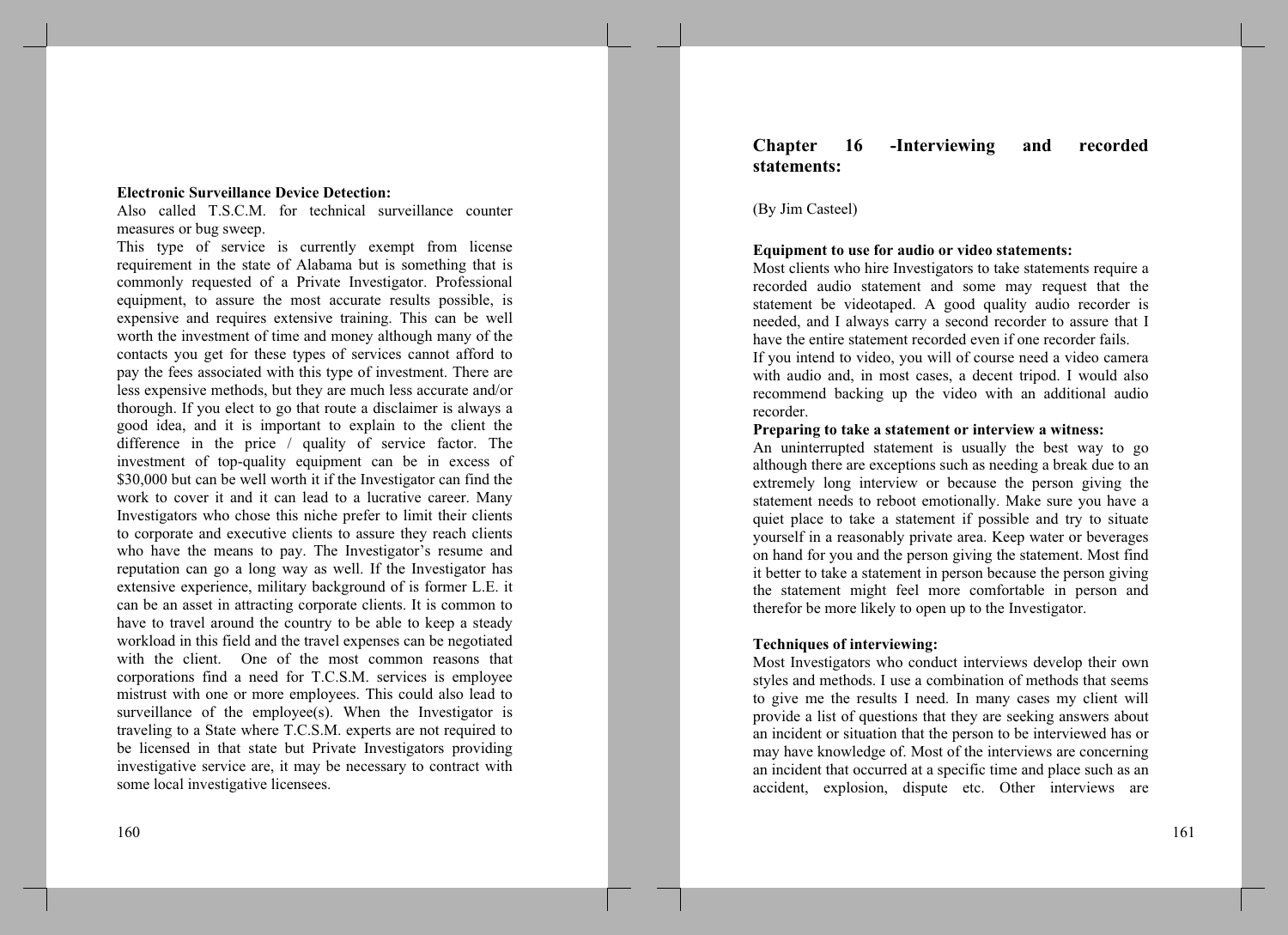concerning a longer-term association or situation that may have led to an incident or predicament.

## Example:

An individual was injured due to a failed device or piece of equipment at a commercial location. The Investigator may be asked to interview past and current maintenance personnel and supervisors to establish that the device was not properly maintained or that there were safety issues with the device that the responsible party was aware of but failed to correct.

When I sit down to interview the individual, I establish his or her name, that I have their permission to record the statement, that they understand who I am and who I work for and what their relationship to the matter is (if they are a witness, former employee, manufacturer of the device in question etc.).

Once that is established and before asking any further questions, I instruct them to think back to the date or incident of interest and tell me everything that they can remember in as much detail as possible carefully describing every aspect. I let them tell the entire story without interruption from me as I take note when I hear something that I may want them to elaborate on later. Once they have finished their story, I look over the questions that the client wanted answered and determine if I have obtained those answers. If there are unanswered questions or points that need to be elaborated on, I then go back and ask the person being interviewed some questions.

That routine does not work in every case and each situation may need to be handled with consideration to surrounding circumstances.

Why take a statement from a witness? That is a question I asked of some of my clients, after all wouldn't be better just to subpoena the individual to a deposition? I found several good answers and of course the bottom line seemed to be discovery purposes but to be more specific several clients primary purpose was to determine if it was worth the expense of deposing the individual or the trouble to subpoena him to court. Another common answer was to determine if they could provide information that would lead us to witnesses that we weren't aware of. One interesting answer was that the attorney anticipated deposing the witness but was concerned that,

between the time a subpoena was issued for a deposition and the time the deposition occurred, that the other side would have influenced the witness's testimony. The statement would at least provide a record of the witness's recollection of the incident given closer to the time of the occurrence which leads me to the other interesting answer and that is to get the information while it was fresh on a witness's mind. I have never been called to testify to a recorded statement nor has any of the other Private Investigators that I have spoken with who do recorded statements; but that does not mean that it can't happen. Always be as thorough and professional as possible when taking a statement or as Private Investigator and former A.P.I.B. member Charles Hopkins once said to me, "anything that you do, do in such a way that you will be proud of it". In some cases, the Attorney in the case will request that you have the statement transcribed and have the printed version signed by the witness.

Alabama is a one-party state when it comes to audio recording, that means that if the person making the recording is a party to the conversation no other party has to be notified that the recording is being made. With that said, it still seems to be a standard to get permission, from the witness, to record their statement and have them confirm, on the recording, that they are aware that the conversation is being recorded. I believe this is a good idea and have been told that it is a federal standard, but I have not verified that. Bottom line is that it never hurts to err on the side of caution. If you prefer to skip that in your statements, I suggest that you consult an Attorney first and preferably the Attorney-client or the Attorney who will be representing your non-attorney client in the case. Some other things to include in the opening of the recorded statement is the witness's name, position or job title when relevant, date, time and place of where the interview takes place, investigators name.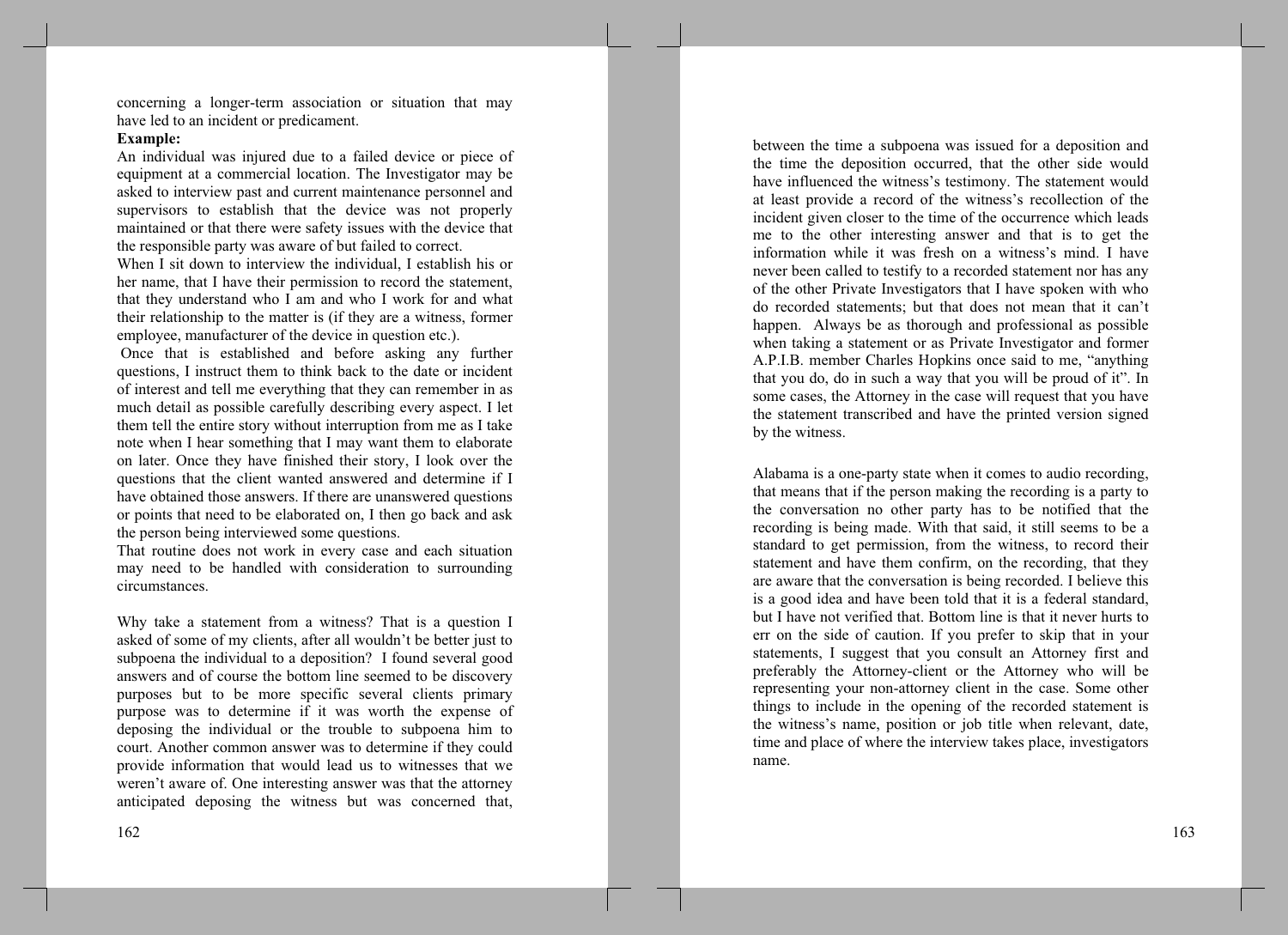# **Chapter 17 - Sub-contracting for specialized services:**

(Kelly Riddle)

There are many reasons why an Investigator may sub-contract work to another Investigator. First, it may be geographically outside of your area or in another state where you are not licensed. The case may require more Investigators than you have available, or the requirements of the case may need certain expertise.

# **Handwriting Experts: (Jim Casteel)**

Handwriting experts can be extremely valuable in a variety of cases from criminal forgery or fraud, corporate contract verification and even prenuptial agreements that are sometimes disputed in domestic cases.

# **Speech analyses:** (Jim Casteel)

Alabama is a one-party consent state for audio recording which means that a person can record any conversation that he or she is a party to without making any other parties aware that they are being recorded. (Most laws have exceptions so always seek advice from an attorney). With that said, I have seen more than one case where an individual who has been recorded denied that the voice on the recording is his or her voice. That is one example of where a speech analyses can be an asset.

## **Computer Forensic Experts: (Kelly Riddle)**

Computer and cell phone forensics are a very specialized area of investigations. Think of the number of cell phone makes and models, different cables and accessories and you can begin to understand all that is needed just to access the cell phones. In both cell phones and computers, there are chain of custody and legally acceptable methods of conducting the forensic review. documenting the evidence and ensuring the integrity of the

evidence. The Forensic Investigator must first have a legal right to access the devices. Often a person will ask the Investigator to check "their" cell phone, but it becomes obvious that it is not their cell phone because they do not even know the password. The Forensic Investigator also never works directly with the computer directly. They image the device and make a copy and they forentically analyze the copy to maintain the integrity of the original device. The correct level of training, education, equipment, and software along with the correct understanding of laws is one of many reasons these services are often sub-contracted to those with specific expertise.

# **Forensic accounting Experts:** (Kelly Riddle)

A forensic accountant is a CPA that has special skills in tracking irregularities in the accounting ledgers to determine fraud, embezzlement, or similar issues. They often work handin-hand with the Private Investigator who provides details about the person or entity that has been developed. The client (usually a company or estate) provides the forensic accountant access to bank statements, QuickBooks records and related documents. The account looks for fake vendors, overpayments, transfer of funds to other unknown accounts and generally takes an overall look at the accounts receivables and the accounts payables.

## Polygraph Technicians: (Kelly Riddle)

"Polygraph" means an instrument or electronic or mechanical device which records or measures physiological effects of psychological stimuli to permit the examiner to form an opinion concerning the veracity of statements made by the person examined. Polygraphs are traditionally not accepted by courts but are one of many tools Investigators and their clients may be able to use to help determine the accuracy of a person's alibi, character, or credibility. The polygraph technician has specialized training and equipment and typically requires a quiet room to be available for use during the polygraph. There are many requirements that must be met before a polygraph can be offered to a person. For instance, if there is a group of people who are suspected of theft, you cannot single a person out and request they take a polygraph. The group of suspects must be offered the test, which has to be in writing giving them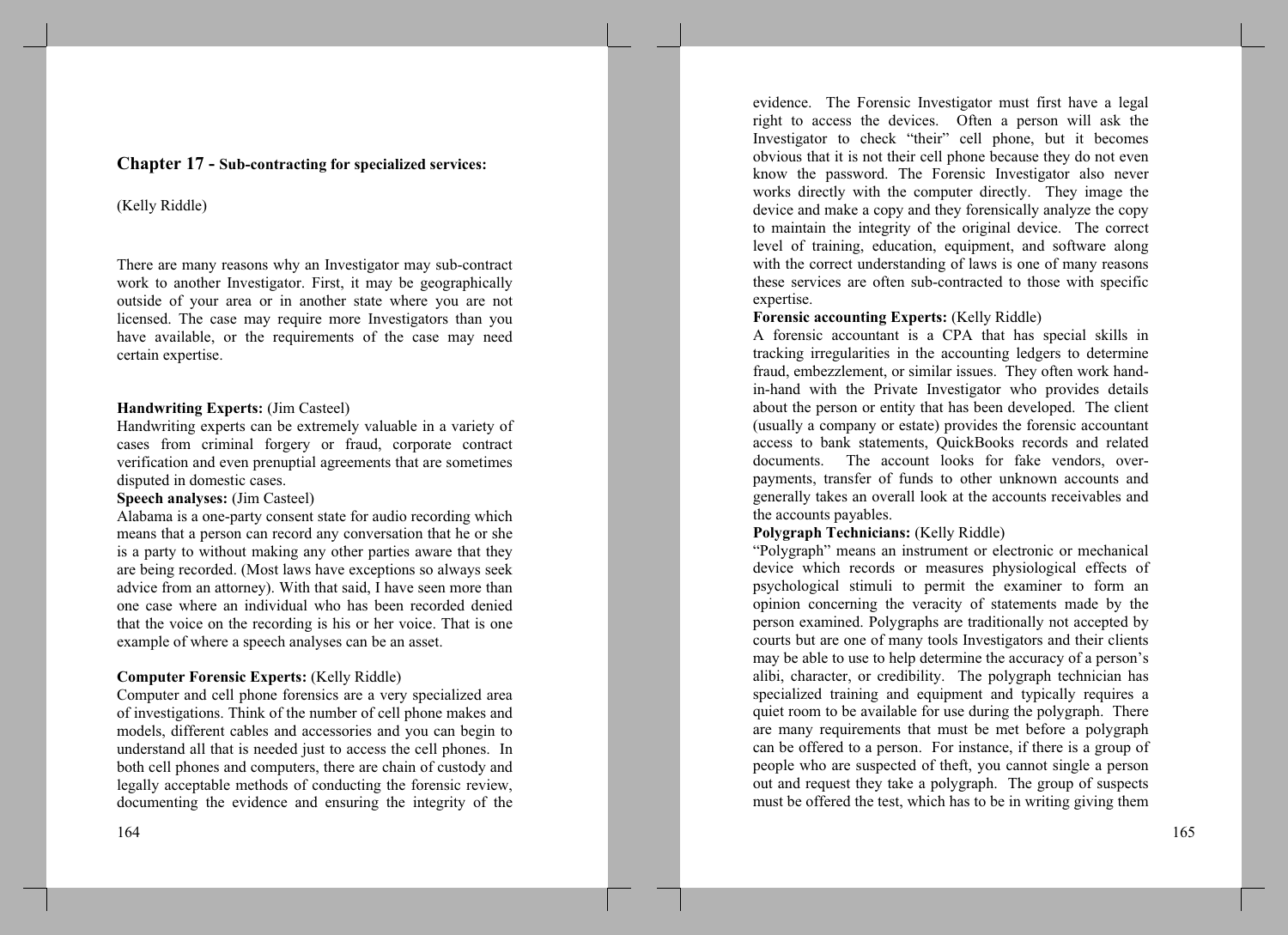the date, time and place of the polygraph examination. The notice has to give them notice that they have the right to seek legal counsel and a sufficient number of days must be given (usually 5-7) to enable the person to seek advice from an attorney.

# **TSCM:** (Kelly Riddle)

Technical Surveillance Countermeasures: Often referred to as "bug sweeps" this is a very specialized portion of your profession. To perform a basic or minimal sweep requires a variety of equipment ranging in the \$20,000 - \$50,000 range. To conduct higher-level threat sweeps or corporate sweeps, you can expect to spend more than \$100,000 for all of the equipment needed. That does not include the in-depth training needed to understand what the equipment is telling the investigator. There are too many ways for someone to "bug" a location and is dependent upon factors such as lawsuits, trade secrets, money involved and similar factors. The spectrum of wave lengths that have to be analyzed for transmissions, the ability to locate cameras, the use of "cloaking" signals and similar factors requires great skill not normally possessed by the Investigator. It should be noted that using a single device that can be purchased for \$250 - \$1,000 will not perform a full inspection and will leave the Investigator open for liability and lawsuits.

As with most services in any industry that requires a higher level of training, equipment and expertise, the rates charged for these services are higher than normal fees.

# **Chapter 18 - Production and preservation of Evidence:**

When to turn over evidence and to whom: (By Jim Casteel) The first things to consider are the type of case and the type of evidence. If you are working a criminal case or are working a civil case and come across evidence that may have criminal implications, your obligations on when to release the evidence and to whom you would release it may be quite different than your obligations in a civil case. By Alabama Law a Private Investigator is required to report any suspected instances of child abuse or neglect to a local Law Enforcement agency or the department of human resources or both. It is also stated in Alabama code chapter 35-25B-22 line 5 that an Investigator is in violation if he or she reveals information obtained for a client to another individual except as required by law. This is why my contract for services with a client has a line for the client to give written permission for me to share information and evidence with their attorney or whoever else they wish me to share it with.

I would recommend to any Investigator who has a need to report evidence to Law Enforcement to first speak to your attorney and seek legal advice as to how to move forward.

As far as releasing information in a civil case, you should have an area in your contract or service agreement to cover this and your obligation is to the best interest of the client but that does not remove your responsibilities to others. In most cases this will mean that your responsibility is going to be to assure that your evidence can be used to assist your client in reaching the truth. Unfortunately, you have a situation in some cases where the opposing attorney will try to obtain your evidence prior to a deposition, although they will have every right to discovery prior to a trial, the content of your report should not have an effect on their client's truthful testimony but knowledge of what you have discovered may prevent their client from giving the whole truth.

Example: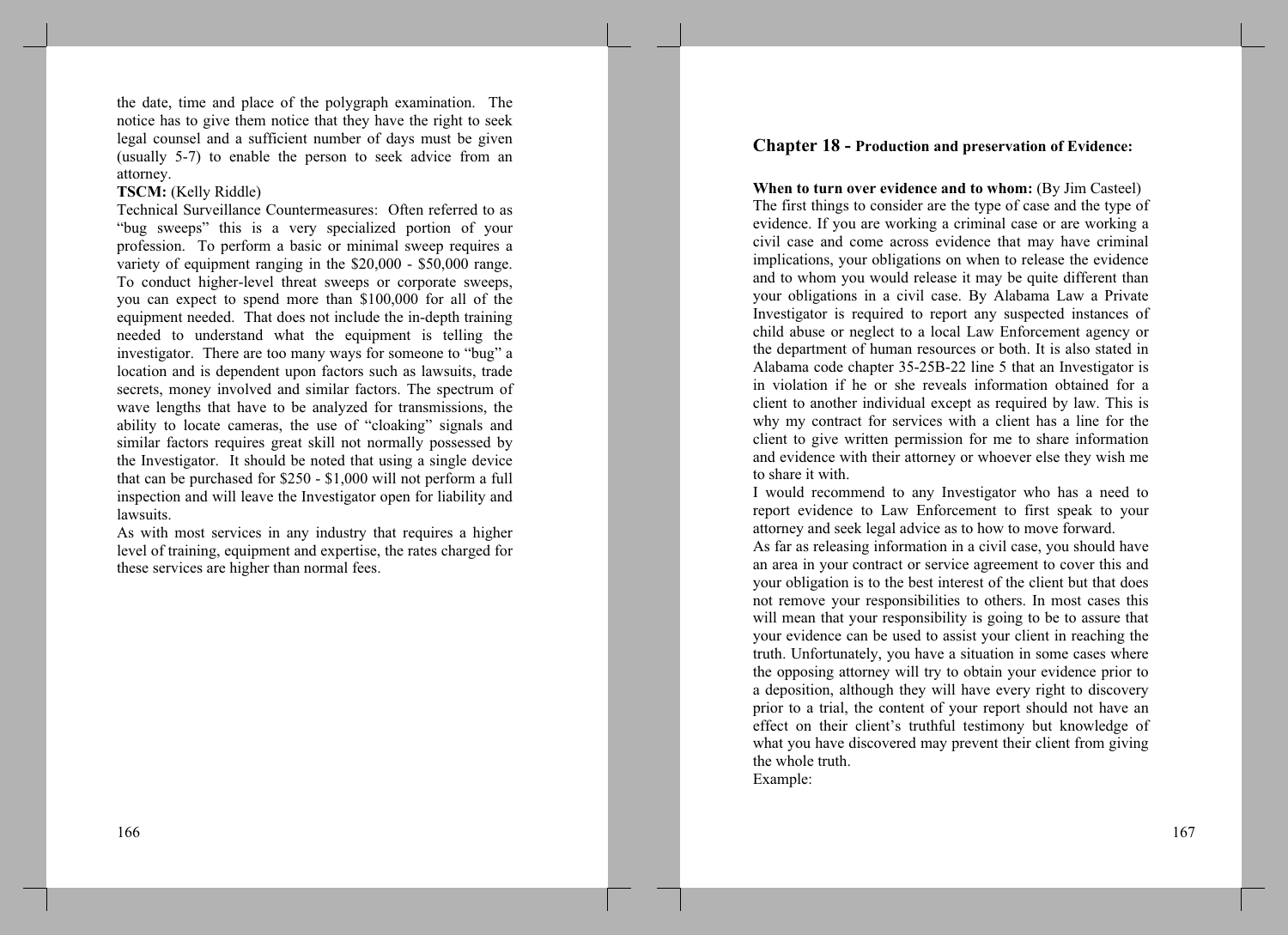The Investigator has video of the subject in a display of affection with her paramour and there were a couple of incidents where the GPS, that was legally placed on the vehicle that the subject drives, appeared to indicate that the vehicle was parked at a hotel. The Investigator attempted to travel to the area to obtain evidence however the hotel was always a couple of hours away and the subject only stayed for an hour. On one occasion the Investigator arrived in time to see the paramour's vehicle as it approached an interstate ramp at the same exit that the hotel was on but did not see the two together.

If the subject was asked in deposition, without having full knowledge of the Investigator's findings, if she had visited her paramour on that date at that hotel, she may be likely to tell the truth in fear that she may get caught in a lie. If, however she had full knowledge of the report she may be likely to avoid admitting the truth.

The best way to handle these situations is to have the attorney hire you rather than a party of the case. That can give your evidence some protection as the attorney's work product. I personally gather facts and make some field notes, but I avoid doing intermittent reports. Therefore the report is not compiled until either the case is over, or the client (preferably the attorney) requests the report.

Some attorneys will ask for periodic or intermittent reports. When this happens, I use a basic presentation in a word format marked "draft "as opposed to a printed and bound copy that I use for the final report. I do this to prevent any confusion between the final report and a draft of a previous and partial report. The final report is what will be used to testify with and the legal teams on both sides of the case will have a copy. It is important that everyone has an exact copy to avoid confusion on the witness stand. You might think that even the draft should be the same as that portion of the final case, but as an investigation advances there may be details that did not appear to be of relevance earlier when the draft was written but new information that has come to light has made a person, vehicle or a situation become a point of relevance.

# Level or limits of your responsibility to preserve evidence: (By Jim Casteel)

Again, the level of responsibility differs between criminal and civil cases. I regulate the limitation of my responsibilities in my work contract or service agreement. Every Investigator should take reasonable caution to assure that the evidence obtained is not compromised, lost, destroyed, or stolen. I had a lesson in this when operating systems in most desktops began to change from 32 bit to 64 bit. I discarded the warning signs when my back-up drives would only work on some of my older machines, the newer drives were fine but everything that was over four years old was getting to where it only worked on certain computers. I had no idea what caused it and, since I still had some access, didn't worry much about it. I would back up my data daily and every three years replace all hard drives in my computers to avoid hard drive crashes. When I received a call from a client about a case that had been worked five years prior, I realized that I could no longer access the older drives on any of my devices. I thought the drives had just crashed and had no idea that I needed to find an older model 32-bit computer to access the files. I finally got a mac laptop to recognize the drive, but it still would not read the files. It showed it as an unformatted drive, so I reformatted the drive and then ran a file recovery program to recover the files. I did get the evidence back and provided it to the client, but I realized that we are subject to circumstances that may be beyond our control, and I needed to find the best way to reduce my liabilities.

My solution was to:

Limit the period that I would be responsible to preserve the evidence to two years per my service agreement.

Set up a cloud back-up as well as a back-up system both on an attached external drive and an in office secure server.

Upon completion of the case, I would provide the client or their representation with copies of all evidence and have them sign a release form assuming responsibility for the preservation of the evidence.

#### **Methods to preserve evidence:** (By Jim Casteel)

Not all evidence comes in the form of reports, audio or video files and photos; in some cases, the Investigator may have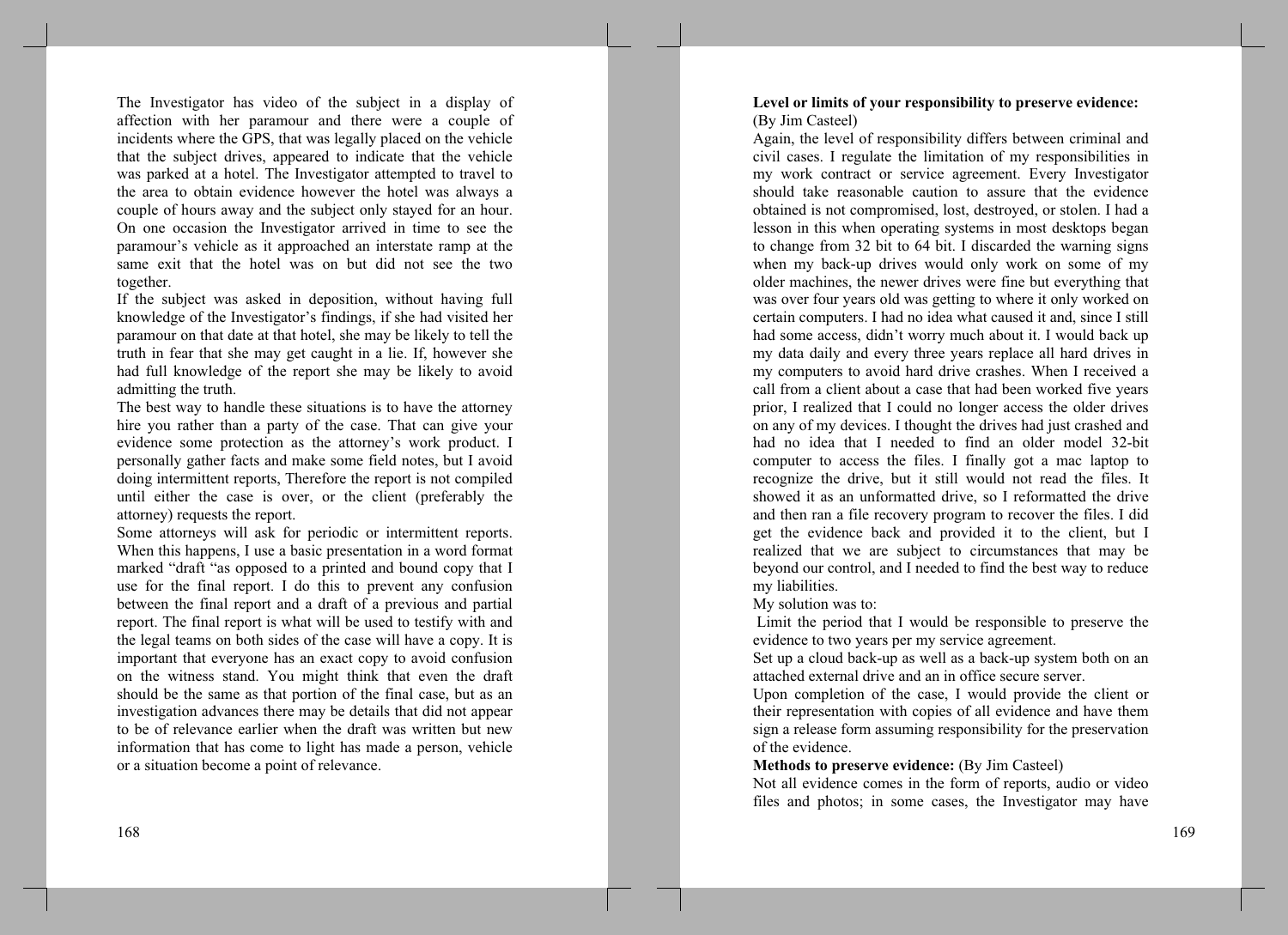items that can't be stored on a computer such as trash that has been collected, damaged items, flawed improperly assembled devices, the list goes on. I prefer to document these types of evidence with photos, videos, indexed lists etc. and then turn the evince over to the legal team for storage if there is a need to keep the items. That is a standard that may not work in some criminal cases but has served me well in civil cases. Media used to store evidence: When I began my career storge of reports and video evidence consist of file folders full of reports and documents along with photographs and negatives. Video was still on either VHS or Beta tapes. In the early 1990's we began to store photos and video clips on floppy disk which was soon followed by CD.s and then DVDs. Video tapes evolved from VHS to today's SD cards which are digital. Digital media was a huge step because a third or fourth generation (or copy) was just as clear as the original Although preservation of video in most cases is about a two-to-five-year concern, there are situations where video should be stored longer, especially if it is an older video that has been discovered and will be used in evidence such as in an adultery or pornography case. In these cases, it is important to make a digital copy of the tape as soon as possible in case the original fails. Video tapes do have a shelf life. Video tapes have magnetic particles that can decay as they lose their lubricant, this is called remanence decay. This is one of a few reasons that video tapes don't last forever or can become difficult to view. Some other reasons include storage conditions being too hot or to damp, being stored next to something with large magnets such as speakers etc. The downside of making a digital copy is that you can't experiment with the pause and tracking features as you can on older VHS, and VHS-C. I have found that a video on VHS/VHS-C that was originally recorder with a high quality 4-Head recorder or camera but then recorded over with a lower quality 2-head recorder can show portions of the older recording when paused. This is one reason to keep the original VHS.

# **Chapter 19 - Professional Testimony**

#### **Appearance:** (By Jim Casteel)

Professional appearance in a courtroom not only lets the Judge and Jury know that you have respect for the Judge and the court, but also can add integrity to your testimony which helps you to better serve your client.

Professional mannerism: This is especially important in establishing the respect that you have for the system and your knowledge of the expectations of the court. While giving testimony; it is important to answer questions with a direct and simple answer and not to elaborate or offer information that was not asked of you. Always refer to the Judge as "your honor" and address others by name or title if they hold a title. I once was corrected by Judge Ferguson in a Jefferson County court room for referring to a licensed physician as MR. rather than DR. Respect has a very important role in a courtroom and a professional Investigator should show respect for all people and parties involved. I look at it this way; I am not a party to the case but simply a trained professional who has rendered a professional service. I am not there to testify for or against anyone but simply to testify to the accuracy and authenticity of my reported finding. Beware of an opposing attorney who may try to seduce you into showing animosity or dis respect toward the subject that you were hired to investigate, that can reduce the integrity of your testimony.

**Example:** I have had the opposing attorney, in a personal injury case, ask me "you don't really like workman comp claimants, do you Mr. Casteel?" which of course triggered an immediate objection from the defense attorney. But sometimes it comes in a subtler and perhaps even unintentional way. I had been questioned by opposing counsel about a GPS tracking device that had been placed the vehicle that his client drives (the vehicle was a marital asset) the attorney was under the impression that I had placed the device on the vehicle while the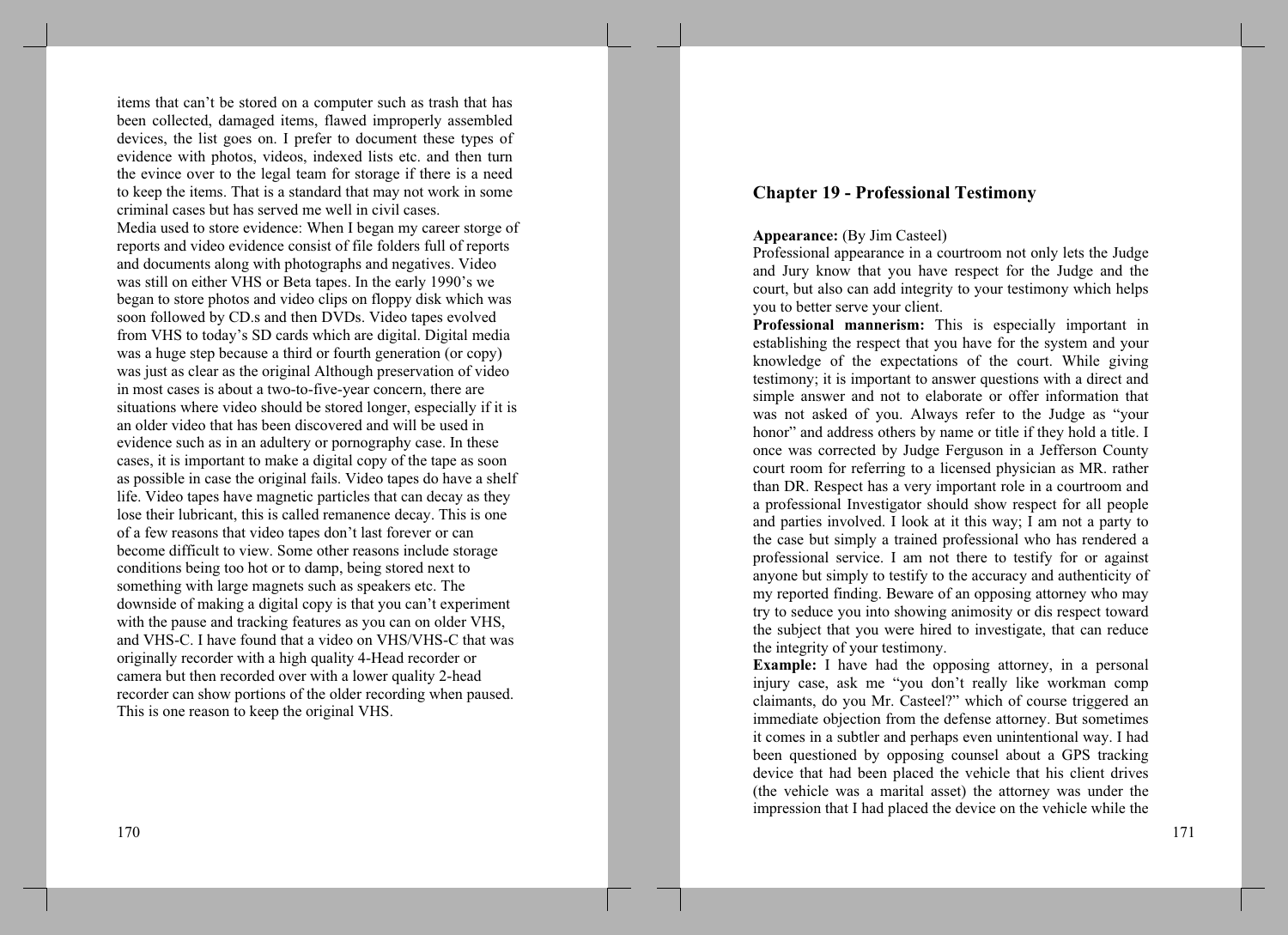fact was that my client had placed the device. When the attorney asked me (I was on stand under oath) if I had placed the device on the vehicle, I responded with a simple "no". The attorney then asked in a half question half statement form "so if my client said that you put a GPS tracking device on her car, she would be lying?" Now I certainly did not want to be on stand disrespecting this woman by insinuating that she was lying, after all is it a lie if she believes it to be true. My response could not be "no" because that would indicate that she was being truthful, and I was being dishonest which certainly was not the case. I responded with "she would be incorrect". That response made the attorney think further and later he came back and asked if I had knowledge of my client placing the GPS on the vehicle and I responded "yes".

Now the wrong way to handle that would be to act in a biased way and reply with something like "a guess so she lied about everything else!". That is a good way to remove any professional respect the Judge or the court has for you.

Another point to make is to try to avoid what every Investigator has been through after testifying in court although it's inevitable to some extent. That is the point when you have completed your testimony and you are driving back to your office and start thinking "I should have said this or answered in this way". That happens to everybody and will likely happen in every case you ever testify in; however, you can learn to reduce or prevent it somewhat by simply stopping to take a second to think before you answer each question. Example:

I was asked by opposing counsel as he held up a photo of a frosted bathroom window that was lit from the interior lighting, there were the shapes of what appeared to be a tall person and a much shorter person as they appeared to be standing with a shower running over them. The question was "you can't positively identify my client from this photo, can you?". Now looking at the photo there were no facial details, just two blurry shapes and I knew that even my client, who was married to the man in the photo for over thirty years, could not identify her husband from that photo. My first thought was to reply "no, but" however I knew I would be cut off and the attorney would not let me elaborate on my answer. But then I

realized that I could identify him from that photo, after all I took the photo after watching (and filming) him walk from the bedroom of the small one-bedroom apartment into the bathroom with this woman, the blinds were open in the bedroom and the two were easily observed from public view. I had set up the night before on a public road outside the apart and the apartment was completely dark. I had observed and filmed the two arrive together and the man used a key to open the door. I also filmed the two of them as they laid down on the bed the night before and turned off the lights. I remained in position throughout the night and on a few occasions had filmed one or the other getting up and walking into the bathroom. So, I knew exactly who was in the photo that I had taken and could anticipate that any person of reasonable mind would come to the same conclusion. I testified that, "yes I certainly can positively identify the people in that photo".

# Have a good working relationship with your client's representation.

It is always helpful to meet with the attorney that you are working with before court. I mentioned in a previous chapter that I had answered a two-part question on the witness stand. I answered the second part of the question first because I was concerned that the opposing attorney would cut me off before I had a chance to fully answer the question if I didn't get the key point out to begin with. That worked out well in that case but may not always happen that way. It is good to discuss any concerns like that with the attorney that you are working with so that they can come back and ask you the questions needed to get the rest of the story out. This type of working relationship creates a much more professional appearance on the witness stand.

# **Depositions:** (By Jim Casteel)

It is not uncommon for an Investigator to be subpoenaed to be deposed by opposing council. There are multiple reasons that they may want to depose you. The most common is just to find out what you might testify to in open court. Depositions are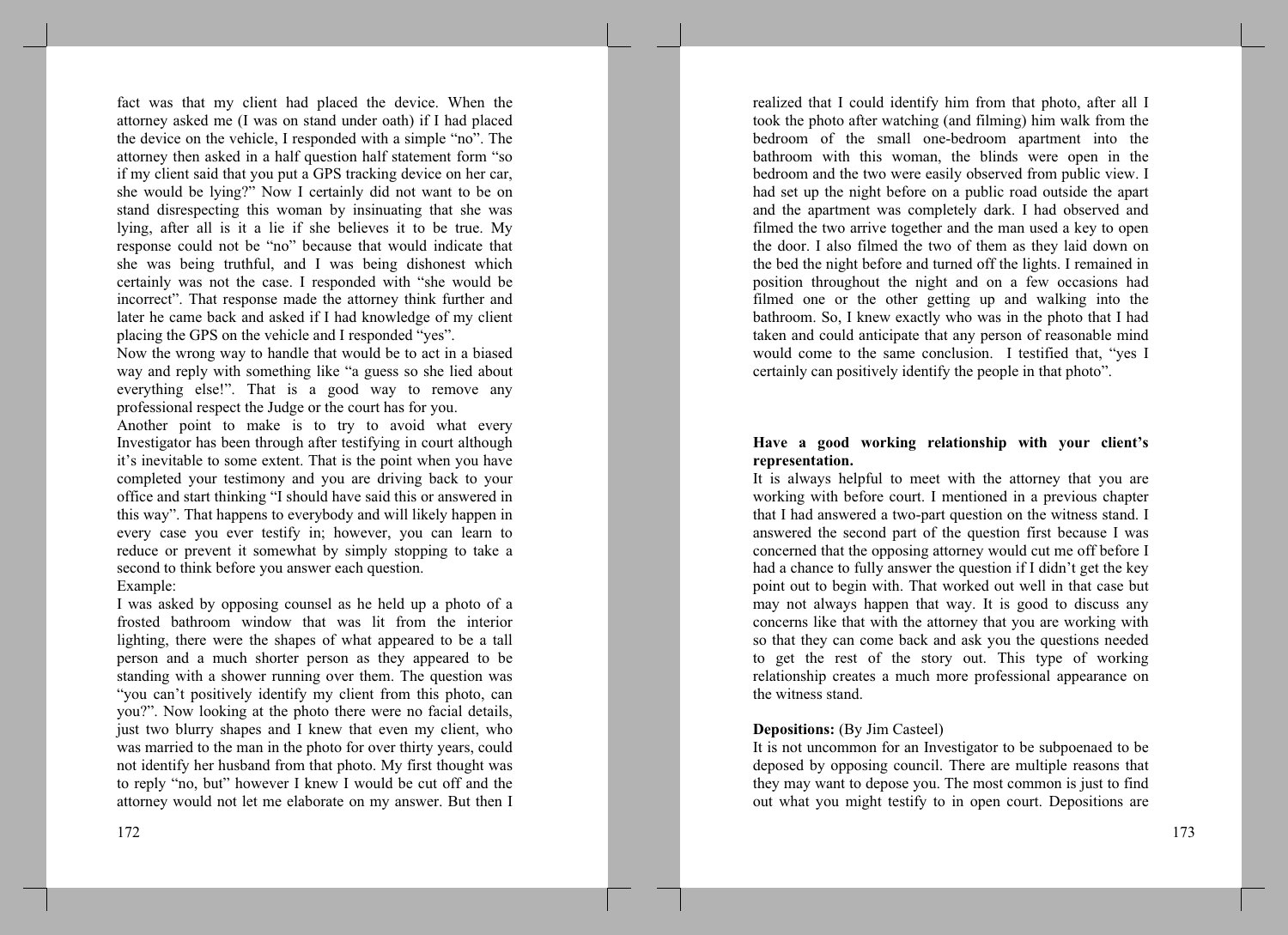like court testimony in that there are typically two attorneys present and a court reporter. It is my understanding (and I use that language as a disclaimer) that one major difference in depositions and court testimony is that the depos are used for discovery and the attorneys are more likely to ask questions that they don't already know the answer to in order to gain information that could benefit their efforts further down the road whereas in a courtroom setting attorneys usually don't like surprises so they are reluctant to ask if they don't believe they know what the answer will be.

Depositions can also be used as a hunt for anything that the Investigator has done that could be considered inappropriate, outrageous, or illegal.

# Example:

Mr. Bad Investigator was subpoenaed to a deposition in an injury fraud case where the investigator had obtained some very damaging video of the claimant working roofing houses on several days at several different locations. The plaintiff attorney became suspicious of the way his client had been located at these places because each time the case was work the report stated that the claimant was located at the jobsite, but there were no time shots from the claimant's house prior to the claimant going to work nor was there mention of mobile surveillance which led the Investigator to the job site.

In deposition the Investigator was asked if he had used a GPS tracking device and he stated that he had not. When asked how his client had been located the Investigator stated that on each case he just happened to be in that area and recognized the claimant's vehicle. The attorney then produced some still shots from the claimant's ring doorbell camera and asked the Investigator "how would you explain the video of you approaching my client's vehicle, which is parked on his property, and placing a device underneath the car?"

The first lesson is not do anything that you don't want to testify to remember that if you have to think about how you're going to explain something in court, it's probably something you shouldn't have done in the first place.

The second lesson is to never go into a deposition without an attorney. That typically is not an issue in a personal injury case because you client will almost always be sure that you are represented, but in a domestic case you may consider the expense of an attorney for depositions be included in the service agreement.

#### **Perjury:** (By Jim Casteel)

This subject is covered as far as what the legal definition and severity of the charge can be in Chapter #3 of this guide. Here we will just touch on the difference in committing perjury by being dishonest while giving sworn testimony and just having your facts wrong.

Example: Investigator testified under oath in open court that she had observed and filmed the paramour's vehicle at the subject's marital residence on seven different dates. The opposing council noticed that, on one of the seven dates, the vehicle that the Investigator had filmed was a different vehicle. This vehicle was the same make year model and color but had slightly different wheels and on this date the Investigator could not see the license plate, just the front of the vehicle. That type of mistake is never a good thing but once pointed out the Investigator agreed that she was mistaken, and the court did not have the impression that the mistake was intentional or that the Investigator was aware of the mistake when testimony was given. Intent is important in these types of situations. Also, if a false statement is redacted during the course of the same hearing, it might not be considered to be perfury.

The reason that I wanted to point this out is to help the new Investigator understand that, although it is important to always be truthful, don't let the thought of making a mistake keep you from testifying with confidence. In the above situation the Investigator was not a big car buff and the difference in the wheels didn't stand out to her. She also had reason to believe that it was the same vehicle simply because it was parked in the same place that the paramour parked each time he visited.

# Some good ways to avoid accusations of perjury:

Always be truthful in your testimony, your reputation is what will create stability in your career.

Always double check and verify details in your reports.

When unsure or even if you think that there is a remote possibility that your assessment of the situation could be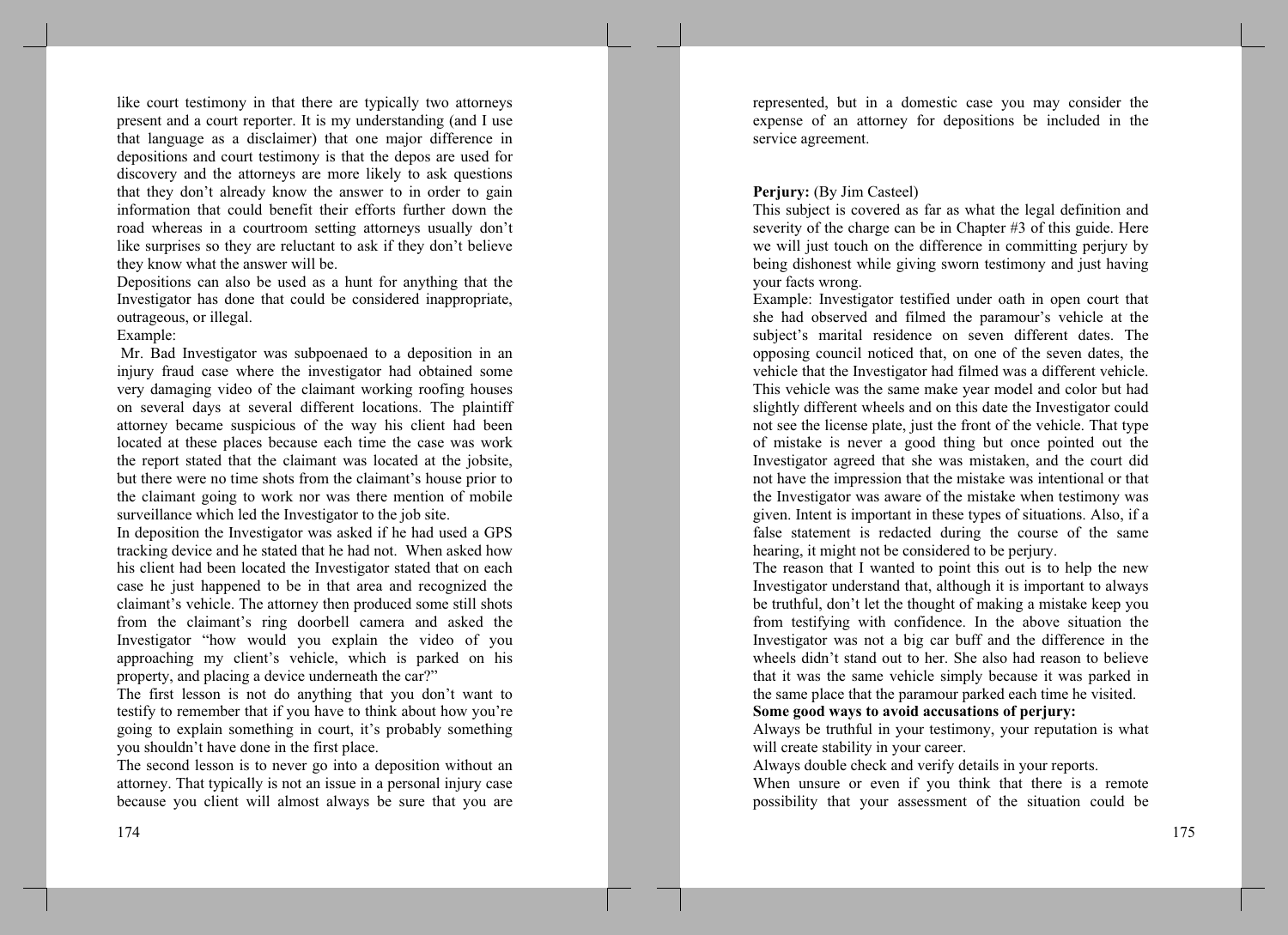wrong, use terms that can help explain exactly what you observed without assumption based on the way you interpret the situation to be.

Example: Let's say the Investigator in the previous example, who believed that vehicle to be the same vehicle that she filmed six times in that location worded her report like this.

"Investigator observed the paramour's vehicle at the subject's marital residence on several separate dates. Six of these dates the Investigator was able to identify the vehicle through the license plate, on the other occasion the Investigator filmed what appeared to be the same vehicle but was unable to view the license plate for a positive identification."

This has a better appearance, and the court would be less likely to think that the Investigator was trying to pull something.

Private Investigators are constantly battling the old fallacy that all Private Investigators are shady characters. This has been stamped in history for two reasons.

The first is simply the fact that nobody wants to be labeled the bad guy or girl or a wrongdoer, so when a Private Investigator would provide evidence, knowledge or testimony (especially in the days before photo and video evidence was available), the accused would deny it, accuse the Investigator of fabricating evidence and being untruthful etc. It's the old reversal tactic when a person lost a lawsuit or a custody battle because they were acting inappropriately, they would not want to admit that to their friends and family so they would blame the Private Investigator.

The second reason that fallacy was started is because there were many shady people in the Private Instigative field at one point and many States had low on non-existing standards for those operating as Private Investigators.

Today the majority of States have set standards and license requirements to protect the consumer as well as the general public. This has raised the bar for Private Investigators (although there has always been good respectable and professional Private Investigators around) and helped to educate many clients on the level of professionalism they can expect from a licensed Investigator. We should assure that we uphold an honorable level of work ethics and honesty as so

many bad characters of the past have tainted the reputation of the profession since one of the very first known Private Investigative agency was founded by Eugene Francois Vidocq in 1833. This Investigator, according to the writings of Ciaran Conliffe, had a troubled criminal life for the first part of his life but then ended up making some ingenious contributions to the investigative profession. Vidocq went on to be credited with the introduction of record keeping, criminology, and ballistics to criminal investigations. Vidocq also made the first plaster casts of shoe imprints, he created indelible ink and unalterable bond paper.

It should be important to all Private Investigators to help reaffirm the level of standards and ethics held by those who work in this profession today.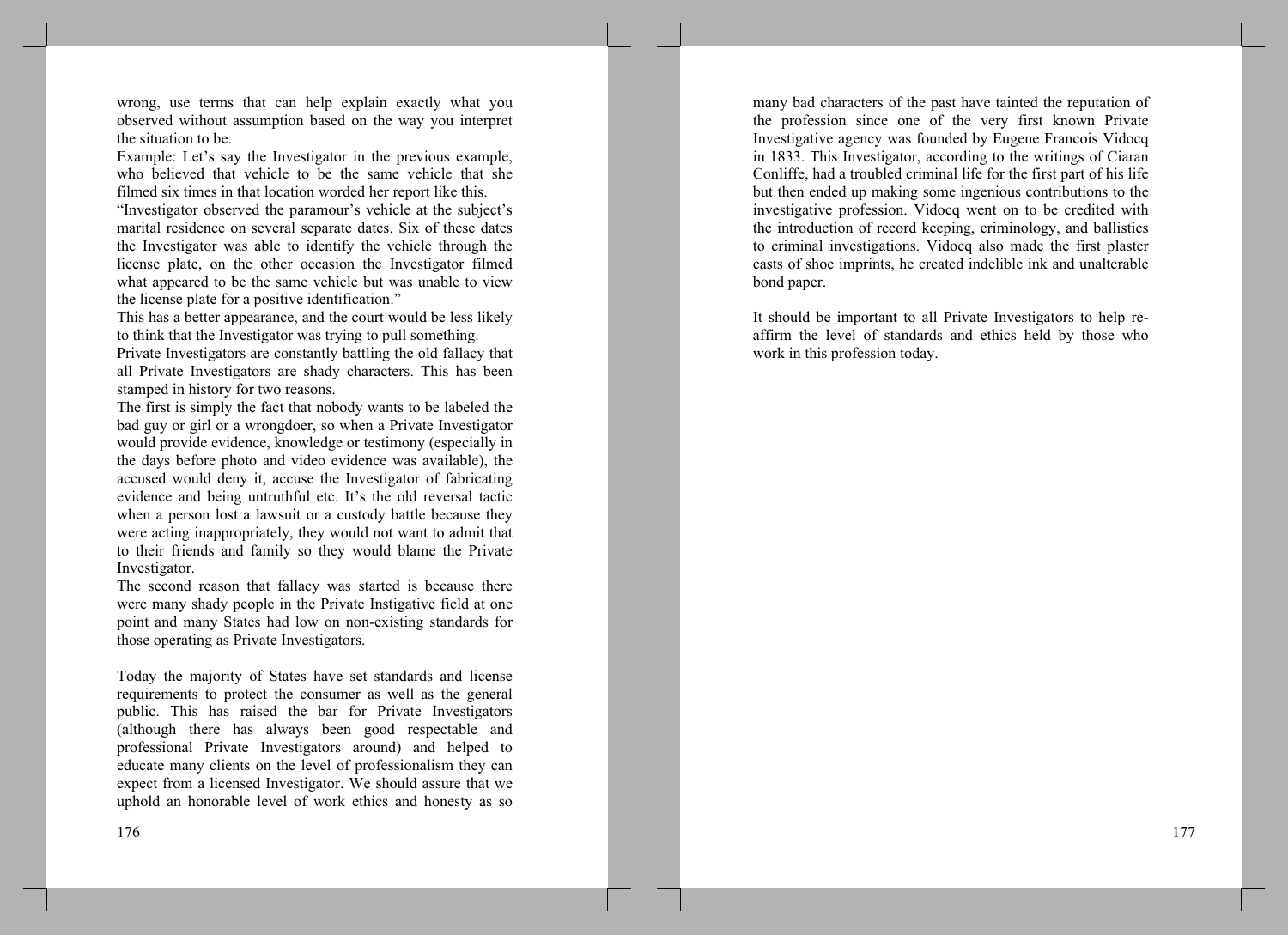# **About Kelly E. Riddle**

#### Kelmar Global Investigations

Professional Experience Narrative: Mr. Riddle is the President of Kelmar Global Investigations and has more than 41 years of investigative experience. He earned a Bachelor of Science degree in Criminal Justice from the University of North Alabama. He was chosen as the "PI of the Year" by the National Association of Investigative Specialists and the PI Magazine named Mr. Riddle as the "#1 PI in the United States". He has been designated an expert in surveillance, insurance investigations, nursing home abuse and computer investigations. He was chosen as "One of the Top 25 PI's of the 20<sup>th</sup> Century." Kelly obtained his Texas Certified **Investigator** designation (less than 50 in TX.) Mr. Riddle is also the past President (2010-2012) for TALI - the Texas Association of Licensed Investigators; Board of Directors (2007-2010) for TALI as well as being on the Board of Directors for the Freedom of Information Foundation of Texas. Kelly is on the Advisory Board for FAPI - the Florida Association of Private Investigators and is on the **Public Relations committee** for the Council of International Investigators. Kelly is also on the Board of Directors for the Intellenet Board Accredited Investigator certification and the Membership Chair for the San Antonio Chapter of ASIS. He is a Founding Board Member and Board Advisor for the non-profit organization "Can You Identify Me." Mr. Riddle is on the **Board of Directors** for the National Council of Investigation and Security Services and the National Association for Missing and Exploited Children. Region 4 Director for National Association of Legal Investigators (NALI). Kelly was the recipient of the 2013 Investigator of the Year award, the highest recognition presented by the Texas Association of Licensed Investigators. Mr. Riddle is the author of 14 books and has published more than 40

articles. Kelly has been the guest speaker at more than 850 events and has been featured in newspapers, magazines and on national TV, radio and podcast programs. Kelly was also presented the NALI Editor-Publisher Award in 2004.

Prior law enforcement experience includes being a member of the SWAT team, a Training Officer, Emergency Medical Technician, Evidence Technician, Arson Investigator, Juvenile Specialist and Traffic Investigator. Mr. Riddle is the Founder and President of the PI Institute of Education, as well as the Association of Christian Investigators with more than 1500 members in the U.S. and 19 countries. Kelly is the Founder of the Coalition of Association Leaders comprised of past and present board members from state, national and international associations.

Mr. Riddle is a member of TALI, NAIS, INTELLENET, NALI, FAPI, CALI, ASIS, NCISS, USAPI, ACI, PICA, WIN, CII, NLLI, CTIP, CLEAR, IOPIA, TIDA, ASSIST, ISPLA

# **About Stephen W. Shaw**

Steve Shaw joined Wallace, Jordan, Ratliff & Brandt in 2020. He practices in the areas of Family Law, White Collar Crime, Campaign Advice and General Litigation. He has represented public officials and witnesses and conducted internal investigations. This gives him a unique understanding of involvement in both Federal and State investigations.

Steve is a member of the Alabama State Bar, the American Bar Association, the Birmingham Bar Association, and the National Association of Criminal Defense Lawyers. He is admitted to practice law before the United States District Court for the Northern and Middle Districts of Alabama and the State Courts of Alabama.

He received his BS in Business from the University of Alabama and his Law Degree from the University of Alabama. Following graduation, he served one year as the law clerk for United States District Judge E.B. Haltom, Jr. in the United States District Court for the Northern District of Alabama. From 1981 to 2020, Steve practiced law with Redden, Mills, Clark  $\&$  Shaw in Birmingham and in 2020 he and his law partner, Bill Clark, joined Wallace, Jordan, Ratliff & Brandt, LLC.

Steve has been actively involved in numerous civic, charitable and religious organizations including: The University of Alabama President's Cabinet, Rotary Club of Birmingham, Leadership Birmingham (2010), Nine years on the Alabama Commission on Higher Education (ACHE) (Chair), The University of Alabama A Club Charitable and Educational Foundation, the Mountain Brook Library Board (President), the Mountain Brook Library Foundation (Chairman) and the University of Alabama National Alumni Association (District Vice President) and Independent Presbyterian Church. In 2015 Steve received the Omicron Delta Kappa, Frances Summersell Award from the University of Alabama. He has been recognized since 2009 for his practice of White-Collar Crime, DUI Defense, and Family Law by Alabama and Mid-South Super Lawyers. = He has made numerous presentations and training for State and local elected officials and public employees under the Alabama Ethics Law and Campaign and Election Laws.

#### Education

The University of Alabama School of Law - 1980

The University of Alabama, Tuscaloosa, Alabama - BS Business 1977 **Bar Admissions** 

U.S. District Court Northern District of Alabama 1981 U.S. District Court Middle District of Alabama State of Alabama 1980